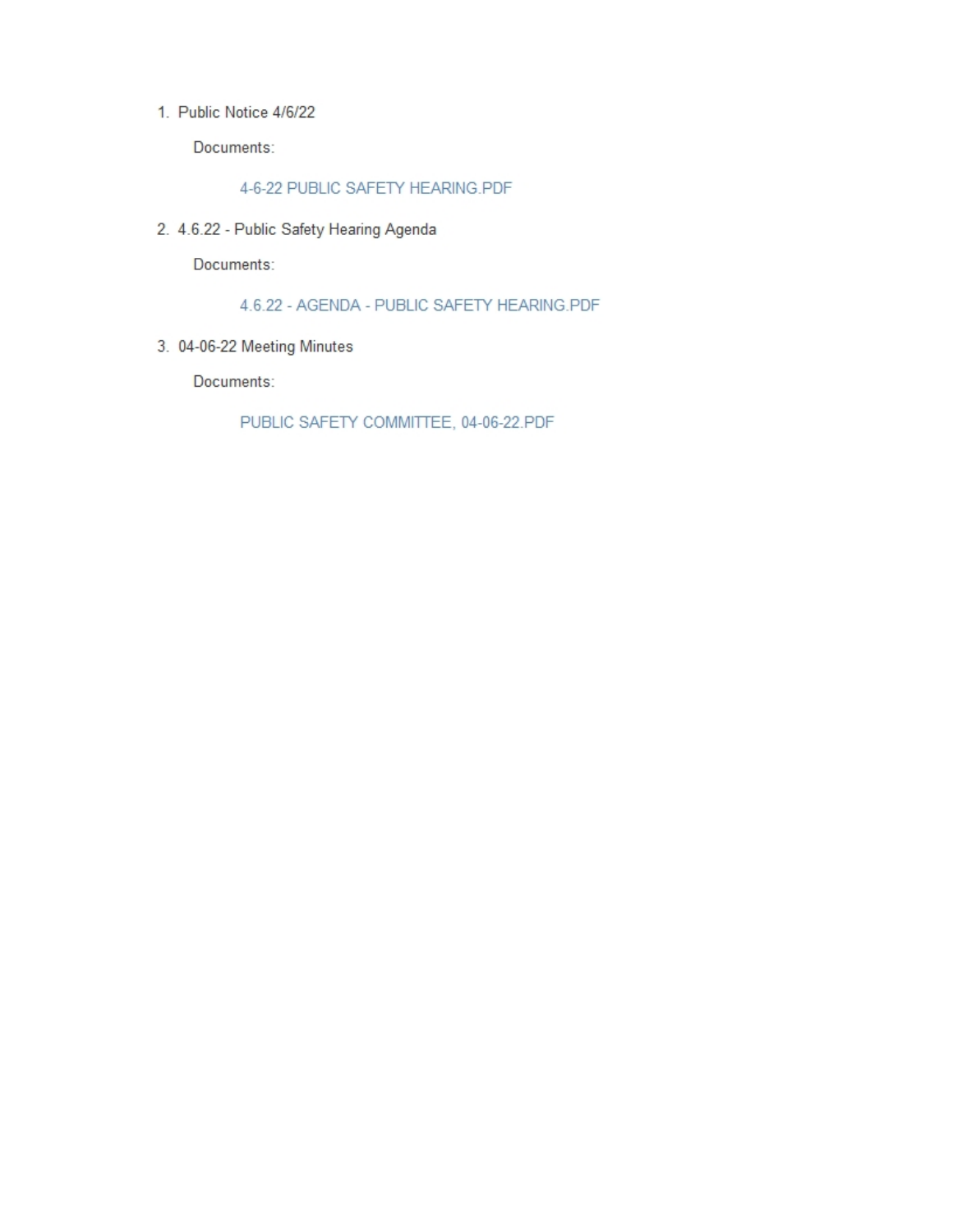

#### **PLEASE TAKE NOTICE THAT**

### **THE NASSAU COUNTY LEGISLATURE WILL HOLD**

## **A HEARING OF THE PUBLIC SAFETY COMMITTEE**

# **REGARDING**

## **HATE CRIMES**

### **ON**

# **WEDNESDAY, APRIL 6, 2022 AT 1:00 PM**

### **IN**

### **THE PETER J. SCHMITT MEMORIAL LEGISLATIVE CHAMBER THEODORE ROOSEVELT EXECUTIVE AND LEGISLATIVE BUILDING 1550 FRANKLIN AVENUE, MINEOLA, NEW YORK 11501**

*As per the Nassau County Fire Marshal's Office, the Peter J. Schmitt Memorial Legislative Chamber has a maximum occupancy of 200 people. Attendees will be given an opportunity to sign in to address the Legislature. On Committee Meeting days, Public comment will be limited to Agenda items. Public comment on any item may also be emailed to the Clerk of the Legislature at LegPublicComment@nassaucountyny.gov and will be made part of the formal record of this Legislative meeting.* 

*The Nassau County Legislature is committed to making its public meetings accessible to individuals with disabilities and every reasonable accommodation will be made so that they can participate. Please contact the Office of the Clerk of the Legislature at 571-4252, or the Nassau County Office for the Physically Challenged at 227-7101 or TDD Telephone No. 227- 8989 if any assistance is needed. Every Legislative meeting is streamed live on <http://www.nassaucountyny.gov/agencies/Legis/index.html>*

> **[MICHAEL C. PULITZER](http://www.nassaucountyny.gov/agencies/Legis/index.html)  [Clerk of the Legislature](http://www.nassaucountyny.gov/agencies/Legis/index.html)  [Nassau County, New York](http://www.nassaucountyny.gov/agencies/Legis/index.html)**

**[DATED: MARCH](http://www.nassaucountyny.gov/agencies/Legis/index.html) [30, 2022](http://www.nassaucountyny.gov/agencies/Legis/index.html) [Mineola, NY](http://www.nassaucountyny.gov/agencies/Legis/index.html)**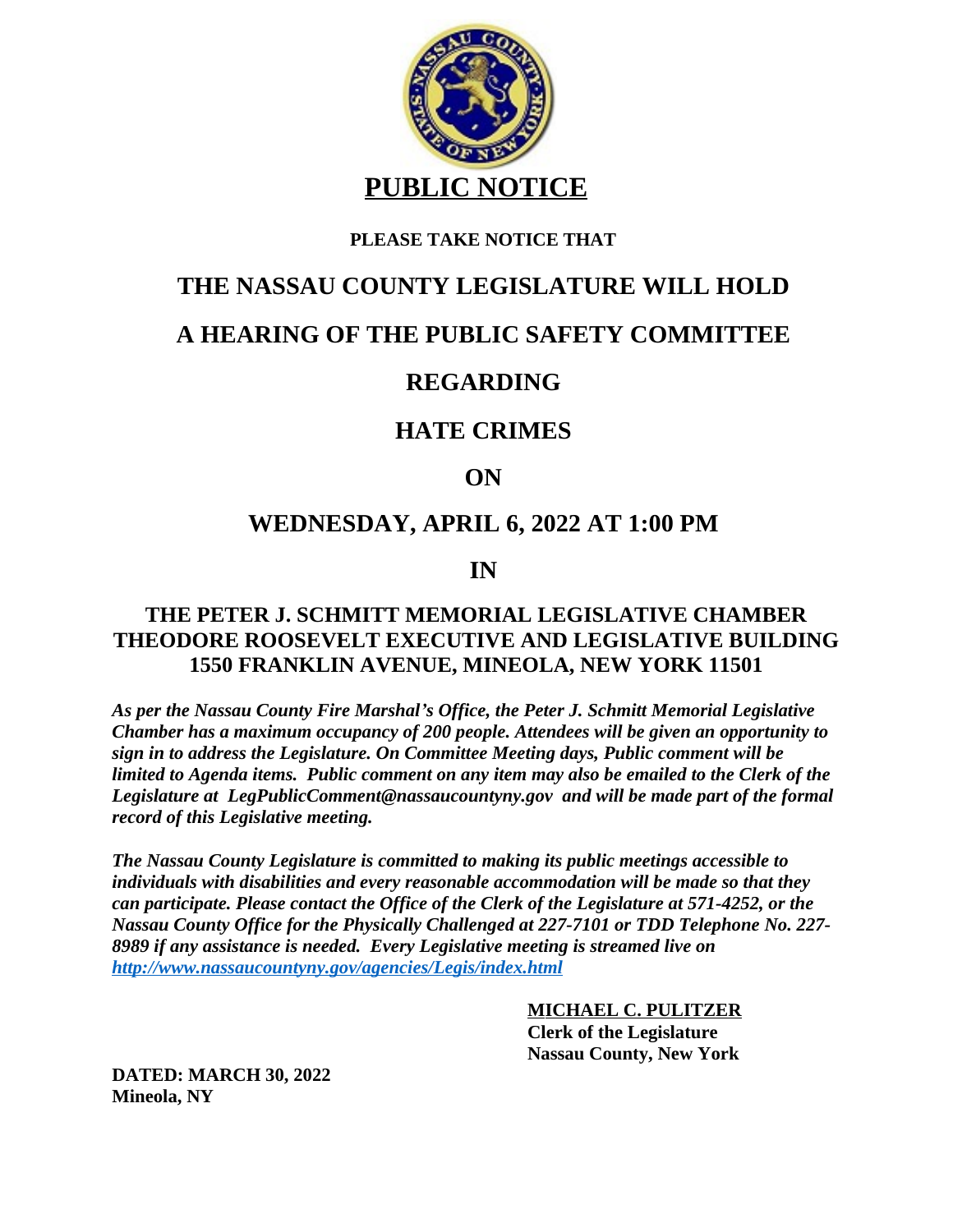Theodore Roosevelt Executive and Legislative Building 1550 Franklin Avenue, Mineola, New York 11501 PUBLIC SAFETY COMMITTEE **OF THE NASSAU COUNTY LEGISLATURE HEARING ON HATE CRIMES IN NASSAU COUNTY**

PUBLIC SAFETY COMMITTEE

*Steve Rhoads – Vice Chairman Siela Bynoe*  $M$ azi *Melesa Pilip John Ferretti*

*Denise Ford – Chairwoman Delia DeRiggi-Whitton - Ranking*

#### **AGENDA April 6, 2022 1:00 PM**

Patrick Ryder, Commissioner of Police

Joseb Gim, Deputy Bureau Chief, County Court Trial Bureau and Unit Chief, Hate Crimes Unit

Jeanine Diehl, Crime Victim Advocate

**PUBLIC COMMENT**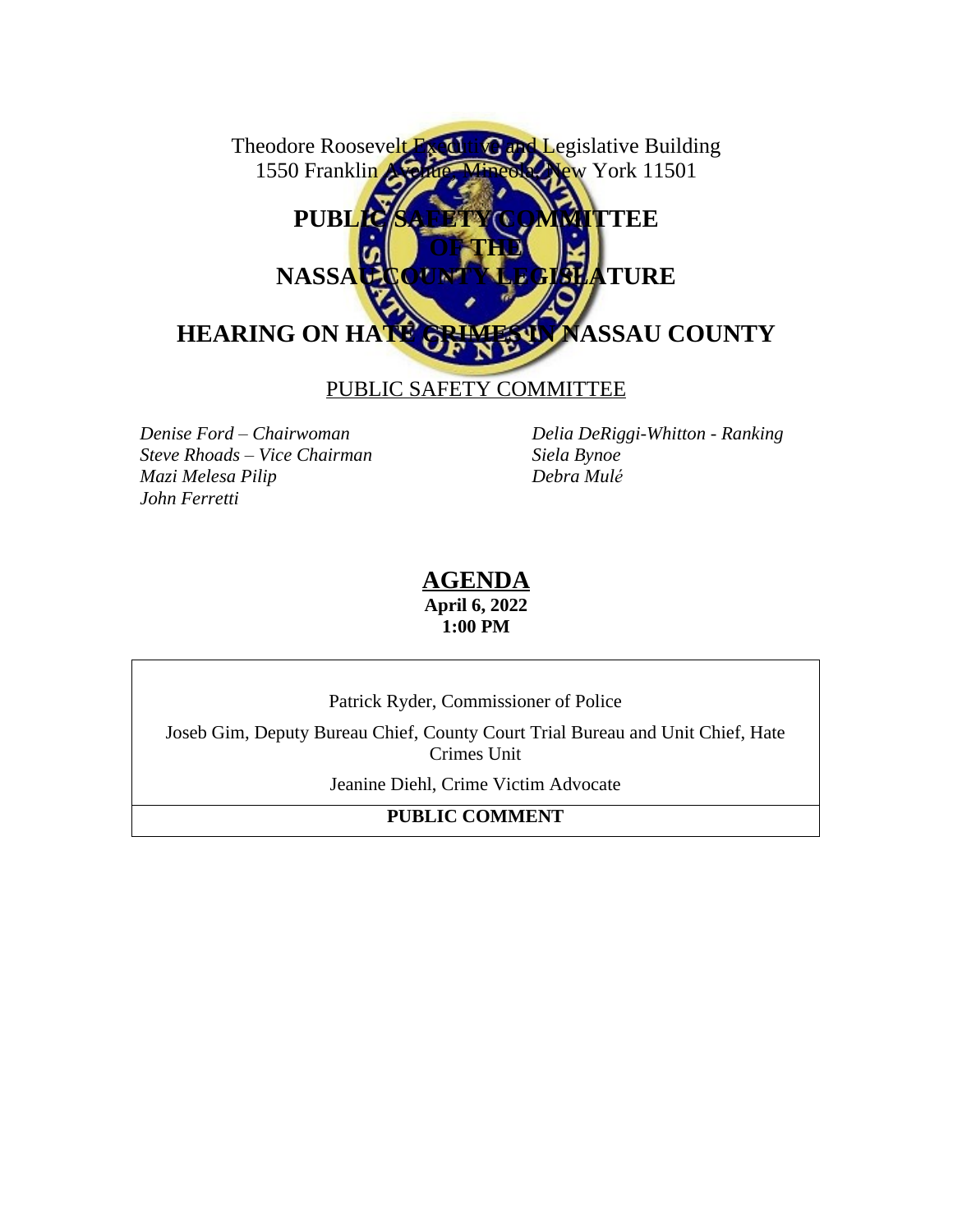NASSAU COUNTY LEGISLATURE RICHARD NICOLELLO , PRESIDING OFFICER PUBLIC SAFETY COMMITTEE LEGISLATOR DENISE FORD , CHAIR Theodore Roosevelt Building Franklin Avenue Mineola , New York April 6, 2022  $1:12$  P.M.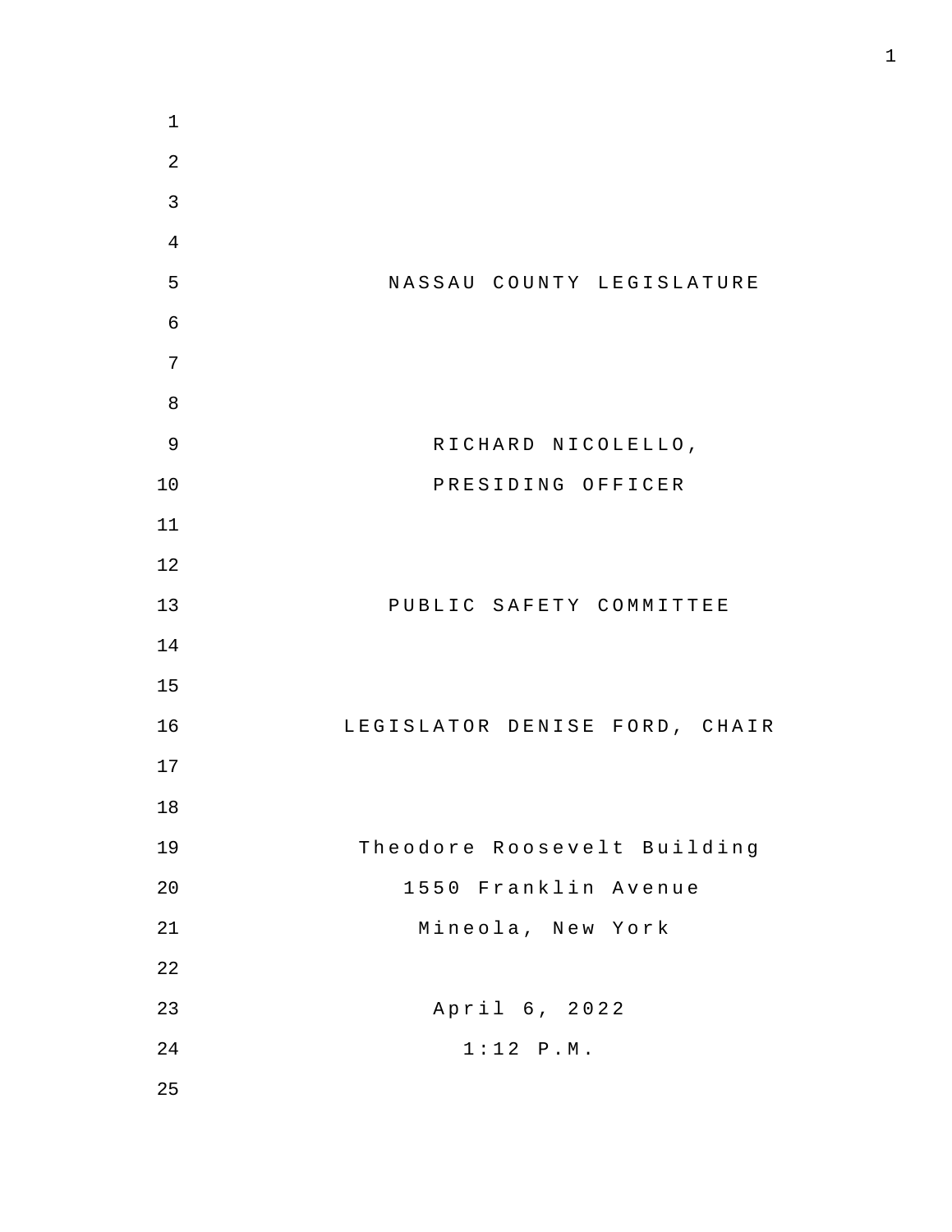| $\mathbf 1$    |                                          |
|----------------|------------------------------------------|
| $\overline{c}$ | A P P E A R A N C E S :                  |
| 3              |                                          |
| 4              | LEGISLATOR DENISE FORD                   |
| 5              | Chair                                    |
| 6              | LEGISLATOR STEVEN RHOADS                 |
| 7              | Vice Chair                               |
| 8              | LEGISLATOR MAZI MELESA PILIP             |
| 9              | LEGISLATOR JOHN FERRETTI                 |
| 10             | LEGISLATOR DELIA DERIGGI-WHITTON         |
| 11             | Ranking member                           |
| 12             | LEGISLATOR SIELA BYNOE                   |
| 13             | LEGISLATOR DEBRA MULE                    |
| 14             | MICHAEL J. PULITZER, Clerk               |
| 15             | Also Present: Legislator John J. Giuffre |
| 16             |                                          |
| 17             |                                          |
| 18             |                                          |
| 19             |                                          |
| 20             |                                          |
| 21             |                                          |
| 22             |                                          |
| 23             |                                          |
| 24             |                                          |
| 25             |                                          |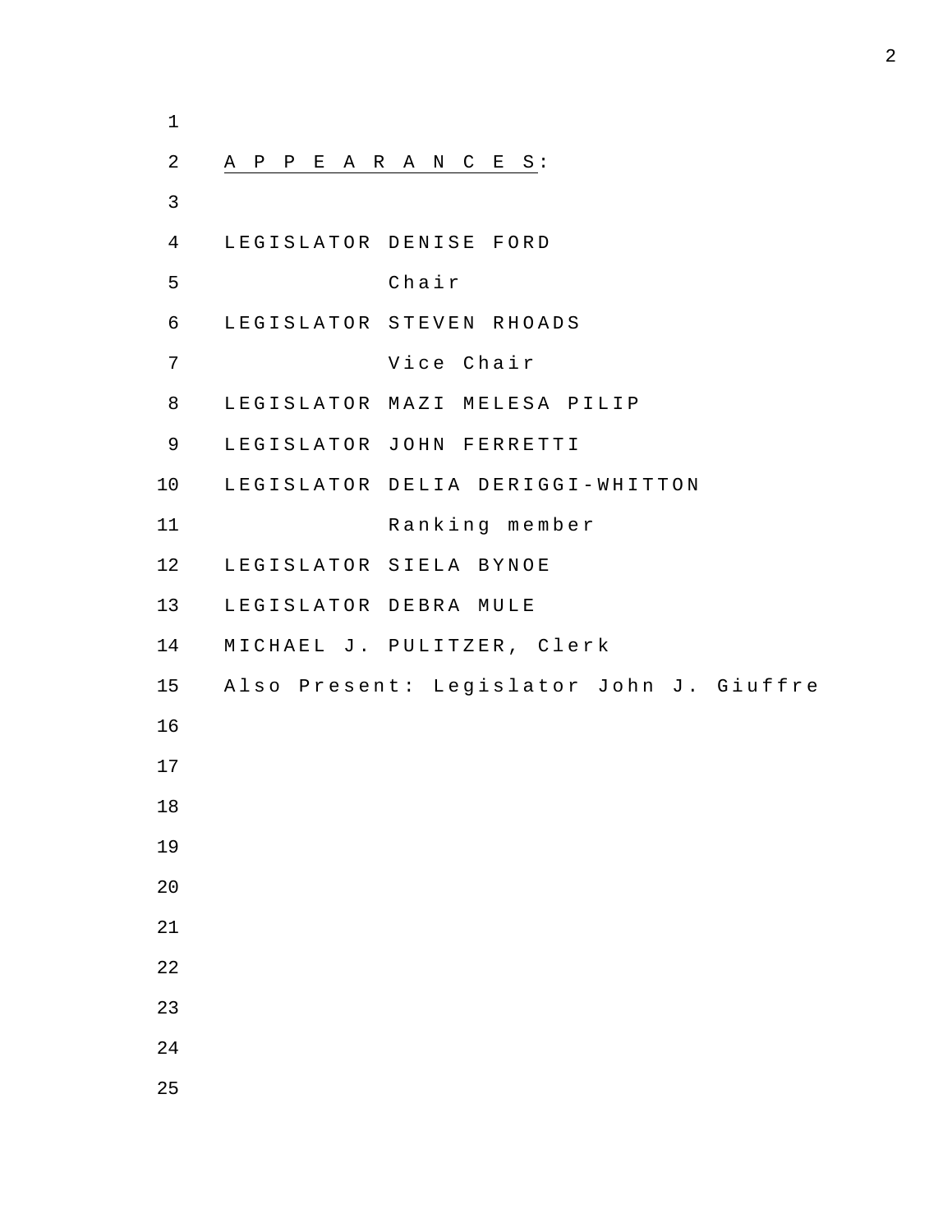| $\mathbf 1$    | Public Safety - $4-6-22$                |
|----------------|-----------------------------------------|
| $\overline{2}$ | CHAIRWOMAN FORD: Good afternoon.        |
| 3              | I would like to call the Public Safety  |
| 4              | hearing on hate crimes to order. I      |
| 5              | will ask the clerk to call the roll and |
| 6              | then have Legislator DeRiggi-Whitton    |
| 7              | lead us in the Pledge of Allegiance.    |
| 8              | MR. PULITZER: Thank you,                |
| $\mathsf 9$    | Chairman Ford. Public Safety Committee  |
| 10             | roll call. Legislator Debra Mule?       |
| 11             | LEGISLATOR MULE: Here.                  |
| 12             | MR. PULITZER: Legislator Siela          |
| 13             | Bynoe?                                  |
| 14             | LEGISLATOR BYNOE: Here.                 |
| 15             | MR. PULITZER: Ranking member            |
| 16             | Delia DeRiggi-Whitton?                  |
| 17             | LEGISLATOR DERIGGI-WHITTON: Here.       |
| 18             | MR. PULITZER: Legislator John           |
| 19             | Ferretti?                               |
| 20             | LEGISLATOR FERRETTI: Here.              |
| 21             | MR. PULITZER: Legislator Mazi           |
| 22             | Pilip?                                  |
| 23             | (No verbal response.)                   |
| 24             | MR. PULITZER: Vice Chairman             |
| 25             | Steven Rhoads?                          |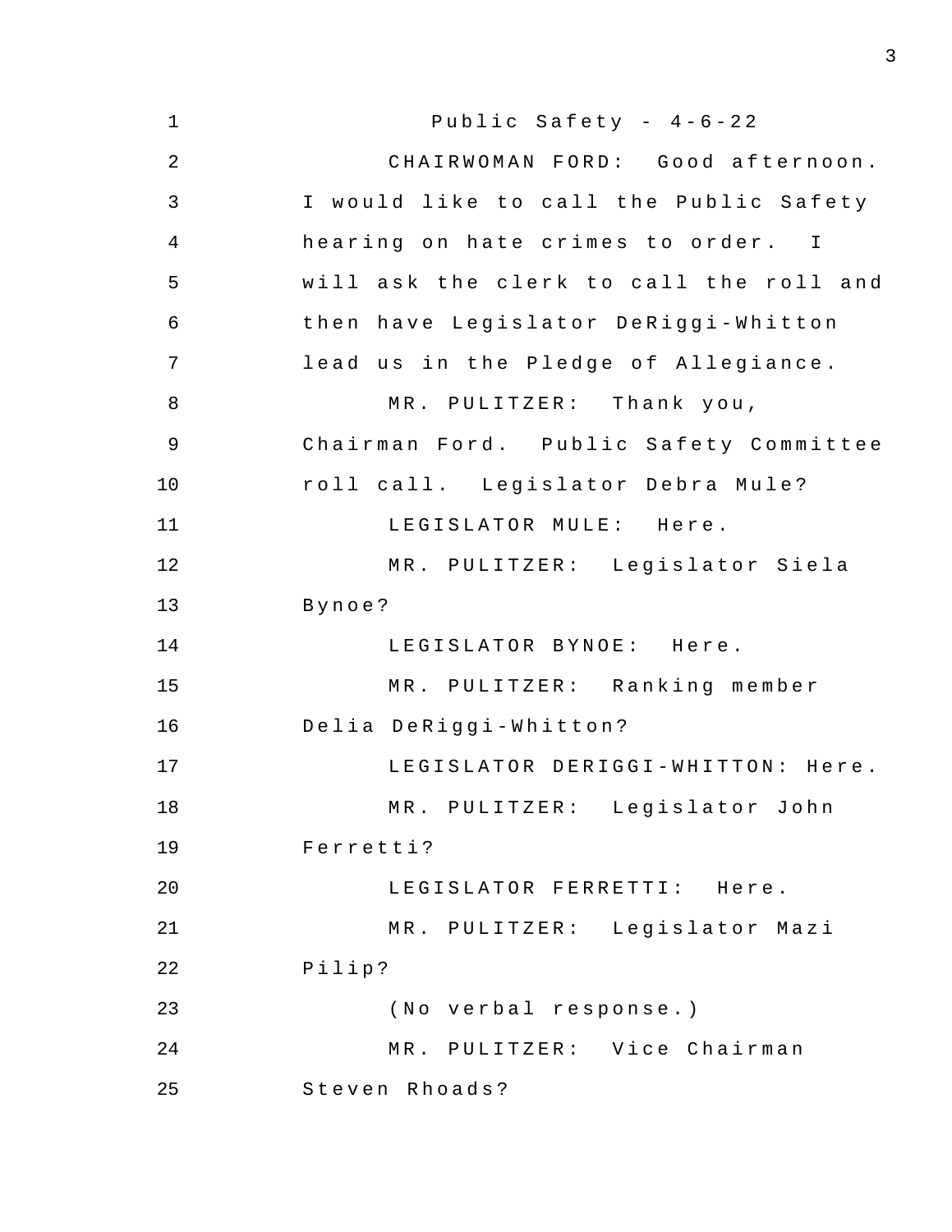| $\mathbf{1}$   | Public Safety - $4-6-22$                |
|----------------|-----------------------------------------|
| $\overline{2}$ | LEGISLATOR RHOADS: Present.             |
| $\mathfrak{Z}$ | MR. PULITZER: Chairwoman Denise         |
| 4              | Ford?                                   |
| 5              | CHAIRWOMAN FORD: Here.                  |
| $\epsilon$     | MR. PULITZER: We have a quorum.         |
| $\overline{7}$ | LEGISLATOR DERIGGI-WHITTON:             |
| 8              | Could you do me a favor and give me the |
| 9              | honor of asking my friend from North    |
| 10             | Hempstead to lead us in the Pledge of   |
| 11             | Allegiance, our Vietnam veteran, Mr.    |
| 12             | Joseph?                                 |
| 13             | (Whereupon, the Pledge of               |
| 14             | Allegiance was recited.)                |
| 15             | CHAIRWOMAN FORD: Thank you very         |
| 16             | much, sir. Thank you for your service   |
| 17             | to our country.                         |
| 18             | Thank you very much for joining         |
| 19             | us here today as we discuss the issue   |
| 20             | of hate crimes here in Nassau County    |
| 21             | and the impact on our communities.      |
| 22             | It is frightening as we see a           |
| 23             | rise in them and yet we find not all    |
| 24             | are reported.                           |
| 25             | Without my going in to further          |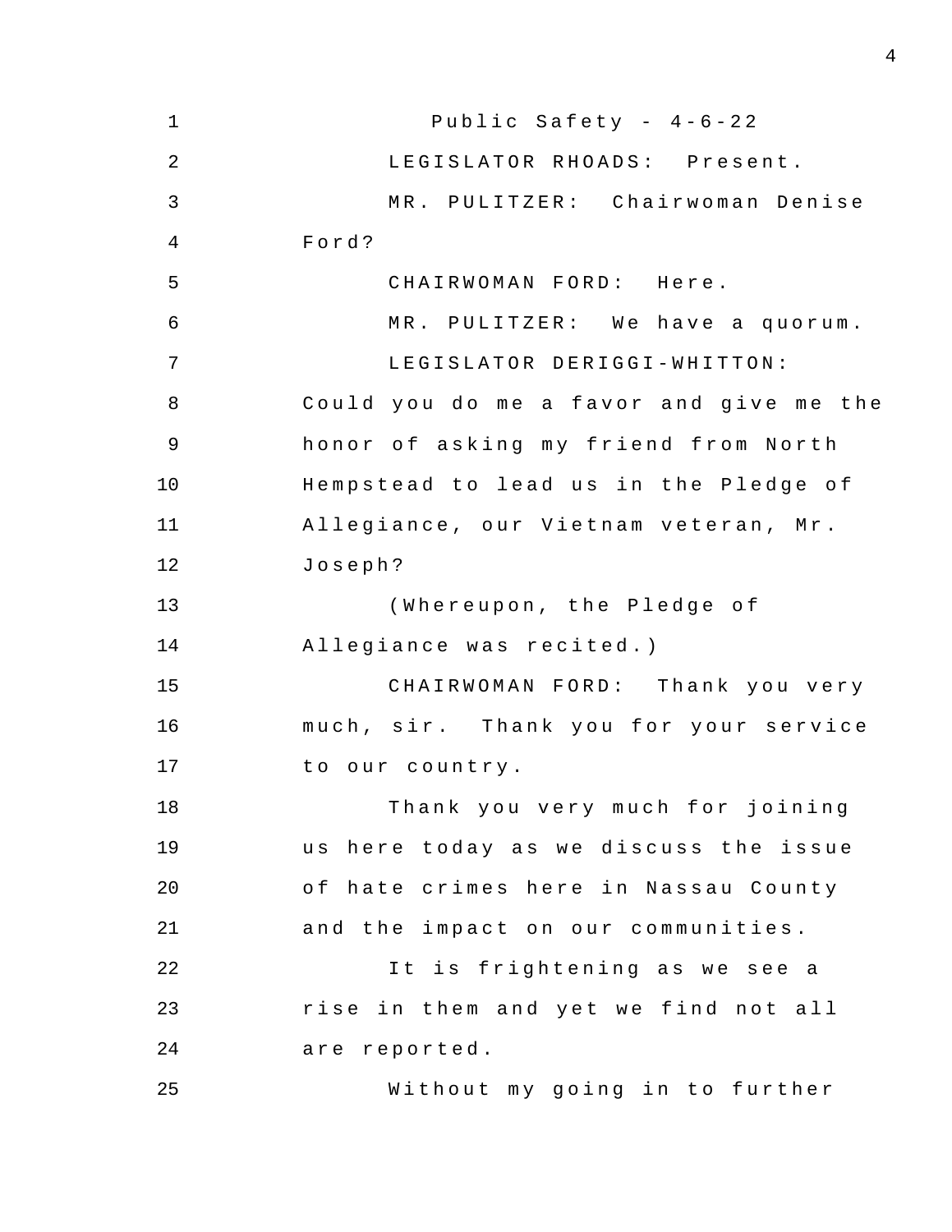| $\mathbf 1$    | Public Safety - $4-6-22$               |
|----------------|----------------------------------------|
| $\overline{2}$ | ado, I'm going to go out of line I     |
| 3              | guess with the way we have everybody   |
| 4              | set up because I'm going to ask Eric   |
| 5              | Post to at least step up and he can    |
| 6              | give the synopsis as to why we are     |
| 7              | here, and, afterwards, I would ask our |
| 8              | distinguished guests from the county   |
| $\mathsf 9$    | then to testify. Thank you.            |
| 10             | MR. POST: Thank you, Chairwoman        |
| 11             | Ford, and Presiding Officer Nicolello, |
| 12             | Ranking Member DeRiggi-Whitton, Vice   |
| 13             | Chairman Rhoads, Legislator Pilip,     |
| 14             | Legislator Ferretti, Legislator Bynoe  |
| 15             | and Mule for convening today's hearing |
| 16             | on hate crime reporting. Thank you to  |
| 17             | Commissioner Ryder and representatives |
| 18             | from the DA's office and the Office of |
| 19             | Crime Victim Advocate also for joining |
| 20             | us.                                    |
| 21             | As the legislator mentioned, my        |
| 22             | name is Eric Post. I'm the Long Island |
| 23             | director of the American Jewish        |
| 24             | Committee.                             |
| 25             | little bit about AJC and our<br>A      |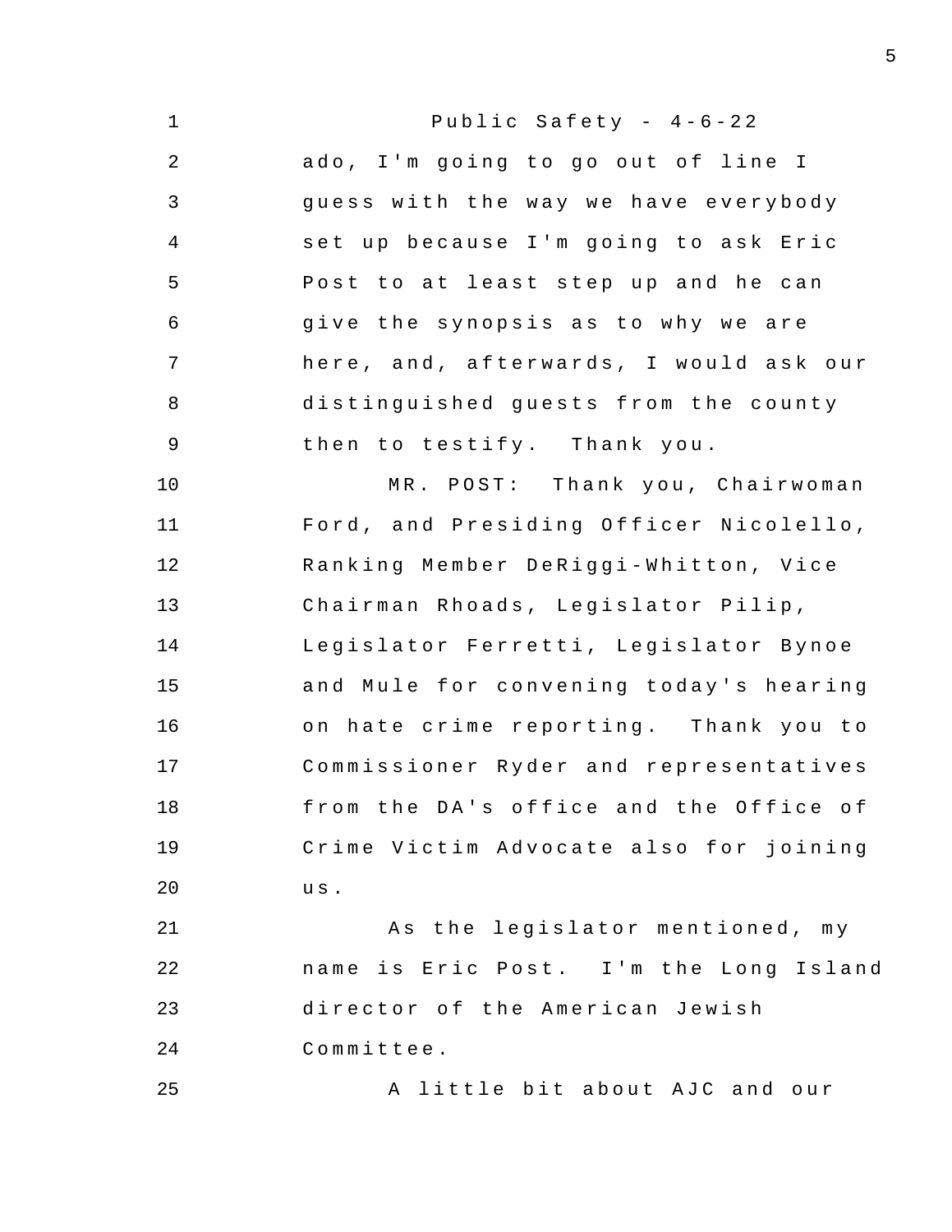| $\mathbf 1$    | Public Safety - $4-6-22$                |
|----------------|-----------------------------------------|
| $\overline{2}$ | Community of Conscious which is         |
| 3              | represented today. AJC was founded in   |
| 4              | 1906 to protect the Jewish community    |
| 5              | and provide democratic values for all.  |
| $\epsilon$     | As a 501C3, we conduct our              |
| 7              | strictly nonpartison advocacy through   |
| 8              | 24 offices in this country, 13          |
| 9              | international posts and 37 partnerships |
| 10             | with Jewish communities abroad.         |
| 11             | For 116 years, we have stood with       |
| 12             | America's diverse and ethnic groups to  |
| 13             | seek a more perfect union with          |
| 14             | anti-Semitism and all forms of hate on  |
| 15             | the rise, our job has become even more  |
| 16             | urgent.                                 |
| 17             | Indeed, our 2021 report on the          |
| 18             | state of anti-Semitism in America       |
| 19             | showed that one out of four American    |
| 20             | Jews were the victims of anti-Semitism  |
| 21             | in the past year.                       |
| 22             | We only have to turn our heads to       |
| 23             | the news this week to remind ourselves  |
| 24             | that over the weekend there were two    |
| 25             | anti-Semitic incidents, one in Brooklyn |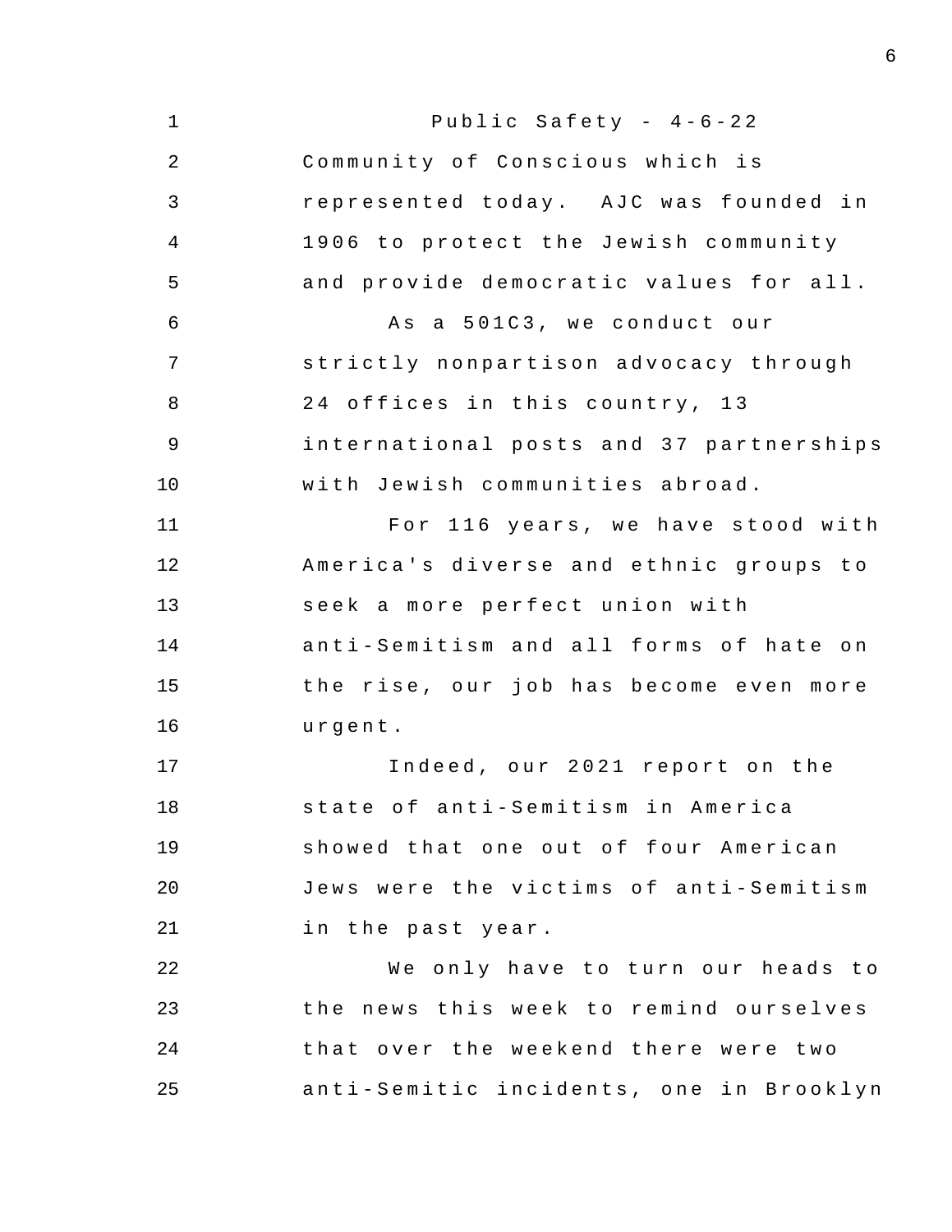1 2 3 4 5 6 7 8 9 10 11 12 13 14 15 16 17 18 19 20 21 22 23 24 25 Public Safety -  $4-6-22$ and one had occurred on the west side. We all have seen violence against all our groups that are represented today here. Just in the past year alone, your committee held a hearing on anti-Asian American hate which we are particularly grateful for . AJC became the Community of Conscience in November of 2020. It is a national AJC initiative that is in many of our 24 regional offices across the country . The Long Island Community of Conscience is comprised of 18 diverse groups inc luding the Muslim , Chinese , Latino, Sikh, Hindu, African American, disability rights, LGBTQ, Korean, LBS, and Jewish communities . We come together to combat hate legislatively. We are united based on nine principles, several of which I will read from our preamble . We invite all who share our concerns for the future of this great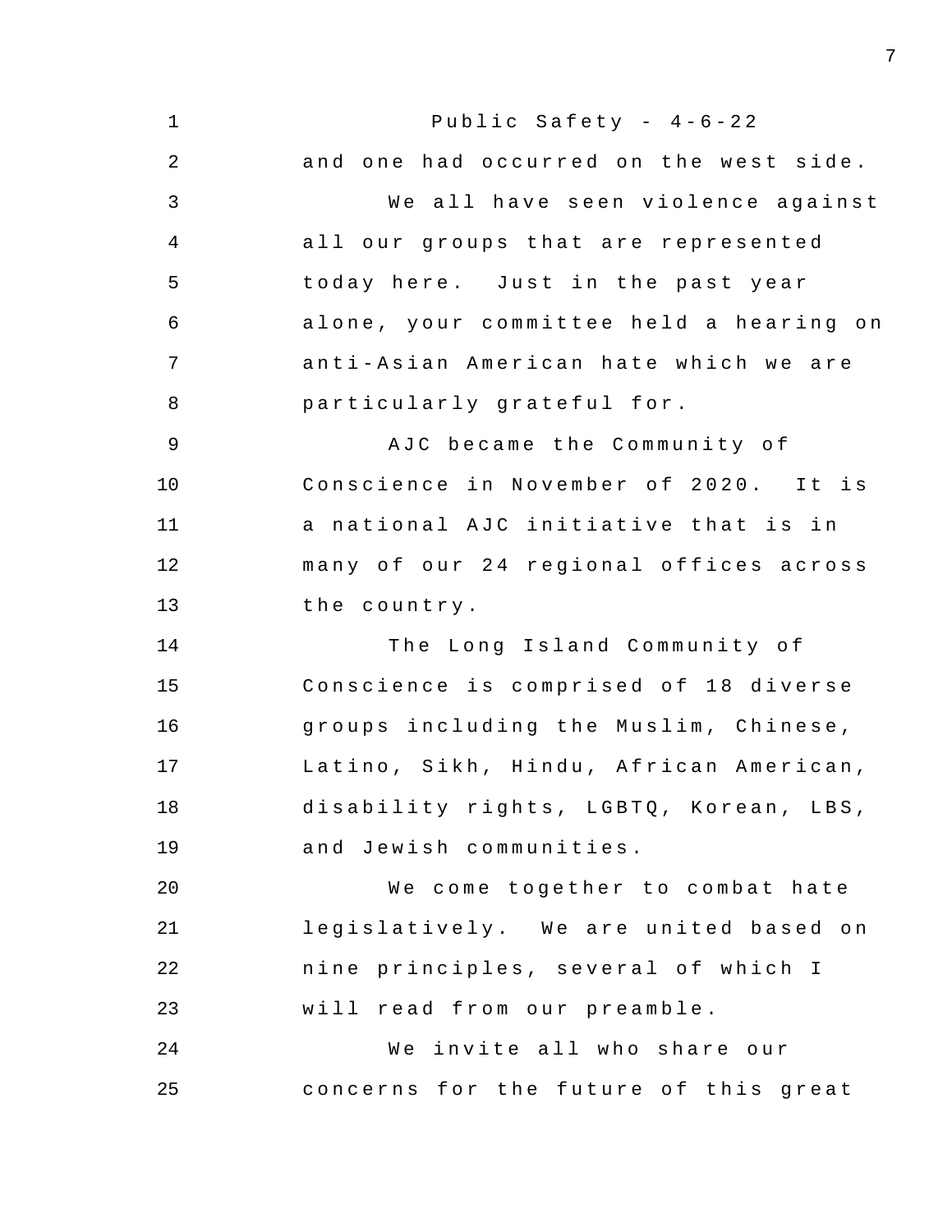| $\mathbf 1$ | Public Safety - $4-6-22$               |
|-------------|----------------------------------------|
| 2           | country, our appreciation of its       |
| 3           | fundamental strengths, our conviction  |
| 4           | that it must overcome its challenges   |
| 5           | and our resolve to honor the American  |
| 6           | spirit to join us in our Community of  |
| 7           | Conscience.                            |
| 8           | Join us in the spirit of the           |
| 9           | American motto E Pluribus Unum as we   |
| 10          | unite across difference, celebrate our |
| 11          | diversity, contribute to a shared      |
| 12          | society and resolve to advance the     |
| 13          | welfare of all.                        |
| 14          | Join us in the spirit of               |
| 15          | patriotism as we strongly strive       |
| 16          | proudly and boldly to uphold the       |
| 17          | American ideals of equality of dignity |
| 18          | of opportunity for all.                |
| 19          | Join us in the spirit of civility      |
| 20          | as we reject all forms of bigotry      |
| 21          | incendiary partisanship, whatever its  |
| 22          | sources, dehumanizing and demonizing   |
| 23          | rhetoric and threats of violence.      |
| 24          | Lastly, we invite all who share        |
| 25          | our common concerns for the future of  |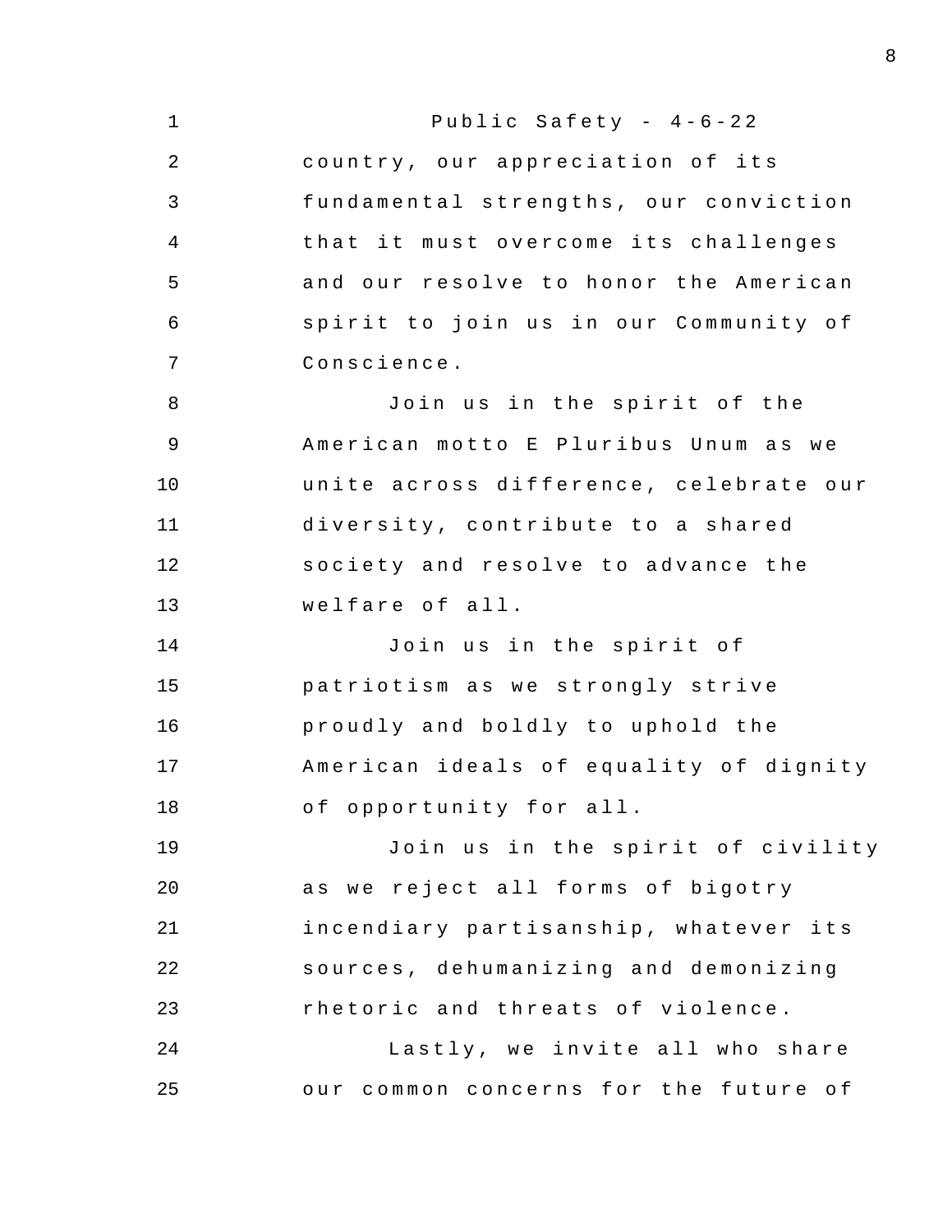1 2 3 4 5 6 7 8 9 10 11 12 13 14 15 16 17 18 19 20 21 22 23 24 25 Public Safety -  $4-6-22$ this great country, our appreciation of its fundamental strengths , our conviction that it must overcome its challenges and our resolve to honor the American spirit to join us in the community of conscience. Over the past year and a half, we secured the co-sponsorship of all five Long Island's Members of Congress for the No Hate Act, which was signed into law in 2021 and amongst other provisions provides resources to police nationwide to report hate crimes to the FBI. We supported a New York State bill that became law in 2021 to create a cyber bullying task force in Albany, and in 2022 have focused on increasing hate crime reporting on a local level which brings us here today. We have met with Commissioner Ryder , the county employees who manage Language Line, the Nassau County Human Rights Commissioner, and other county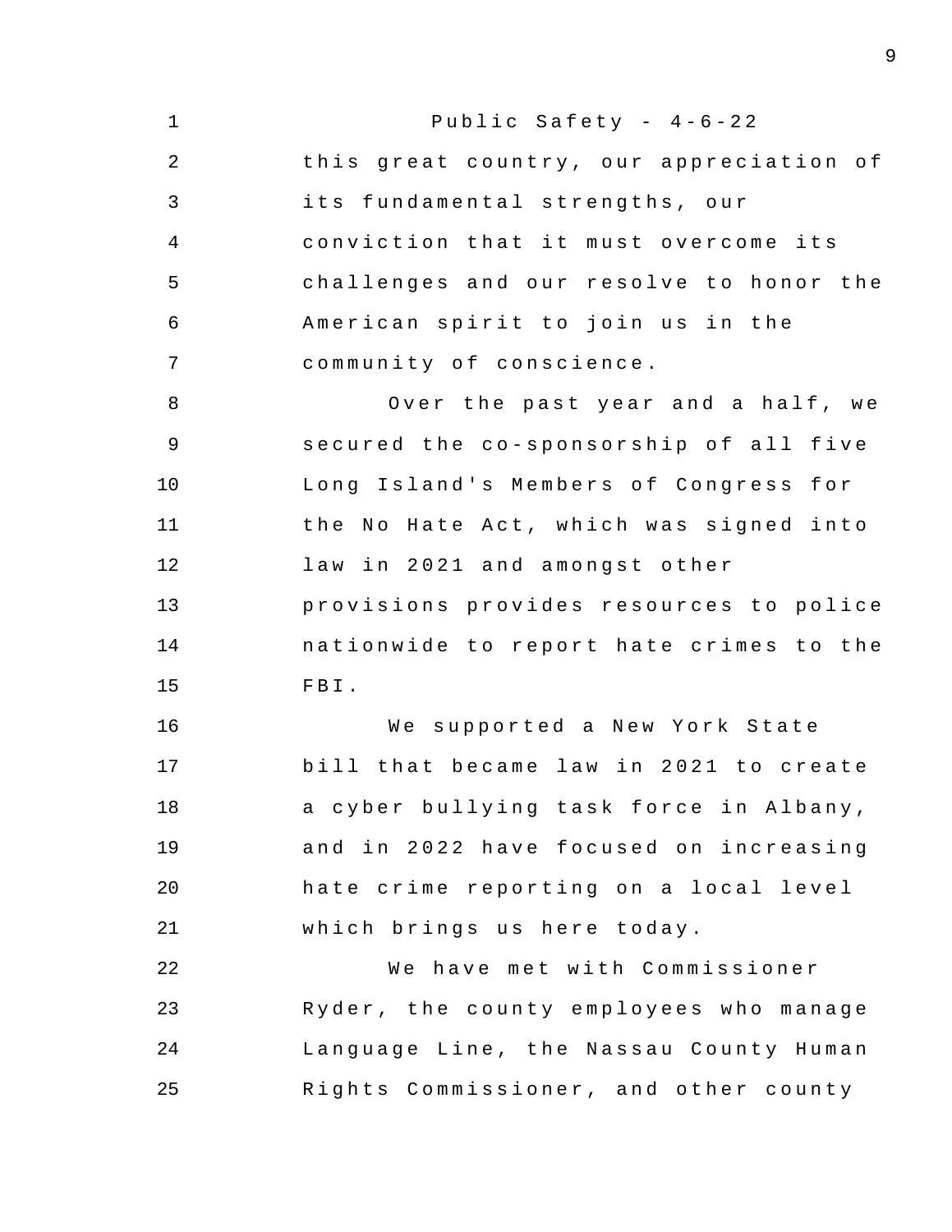1 2 3 4 5 6 7 8 9 10 11 12 13 14 15 16 17 18 19 20 21 22 23 24 25 Public Safety -  $4-6-22$ stakeholders to better understand how hate crimes are reported in Nassau County and share why our communities don't report. AJC's 2021 report on the state of anti Semitism in America showed that that 80 percent, yes, 80 percent of Jewish Americans do not report hate crimes or bias incidents because they don't think it's a big enough deal or think that nothing will come of their report . All the communities represented here today bring their own reasons that their communities don't report and I suspect some of their numbers may be even higher than 80 percent in the Jewish c ommunity . So, how can we, the Community of Conscience , the Nassau County Police , District Attorney's Office, the crime advocate's office and the Nassau County Legislature work on this problem? How can we create an environment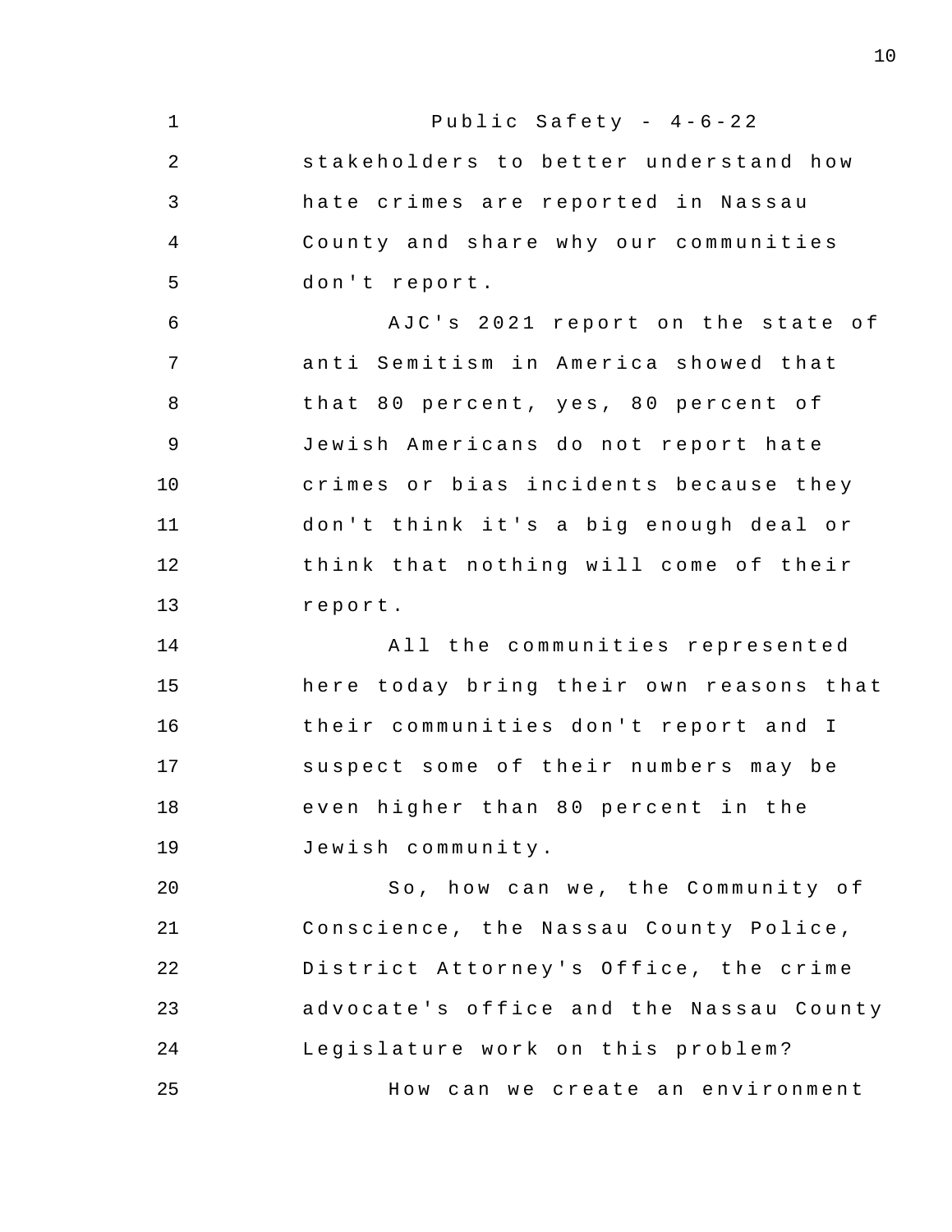1 2 3 4 5 6 7 8 9 10 11 12 13 14 15 16 17 18 19 20 21 22 23 24 25 Public Safety -  $4-6-22$ where hate crimes and incidents are more readily reported? Nassau County has become incredibly more diverse over the past several decades and it's becoming more so. This is an issue we must address and today is a great start. We thank the Legislature, police and DA's office for showing how seriously they think of this issue by being here today and I hope by the close of the hearing we'll have taken some important first steps on solving this problem. Thank you. CHAIRWOMAN FORD: Thank you very much, Eric. Of course this is the first step. I quess when we first had the zoom meeting where the presiding officer and I were on it, and to hear from the various groups as to some of the challenges and why it is important to discuss this in public and make sure we have all the parties involved so we can come to some sort of action that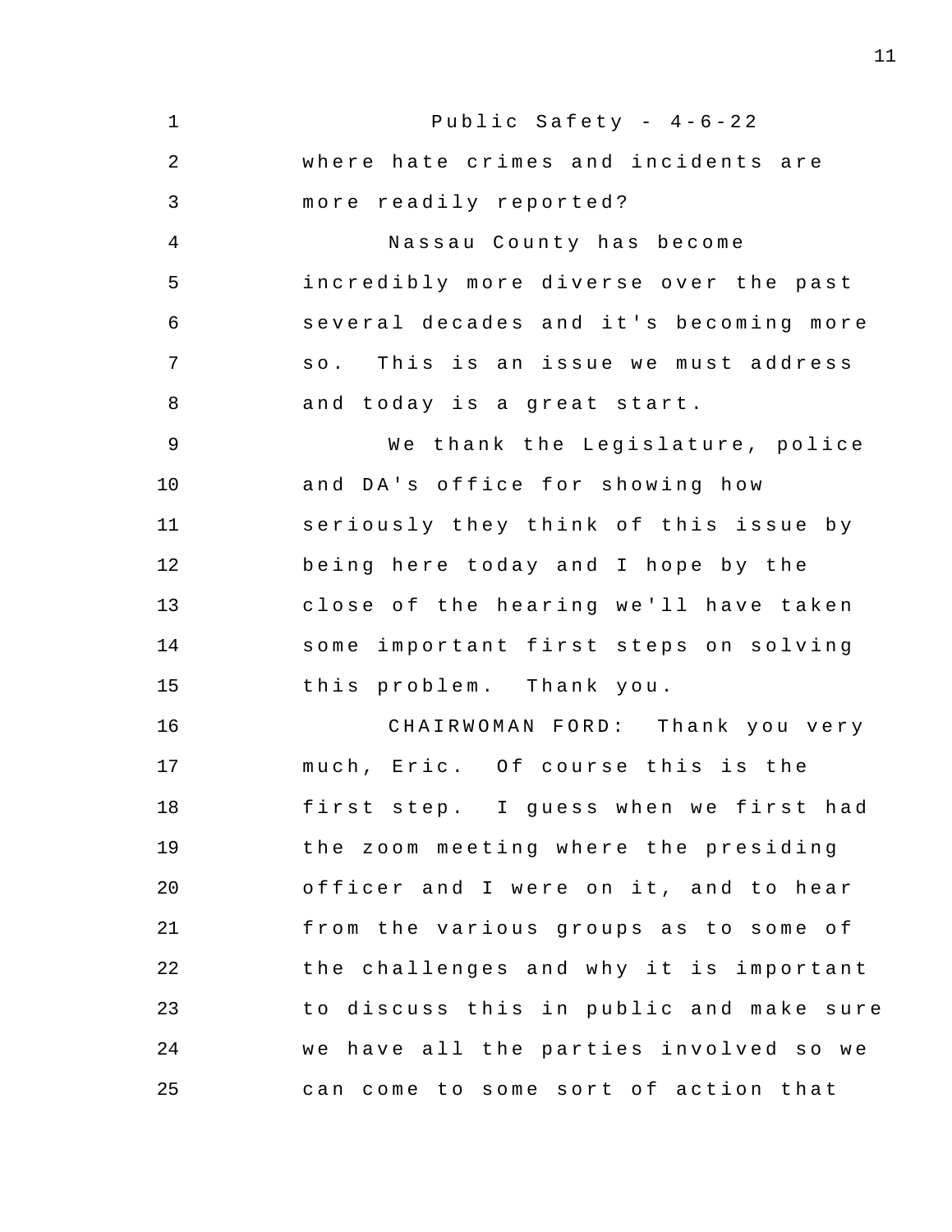1 2 3 4 5 6 7 8 9 10 11 12 13 14 15 16 17 18 19 20 21 22 23 24 25 Public Safety -  $4-6-22$ can be taken and, you know, address the hate crime issue here throughout Nassau County . So today we have from the county Patrick Ryder, our commissioner of police, Joseph Gim, Deputy Bureau Chief , County Court Trial Bureau and Unit Chief, hate crimes unit, and Jeanine Diehl, Crime Victim Advocate. Thank you for joining us. I guess what we will do, Commissioner Ryder, perhaps we will start with you because a lot of times I guess when these crimes happen it does go to the 911 bureau where people report it and they do report it to the police officer . So if you can give us some insight as to what the police are doing and maybe what more we can do. COMMISSIONER RYDER: Absolutely. Thank you for having me. Just as a comment, again, this is not -- we are here to help and work to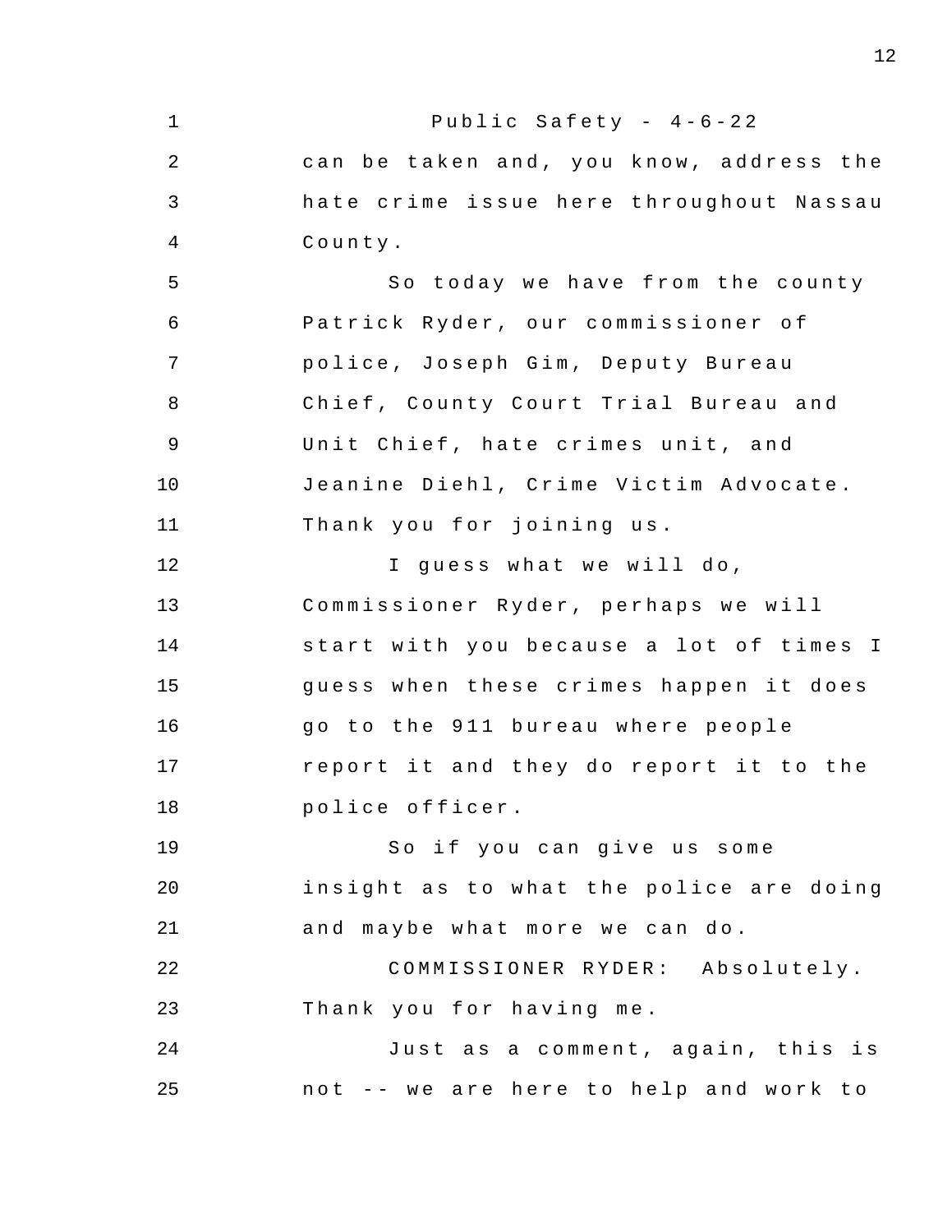1 2 3 4 5 6 7 8 9 10 11 12 13 14 15 16 17 18 19 20 21 22 23 24 25 Public Safety -  $4-6-22$ make sure that we help and increase our reporting. We do know, we all know that there are many victims that don't come forward and report so that assistance as I just met this past week with Eric and Dr. Isma Chaudhry, Zack Bazine, and Gordon Zang, and we discussed on how we can increase that. I brought a suggestion from the group to the County Executive's level and we are in discussion how to formulate that and how it would work best for everybody involved. That's getting the Nassau County Police Department, aggressively along with the DA's office investigates all acts of hate crime and bias crimes . To give some numbers to give some context to this. In 2020, our bias hate crime combination we had 49 reports taken . In 2021 it was 54. And in 2022 year to date it's at 12. So we are about the average of where we were in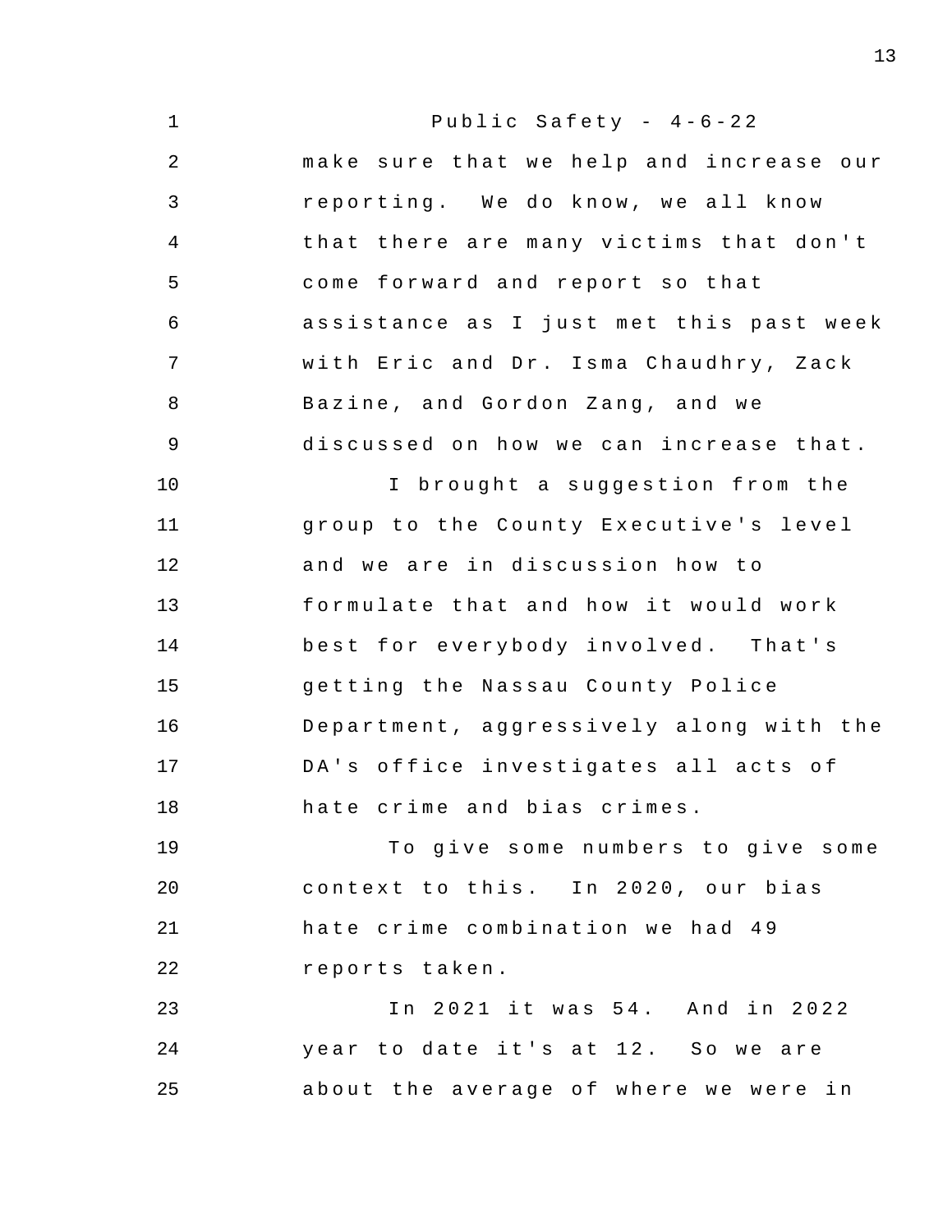| $\mathbf 1$    | Public Safety - $4-6-22$                |
|----------------|-----------------------------------------|
| 2              | 2020.                                   |
| 3              | Every time a 911 call is made           |
| $\overline{4}$ | whether it's a swastika that is drawn   |
| 5              | in the snow or hate crime of act of     |
| 6              | aggression towards somebody because of  |
| 7              | their race, religion, gender, we        |
| 8              | investigate it from the detective side. |
| 9              | So it goes up to the bias               |
| 10             | coordinator which is the deputy chief   |
| 11             | in charge of the detective division.    |
| 12             | That's from the investigative side.     |
| 13             | Every command in Nassau County's deputy |
| 14             | commanding office, the deputy inspector |
| 15             | for most positions, he is the bias      |
| 16             | coordinator for each precinct. He       |
| 17             | takes both to make sure that the        |
| 18             | detectives are doing their              |
| 19             | investigative side and to push it off   |
| 20             | to the chief of department side through |
| 21             | the patrol division. That ends up in    |
| 22             | the lap of the chief of the department  |
| 23             | who removes it to our liaison sergeant, |
| 24             | Sabrina Gregg, who is here with me      |
| 25             | today.                                  |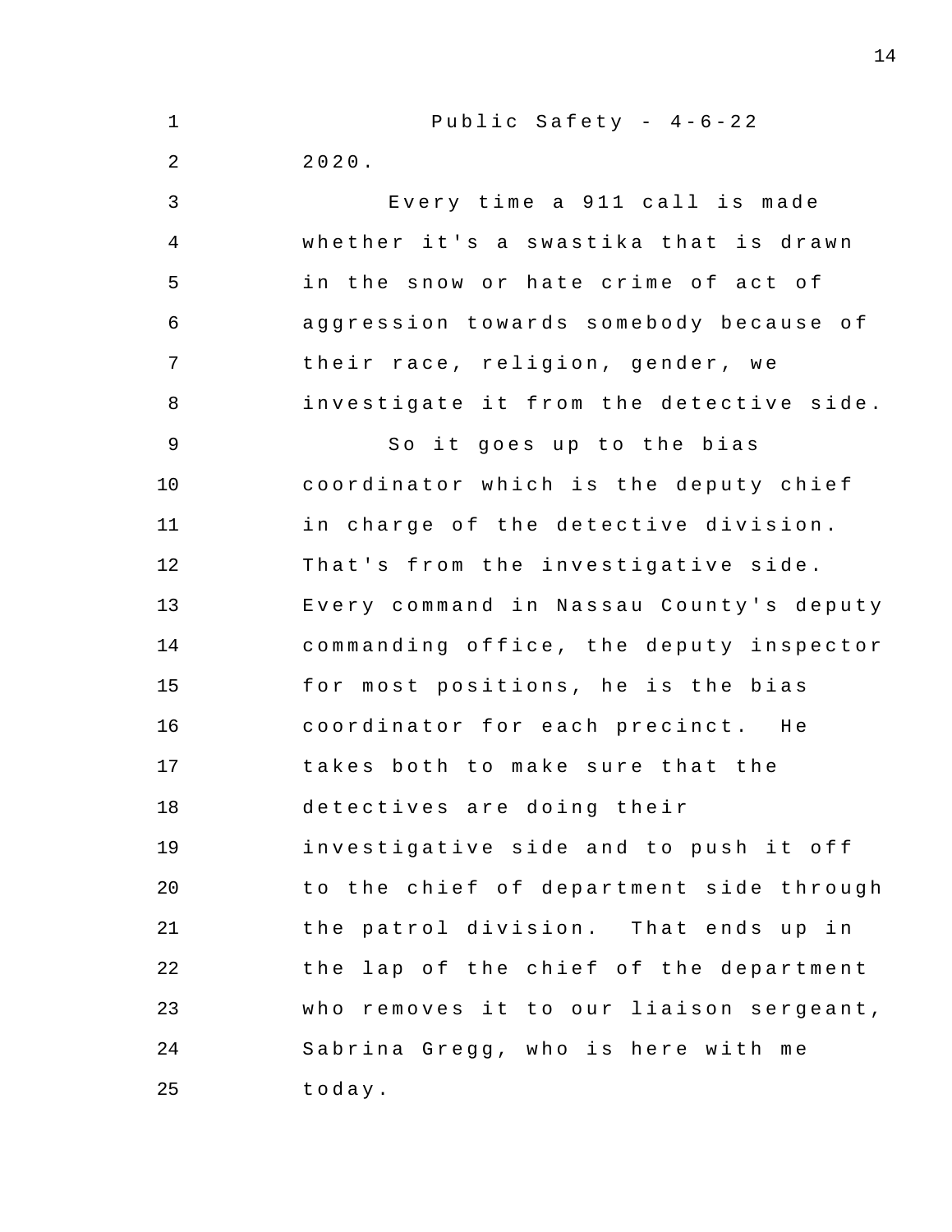1 2 3 4 5 6 7 8 9 10 11 12 13 14 15 16 17 18 19 20 21 22 23 24 25 Public Safety -  $4-6-22$ Also here with me is Chris Ferro who is our chief of detectives, he oversees and supervises deputy chief Jimmy Barchow who couldn't be here today . Sabrina is also the language coordinator for Nassau County and works with again our domestic situations. So it kind of -- many of these situations intertwine with each other . All of our investigations are investigated thoroughly. There are checks and balances to make sure we are doing it both correctly and reporting it correctly. When those reports are done through the chief of the department, it then goes to the county and both the DA's office, the DCJS, and the ADL. So we are pushing it out many different ways to make sure we are being transparent in giving the numbers . We have a very, very low -- when you compare ourselves to New York City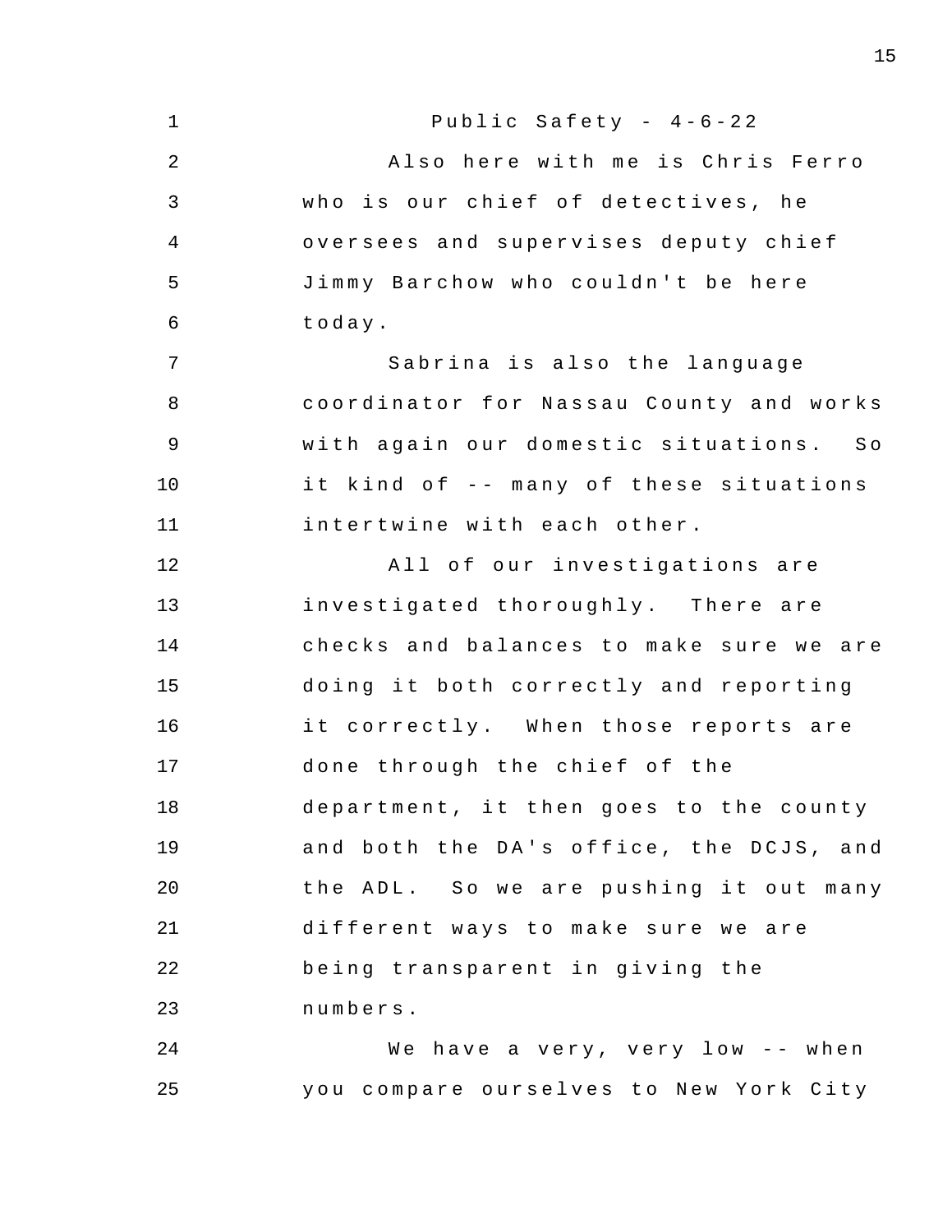1 2 3 4 5 6 7 8 9 10 11 12 13 14 15 16 17 18 19 20 21 22 23 24 25 Public Safety -  $4-6-22$ and Suffolk County, very low in the numbers, and, again, we can make that argument that it's not being reported or we can make that argument that we are a safe county and we are doing the right things with our complainants and our investigations . So with me today again is both Sergeant Sabrina Gregg and Chief Ferro and we'll answer any questions that the committee has . CHAIRWOMAN FORD: My question would be, I know you have this unit and I'm sure it's very effective, but what if -- sometimes when people have to report crimes, and we're talking about people who they themselves may be immigrants or new immigrants to the county and the country, so they're  $-$  a lot of times it's not in their mindset to complain about anything and they'll take what is thrown at them. Do we find that there is anything that we can do to encourage even people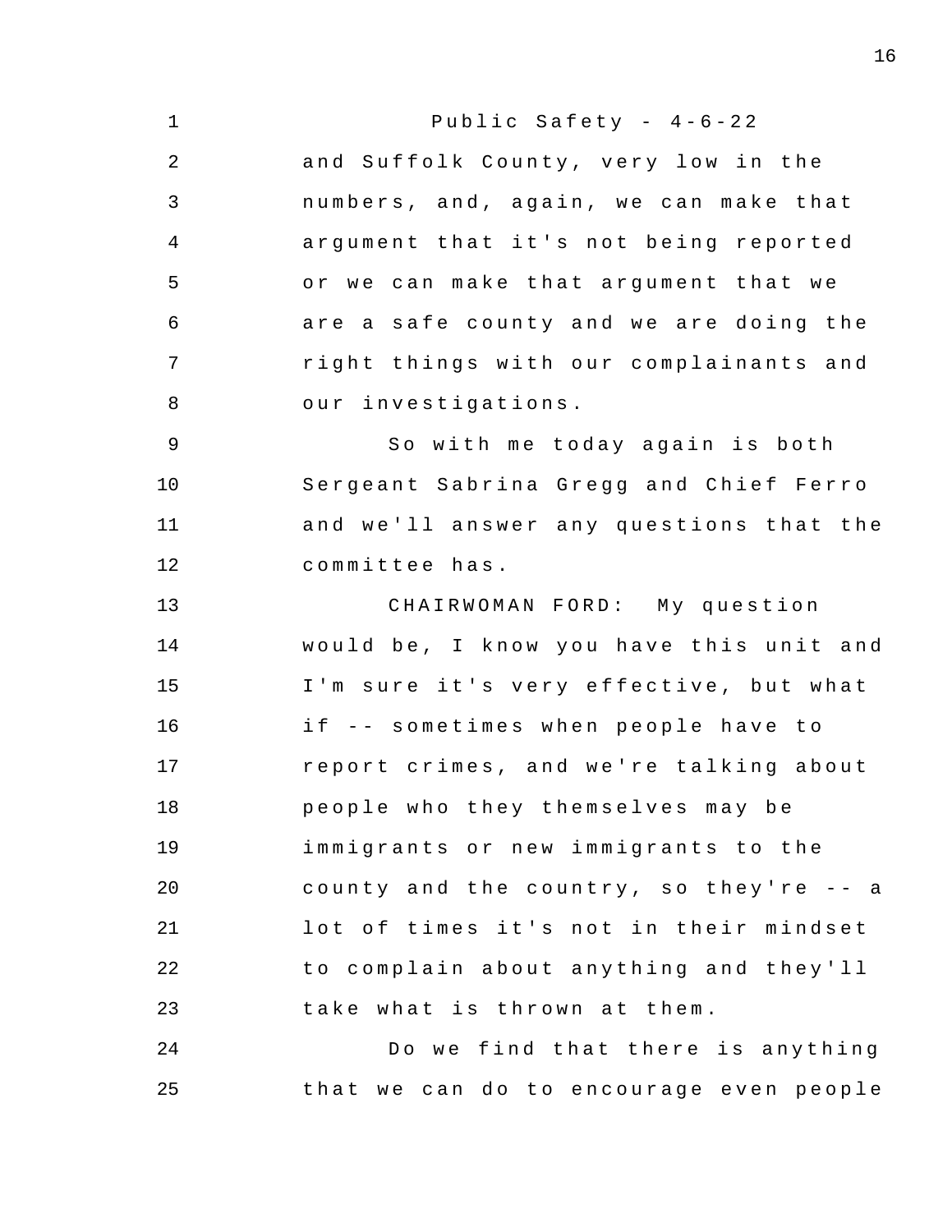| $\mathbf 1$ | Public Safety - 4-6-22                  |
|-------------|-----------------------------------------|
| 2           | like that to at least, if something     |
| 3           | happens to them, to feel comfortable to |
| 4           | call and report something that may      |
| 5           | happen to them?                         |
| 6           | COMMISSIONER RYDER: Well, those         |
| 7           | that have been reported, obviously that |
| 8           | comfort level has to come from my       |
| 9           | police officer and my police officer    |
| 10          | doing the right thing with the          |
| 11          | community and that happens every day.   |
| 12          | It's those that don't report that       |
| 13          | I think we're here to address. The      |
| 14          | problem is, I can't send a police       |
| 15          | officer to make that better. I need     |
| 16          | the community to assist me on that.     |
| 17          | One of the conversations we had         |
| 18          | with that group the other day was if    |
| 19          | there is a committee out there -- and   |
| 20          | we started this a while back, called    |
| 21          | the Points of Light. It never took off  |
| 22          | because of the change of government,    |
| 23          | everything changed.                     |
| 24          | So it's similar to the Points of        |
| 25          | Light. We get people from within the    |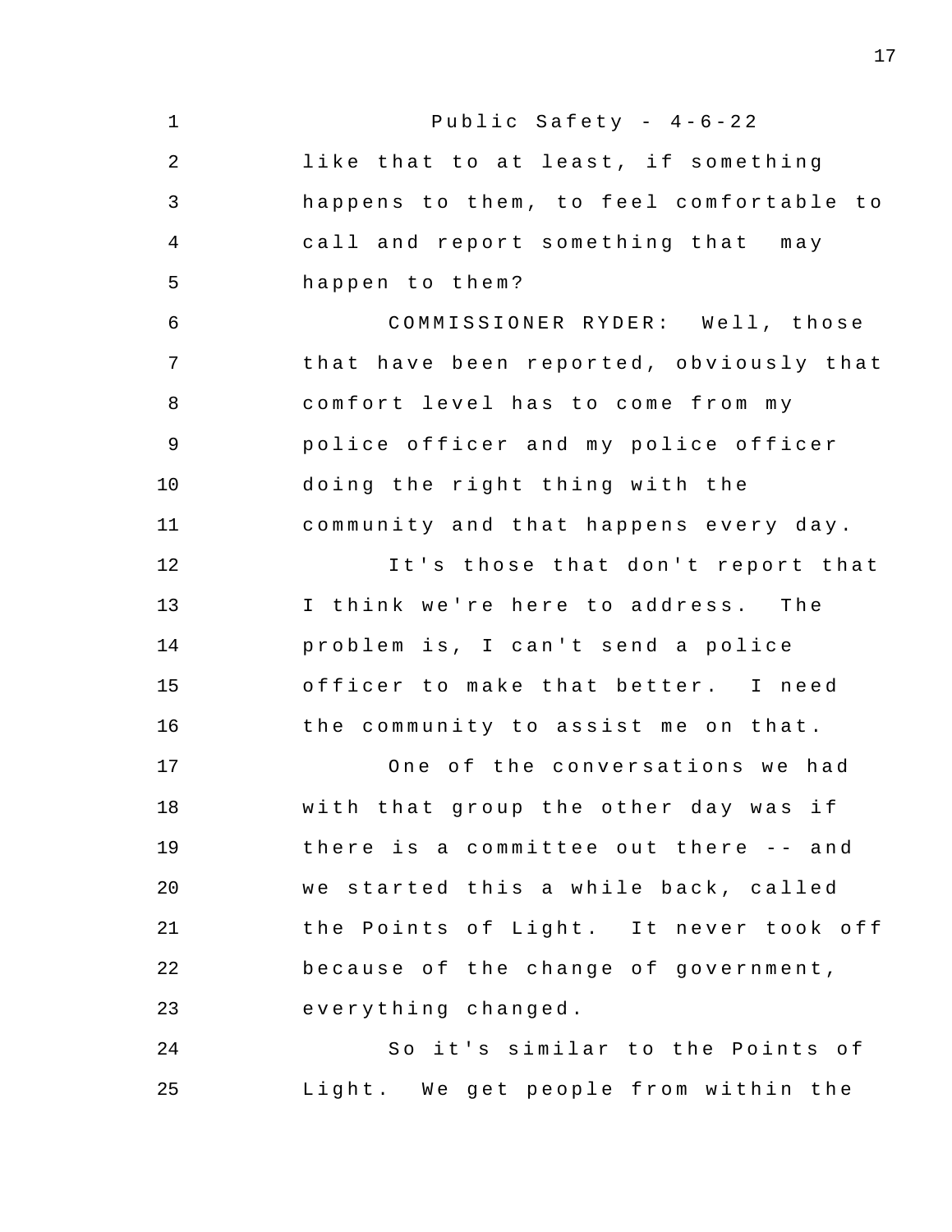1 2 3 4 5 6 7 8 9 10 11 12 13 14 15 16 17 18 19  $20^{\circ}$ 21 22 23 24 25 Public Safety -  $4-6-22$ communities that joined this committee . We meet once a month. We discuss problems. But they become that ambassador to the community, that trust level that they can go to that that -they're not going to trust the man or woman wearing the blue uniform, they'll trust someone from their own community . The complaint goes to that person and then to us and then from there we can start to reach, maybe going back through the same person to get the victim to come forward and address those issues. That's one of the ways. It's difficult to come from law enforcement. We have language line. We have our officers who have gone through all sorts of training regarding how to address our victims. We do a great job in our solvability rate when it comes to these crimes, but if someone doesn't have trust it's -- we need to build that trust and to build that we need the community's help and I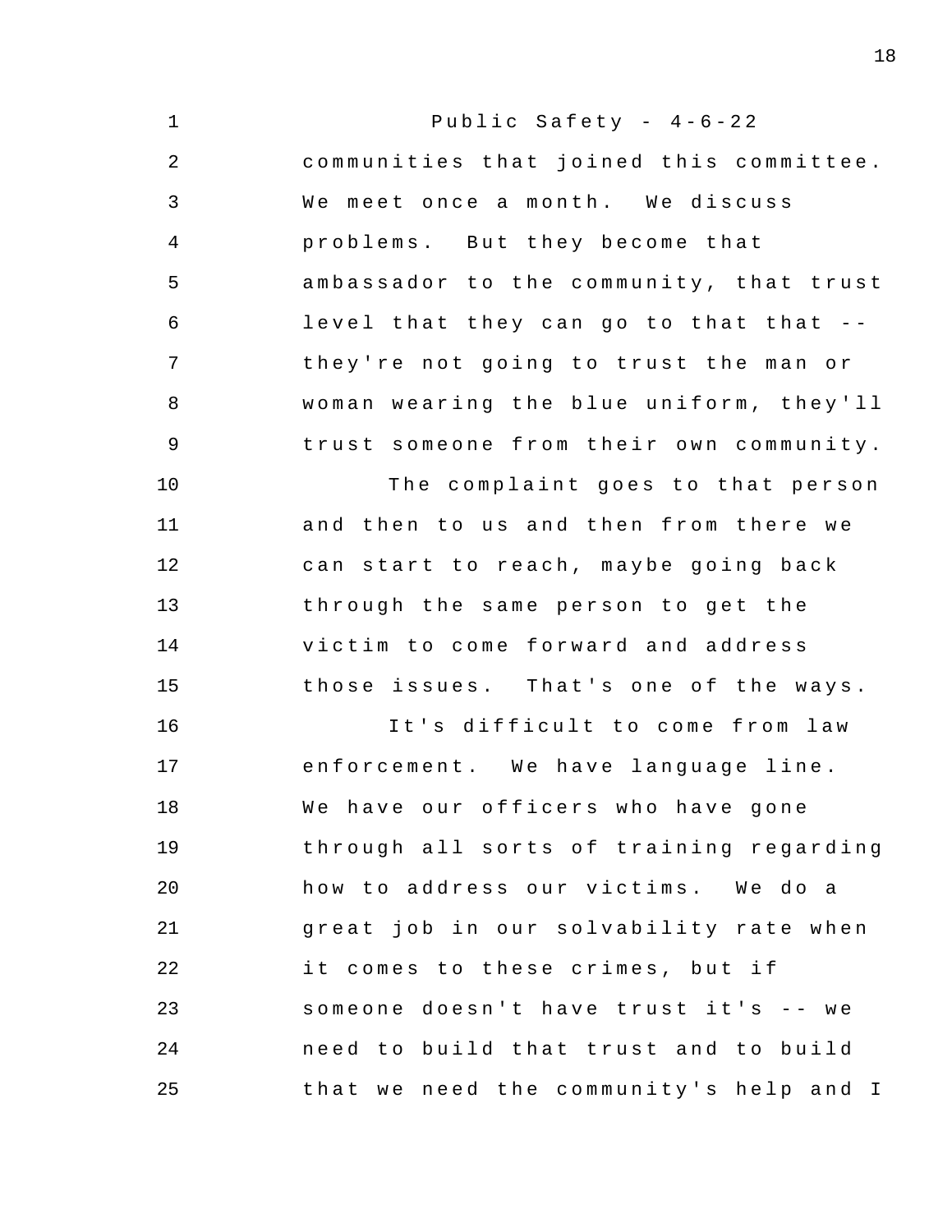1 2 3 4 5 6 7 8 9 10 11 12 13 14 15 16 17 18 19 20 21 22 23 Public Safety -  $4-6-22$ think there's a bridge between us and the community that can be those points that get us there to help the victims feel comfortable and come forward . MS. GREGG: I just want to add to that that there are plenty of fires that we have out that we don't conduct civil immigration enforcement because the more that you see that we don't have that as a policy, that any time you speak with us, you interact with us, we're not going to report to anyone else or anyone, we are not even going to ask you what your immigration status is. And if you are a victim of a crime there are even visas to afford you an extra buffer of comfort. So obviously that's coming from law enforcement, as the Commissioner said, there's a level of trust that needs to occur but that information is out there, it's on flyers, our

24 25 community affairs office, they are always telling people and trying to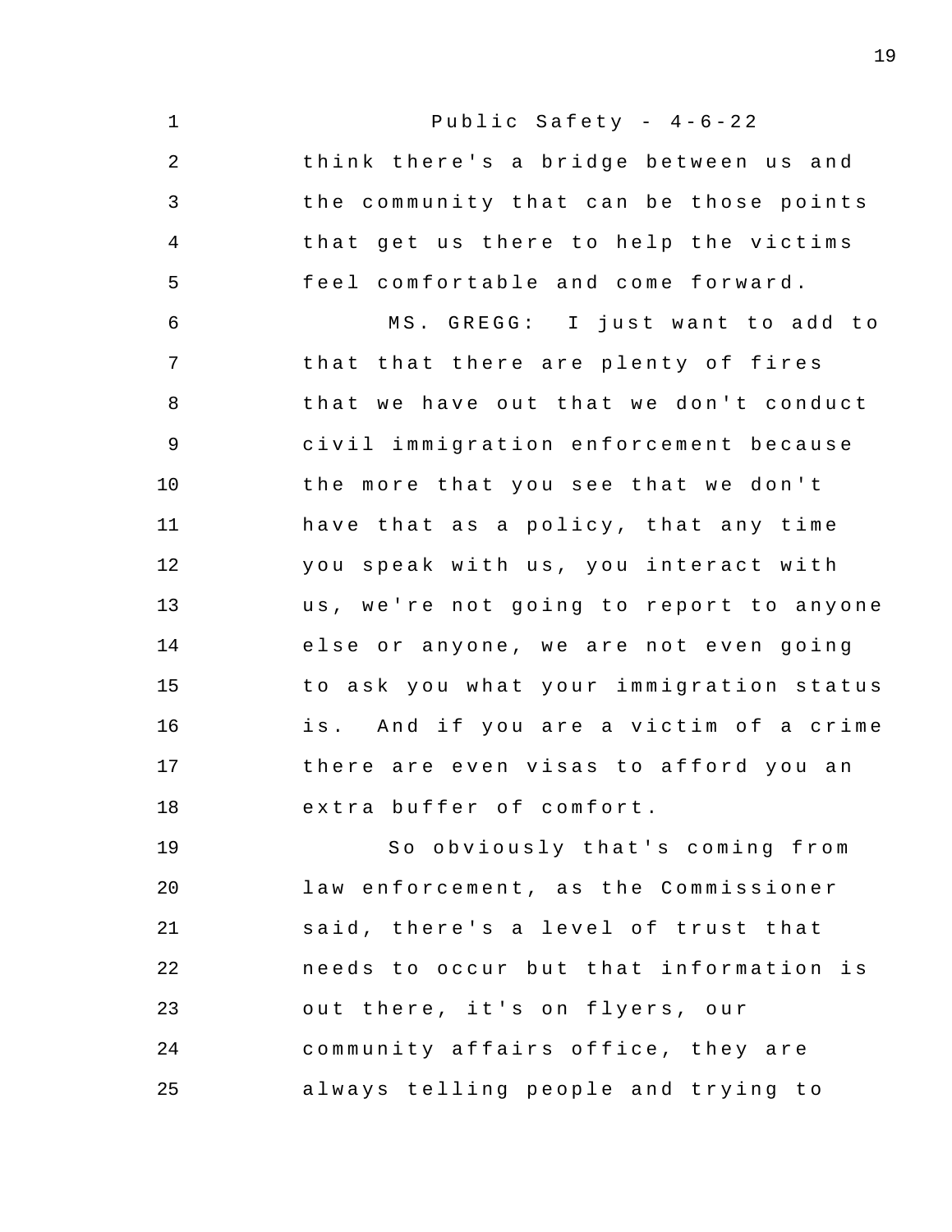1 2 3 4 5 6 7 8 9 10 11 12 13 14 15 16 17 18 19 20 21 22 23 24 25 Public Safety -  $4-6-22$ ensure people, and those are the faces that people see on the daily basis when there isn't any level of crime. They're out there engaging with the community on a daily basis. CHAIRWOMAN FORD: To build that trust, is there any special training that they go through in dealing with hate crimes? Because I know sometimes some people may not realize what would be a level of hate crime. Even if they're the victim. Maybe if someone calls them names, or they think, well, everybody calls me names, but it really is hateful. Do the residents realize that that is something that they can report ? COMMISSIONER RYDER : All the officers receive training in the academy. Now, with the new in-service training - - LEGISLATOR DERIGGI-WHITTON: I don't think you're microphone is on. Hold it a little closer.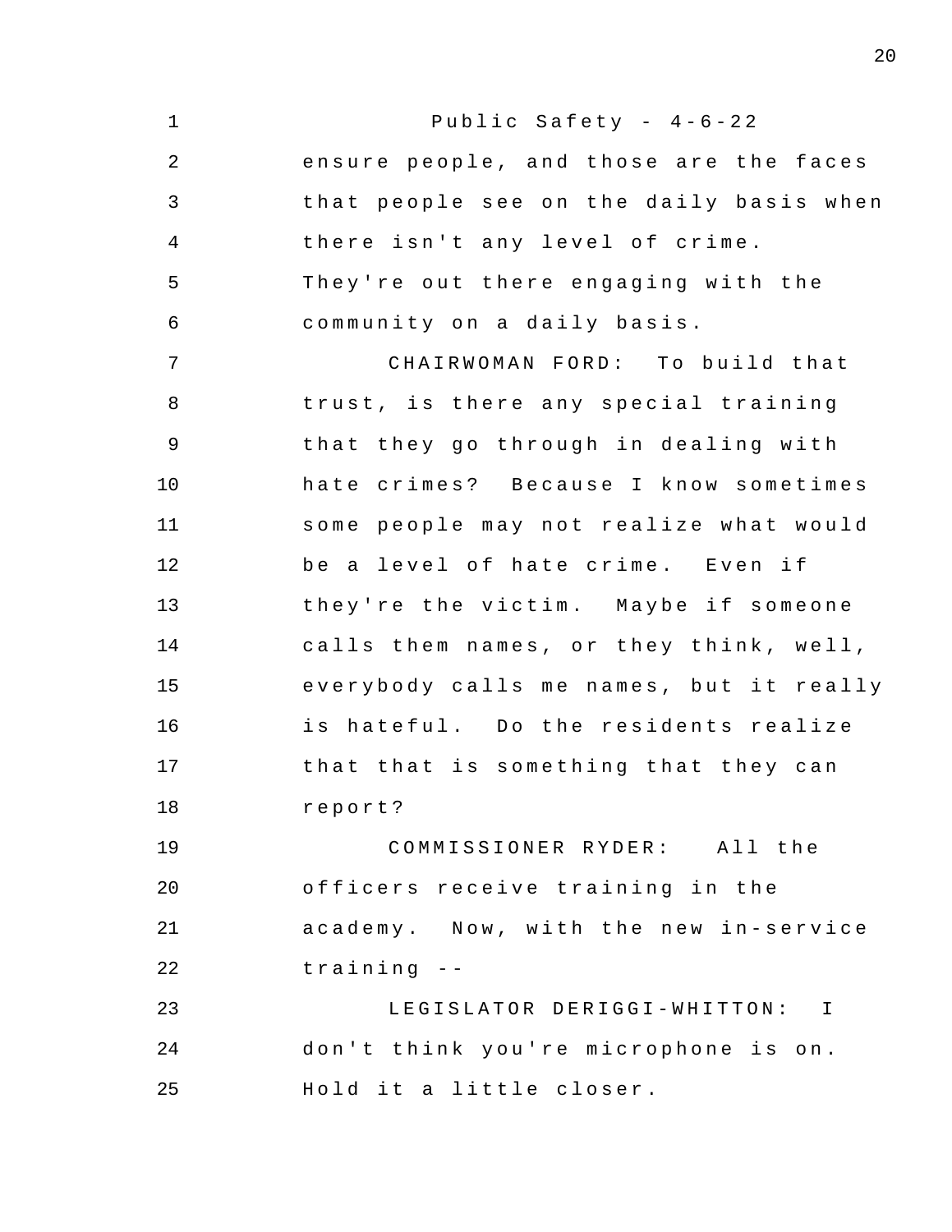1 2 3 4 5 6 7 8 9 10 11 12 13 14 15 16 17 18 19  $20^{\circ}$ 21 22 23 24 25 Public Safety -  $4-6-22$ COMMISSIONER RYDER: I've never been told I'm not loud enough. LEGISLATOR DERIGGI-WHITTON: I don't want to miss a word of your wisdom . COMMISSIONER RYDER: So there is training that they receive at the academy level. Now, because of reforms, we have instituted their yearly training and part of that is about dealing with immigration, bias, bias awareness, hate crimes and how to address our victims, so, yes, they are receiving that. It's once a year now and it's part of the new police reform training . CHAIRWOMAN FORD: Does anyone else have a question? LEGISLATOR MULE: Commissioner, you mentioned, and correct me if I'm wrong, in 2020 there were 49 reports, in 2021 there were 54 and so far there are 12. Do you have statistics on what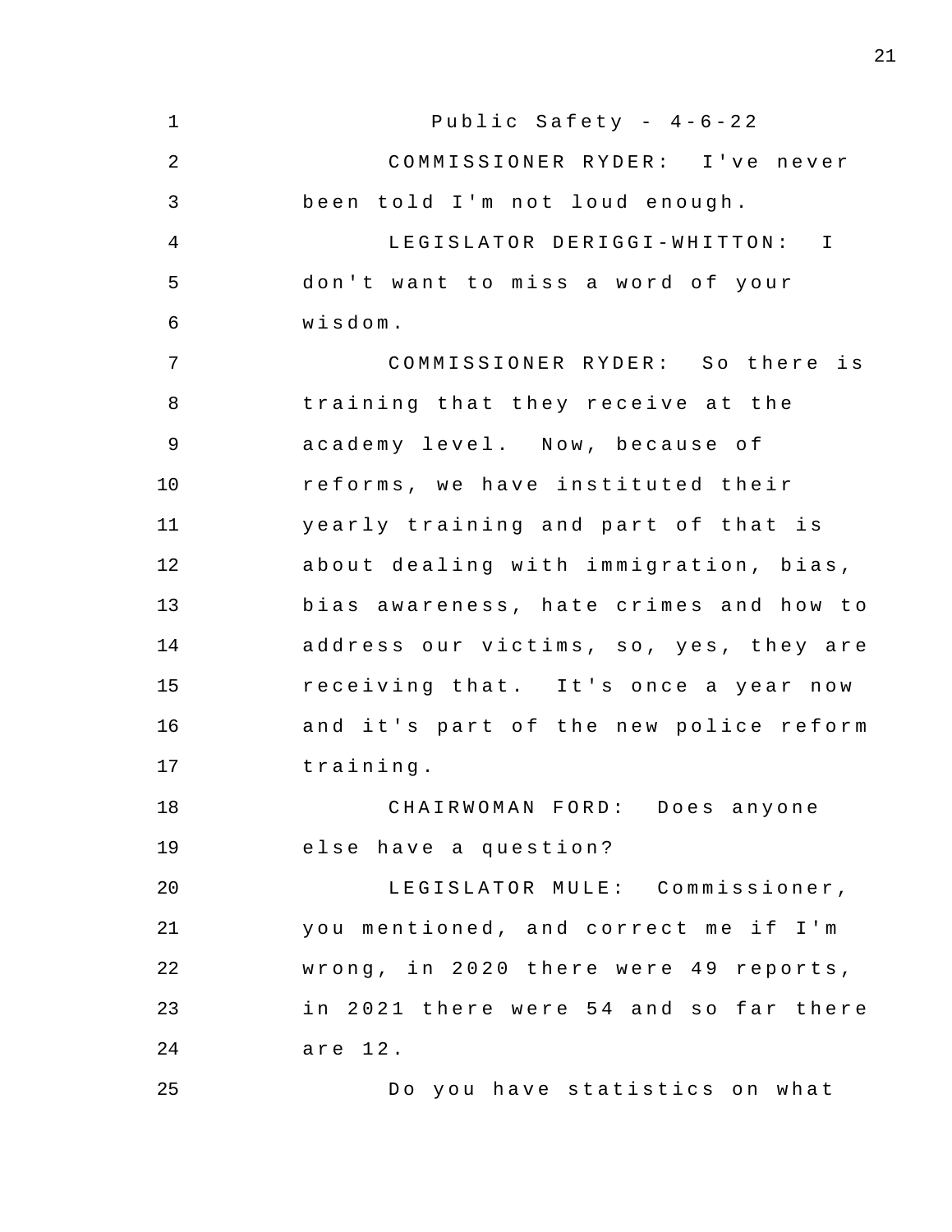1 2 3 4 5 6 7 8 9 10 11 12 13 14 15 16 17 18 19 20 21 22 23 24 25 Public Safety -  $4-6-22$ happened after those reports are made , like how many make it through the court system or are convicted? COMMISSIONER RYDER: I don't have that. I will get you that. I apologize. But all of them are investigated. Our solvability rate is very high in Nassau County but I will get you those exact numbers, but if they're investigated and found, we then bring it to the District Attorney. LEGISLATOR MULE: Thank you. CHAIRWOMAN FORD: Don't go anywhere. I'm sure after the other speakers there will be others. Because it just seems so low to me. I know we have such a great community but to only have maybe 54 from last year reporting crimes , hate crimes , just with the population of 1.3 million, does that seem low to you? I'm not on the law enforcement side so I don't even know. COMMISSIONER RYDER: No. It's a low number and, again, I'd like to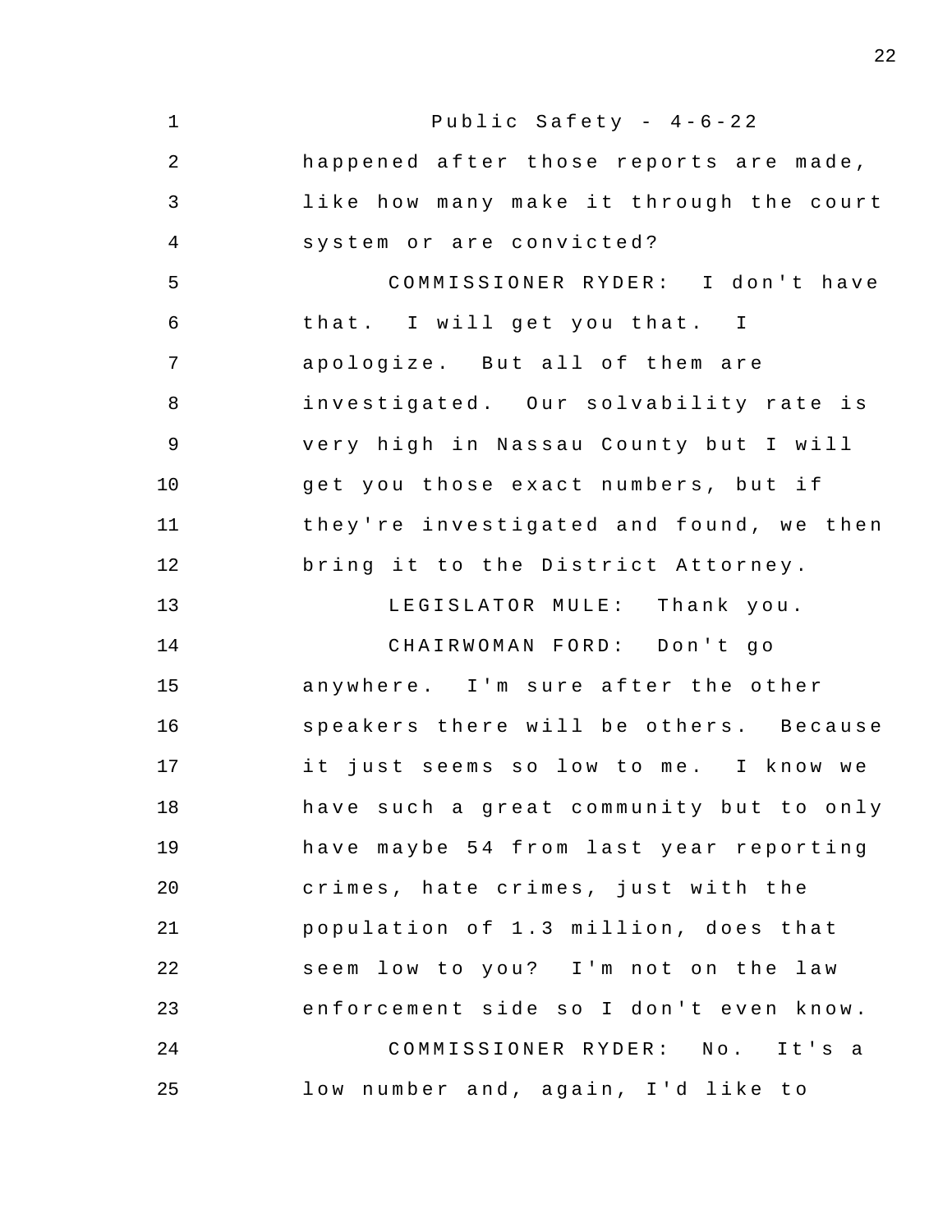1 2 3 4 5 6 7 8 9 10 11 12 13 14 15 16 17 18 19 20 21 22 23 24 25 Public Safety -  $4-6-22$ think that that's because of the county that we live in. I'm not going to disagree. There are many victims that don't come forward in a lot of crimes and we want to make sure we collect that data and investigate it to give them some kind of closure. When you look at late crimes, and I gave you the total numbers, but in hate crimes itself, in 2020 there were eight, in 2021 it jumped up to 19, but then it dropped down to  $-$  I'm sorry, it went from 19 to 17. It dropped down ten percent in that time period. So small numbers . When you deal percentages I could use smoke and mirrors and give you a percentage it doesn't work. It's a small number, 19 to 17, it's still around the same . LEGISLATOR BYNOE: I'm sorry, Commissioner , could you repeat those numbers again year by year.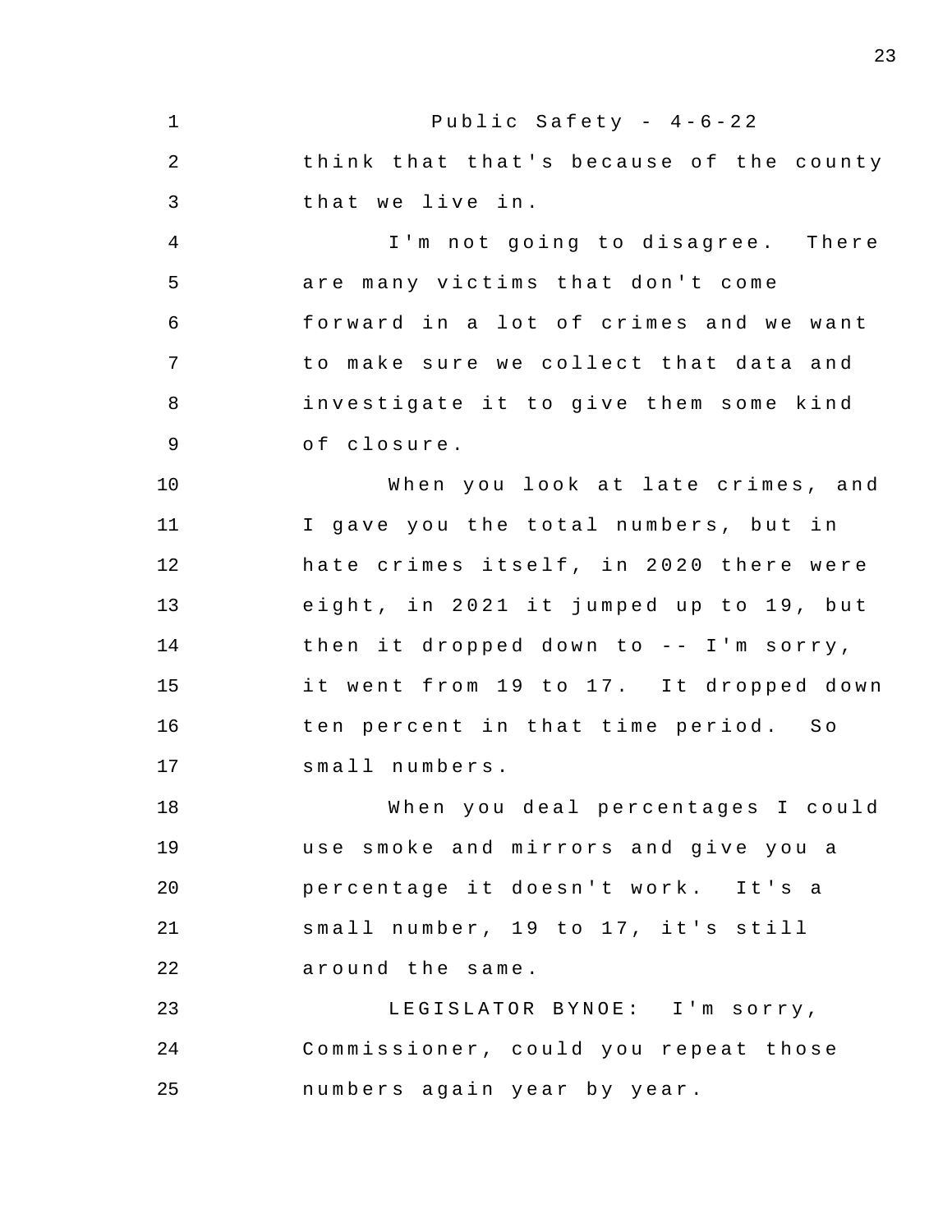| $\mathbf{1}$   | Public Safety - $4-6-22$                |
|----------------|-----------------------------------------|
| $\overline{2}$ | COMMISSIONER RYDER: In 2020             |
| 3              | there were eight. In 2021 there were    |
| $\overline{4}$ | 19. In 2022, year to date, there is,    |
| 5              | I'm sorry, we don't have that number    |
| 6              | year to date, that's where I messed up. |
| 7              | But from the -- I'm sorry 2020, 8 and   |
| 8              | 2021, 19.                               |
| 9              | LEGISLATOR BYNOE: Thank you.            |
| 10             | LEGISLATOR MULE: Commissioner,          |
| 11             | I'm sorry, how are those numbers        |
| 12             | difference -- what is the distinction   |
| 13             | between 2020, 49 versus 8?              |
| 14             | COMMISSIONER RYDER: The first           |
| 15             | number I gave you, that 49, 54 now 12,  |
| 16             | that's combined, hate crime and bias    |
| 17             | together. If I break out hate crime     |
| 18             | for 2020, 8 and 2021, 19.               |
| 19             | LEGISLATOR MULE: Do you have            |
| 20             | numbers for years before that?          |
| 21             | COMMISSIONER RYDER: I only did          |
| 22             | the last two years breakout, sorry.     |
| 23             | LEGISLATOR BYNOE: Just want to          |
| 24             | ask another question while you are on   |
| 25             | that data. Are those categorized?       |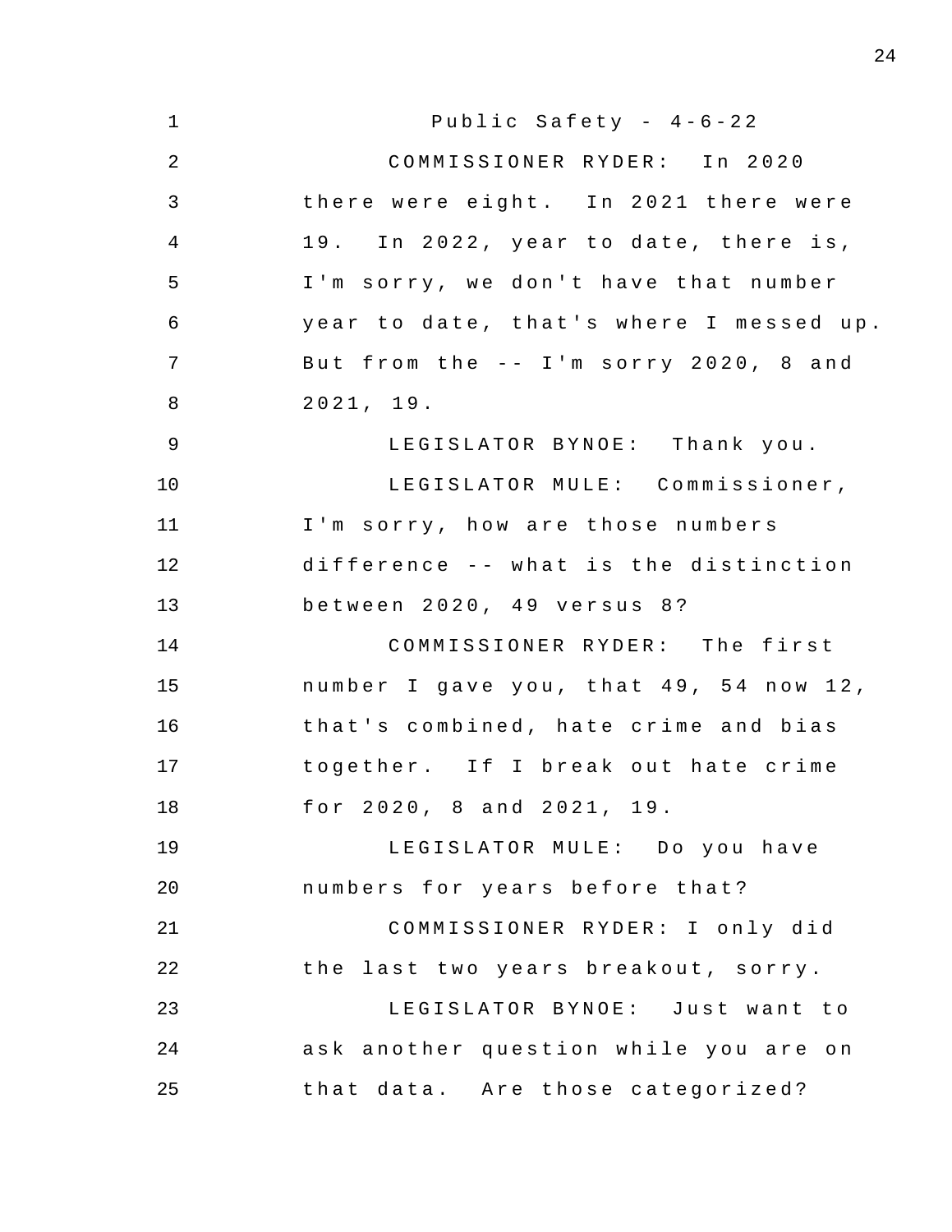1 2 3 4 5 6 7 8 9 10 11 12 13 14 15 16 17 18 19 20 21 22 23 24 25 Public Safety -  $4-6-22$ COMMISSIONER RYDER: Yes. Do want to hear it? LEGISLATOR BYNOE: I would love t o . COMMISSIONER RYDER : For the hate crime. So anti Black in 2020 there were zero in  $2022 - - I$ 'm sorry,  $2021$ there were two. No anti Hispanic, no Islamic, and Jewish there was 2000, 24 and 2021 , 2 . And sexual orientation there were zero, and 2020, and there were two in 2021 . If I break it down by the crimes and I'll just run down 2020, aggregated harassment was three, bias was one, burglary commercial was one, criminal mischief was one and making graffiti was one and possession of a weapon was one . I jumped to 2021, aggregated harassment is six, bias incident was four, criminal mischief was two, criminal mischief to an auto was two,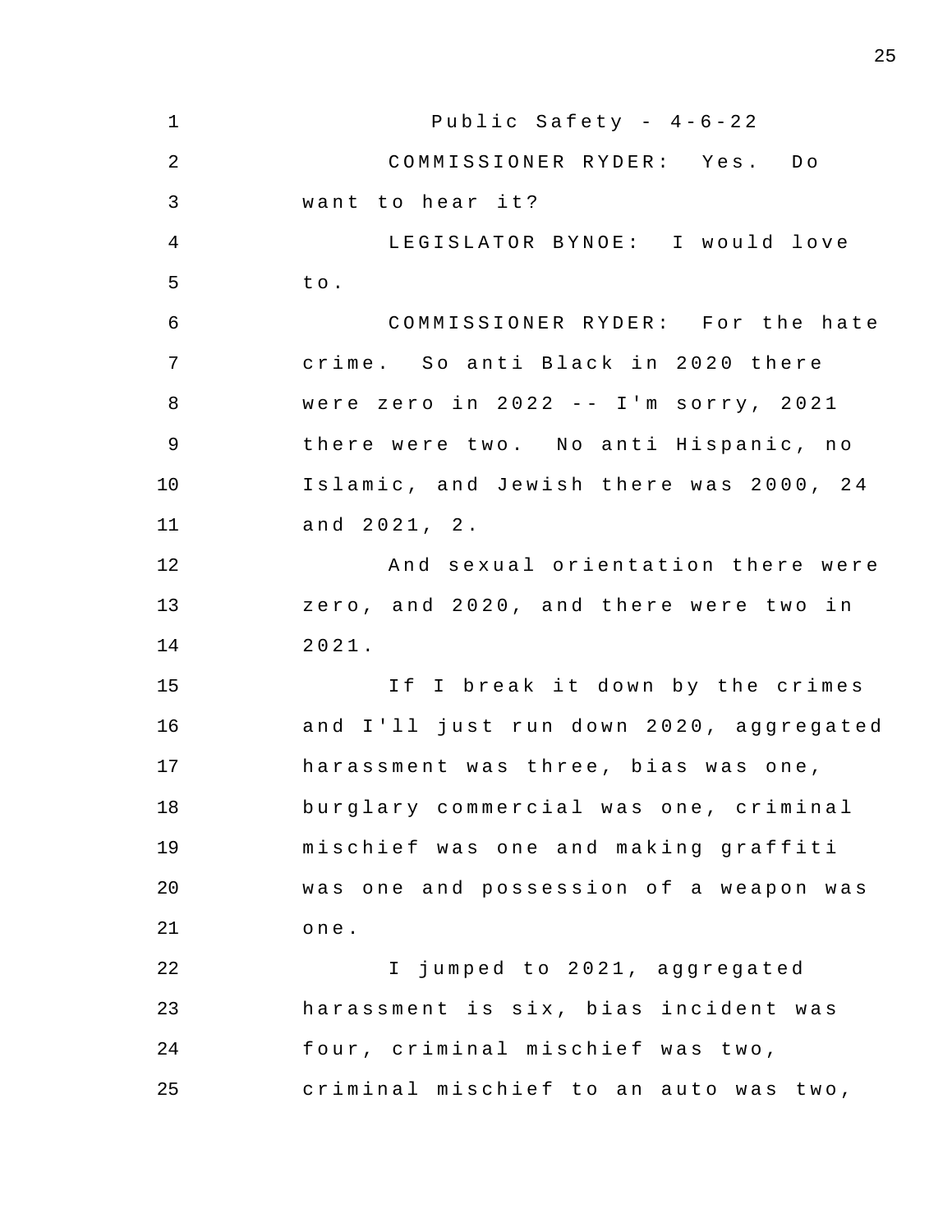1 2 3 4 5 6 7 8 9 10 11 12 13 14 15 16 17 18 19  $20^{\circ}$ 21 22 23 24 25 Public Safety -  $4-6-22$ harassment was one, menacing was two, and possession of weapon, one, and robbery other was one . LEGISLATOR BYNOE: Thank you, Commissioner. Could you provide those numbers in some form to us, that would be helpful? COMMISSIONER RYDER : Yes . CHAIRWOMAN FORD: Legislator Rhoads and  $-$ LEGISLATOR RHOADS: Thank you, Madam Chair. Commissioner, good to see you today. Is there a way for us to estimate how many hate crimes that occurred that are not reported? Is there any empirical data or research that would assist us? In other words, I mean, it's obviously wonderful that the numbers appear to be decreasing, but is there a way for us to be able to analyze or capture unreported crime ? Understandably, I don't know how you would do it.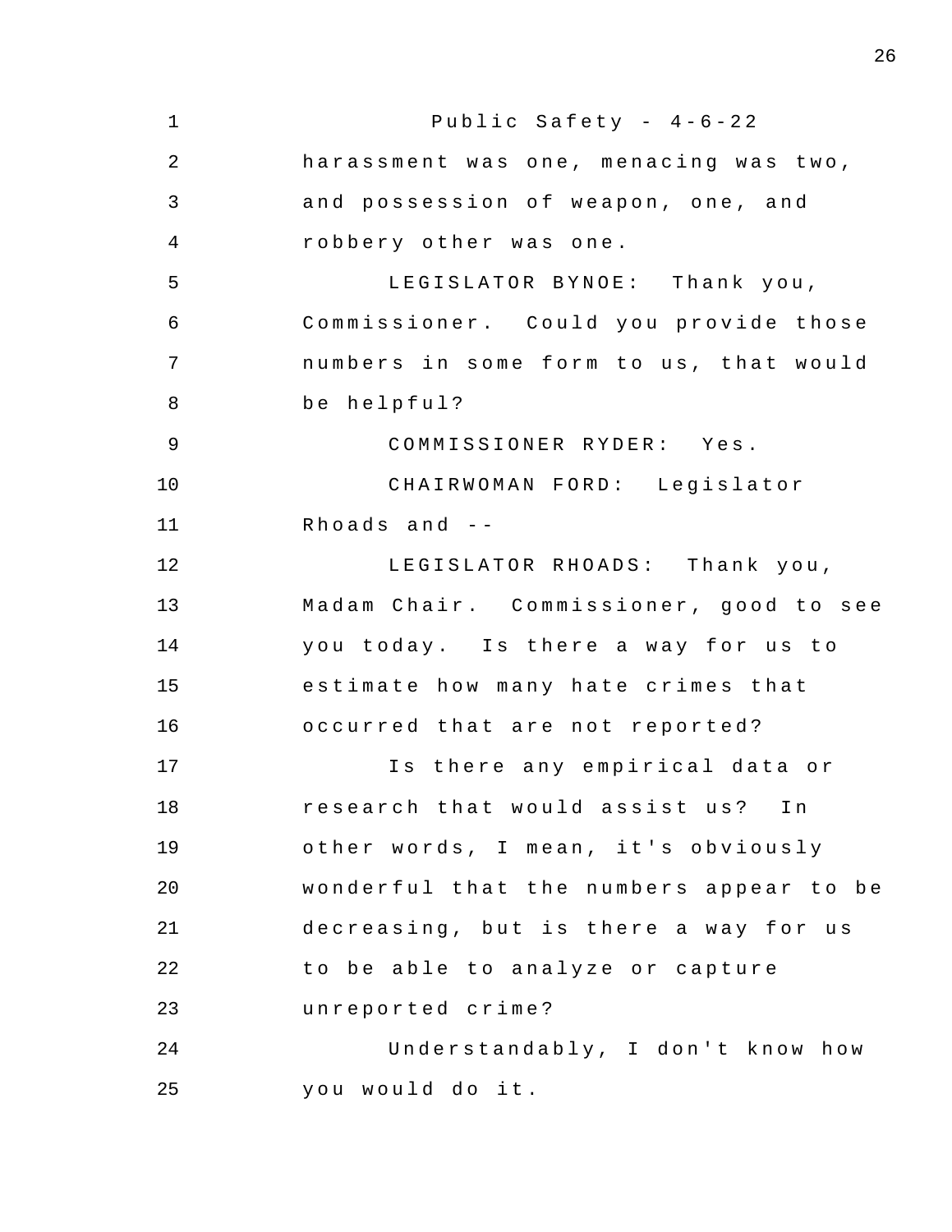| $\mathbf 1$    | Public Safety - $4-6-22$                |
|----------------|-----------------------------------------|
| $\overline{2}$ | COMMISSIONER RYDER: Yes, you            |
| 3              | don't know what you don't know.         |
| 4              | Especially in our world. Look, you can  |
| 5              | do comparisons to New York City and     |
| 6              | Suffolk county. But we police           |
| 7              | different than New York City and        |
| 8              | Suffolk County. We are service          |
| 9              | oriented.                               |
| 10             | I don't know how you would report       |
| 11             | something like that or us to collect    |
| 12             | how. You can look at averages around    |
| 13             | the country but then you have to        |
| 14             | compare demographics, you have to       |
| 15             | compare size of the county and you have |
| 16             | to compare all the other factors that   |
| 17             | will come and change that number and    |
| 18             | why it is.                              |
| 19             | LEGISLATOR RHOADS: In terms of          |
| 20             | community outreach, what do we do to    |
| 21             | encourage people to report a hate crime |
| 22             | if it occurs, do we work with any       |
| 23             | specific communities?                   |
| 24             | COMMISSIONER RYDER: Absolutely.         |
| 25             | So we have a zero tolerance when it     |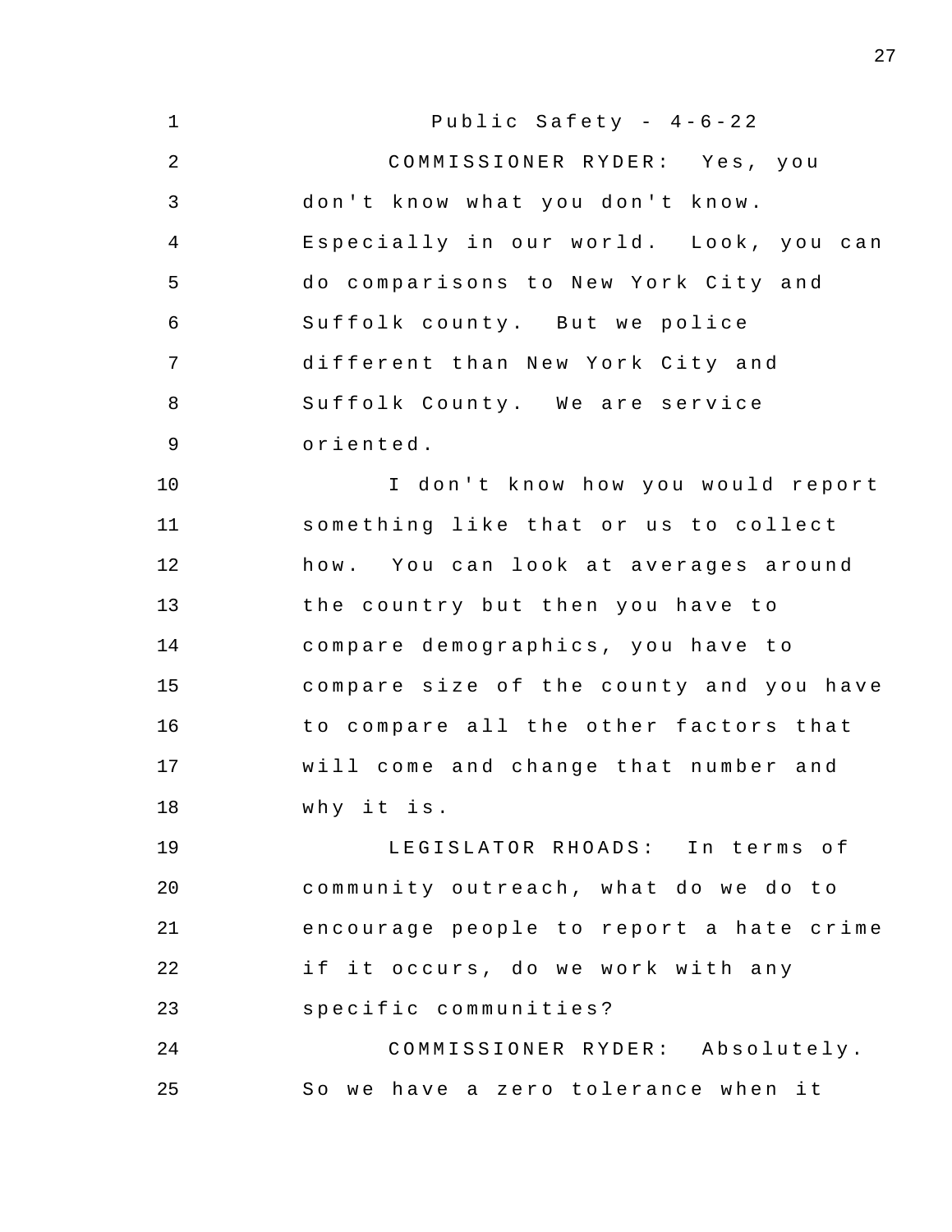1 2 3 4 5 6 7 8 9 10 11 12 13 14 15 16 17 18 19 20 21 22 23 24 25 Public Safety -  $4-6-22$ comes to hate crime and bias. We are out both in Ramadan during the high holy days, during the Easter season, we visit -- I just spoke at saint Francis this week . I was out speaking this Friday in Hicksville and we always bring up hate crime and we say, if there are victims that need to come forward, and if you do it through somebody else that's okay with us, we will accept it any way that we can. Our Community Affairs Office is out every day in the schools speaking to the kids about bullying, which many times can lead to a hate crime or bias crime. We are also out with our pop cops out speaking at community meeting s . We are encouraging our victims to come forward and we very much welcome that and we want to make sure we give them a thorough investigation . LEGISLATOR RHOADS: I'm curious and I'm just kind of spit balling here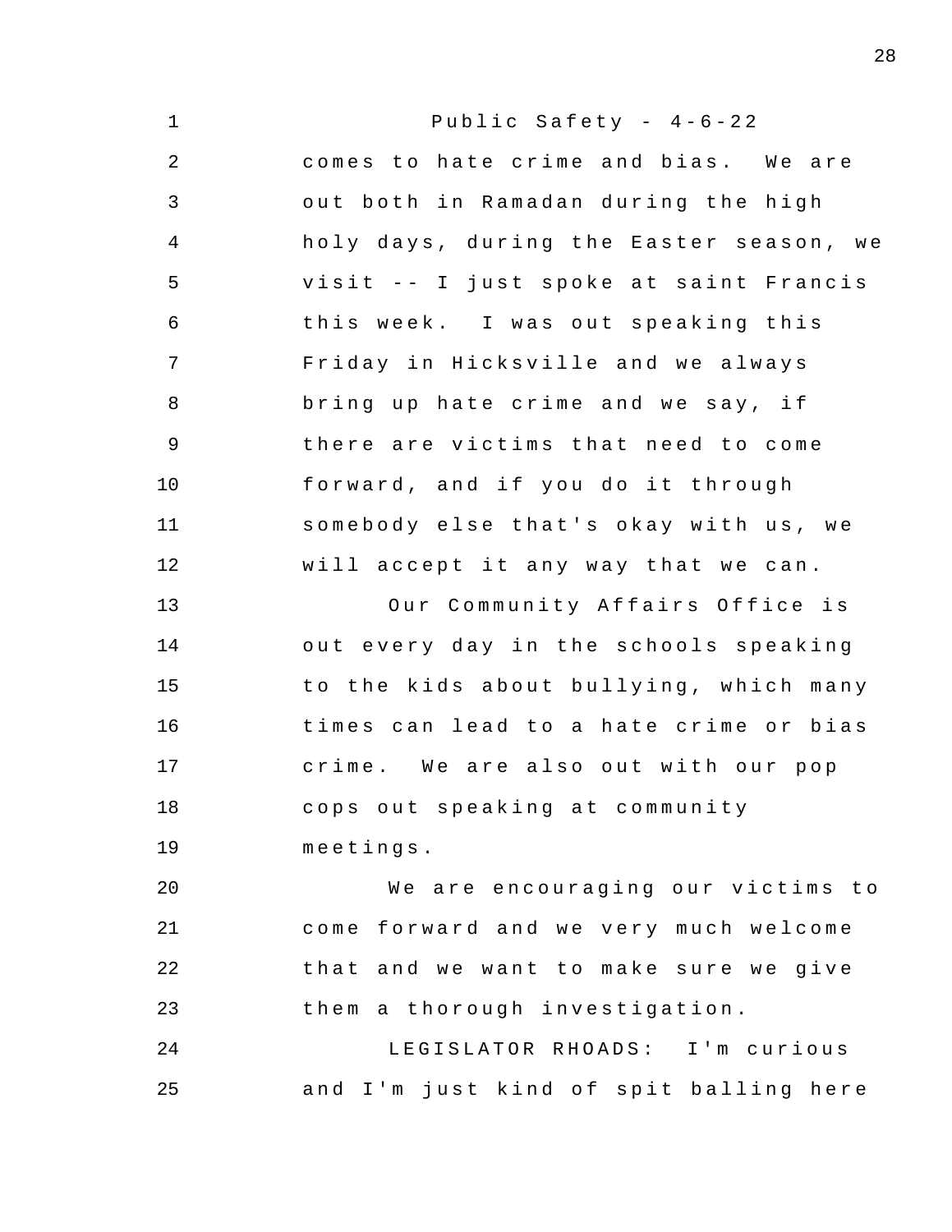1 2 3 4 5 6 7 8 9 10 11 12 13 14 15 16 17 18 19 20 21 22 23 24 25 Public Safety -  $4-6-22$ and I apologize for the term, but when we're going out and speaking to these groups when you have community affairs , for example, when we're going out or the pop cops go out, do we pass out any type of survey or any way to get feedback from a community to ask if anyone has been a victim of a hate crime and did you report it, why didn't you report it, and what services could we be providing that would make it more likely to report. Just to try to get some feedback. I don't know if that would work, I'm just trying to  $-$ COMMISSIONER RYDER: We don't. We don't hand out a survey. We encourage reporting . Are you going to get honesty in the survey? That's the other next question. And who is going to answer the survey? Only those that have been victimized and not reported or those that believe people have been victimized and not reported?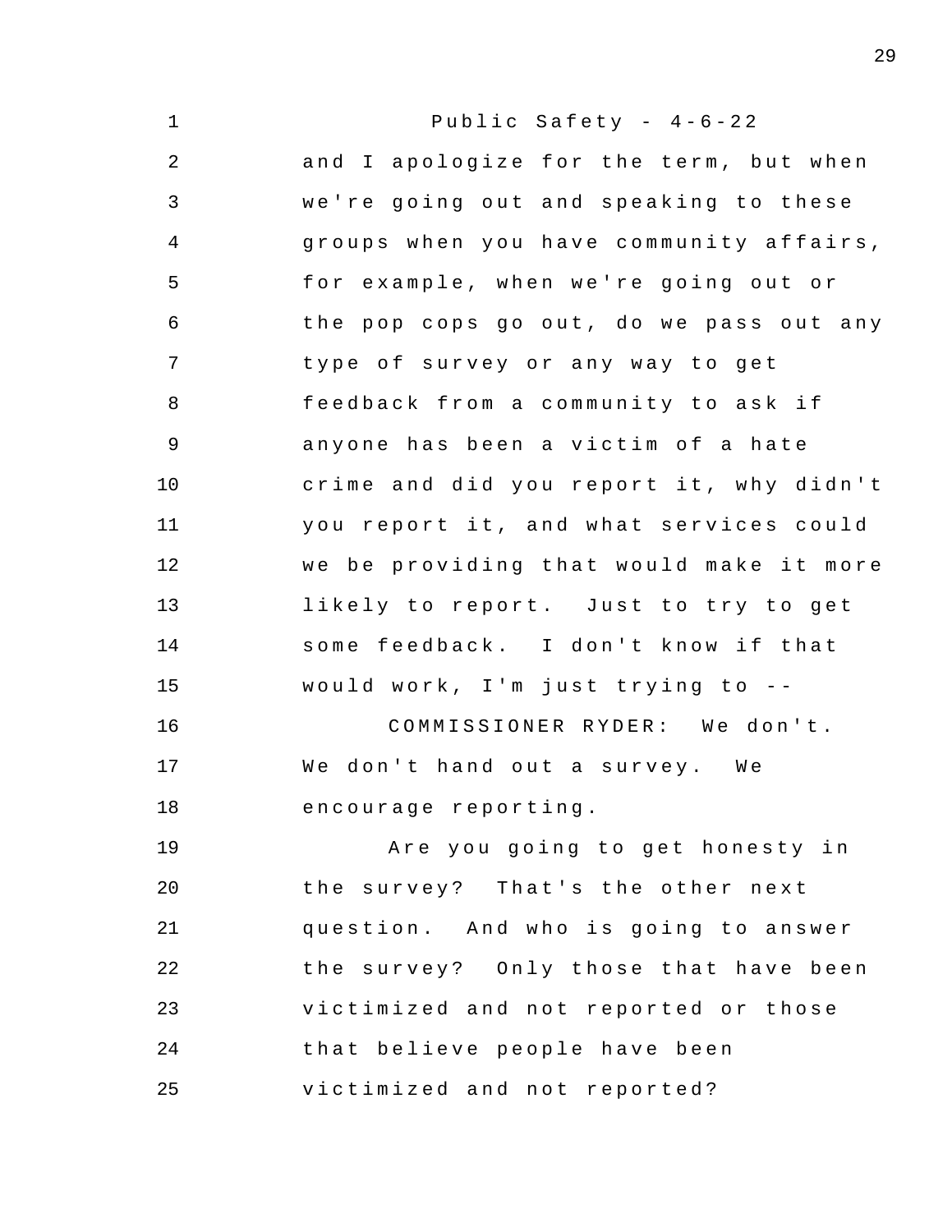| $\mathbf{1}$   | Public Safety - $4-6-22$                |
|----------------|-----------------------------------------|
| $\sqrt{2}$     | Again, this is not a challenge at       |
| $\mathfrak{Z}$ | all because we are on the same side     |
| $\overline{4}$ | when we sat down last week with Eric,   |
| 5              | we want to get more reporting, we want  |
| 6              | to make sure the victims come forward.  |
| 7              | I don't know how -- I know we           |
| $\, 8$         | need community assistance. This is one  |
| $\mathsf 9$    | of the situations where, without the    |
| 10             | community, for me to break into that    |
| 11             | community and try to get the inroads to |
| 12             | get victims to come forward that are    |
| 13             | afraid, it's difficult. It's            |
| 14             | difficult.                              |
| 15             | So we make sure that we let them        |
| 16             | know that there are services that are   |
| 17             | there in the county for them. We give   |
| 18             | out flyers. We give out anonymous       |
| 19             | complaints that you can call this       |
| 20             | number to file a complaint. We give     |
| 21             | all the options and sometimes it's just |
| 22             | difficult. Again, it's that victim      |
| 23             | that has its fear, for whatever that    |
| 24             | fear is that drives them.               |
| 25             | LEGISLATOR RHOADS: I appreciate         |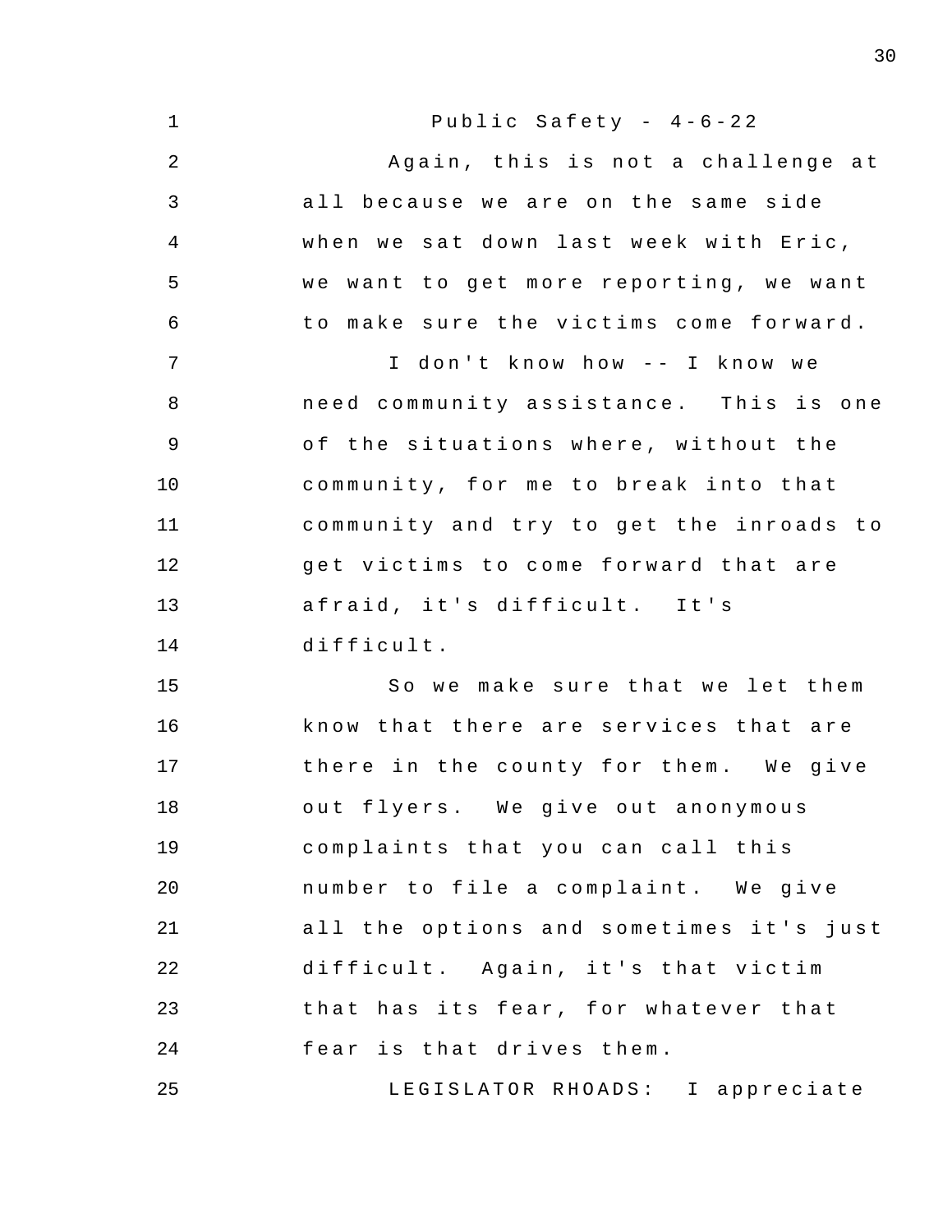| $\mathbf 1$    | Public Safety - $4-6-22$               |
|----------------|----------------------------------------|
| $\overline{a}$ | it. Thank you, Commissioner.           |
| 3              | LEGISLATOR MULE: Thank you,            |
| 4              | Chairwoman.                            |
| 5              | Commissioner, when someone makes       |
| 6              | a report, who is the person who        |
| 7              | determines what type of crime it is?   |
| 8              | How does that happen; what is that     |
| $\mathsf 9$    | process?                               |
| 10             | COMMISSIONER RYDER: So when the        |
| 11             | initial report is taken, the detective |
| 12             | is the person who is looking at what   |
| 13             | the crime is, the desk officer, he     |
| 14             | reviews it and he says, okay, this is  |
| 15             | harassment, this is aggregated         |
| 16             | harassment, it's a bias or hate crime, |
| 17             | and we follow up with the penal laws.  |
| 18             | When we make an arrest, we confer with |
| 19             | the District Attorney's Office and say |
| 20             | we are arresting this individual. This |
| 21             | is the rhyme we are arresting him for. |
| 22             | Tell me the facts involved, okay, that |
| 23             | reaches the threshold, yes, we will    |
| 24             | move forward in that direction.        |
| 25             | LEGISLATOR MULE: Thank you.            |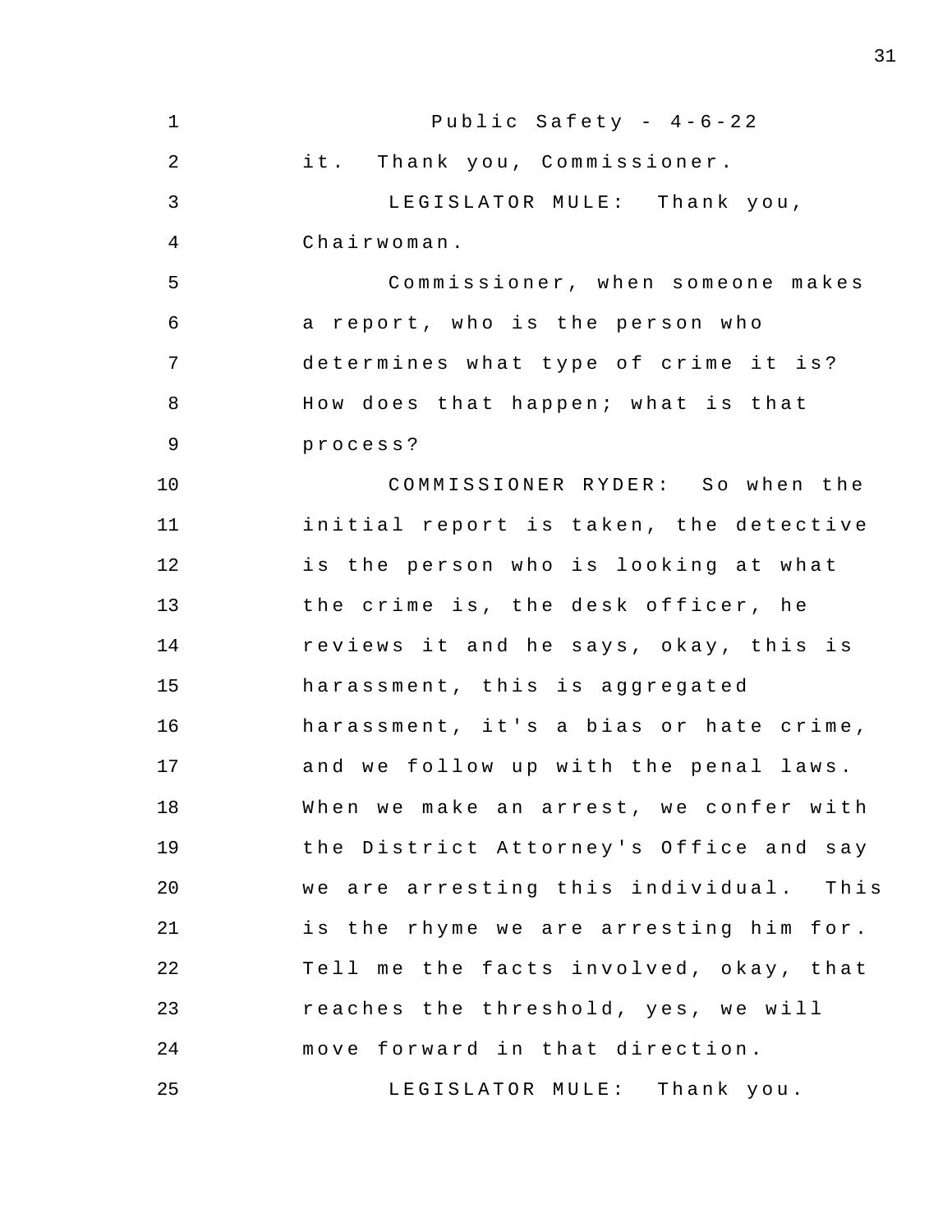| $\mathbf 1$    | Public Safety - $4-6-22$                |
|----------------|-----------------------------------------|
| $\overline{2}$ | CHAIRWOMAN FORD: Thank you. I'm         |
| 3              | wondering as a result of all of this we |
| 4              | can all work together and even as       |
| 5              | legislators come up with a public       |
| 6              | campaign to start educating our         |
| 7              | residents what would constitute a hate  |
| 8              | crime and maybe if people learn about   |
| $\mathsf 9$    | it they will be more encouraged to      |
| 10             | report it, if they saw it or            |
| 11             | experienced it themselves.              |
| 12             | So now we will move on to               |
| 13             | Mr. Joseph Gim, here from the DA.       |
| 14             | Good afternoon, welcome.                |
| 15             | MR. GIM: Chairwoman Ford, Vice          |
| 16             | Chairman Rhoads, the rest of the Public |
| 17             | Safety Committee, good morning.         |
| 18             | On behalf of District Attorney          |
| 19             | Anne Donnelly, I would like to thank    |
| 20             | the Legislature and specifically the    |
| 21             | Public Safety Committee for addressing  |
| 22             | this important topic of hate reporting. |
| 23             | My name is Joe Gim and I am the         |
| 24             | chief of the hate crimes unit for the   |
| 25             | Nassau County District Attorney's       |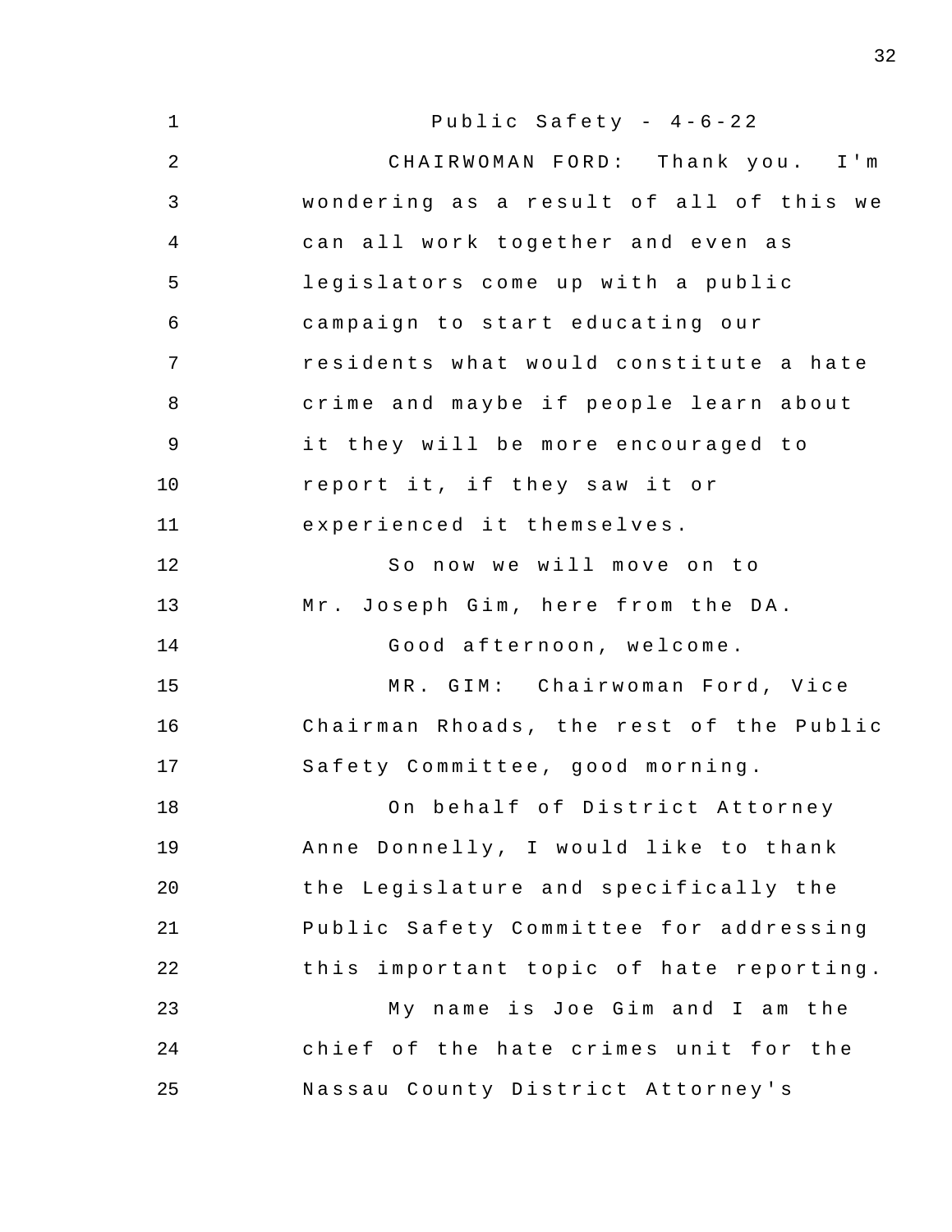| $\mathbf 1$    | Public Safety - 4-6-22                  |
|----------------|-----------------------------------------|
| $\overline{2}$ | Office. District Attorney Anne          |
| 3              | Donnelly is deeply concerned about hate |
| 4              | crimes and the affect it has on victims |
| 5              | and communities.                        |
| 6              | The Hate Crimes Unit of the             |
| 7              | Nassau County District Attorney's       |
| 8              | Office works with our law enforcement   |
| 9              | partners such as the Nassau County      |
| 10             | Police Department to ensure that each   |
| 11             | case where bias is suspected is given   |
| 12             | the proper attention necessary to       |
| 13             | pursue justice for our victims and our  |
| 14             | ethnic and religious communities.       |
| 15             | The issue of hate crimes                |
| 16             | reporting is an important issue. It is  |
| 17             | important to realize that all crimes    |
| 18             | are under reported. Being the victim    |
| 19             | of a crime is a trauma inducing         |
| 20             | experience which can be life changing   |
| 21             | and have long lasting psychological     |
| 22             | effects.                                |
| 23             | Reporting crimes not only causes        |
| 24             | the victim to relive the experience but |
| 25             | also face the scrutiny of others in the |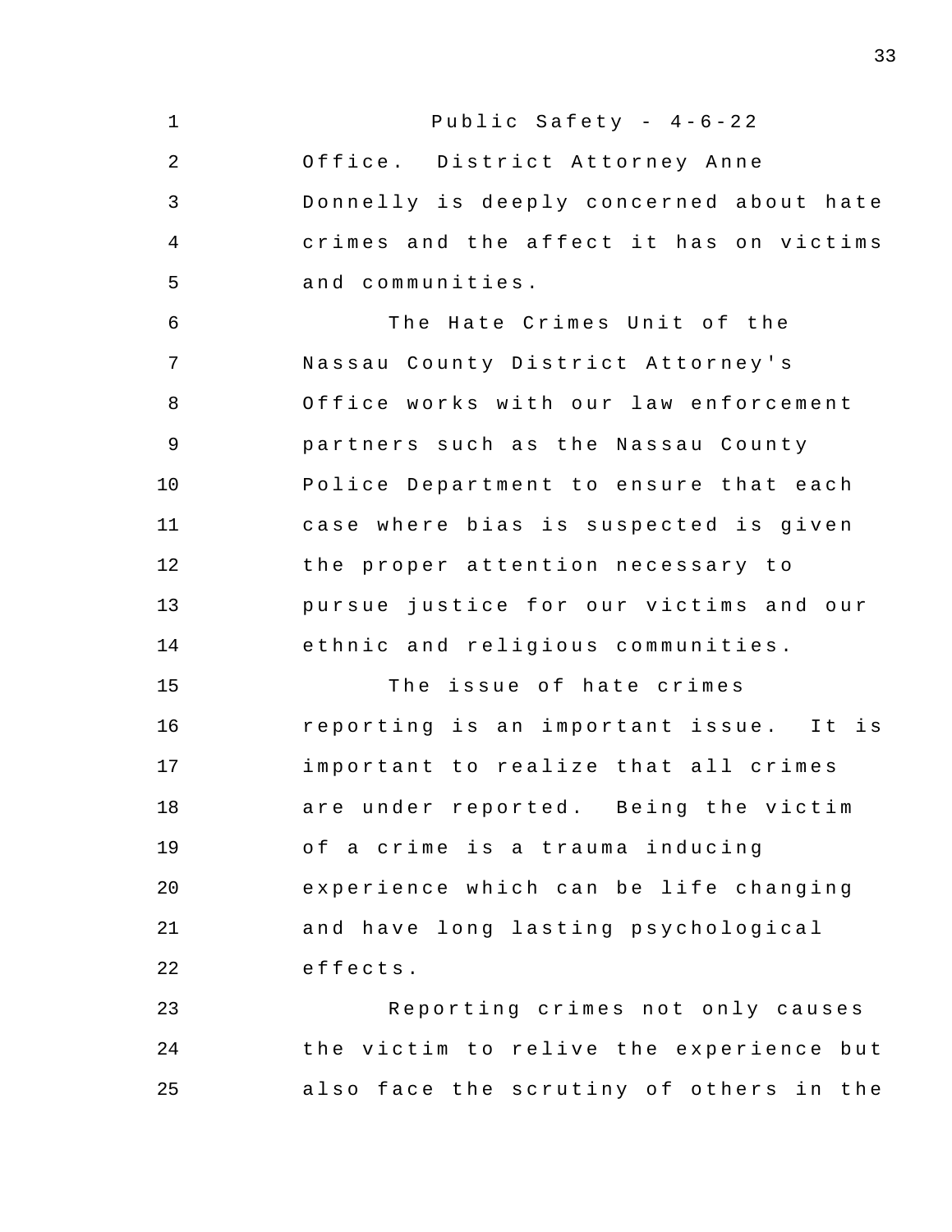1 2 3 4 5 6 7 8 9 10 11 12 13 14 15 16 17 18 19 20 21 22 23 24 25 Public Safety -  $4-6-22$ recounting of a traumatic experience. I know this personally. My father was shot while our whole family was at our corner store in Baltimore in the early 80s. I only learned more of the story as an adult. I learned that my father had been shot by a hired assassin for a rival store owner who do not want us to compete for his business . After my father was shot, our family was living and sleeping at the business with my father in the hospital and no one else to mind the store or watch the kids . The man who hired someone to shoot my father was eventually caught when he attempted to hire an undercover officer to burn down our corner store, the one we were sleeping in at the time . Such an event changes the life and is a large part of why I do what I do today, but for many of our victims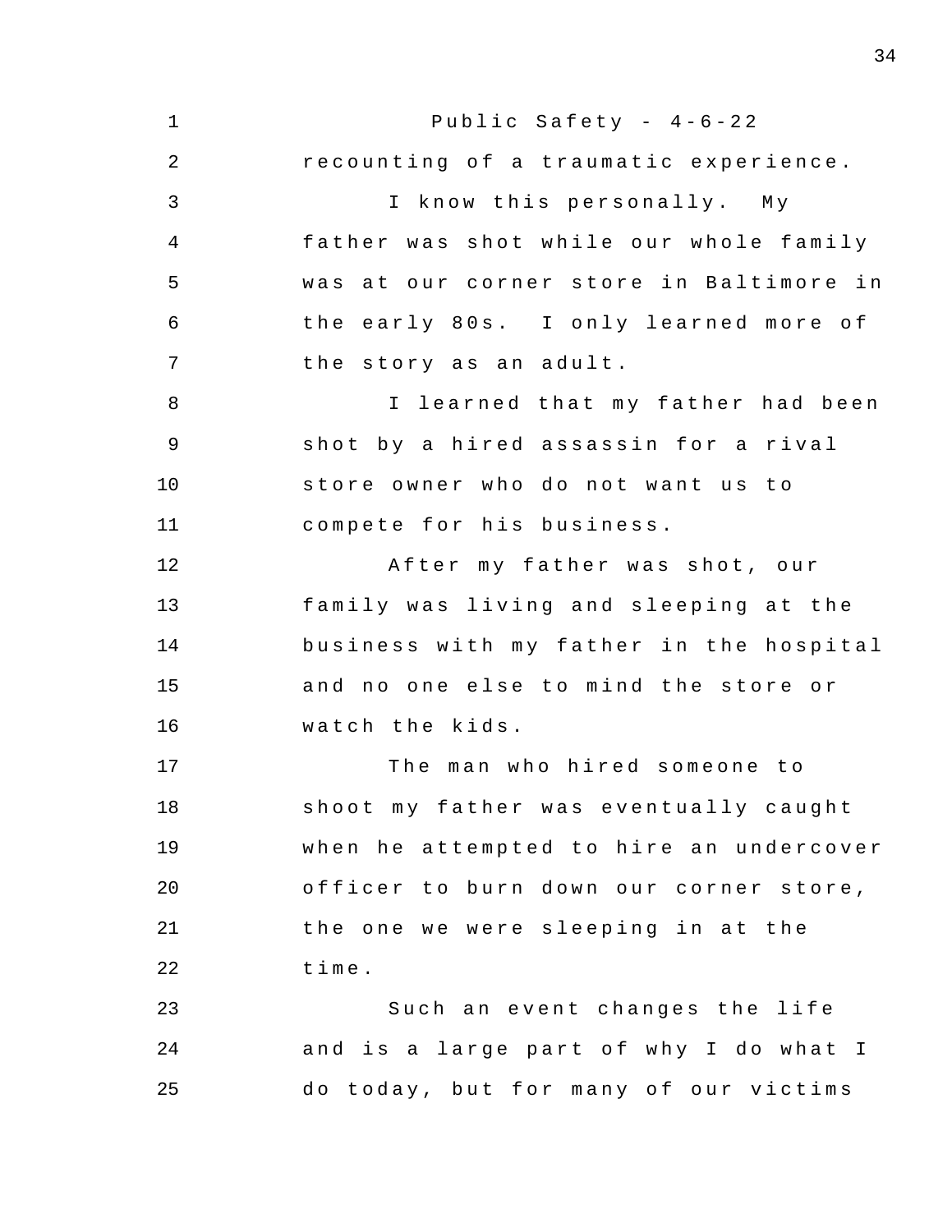1 2 3 4 5 6 7 8 9 10 11 12 13 14 15 16 17 18 19 20 21 22 23 24 25 Public Safety -  $4-6-22$ it is a scar that haunts them for the rest of their lives. Reliving that experience and bringing more attention to themselves is often the last thing they are concerned about . Crime reporting is that much more difficult for members of immigrant communities or those that live in ethnic or religious enclaves. Witnesses do not want to get in trouble or get involved in matters that don't involve them and victims are faced with dire choices as well. Often, these immigrant families are operating on paper thin margins to begin with and a day missed at work can mean the closure of business, losing a job or getting evicted. They simply do not have the time to make a report or come to the precinct to look at photographs . Many communities have immigrated to the United States to avoid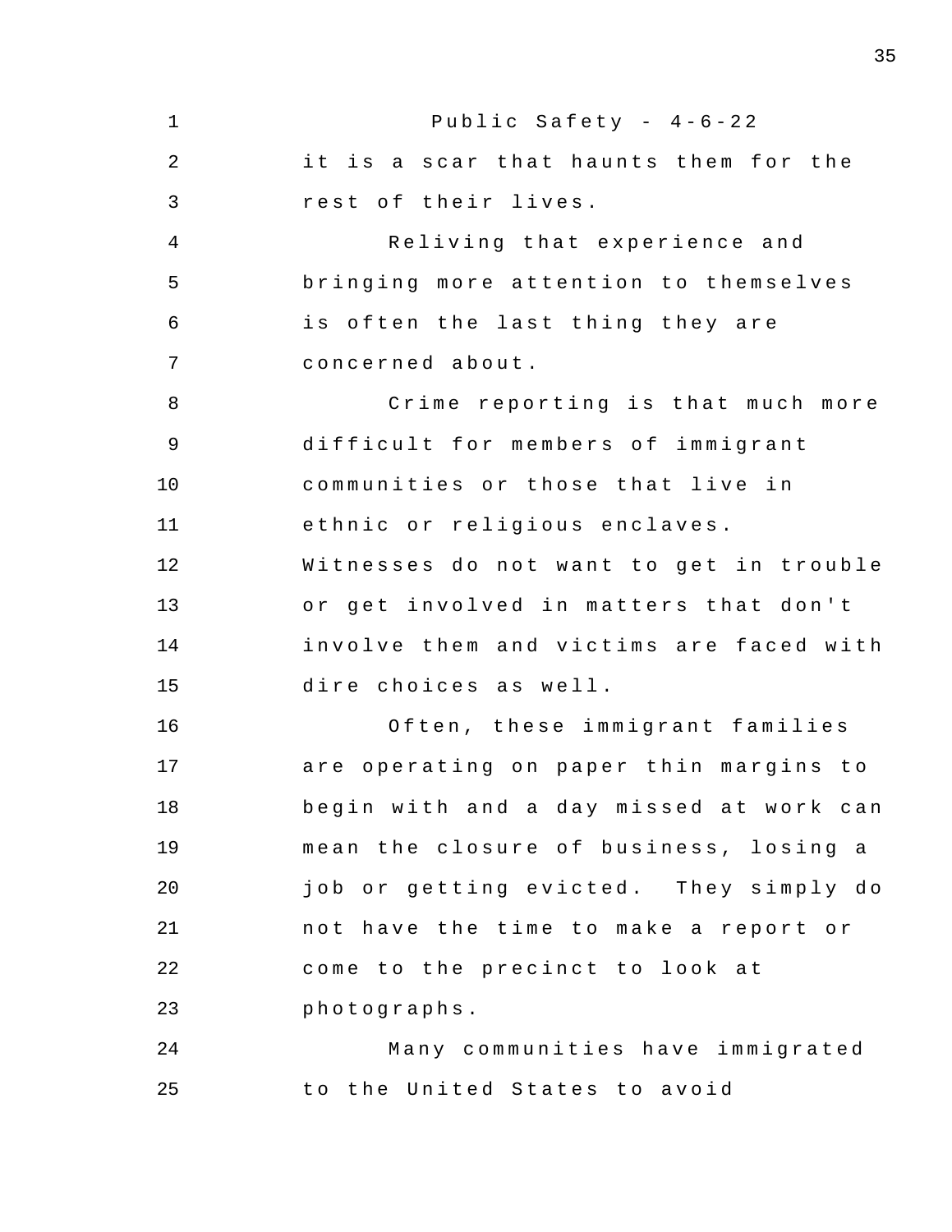| 1              | Public Safety - $4-6-22$                      |
|----------------|-----------------------------------------------|
| $\overline{2}$ | corruption, corrupt government.               |
| 3              | They are from countries where                 |
| $\overline{4}$ | making waves or drawing attention to          |
| 5              | oneself can invite scrutiny from local        |
| 6              | officials and increase shame for the          |
| 7              | family simply by being a victim.              |
| 8              | Add to that the fear that the                 |
| $\mathsf 9$    | police would not understand the               |
| 10             | language the victim is speaking or more       |
| 11             | importantly not understand the cultural       |
| 12             | context of what they are saying and it        |
| 13             | becomes a dire task to report to the          |
| 14             | police.                                       |
| 15             | I myself am Korean but often met              |
| 16             | with Chinese or Indian witnesses and          |
| 17             | victims who have told me that they were       |
| 18             | with an immigrant's child who could           |
| 19             | understand them because we understood         |
| 20             | what it was like to live between two          |
| 21             | worlds.                                       |
| 22             | have also met with members of<br>$\mathbf{I}$ |
| 23             | religious communities that did not            |
| 24             | believe that I can understand the             |
| 25             | significance of their experience              |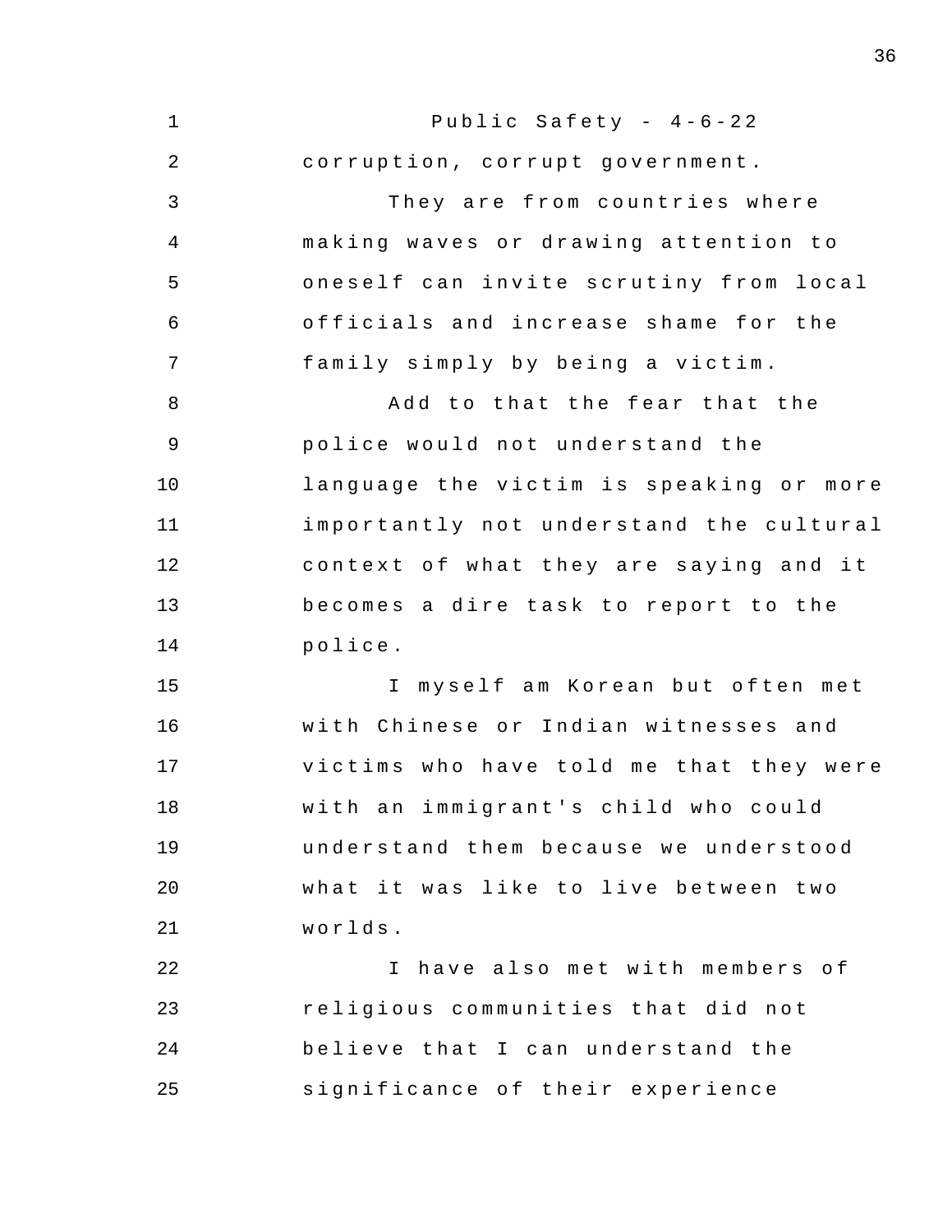| $\mathbf 1$  | Public Safety - $4-6-22$                |
|--------------|-----------------------------------------|
| 2            | because I was not of their background.  |
| $\mathsf{3}$ | I understand that feeling. I do. It     |
| 4            | important that we're prepared to<br>is  |
| 5            | meet our victims where they are.        |
| 6            | Again, I know what our                  |
| 7            | communities are going through because I |
| 8            | felt it with my own skin. Over my       |
| 9            | life, my father and my mother have      |
| 10           | suffered countless robberies, theft,    |
| 11           | burglaries and even violence. I have    |
| 12           | also worked in that store throughout    |
| 13           | high school and that's a large reason I |
| 14           | was able to be before you today.        |
| 15           | My own parents have always been         |
| 16           | reluctant to speak with the police and  |
| 17           | I am bit ashamed to tell you that they  |
| 18           | often did not cooperate.                |
| 19           | This experience has informed my         |
| 20           | practice as a prosecutor and highlights |
| 21           | some of the endemic hurdles to victim   |
| 22           | reporting. There are most certainly     |
| 23           | things, however, there are things that  |
| 24           | we can do and we are doing to improve   |
| 25           | our responsiveness to these communities |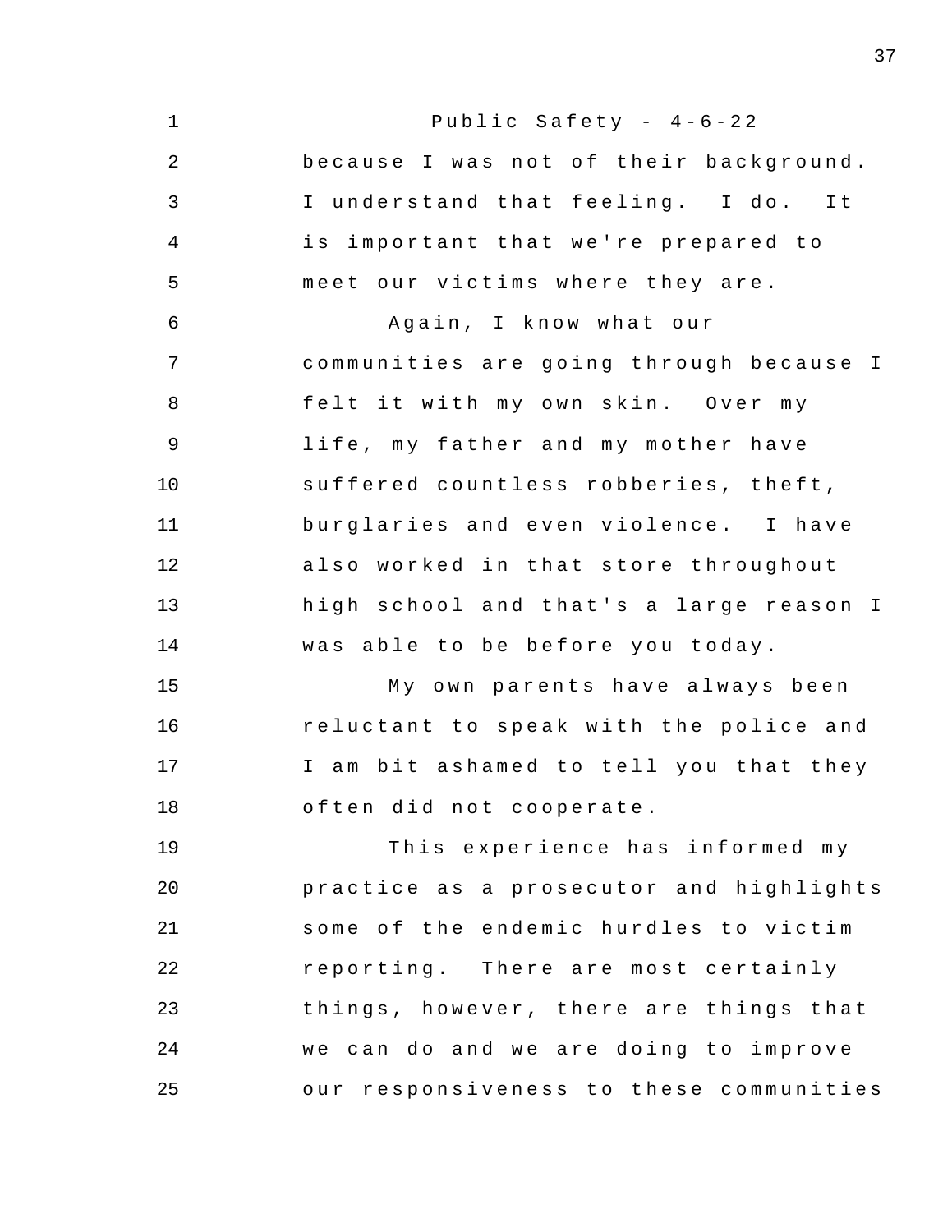| $\mathbf 1$  | Public Safety - $4-6-22$                    |
|--------------|---------------------------------------------|
| $\sqrt{2}$   | and to improve our services for them.       |
| $\mathbf{3}$ | It is important that those who              |
| 4            | report hate crimes an bias incidents        |
| 5            | are treated with respect and greeted in     |
| 6            | a culturally sensitive environment          |
| 7            | ideally in their native language,           |
| $\, 8$       | recruiting and retaining a diverse          |
| $\mathsf 9$  | office and training our staff to be         |
| 10           | culturally sensitive increases our          |
| 11           | ability to interact with our victims        |
| 12           | and the affected communities.               |
| 13           | In the hate crime unit alone, we            |
| 14           | have ADAs capable of speaking in            |
| 15           | Korean, Mandarin Chinese, Urdu and          |
| 16           | Hindu.                                      |
| 17           | It is important that we recruit,            |
| 18           | train, and retain this talent. Part of      |
| 19           | our mission towards increasing              |
| 20           | reporting and more importantly              |
| 21           | deterring punishing and eliminating         |
| 22           | bias crimes is informing people what<br>a a |
| 23           | hate crime is as chairman you picked up     |
| 24           | $\circ$ n .                                 |
| 25           | have heard some say that words<br>I.        |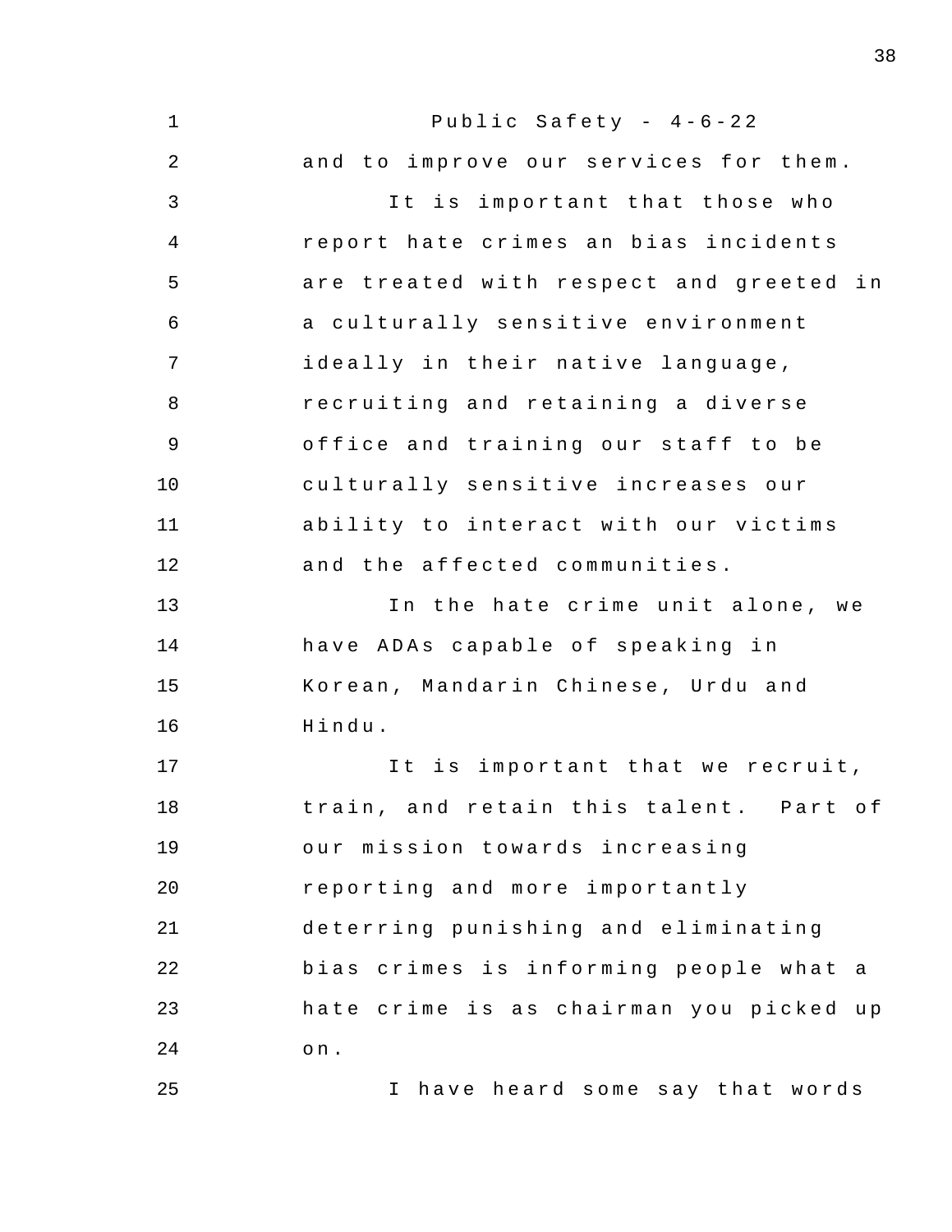| $\mathbf 1$ | Public Safety - $4-6-22$                |
|-------------|-----------------------------------------|
| 2           | alone can never be a hate crime but     |
| 3           | this is patently false. Truth death     |
| 4           | threats made against a victim due to    |
| 5           | their race, national origin, sexual     |
| 6           | orientation or any of the other         |
| 7           | protected classes of individuals may be |
| 8           | a misdemeanor under the aggregated      |
| $\mathsf 9$ | harassment in the seconded degree       |
| 10          | charge.                                 |
| 11          | Most of our hate crimes in the          |
| 12          | penal law are not even in the hate      |
| 13          | crimes statute. Aggravated harassment   |
| 14          | in the second degree, in particular, is |
| 15          | often charged for crimes not having to  |
| 16          | do with hate crimes at all.             |
| 17          | It is important that we invest in       |
| 18          | informational campaigns for affected    |
| 19          | communities and also that we train and  |
| 20          | retain our law enforcement officers to  |
| 21          | spot these crimes and elevate these     |
| 22          | reports so we can ensure that the ones  |
| 23          | that do come in are counted and         |
| 24          | prosecuted to the fullest extent that   |
| 25          | we can.                                 |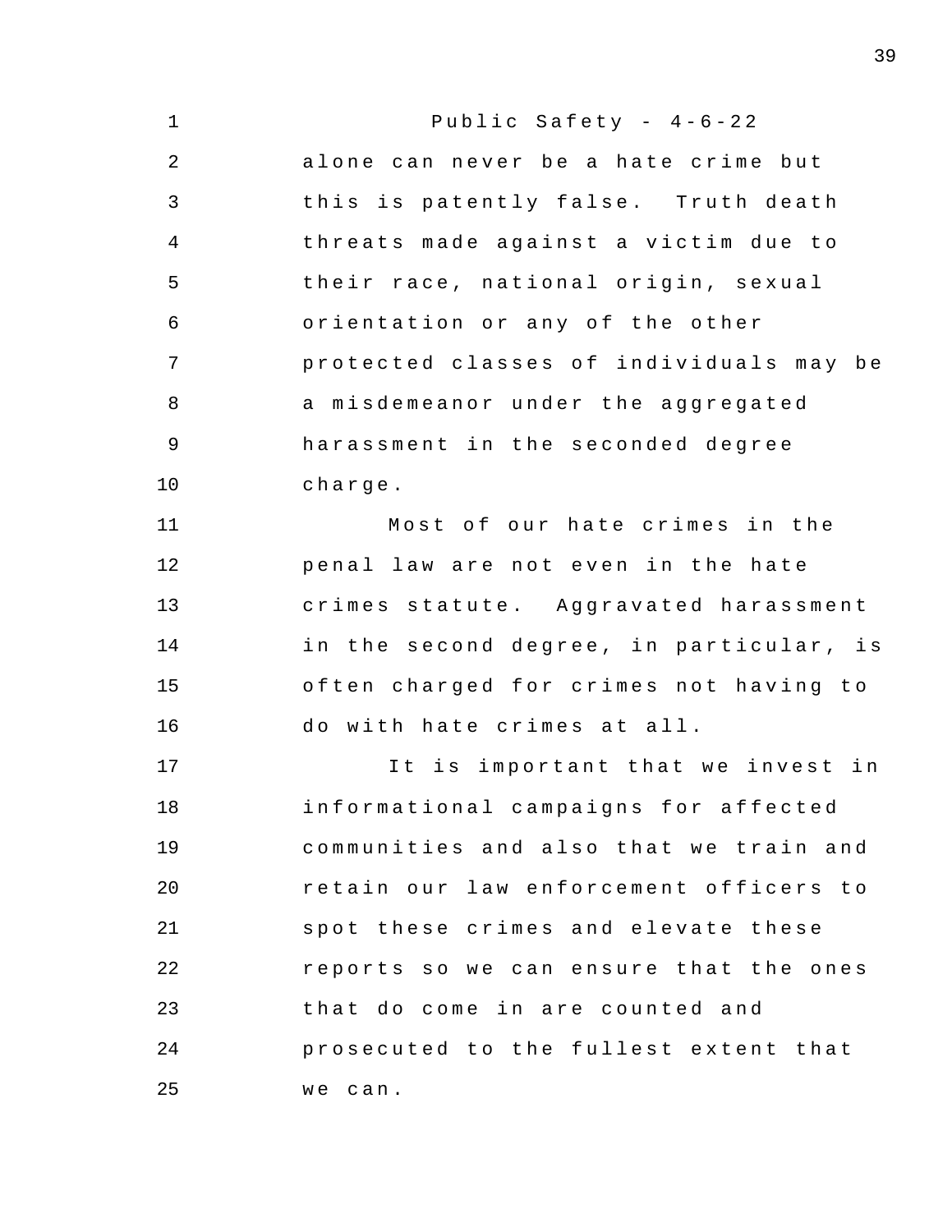1 2 3 4 5 6 7 8 9 10 11 12 13 14 15 16 17 18 19  $20^{\circ}$ 21 22 23 24 25 Public Safety -  $4-6-22$ DA Donnelly is aware of many of these barriers to reporting and we have instituted changes so we can receive hate crime complaints directly from the public. This is something new, this is something that we have not done in the past . I will say when reporting a hate crime, 911 must be the phone call that is made to alert the proper authorities. After the emergency has passed however, and incident may be reported to your local precinct. Now , the District Attorney ' s Office is also a place where you can initiate a complaint. We can assign one of our detectives and we can also investigate it through the hate crimes unit . The Nassau DA complaint's unit which can be reached on the internet at NassauDA.org or at 516-571-3505, is staffed with investigators and prosecutors who will take complaints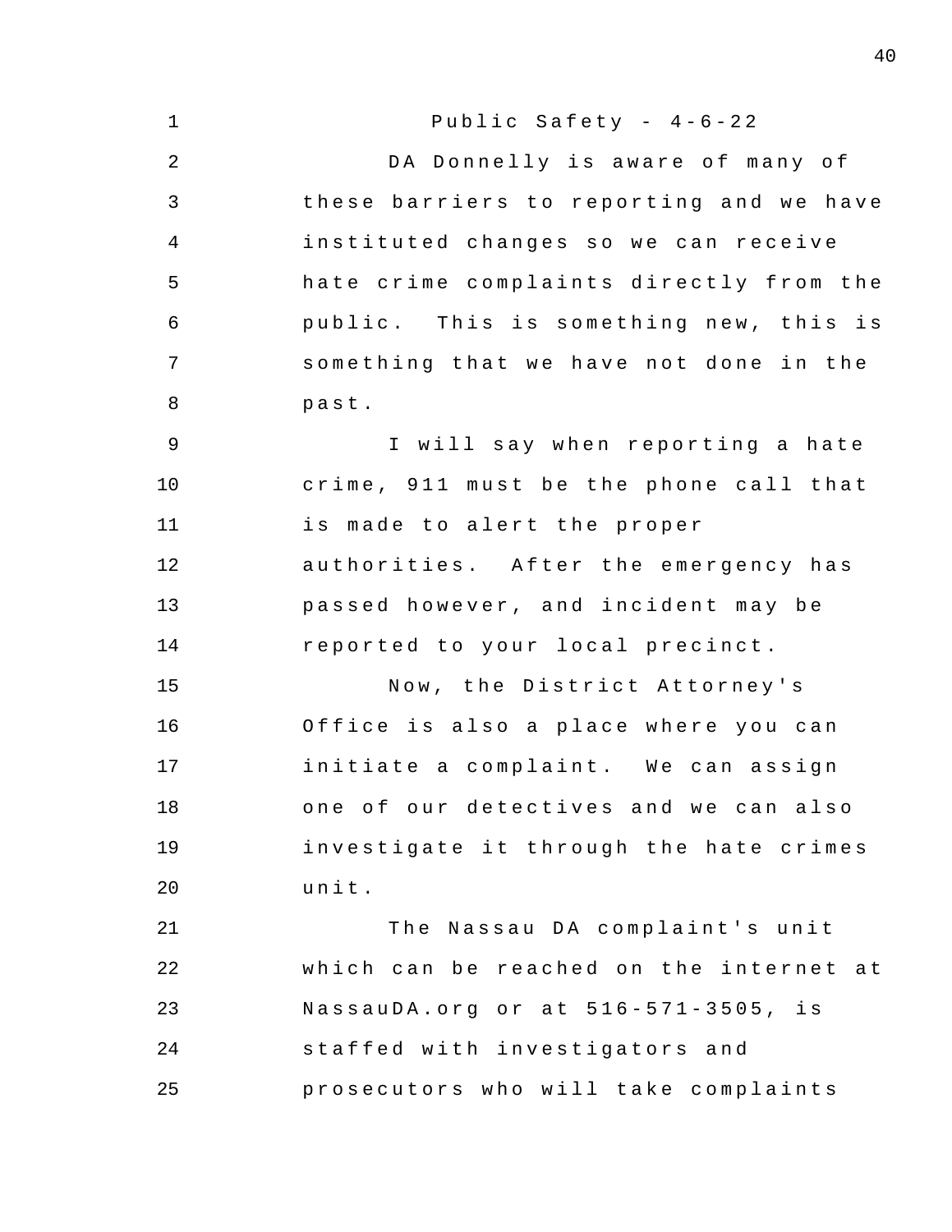1 2 3 4 5 6 7 8 9 10 11 12 13 14 15 16 17 18 19 20 21 22 23 24 25 Public Safety -  $4-6-22$ from the public. If the complaint is suspected of hate crime, the hate crimes unit will investigate those allegations and staff trained and dedicated and passionate about pursuing hate crimes will evaluate the case . Our hate crimes unit will review the complaint to determine if this is a bias incident or if it is a potential crime and we can initiate that investigation . Nassau County is one of the most diverse counties in America and it is continuing to trend towards diversity. It's important that we meet these communities where they are to ensure that are our community is safe and justice is being pursued for our vulnerable immigrant, religious and ethnic communities. Thank you. CHAIRWOMAN FORD: I think you said it all. Thank you very much and I could only imagine, with your parents, with the store and everything that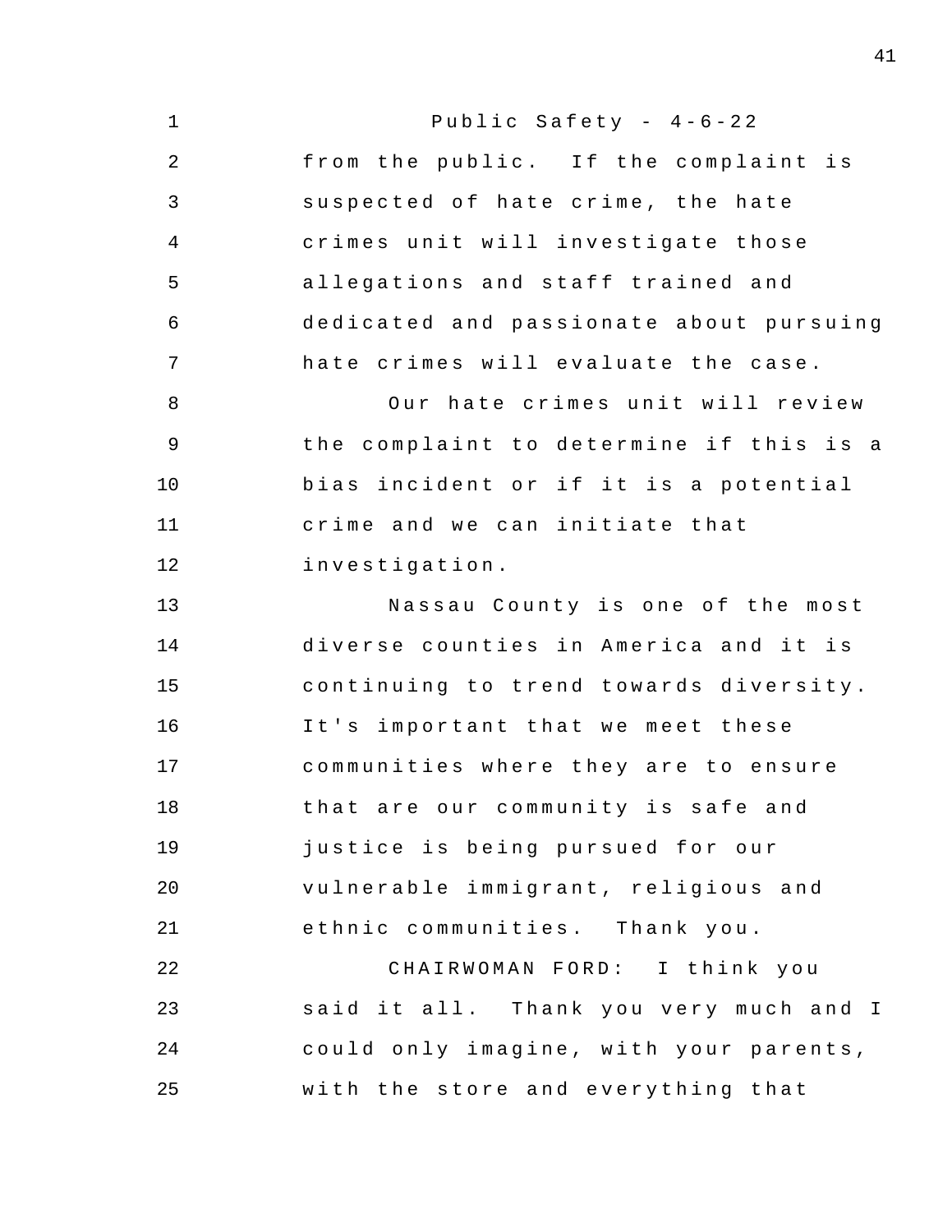| $\mathbf 1$    | Public Safety - $4-6-22$                |
|----------------|-----------------------------------------|
| $\overline{a}$ | happened to you, I'm in a way           |
| $\mathsf{3}$   | speechless on that end and I feel bad   |
| $\overline{4}$ | because I would like to say that maybe  |
| 5              | yours is the only family that this ever |
| 6              | happened to but we all know that in     |
| 7              | many of these cases that immigrants do  |
| 8              | open up businesses and suffer greatly   |
| 9              | from people that rob them, attack them, |
| 10             | or whatever, so your family -- I'm glad |
| 11             | to see you're here and I think DA       |
| 12             | Donnelly is very fortunate to have you  |
| 13             | working for her and I thank her for     |
| 14             | being proactive and starting to look at |
| 15             | this and setting up a unit to help deal |
| 16             | with hate crimes here in Nassau County  |
| 17             | because we see the trend and trying to  |
| 18             | make sure that everybody does.          |
| 19             | Like you say, even at times             |
| 20             | didn't want to report, it's sad, if     |
| 21             | everybody, if anything happens to them  |
| 22             | they have the right and they will be    |
| 23             | heard, and we will take action to       |

24 25 protect them from future occurrences. Go right ahead.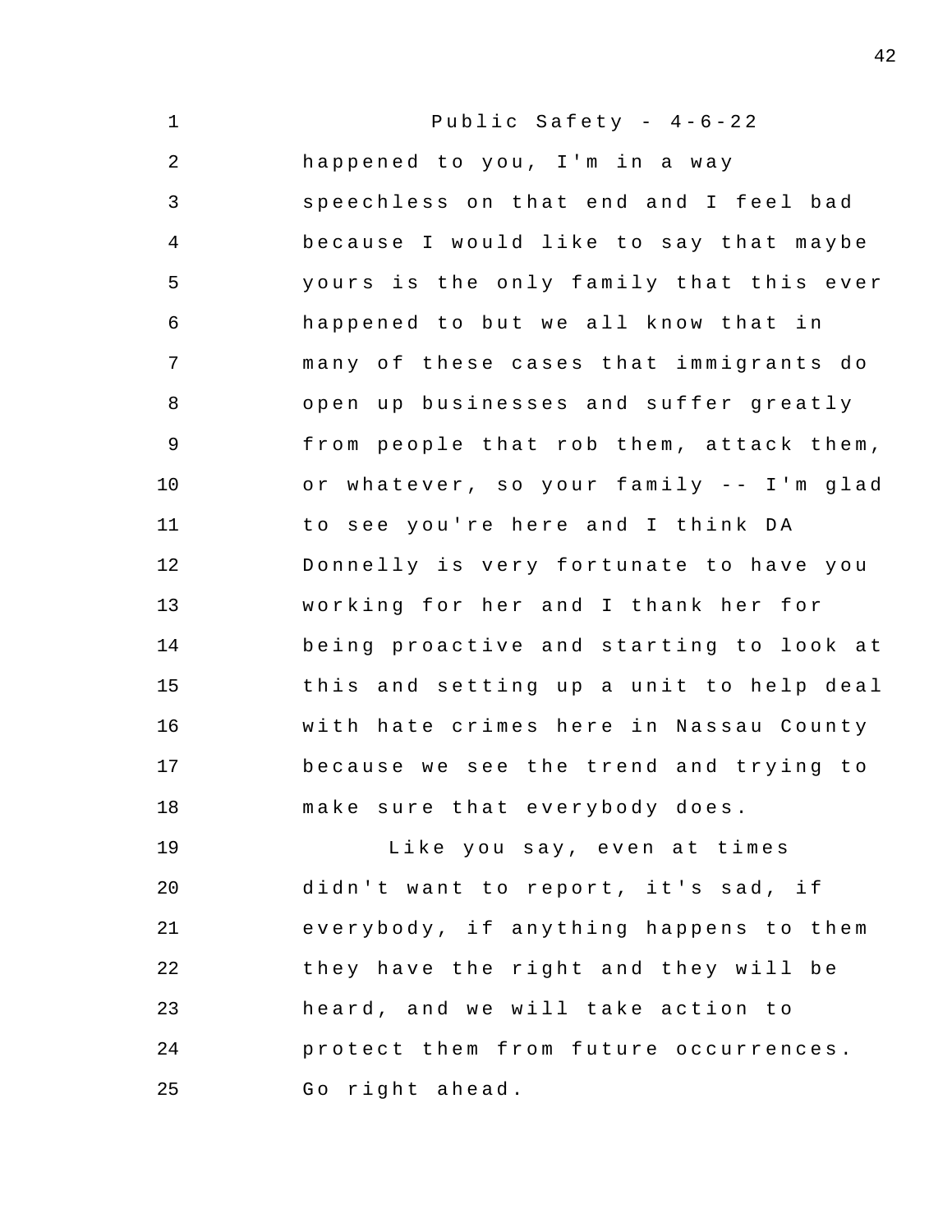1 2 3 4 5 6 7 8 9 10 11 12 13 14 15 16 17 18 19 20 21 22 23 24 25 Public Safety -  $4-6-22$ LEGISLATOR DERIGGI-WHITTON: I just want to say I was very impressed with what you just said. My aunt married a very successful and smart Philippino doctor when she was a nurse and my cousins are half Philippino and half Italians and they happen to be very stunning, very good looking family . But I remember being with them especially when we were all little and unfortunately there might have been some type of an awkward feeling sometimes. There were a couple of incidents that happened with my uncle and he could never quite grasp the English language like he wanted to and he was always very self conscious, the most brilliant man you could find, he was very self con scious , and that pride that he had. I think that is our obstacle in a lot of this. As the Commissioner mentioned, there's a hesitation to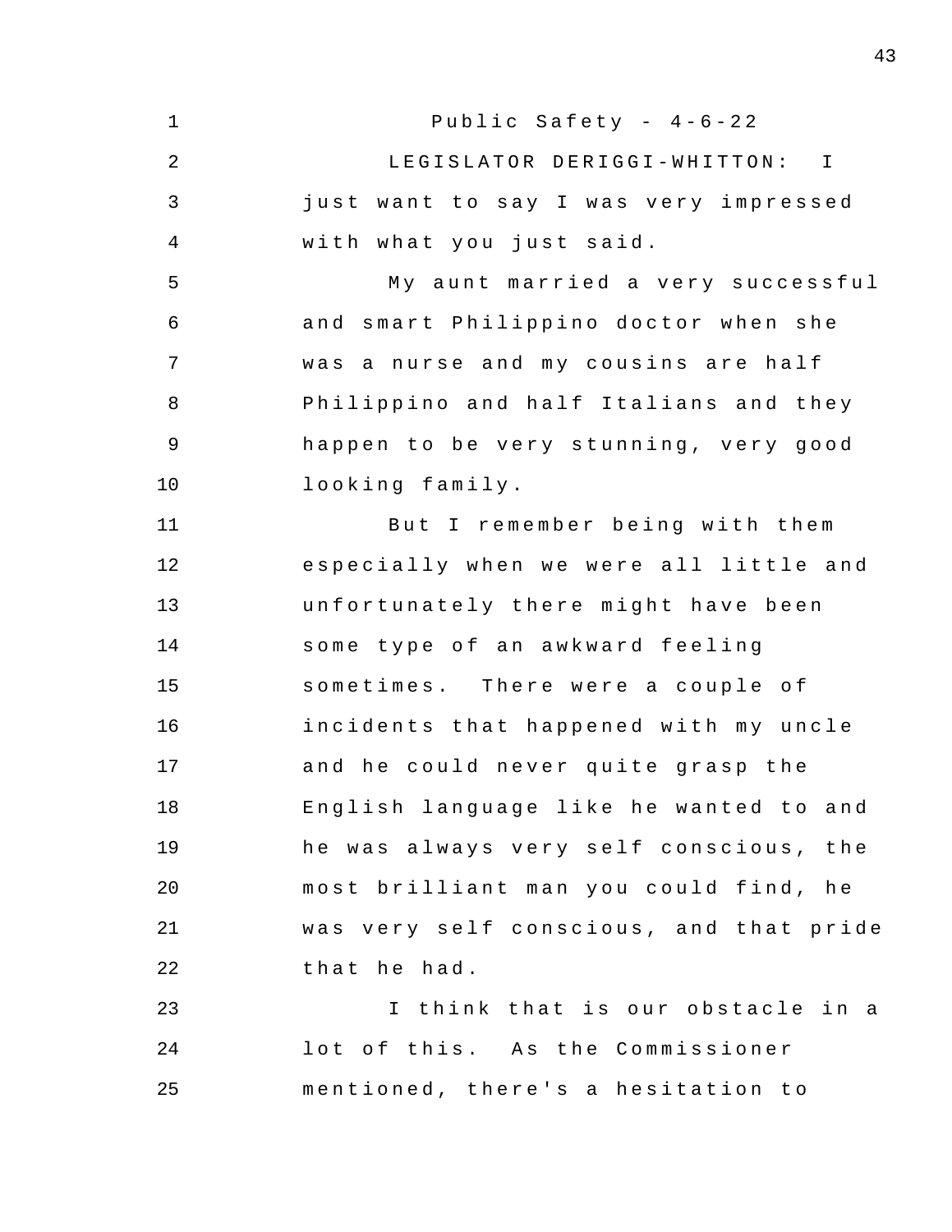1 2 3 4 5 6 7 8 9 10 11 12 13 14 15 16 17 18 19 20 21 22 23 24 25 Public Safety -  $4-6-22$ admit that anything is wrong or that you need help . I don't know how -- I think it's a little bit that way in many cultures but I found it just growing up as a kid in that family than maybe the rest of us, the family. There is a real keep it in and don't show any problems. It happened a few times and he was very hesitant to reach out for help. Don't know how to get around that. It's a complicated thing and it's basically establishing trust with that community , that if they do come forward their concerns will be addressed and in a way they are safe, the family is safe and there won't be any retaliation. I think retaliation is one of the biggest fears like what happened with your family in the city. I just hope with you -- and I love this idea of reporting to the DA, that's a big step, only because the police are feared by some cultures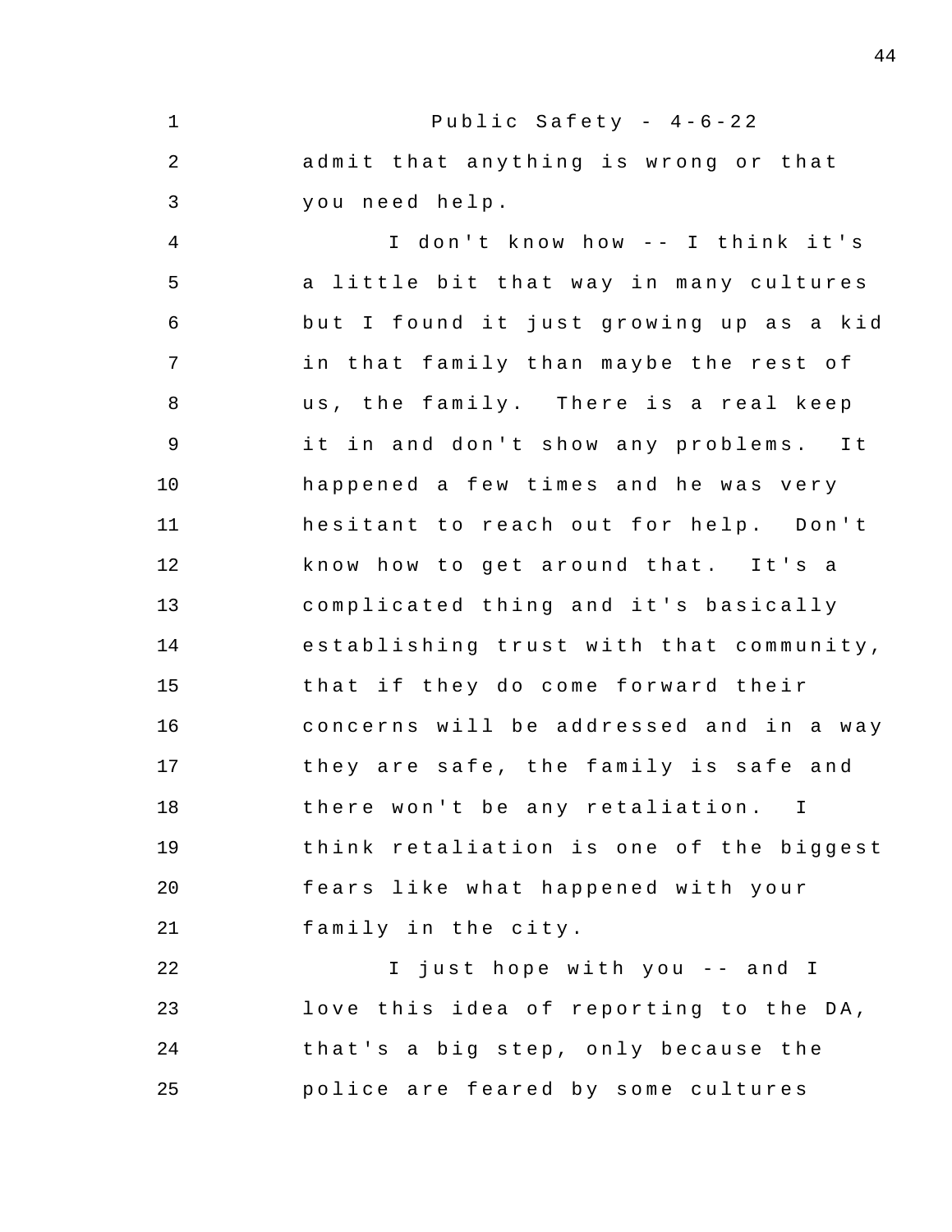1 2 3 4 5 6 7 8 9 10 11 12 13 14 15 16 17 18 19 20 21 22 23 24 25 Public Safety -  $4-6-22$ sometimes and maybe their might be more of a kept quiet with the DA. I don't know . But any ideas you ever have we would love to explore them because it's a real psychological issue as well as a public safety issue. And I think it takes a lot of care and all of us up here are willing to put in the time and effort to do it. We just want to do it the most effective way possible that we can. So thank you for coming today and you were very impressive . LEGISLATOR MULE: Thank you, Chairwoman. So thank you for your testimony . I have two questions related to it. Given that you also take reports of bias crimes, hate crimes, would that add to the numbers that the Commissioner gave to us or is that all together ? MR. GIM: So it potentially could. As of right now we have been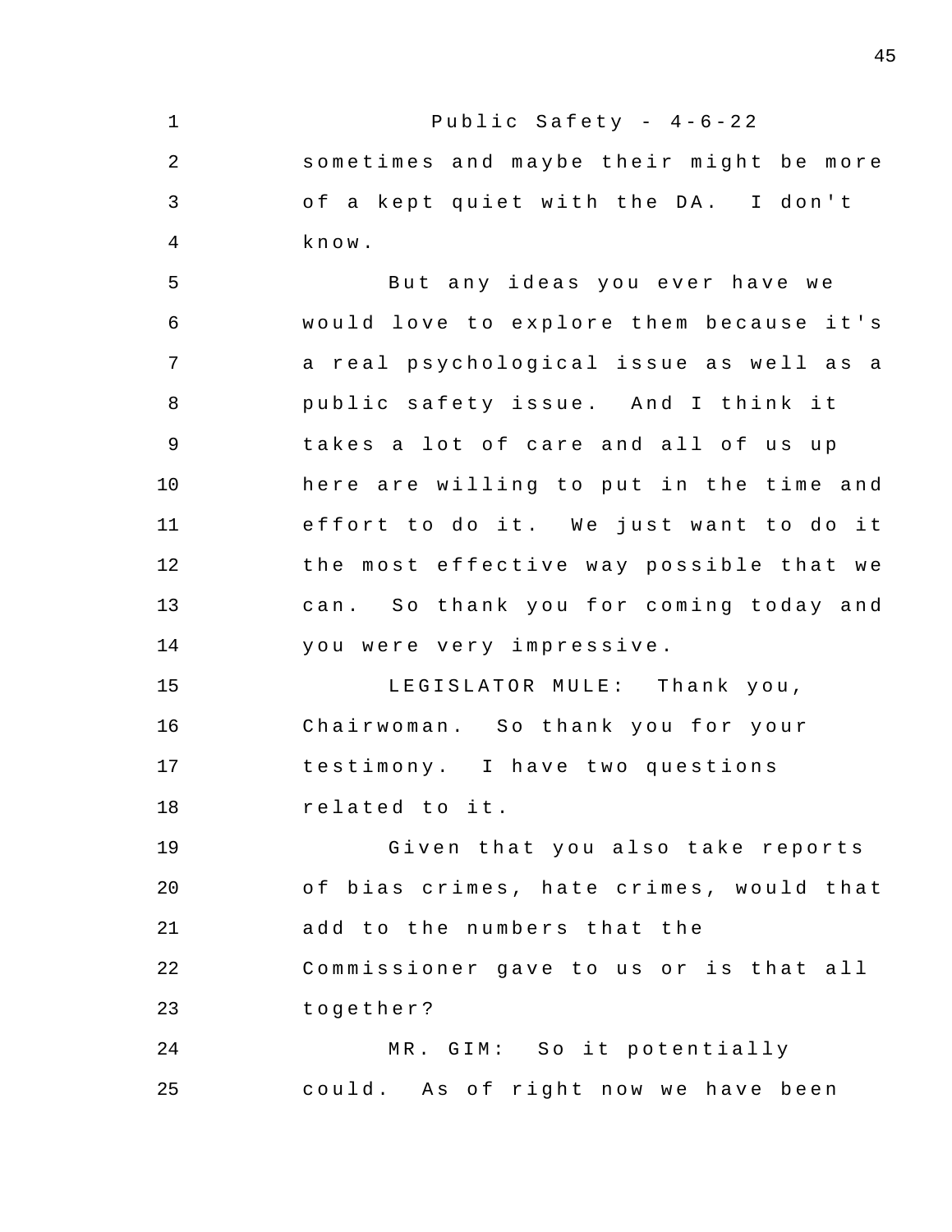| $\mathbf 1$    | Public Safety - $4-6-22$                |
|----------------|-----------------------------------------|
| $\sqrt{2}$     | actually accepting and initiating our   |
| $\mathfrak{Z}$ | own investigations for a total of one   |
| $\overline{4}$ | month. So there is not much to report   |
| 5              | there and we do have an incident that   |
| 6              | we are looking at.                      |
| 7              | Again, I think part of what we're       |
| 8              | dealing with here is, especially in     |
| 9              | incidents where there is a racial       |
| 10             | element or there is a racial animus     |
| 11             | involved and perhaps no one got         |
| 12             | injured. There might have been          |
| 13             | threats, might have been physical       |
| 14             | contact, but nothing where sort of your |
| 15             | typical call the cops to the scene and  |
| 16             | arrest the other person.                |
| 17             | In many of those cases, many of         |
| 18             | them can be, as I described to you, a   |
| 19             | violation of aggregated harassment in   |
| 20             | the second degree which is a crime, but |
| 21             | it's also the kind of case where, you   |
| 22             | know, do I really want to report it, is |
| 23             | it really to that level, I'm not        |
| 24             | calling 911 over this.                  |
| 25             | So really I'm hoping that we will       |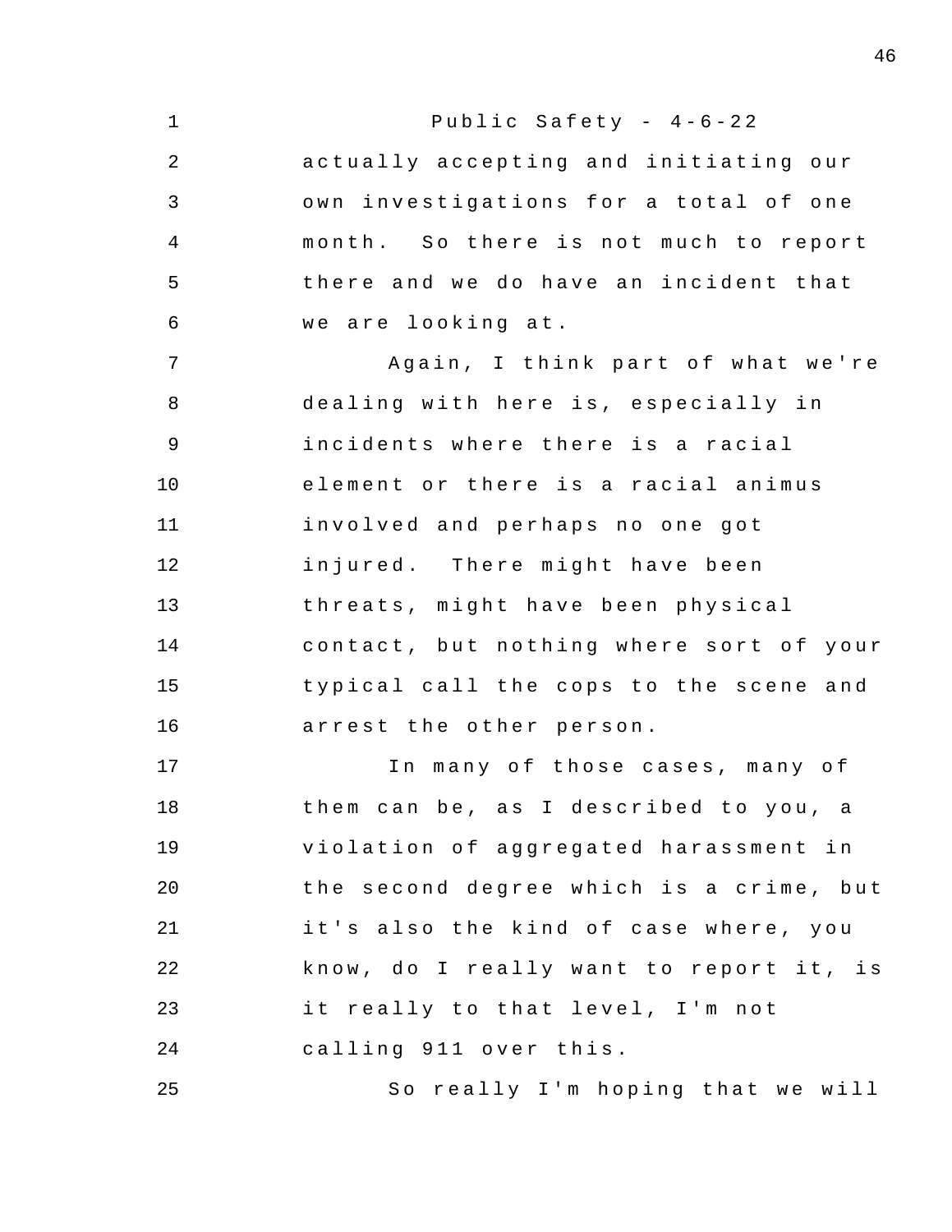| $\mathbf 1$    | Public Safety - $4-6-22$                |
|----------------|-----------------------------------------|
| 2              | start to -- and we haven't done any     |
| 3              | campaigns to advertise this necessarily |
| $\overline{4}$ | but those are sort of -- I actually     |
| 5              | expect a large number of those not to   |
| 6              | be criminal in nature and actionable,   |
| $7\phantom{.}$ | but that is what we want. We want the   |
| 8              | community to feel like, hey, there's    |
| $\mathsf 9$    | this going on, you guys should know     |
| 10             | about this.                             |
| 11             | For a lot of these crimes -- and        |
| 12             | I've actually spoken to our friend from |
| 13             | the AJC specifically about this issue   |
| 14             | is, a lot of these non criminal         |
| 15             | incidents become criminal incidents     |
| 16             | later and one thing I have to do is     |
| 17             | prove that they were motivated based on |
| 18             | hate.                                   |
| 19             | Now, if they're just reporting          |
| 20             | what happened during that crime, your   |
| 21             | stuff with the four corners of whatever |
| 22             | it was that was observed or said to the |
| 23             | police. But if we have that database    |
| 24             | of non criminal incidents of he's       |
| 25             | constantly accosting people from the    |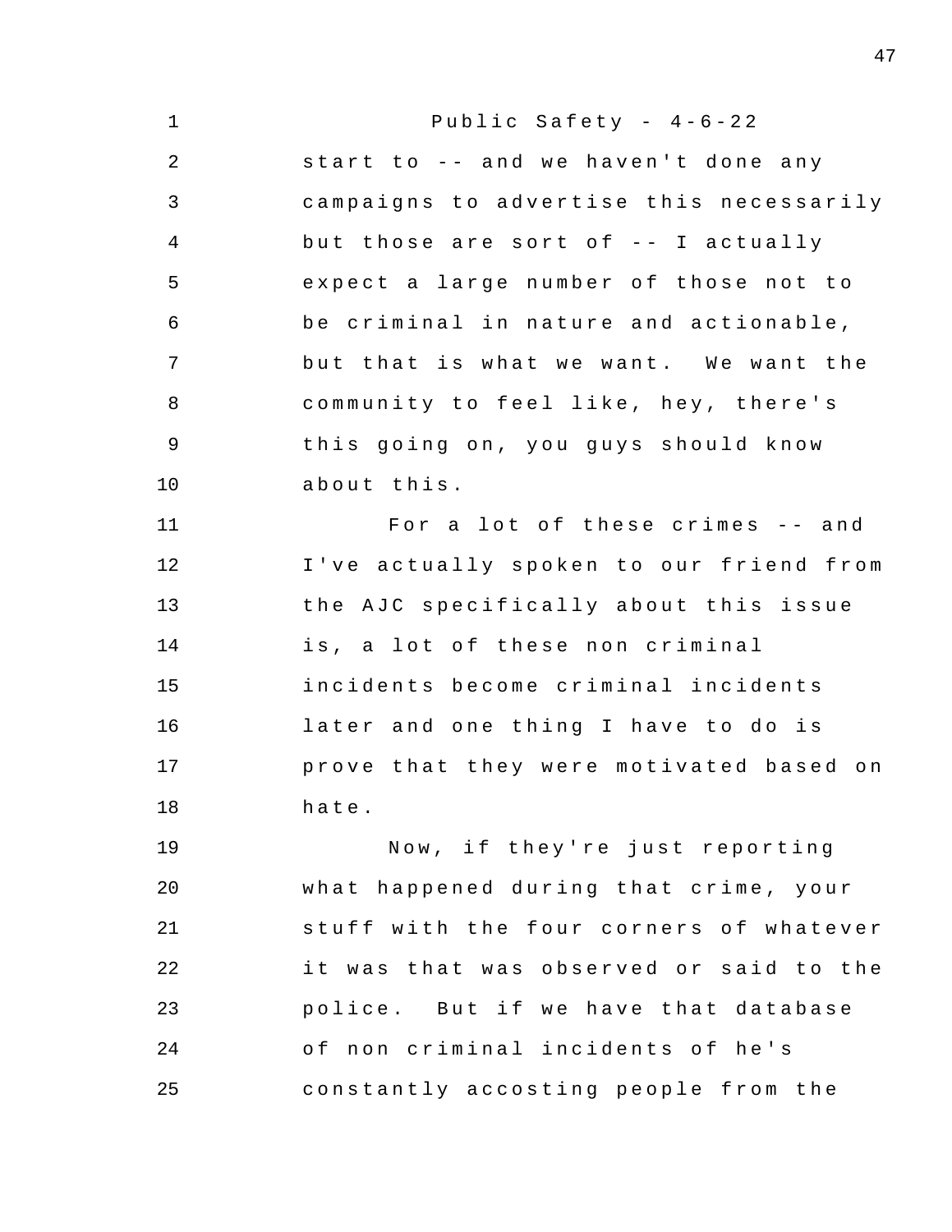| $\mathbf 1$    | Public Safety - $4-6-22$                |
|----------------|-----------------------------------------|
| $\overline{2}$ | same category of individuals, that      |
| 3              | availability of information, when there |
| $\overline{4}$ | is an actionable criminal offense is    |
| 5              | what we like to call evidence of intent |
| 6              | or motive and that's is the kind of     |
| 7              | thing that pushes us over the edge and  |
| 8              | gets us beyond the four corners of      |
| 9              | what's directly in front of us.         |
| 10             | So there's actually a lot of            |
| 11             | value to be had in the cases that don't |
| 12             | result in criminal prosecutions and     |
| 13             | certainly we're open to receiving those |
| 14             | complaints and listening to them.       |
| 15             | LEGISLATOR MULE: So you're              |
| 16             | storing all that information?           |
| 17             | MR. GIM: Correct. We are                |
| 18             | categorizing it and having it available |
| 19             | to us. There are certain DCJS           |
| 20             | reporting requirements as the           |
| 21             | Commissioner mentioned. There is        |
| 22             | certain state wide reporting that       |
| 23             | occurs with regards to hate crimes and  |
| 24             | they have their own criteria of what    |
| 25             | should be reported. So to the extent    |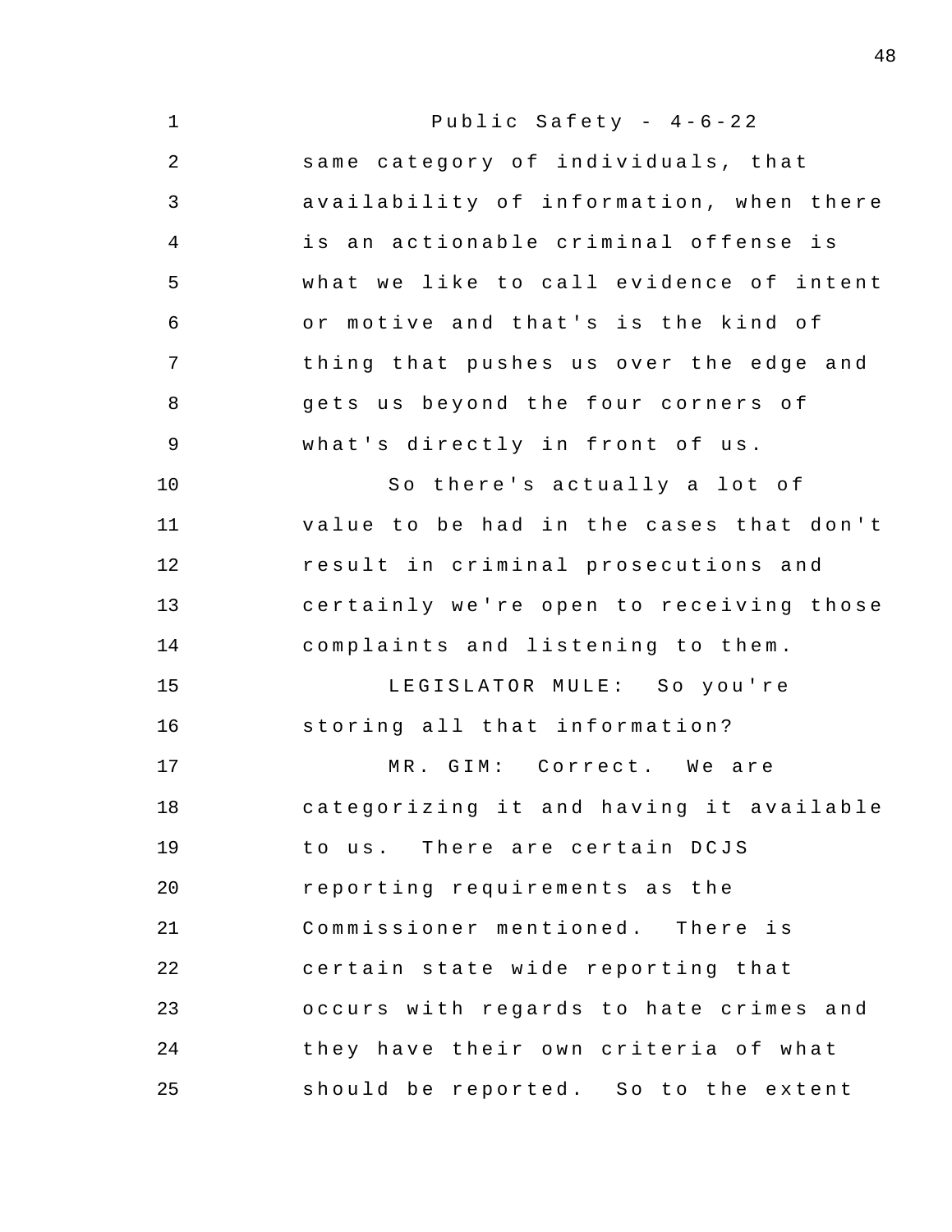1 2 3 4 5 6 7 8 9 10 11 12 13 14 15 16 17 18 19 20 21 22 23 24 25 Public Safety -  $4-6-22$ we are receiving them internally we would have to start with that program as well. LEGISLATOR MULE: I think I heard you answer my second question. So you have been in existence for one month; is that correct? MR. GIM: No. So the actual unit has existed in some form for an extended period of time. I can't speak to the exact roots, I can get that information later. I have been the chief of the hate crime unit since April of last year. Prior to that there was another deputy chief who was in charge of the hate crimes unit . We instituted some changes before the transition, but this particular aspect which is where we can take our own complaints and investigate themselves is something that DA Donnelly instituted upon her come to the office .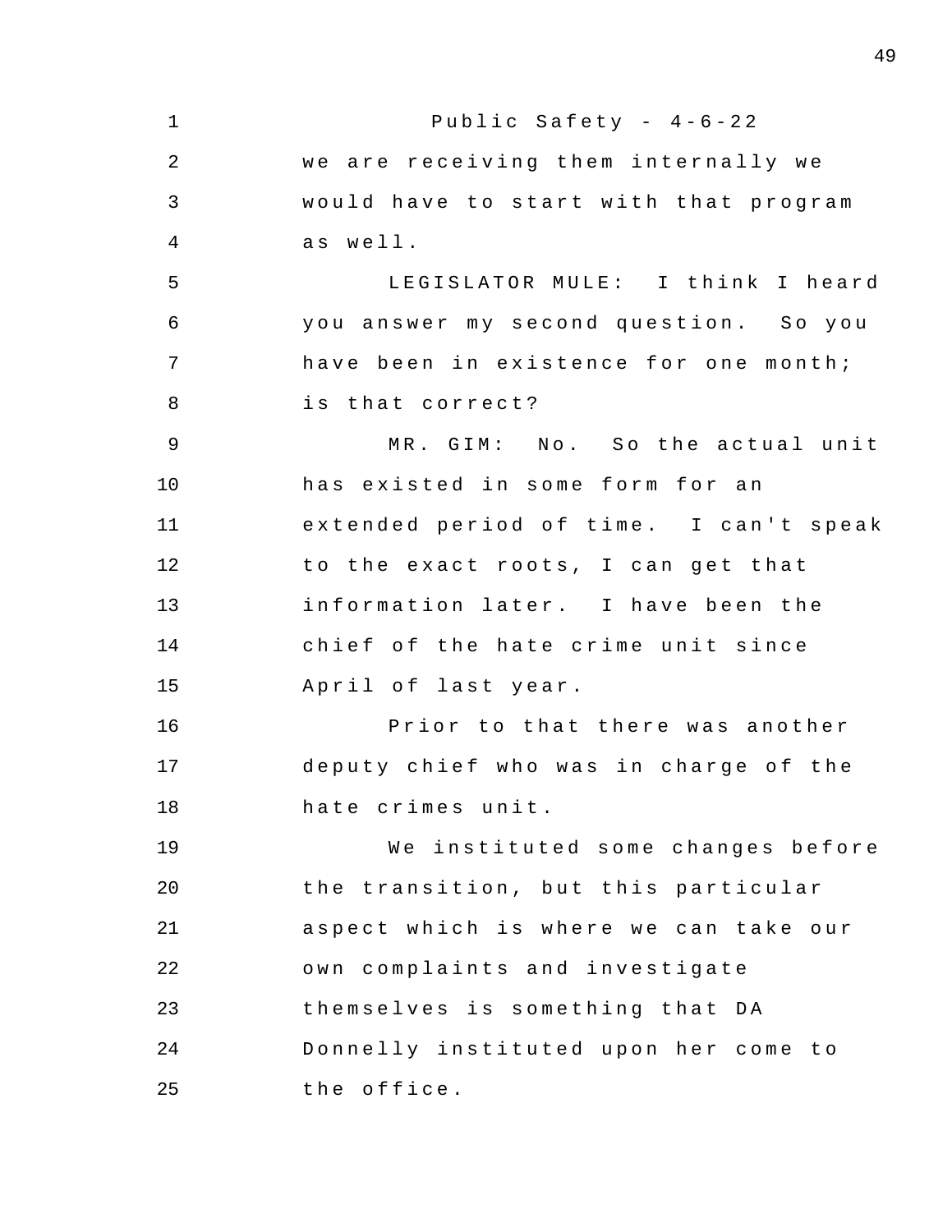| $1\,$          | Public Safety - $4-6-22$                |
|----------------|-----------------------------------------|
| $\sqrt{2}$     | LEGISLATOR MULE: I see. So the          |
| 3              | unit has existed for quite some time    |
| $\overline{4}$ | but this new investigative ability,     |
| 5              | that is new?                            |
| 6              | MR. GIM: Correct.                       |
| 7              | LEGISLATOR MULE: I just want to         |
| 8              | reiterate what my colleagues said, I    |
| 9              | think so we would all be interested if  |
| 10             | partnering with you in whatever you     |
| 11             | think is appropriate so we can get the  |
| 12             | word out.                               |
| 13             | MR. GIM: We are looking for             |
| 14             | partners so I'm absolutely am excited   |
| 15             | to hear that.                           |
| 16             | LEGISLATOR MULE: I think you            |
| 17             | have 19 partners.                       |
| 18             | CHAIRWOMAN FORD: Plus a roomful         |
| 19             | out there that are willing to work all  |
| 20             | together. Legislator Rhoads.            |
| 21             | LEGISLATOR RHOADS: First off, I         |
| 22             | want to thank you for sharing your      |
| 23             | personal story and I always touched by  |
| 24             | individuals who take personal           |
| 25             | occurrence and personal tragedy and try |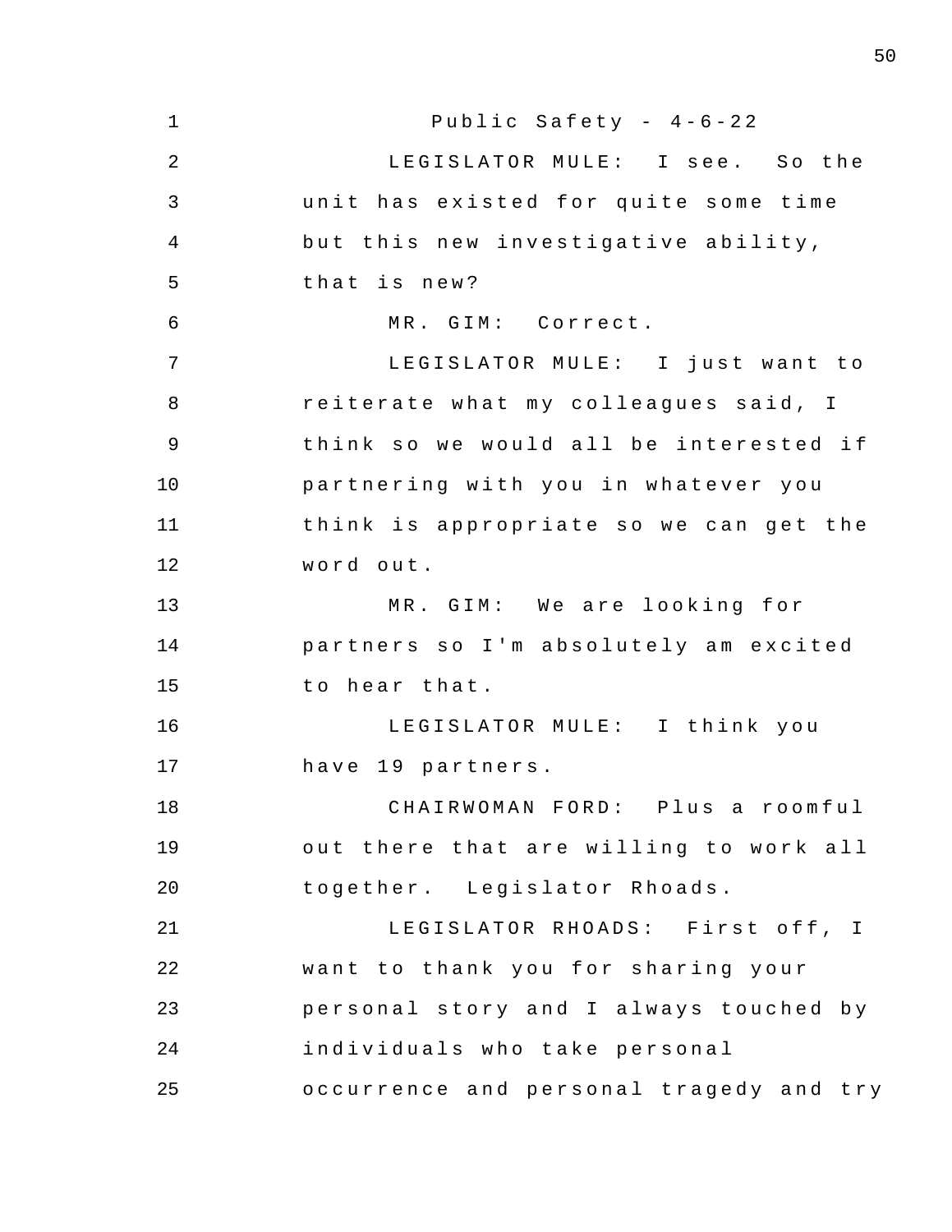| $\mathbf{1}$   | Public Safety - $4-6-22$                |
|----------------|-----------------------------------------|
| $\overline{2}$ | to turn it into the positive and use    |
| 3              | that negative to use it as a            |
| $\overline{4}$ | springboard to create a positive        |
| 5              | difference in the world and your story  |
| 6              | struck me as a prime example of that    |
| 7              | and I want to thank you for getting     |
| 8              | involved and thank you for serving the  |
| 9              | people of Nassau County in the way you  |
| 10             | do. I appreciate that greatly.          |
| 11             | It seems as though trust is part        |
| 12             | of the challenge, that's what we are    |
| 13             | all talking about. I guess part of the  |
| 14             | question is, I know that we reach out   |
| 15             | to communities of faith and community   |
| 16             | leaders, so is there a way to encourage |
| 17             | or what again are the challenges from a |
| 18             | prosecutorial standpoint? I may not     |
| 19             | be, and if something happens to me, I   |
| 20             | may not be comfortable calling 911. I   |
| 21             | may not be comfortable calling the DA's |
| 22             | office, but I may be comfortable        |
| 23             | speaking to my pastor, or rabbi, or     |
| 24             | speaking to someone else in the         |
| 25             | community.                              |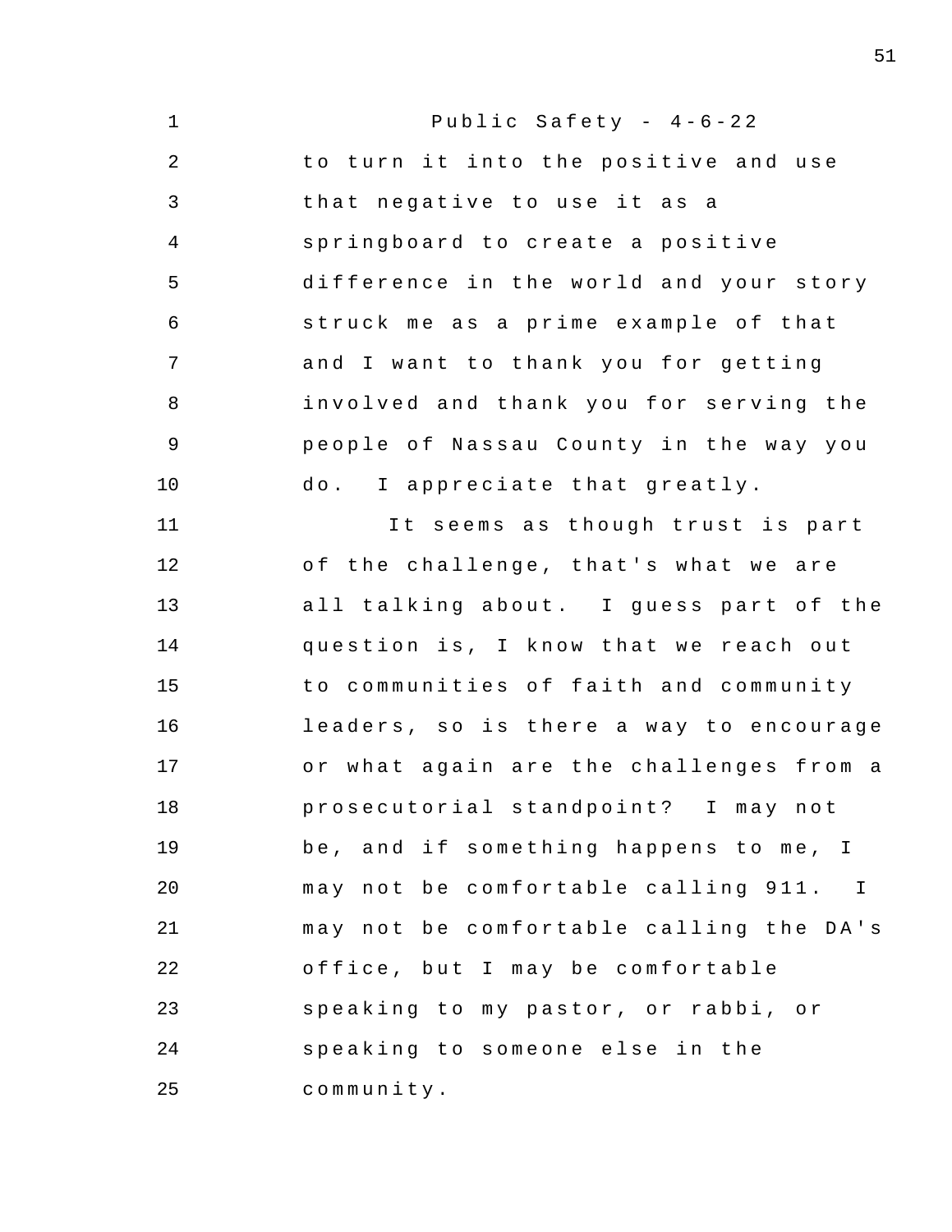| $\mathbf 1$    | Public Safety - $4-6-22$                |
|----------------|-----------------------------------------|
| 2              | Is there a way in the absence of        |
| 3              | being able to encourage people to       |
| 4              | report crimes directly to the police,   |
| 5              | is there a way to encourage them to     |
| 6              | report to other community leaders who   |
| 7              | then in turn can notify us?             |
| 8              | I don't know from a prosecutorial       |
| $\overline{9}$ | standpoint that seems to be a non       |
| 10             | starter, you need the actual            |
| 11             | complainant who actually witnessed the  |
| 12             | crime I would imagine.                  |
| 13             | But since it's not always about a       |
| 14             | prosecution and simply about being able |
| 15             | to tell someone what occurred and being |
| 16             | able to effect positive change within   |
| 17             | that community and address the          |
| 18             | underlying circumstances, is there any  |
| 19             | benefit in trying to do that?           |
| 20             | MR. GIM: So the District                |
| 21             | Attorney's Office actually does         |
| 22             | currently have, we call them advisory   |
| 23             | councils. So there was a faith level    |
| 24             | advisory council and various ethnic     |
| 25             | groups and that involves leaders from   |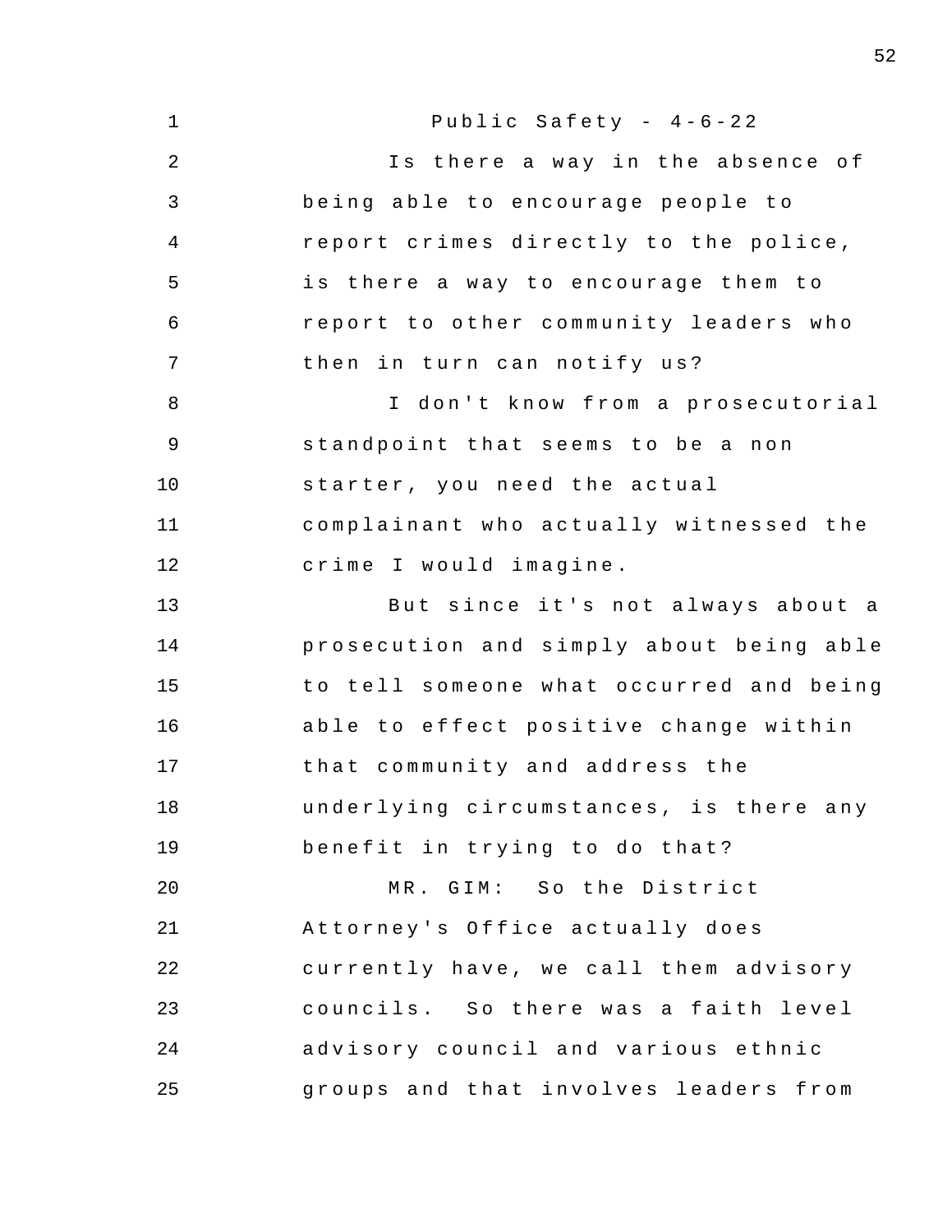| $\mathbf 1$    | Public Safety - $4-6-22$               |
|----------------|----------------------------------------|
| $\overline{2}$ | throughout the community and we do     |
| 3              | actually get referrals of concerns,    |
| 4              | people talking about particular        |
| 5              | instances or giving us information on  |
| 6              | the back end that we can now follow up |
| 7              | and be a little bit more proactive as  |
| 8              | to how that happens. So that actually  |
| 9              | is an important part of what we do at  |
| 10             | the DA's office.                       |
| 11             | Vice Chairman Rhoads, you bring        |
| 12             | up an excellent point. First of all,   |
| 13             | if the victim is Korean, I             |
| 14             | automatically have a completely        |
| 15             | different conversation with them than  |
| 16             | any member of law enforcement has had. |
| 17             | That's before I even speak in Korean,  |
| 18             | although I can speak in Korean and do  |
| 19             | with them.                             |
| 20             | But the very fact that I am who I      |
| 21             | am and they have a sense that I        |
| 22             | understand where they're coming from   |
| 23             | makes a difference.                    |
| 24             | One of our ADAs, actually our          |
| 25             | felony assistant District Attorney who |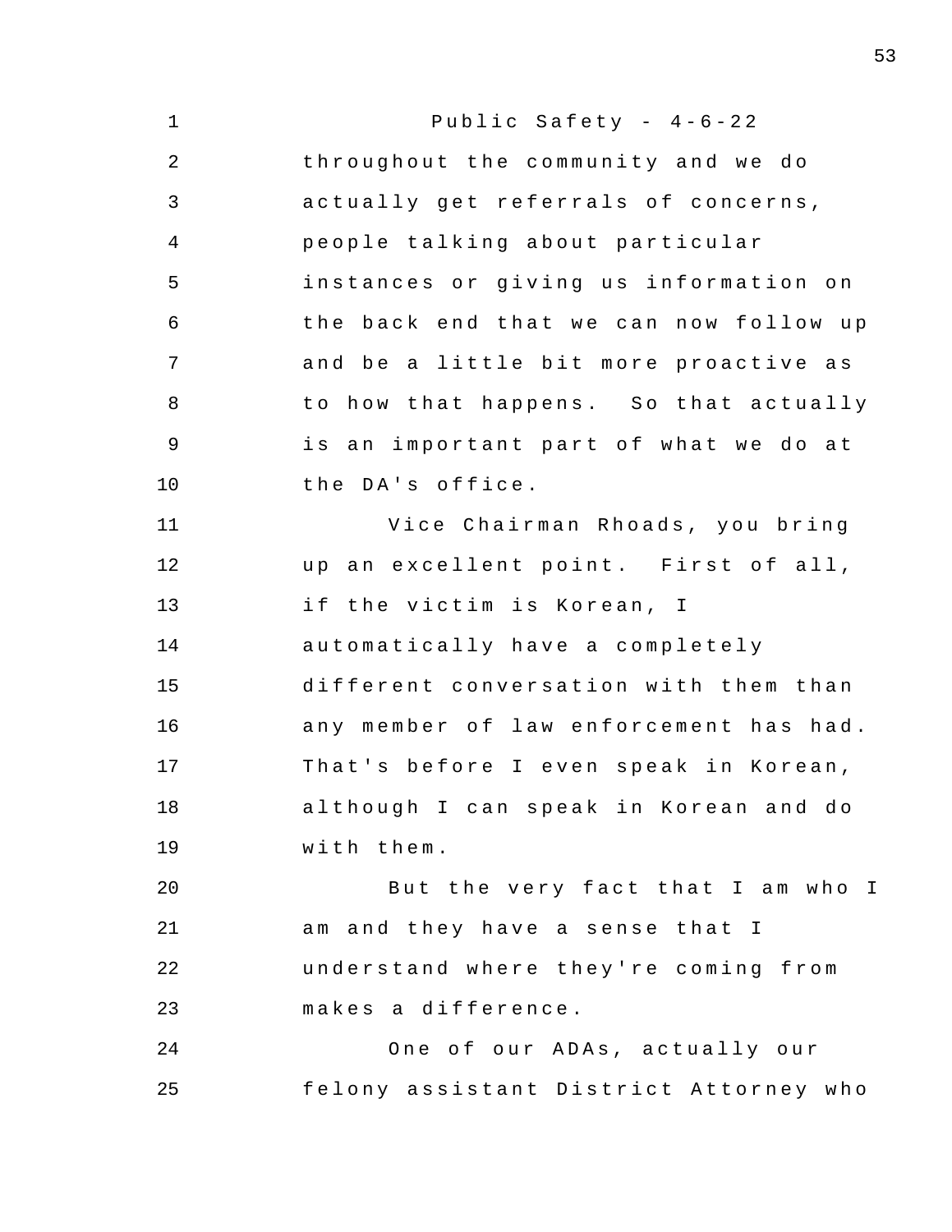| $\mathbf 1$    | Public Safety - $4-6-22$                |
|----------------|-----------------------------------------|
| $\overline{2}$ | works in the hate crimes unit, she is   |
| 3              | Black but she is also Jewish and she    |
| 4              | has a connection with our faith leaders |
| 5              | in the Jewish community, that puts them |
| 6              | immediately at ease in a way that I     |
| 7              | cannot.                                 |
| 8              | I find that that type of                |
| $\mathsf 9$    | resource, that type of cultural         |
| 10             | sensitivity, yes, can be achieved       |
| 11             | through training, language can be       |
| 12             | achieved through the language line.     |
| 13             | You can certainly bring over other      |
| 14             | individuals to sort of bridge that gap, |
| 15             | but there is no replacing the real      |
| 16             | thing, right?                           |
| 17             | So, to the extent that -- and I         |
| 18             | want to bring up this point, those      |
| 19             | categories of individuals, people with  |
| 20             | that cultural sensitivity, people who   |
| 21             | come from certain backgrounds,          |
| 22             | recruiting them, like everyone is       |
| 23             | trying to go, just think about the      |
| 24             | layers to become an assistant District  |
| 25             | Attorney, right, you have to go to law  |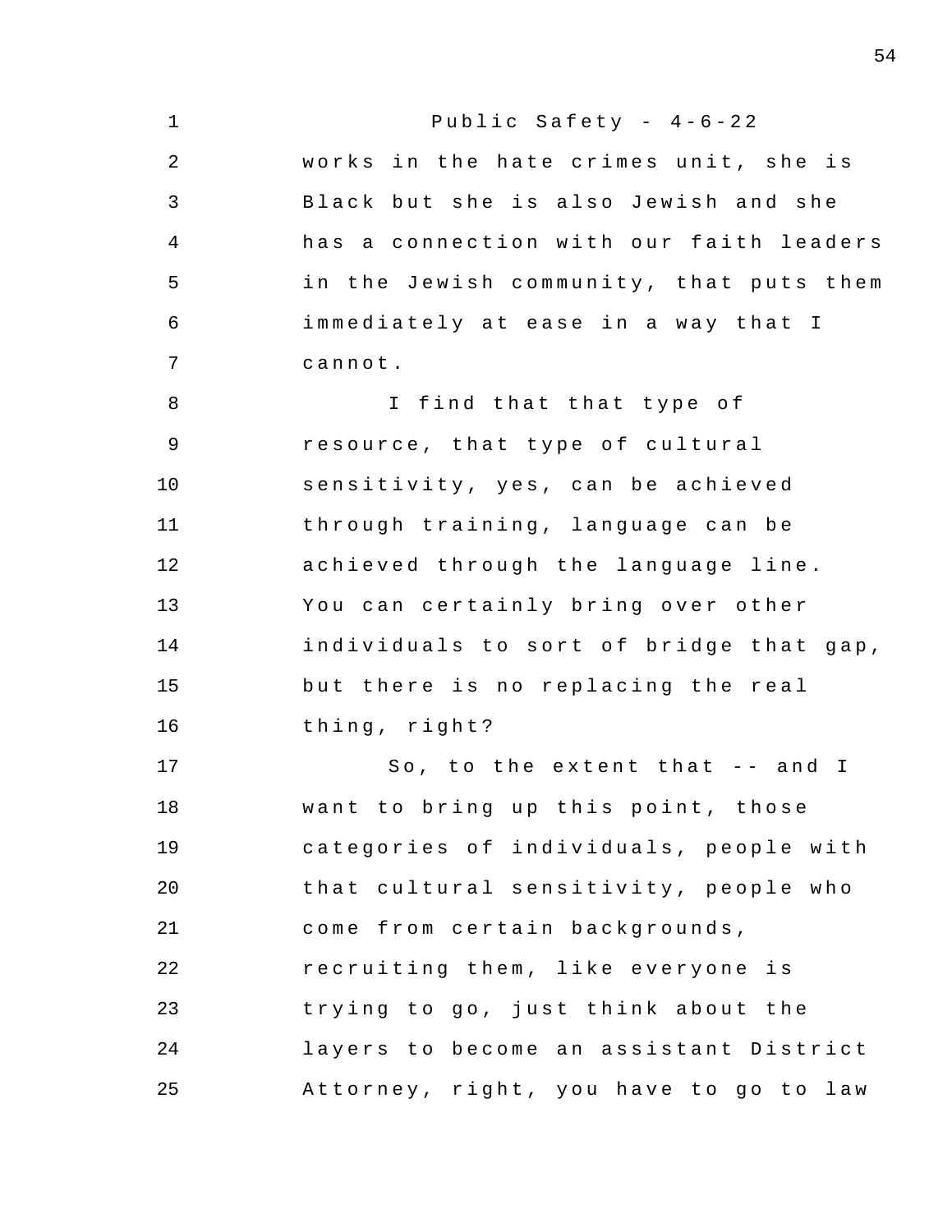1 2 3 4 5 6 7 8 9 10 11 12 13 14 15 16 17 18 19  $20^{\circ}$ 21 22 23 24 25 Public Safety -  $4-6-22$ school, you have to show an interest in law enforcement, and you have to want to go into a field that has been unfortunately much aligned for the last few years . So you are dealing with a pool of potential candidates that looks a certain way and also you're dealing essentially with -- there has been plenty of articles about the burden that the discovery laws have placed on assistant District Attorneys and how much work has really blown up for us in general without necessarily our income going up. It's already a tough road for a prosecutor . Add to that trying to recruit people from these diverse backgrounds , and also when we're looking for, for example, crime victim assistance. There are people that work for our office and transition between the victim, keep in touch with them, make sure that everything is going on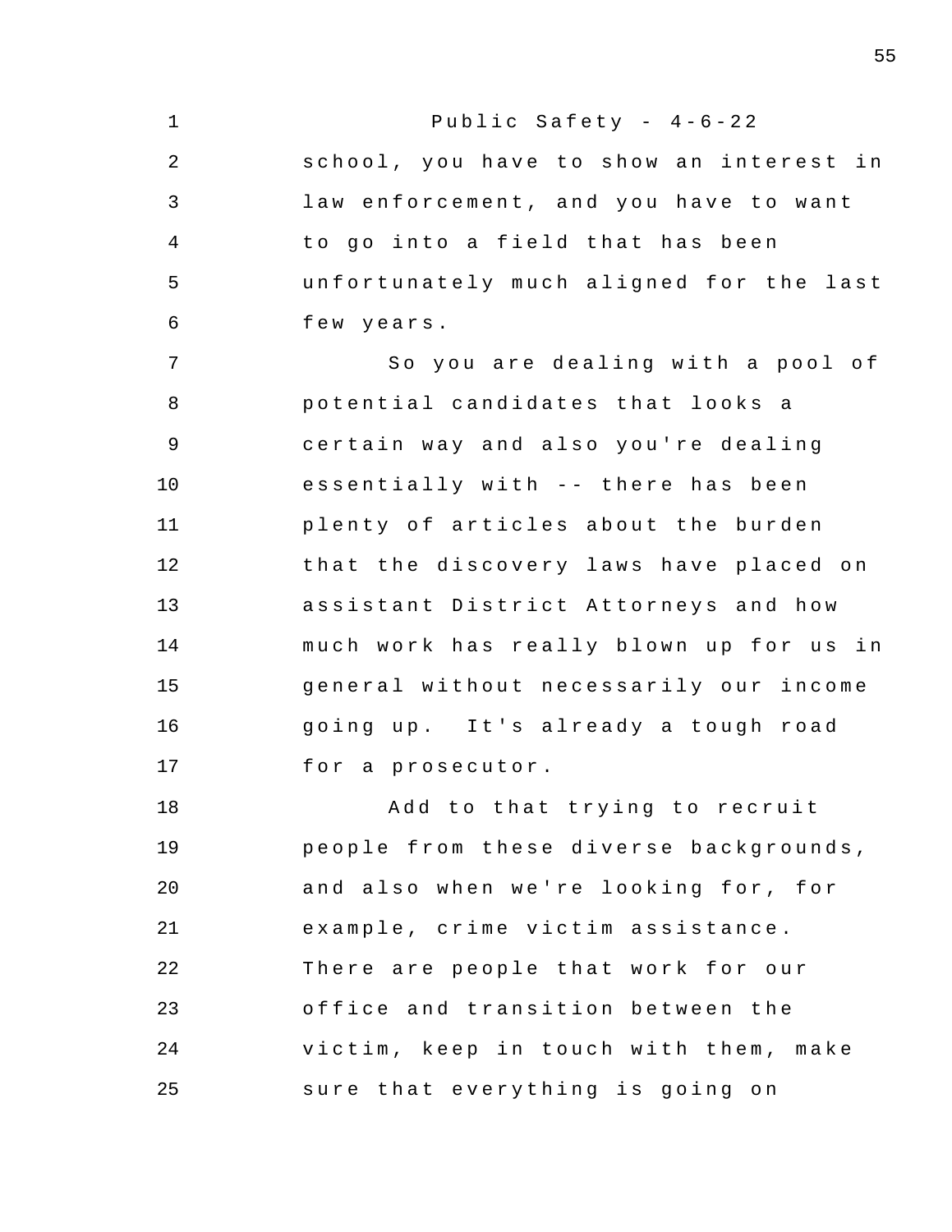| $\mathbf{1}$   | Public Safety - $4-6-22$                |
|----------------|-----------------------------------------|
| $\overline{2}$ | correctly, direct them to different     |
| 3              | services like even getting in touch     |
| $\overline{4}$ | with my good friend here Jeanine from   |
| 5              | the County Victim Services Agency and   |
| 6              | having a language capable crime victim  |
| 7              | assistance is difficult. It's a civil   |
| 8              | service position which is going to have |
| $\overline{9}$ | its own requirements for hiring and     |
| 10             | there's no way that we can incentivize  |
| 11             | hiring diversity or retaining diversity |
| 12             | and certainly that's an area I think    |
| 13             | where we can all work together to try   |
| 14             | and build in and understand that aspect |
| 15             | of what we do.                          |
| 16             | A diverse office of like minded         |
| 17             | prosecutors is always going to be in a  |
| 18             | better position to be responsive than   |
| 19             | one that isn't.                         |
| 20             | Providing us with the resources         |
| 21             | to be able to do that certainly is      |
| 22             | helpful. Creating civil service         |
| 23             | positions that recognize that extra     |
| 24             | capability such as speaking a language  |
| 25             | and allowing them to get paid a higher  |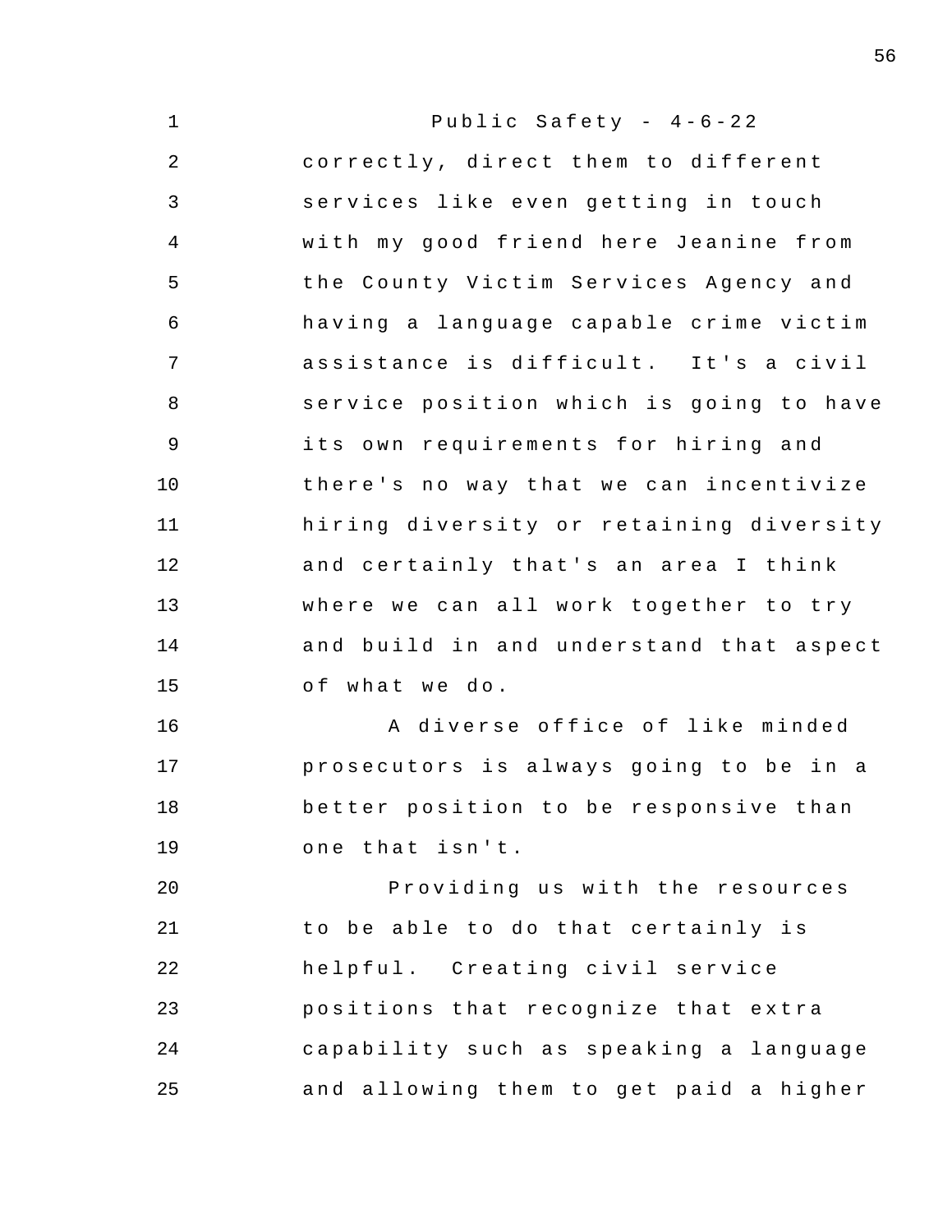| $\mathbf 1$    | Public Safety - $4-6-22$                |
|----------------|-----------------------------------------|
| $\overline{2}$ | salary, that can incentive someone with |
| 3              | a language capability to round it up,   |
| 4              | and become good enough to get that      |
| 5              | position and do that type of work for   |
| 6              | us as well.                             |
| 7              | Those are some of the things -- I       |
| 8              | just think it was a great question. I   |
| $\mathsf 9$    | don't know if that was where you were   |
| 10             | heading towards but that was a very     |
| 11             | much, in my eye and the work that I     |
| 12             | have seen, it's one of the big          |
| 13             | difference between getting a public,    |
| 14             | building that trust, is having that     |
| 15             | kind of a platform where people are     |
| 16             | going to be speaking to folks that are  |
| 17             | looking for that.                       |
| 18             | I think also, one thing that the        |
| 19             | DA recognizes is that, because we do    |
| 20             | have a hate crimes unit at the DA's     |
| 21             | Office, it's like minded people.        |
| 22             | Every one in my unit goes to            |
| 23             | specialized training for this           |
| 24             | particular subject. Everyone in my      |
| 25             | unit I'm pushing them to know the       |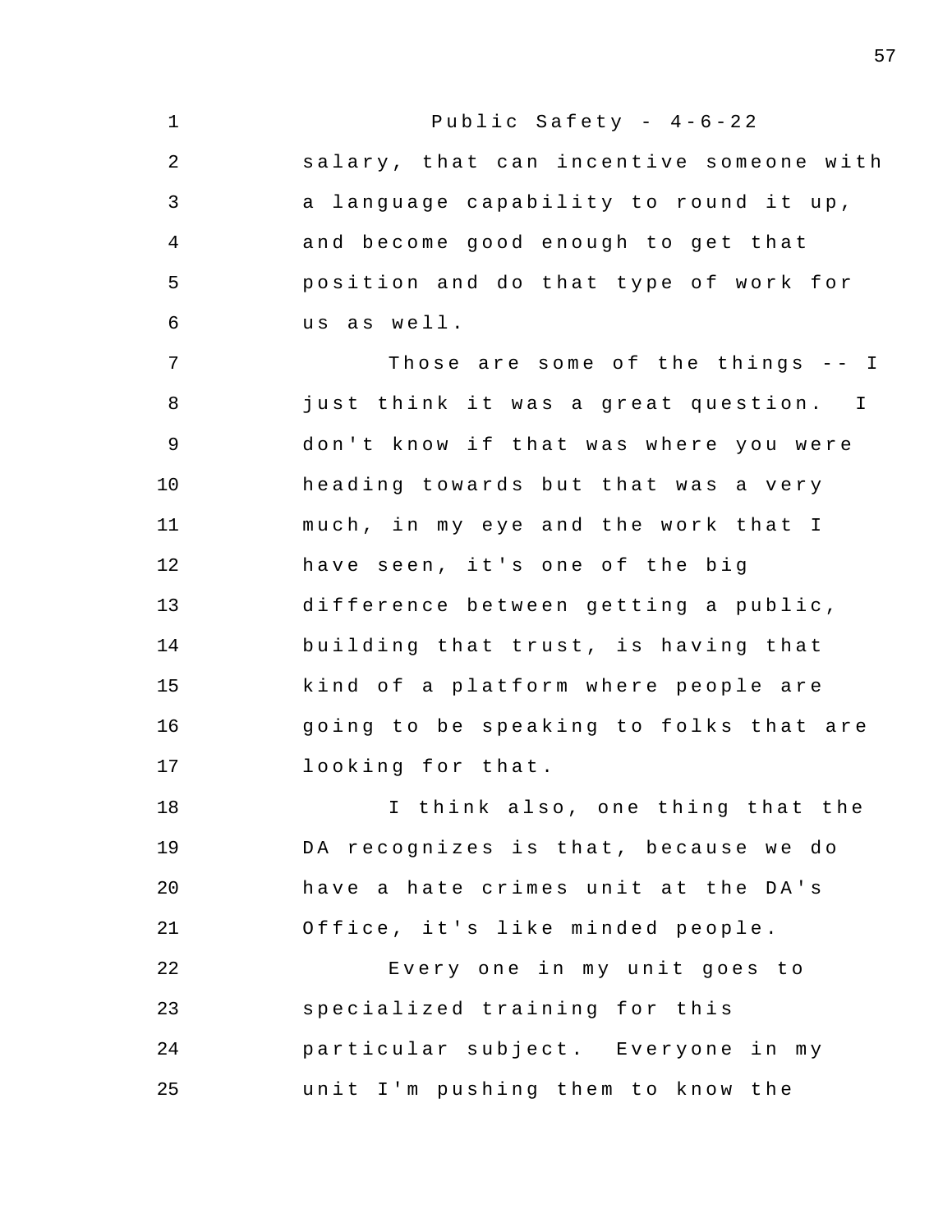| $\mathbf 1$    | Public Safety - $4-6-22$                |
|----------------|-----------------------------------------|
| $\overline{2}$ | things that they need to know. I'm      |
| 3              | also pushing to find the right          |
| $\overline{4}$ | candidates who want to work these       |
| 5              | cases, right? These types of cases are  |
| $\epsilon$     | most effectively prosecuted, most       |
| 7              | effectively argued, I think you can     |
| 8              | feel my passion here, from a person who |
| $\mathsf 9$    | actually cares. Someone who might have  |
| 10             | gone through that experience before,    |
| 11             | who has some point of reference for it. |
| 12             | So I think that also is a big benefit   |
| 13             | that DA Donnelly has recognized and we  |
| 14             | kept that model where we can do that    |
| 15             | kind of work.                           |
| 16             | LEGISLATOR RHOADS: I appreciate         |
| 17             | that answer. Thank you. It almost       |
| 18             | sounds as though, and I don't know to   |
| 19             | the extent we can, that might be a      |
| 20             | Chris question.                         |
| 21             | MR. GIM: Get him in here.               |
| 22             | LEGISLATOR RHOADS: Taking a look        |
| 23             | at the way civil service works, in      |
| 24             | terms of being able to hire for         |
| 25             | specific needs, as you alluded to, so   |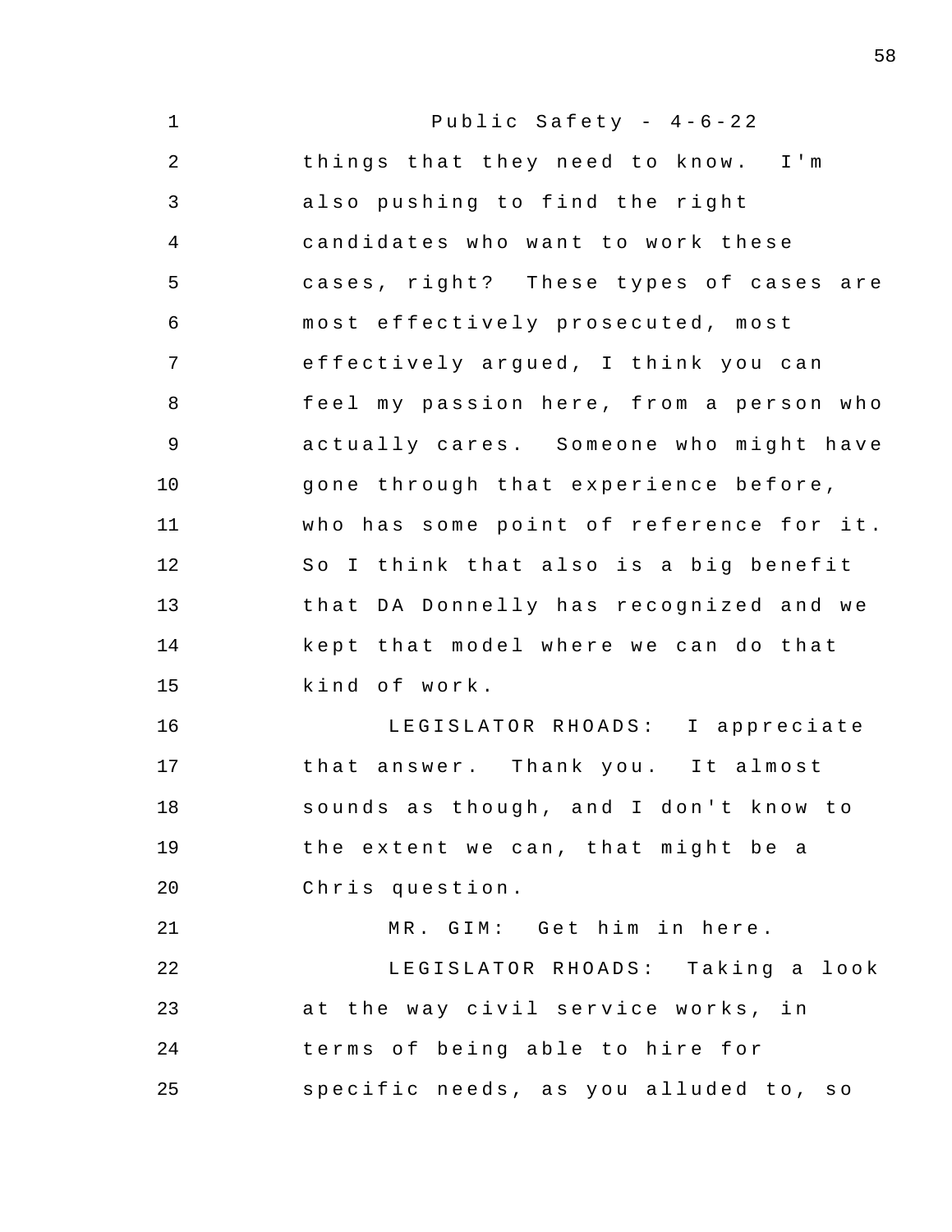1 2 3 4 5 6 7 8 9 10 11 12 13 14 15 16 17 18 19 20 21 22 23 24 25 Public Safety -  $4-6-22$ thank you. I appreciate the answer. CHAIRWOMAN FORD: The Commissioner knows that we have to upgrade our specs with civil service and that would be something that we can look at. COMMISSIONER RYDER : Your question was, would we cake take a complaint from a third party and the answer is yes. Would we investigate it and the answer is yes. Would we continue to look at it and collect that data, and the answer is yes. We take reports for everything. It doesn't matter. That goes in the categories that are there to look for hot spots or a repeat third party saying that this person did something . So the answer is yes. The difference becomes, and in the DA's office, they hire people for that unit, the bias crime unit, that have the multitude language and diversity .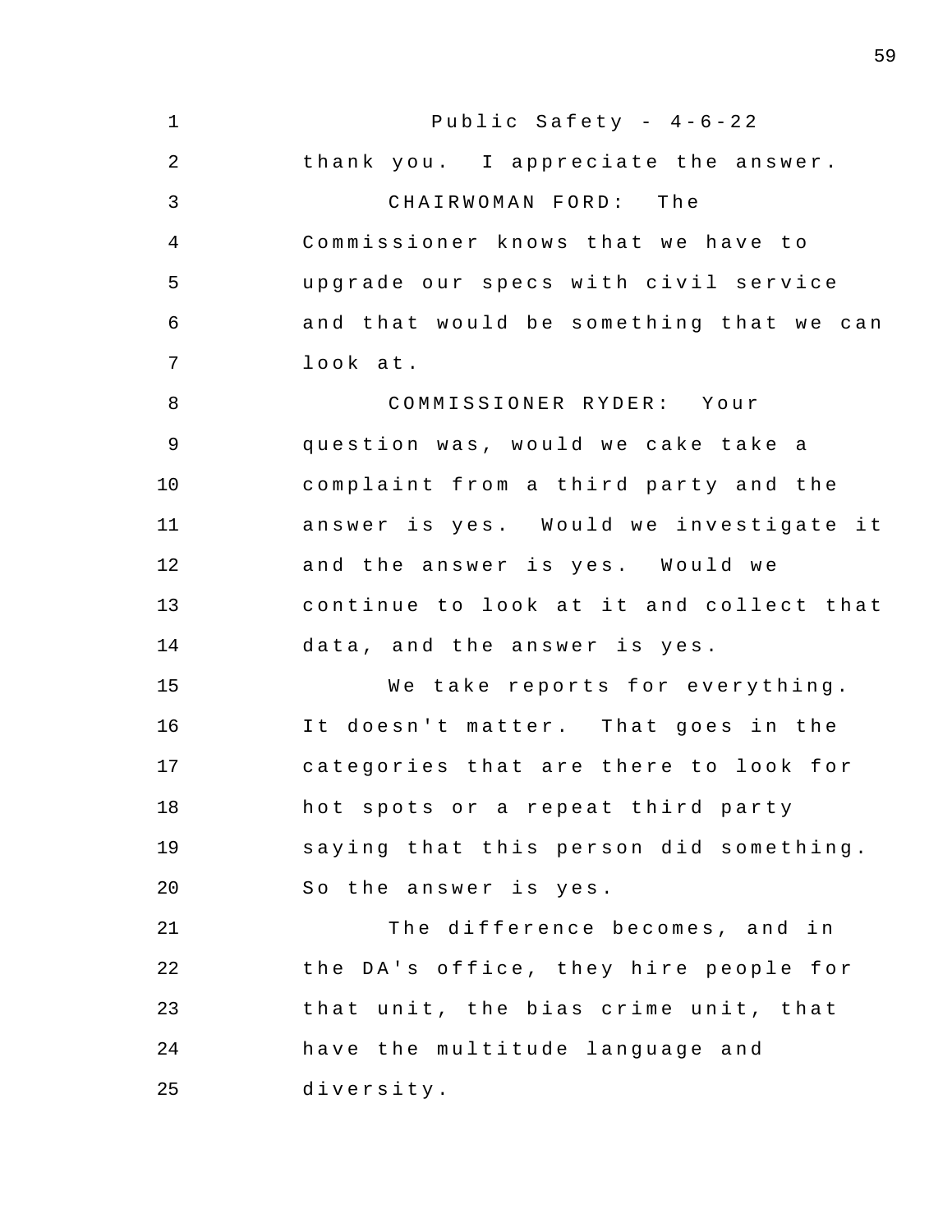1 2 3 4 5 6 7 8 9 10 11 12 13 14 15 16 17 18 19 20 21 22 23 24 25 Public Safety -  $4-6-22$ In the police department we go to the victim. Of course they go to the victim. I mean, physically, every day, we're with the victims, going to them, and we don't have that luxury to say, I speak Korean, I speak Chinese, so that's why we end up using a language line which creates another discomfort level. I mean, it would be great to have someone that spoke every language at every scene to address the victims. But my police officers are just as passionate and just as thoughtful and caring and respectful to our victims in those types of cases. There are challenges, yes, and careful how I answer this. You are never going to meet all the challenges. It's just not going to be there. The most important thing is you are fair and are being respectful and those are the two things that we push our officers all the time and then use the resources like Jeanine or the DA's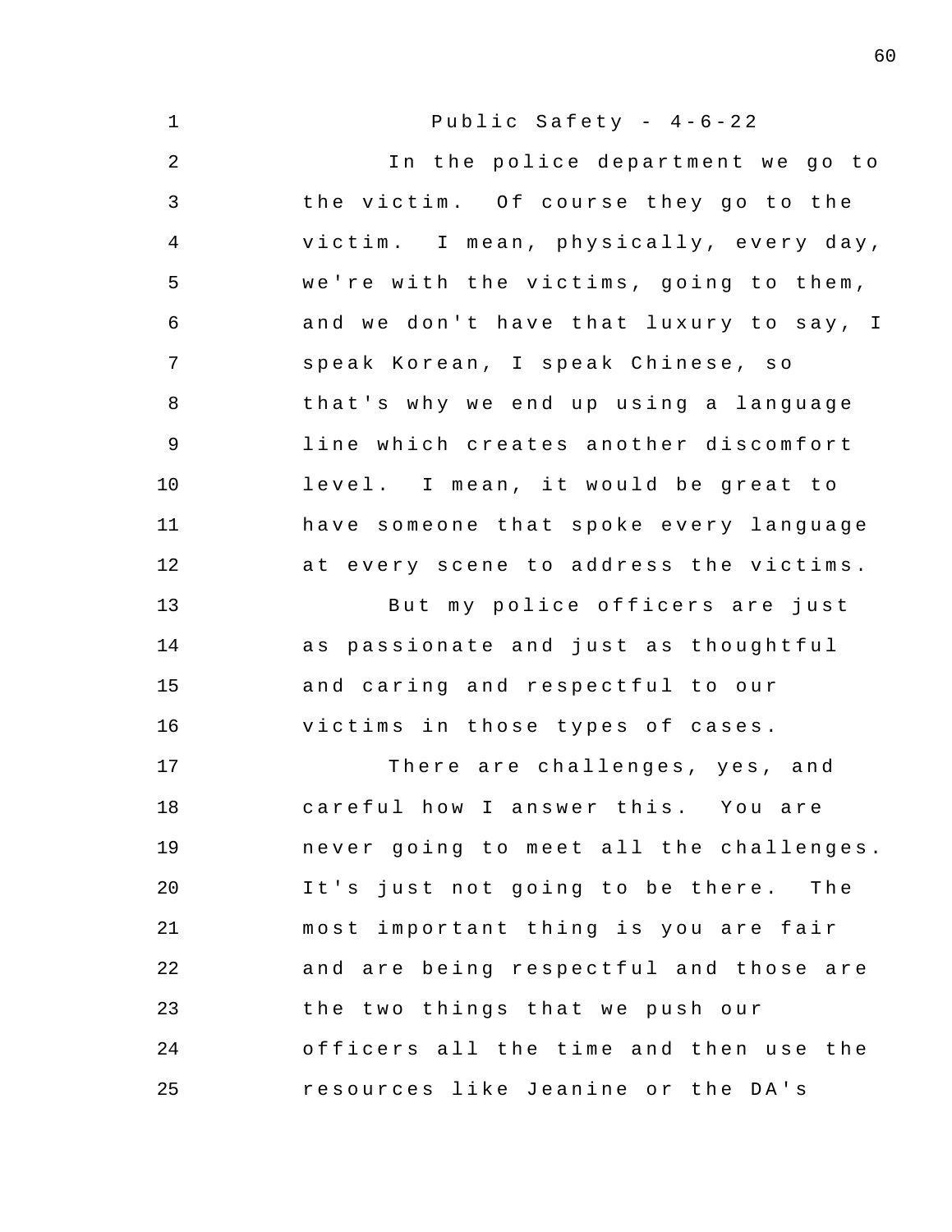| $\mathbf 1$    | Public Safety - $4-6-22$                |
|----------------|-----------------------------------------|
| $\overline{2}$ | office, or the multitude of languages   |
| 3              | that we have in the police department,  |
| 4              | hey, get me somebody in this type of    |
| 5              | case, I need to have an actual          |
| 6              | translator and not the man or woman on  |
| 7              | the other side of this phone if that    |
| 8              | helps.                                  |
| 9              | LEGISLATOR RHOADS: It does.             |
| 10             | From that time standpoint, are there    |
| 11             | any additional resources that you need  |
| 12             | from this Legislature that would        |
| 13             | assist?                                 |
| 14             | COMMISSIONER RYDER: I think the         |
| 15             | biggest thing that we took on was       |
| 16             | language line. How do you actually use  |
| 17             | language line? And now we put police    |
| 18             | officers with a phone in every car.     |
| 19             | The County Executive's approach to give |
| 20             | every police officer a phone now. But,  |
| 21             | again, there are conversations we have  |
| 22             | to have with both the union and         |
| 23             | government side.                        |
| 24             | This is also cost effective. Is         |
| 25             | that the right way to go? Is it the     |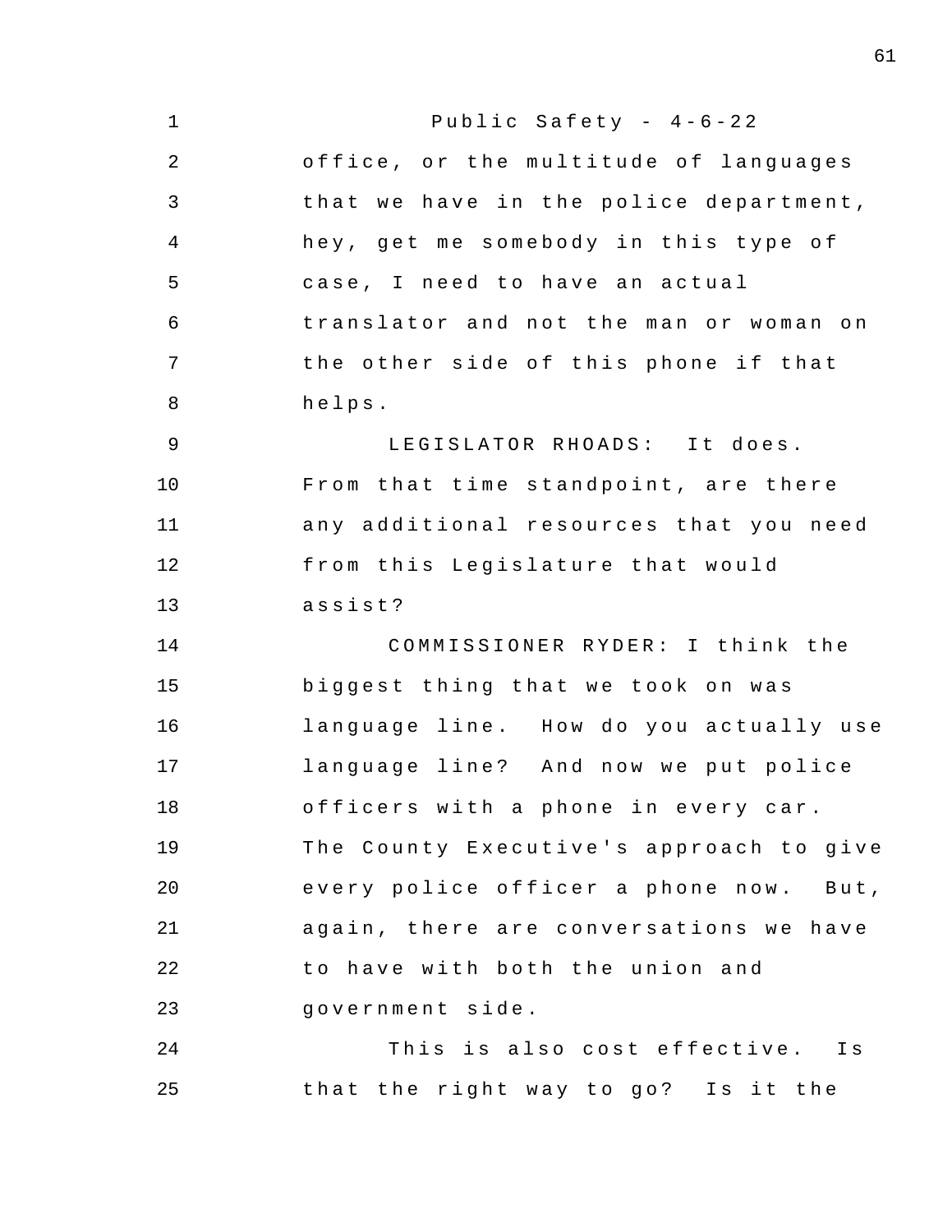1 2 3 4 5 6 7 8 9 10 11 12 13 14 15 16 17 18 19 20 21 22 23 24 25 Public Safety -  $4-6-22$ best way? Or is it a better way to improve our language line? Hiring the more diverse and having the extra languages is always a great thing, but, again, it becomes the same issue, does it work? I honestly think, and I spoke with the County Executive about this , and we are mulling it over now is that, what Eric and I spoke about, I go back to that Points of Life, but we didn't call it Points of Life, Eric and I called it the Advisory Council on Hate Crime Reporting. It would be the District Attorney , obviously Jeanine , it would be Sabrina, some members from the government side but more importantly the community side that has the outreach. Who do they trust in that Korean community? Not Pat Ryder, but they may trust somebody else from the community that they will go through that third person to build that trust to get us in the room. It may not be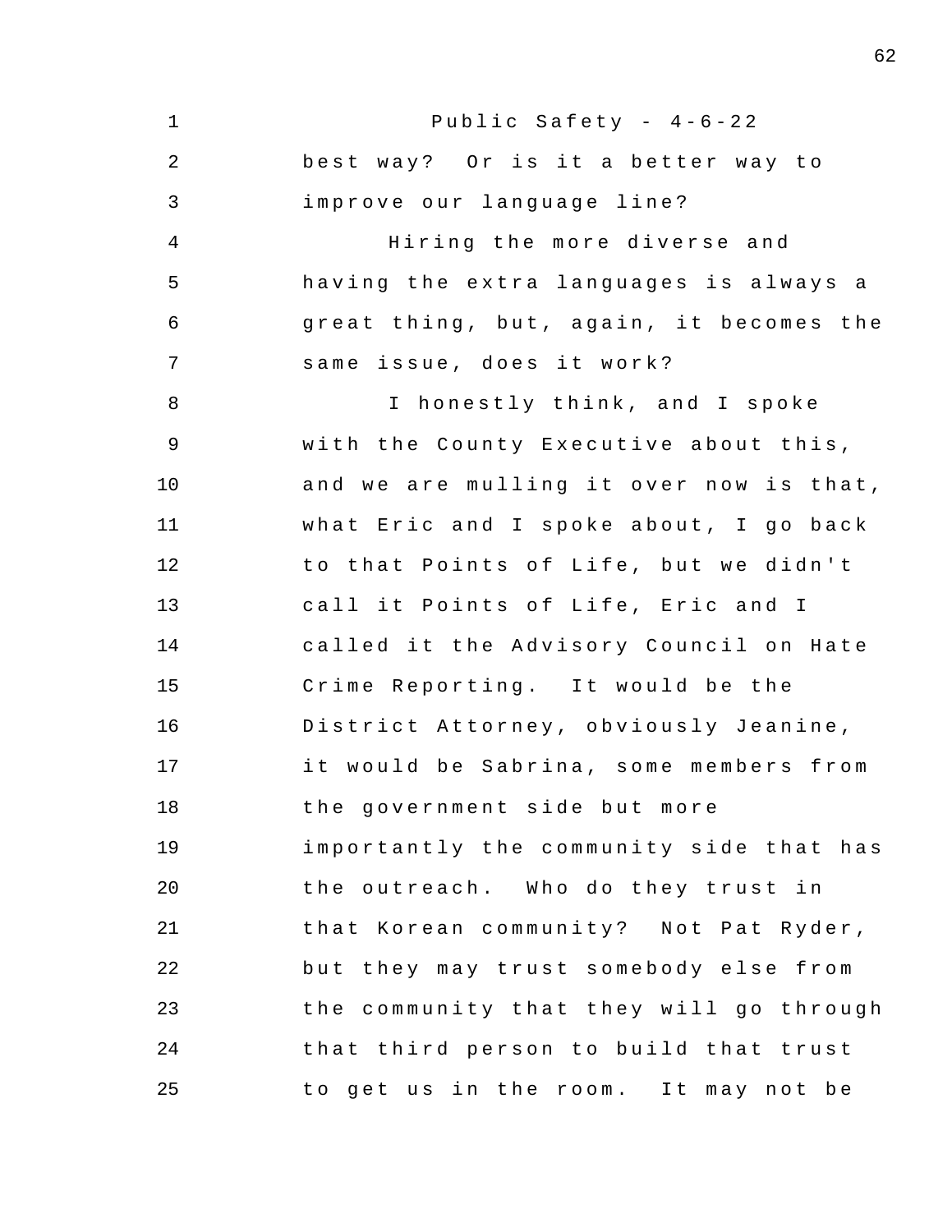| $\mathbf 1$ | Public Safety - $4-6-22$                |
|-------------|-----------------------------------------|
| 2           | me. It may be -- hey, you don't have    |
| 3           | to come to me for the complaint, I'll   |
| 4           | push you to Jeanine. You can go that    |
| 5           | way and then it will come back to us.   |
| 6           | This is, again, the only way you        |
| 7           | reach such diversity is use the diverse |
| 8           | communities to work with us. That's     |
| $\mathsf 9$ | the only way it's going to work.        |
| 10          | I don't have the luxury of having       |
| 11          | 30 people on call that work for me that |
| 12          | can speak multiple languages.           |
| 13          | LEGISLATOR RHOADS: Sure. Thank          |
| 14          | you.                                    |
| 15          | CHAIRWOMAN FORD: Legislator             |
| 16          | Bynoe.                                  |
| 17          | LEGISLATOR BYNOE: Thank you,            |
| 18          | Madam Chair. Hi. Good afternoon. I      |
| 19          | have questions for the DA's office. So  |
| 20          | you mentioned languages. Could you go   |
| 21          | over those languages again that you     |
| 22          | said are in the office equipped to take |
| 23          | these types of complaints?              |
| 24          | MR. GIM: So in my unit, I can           |
| 25          | only speak for my unit, I speak Korean, |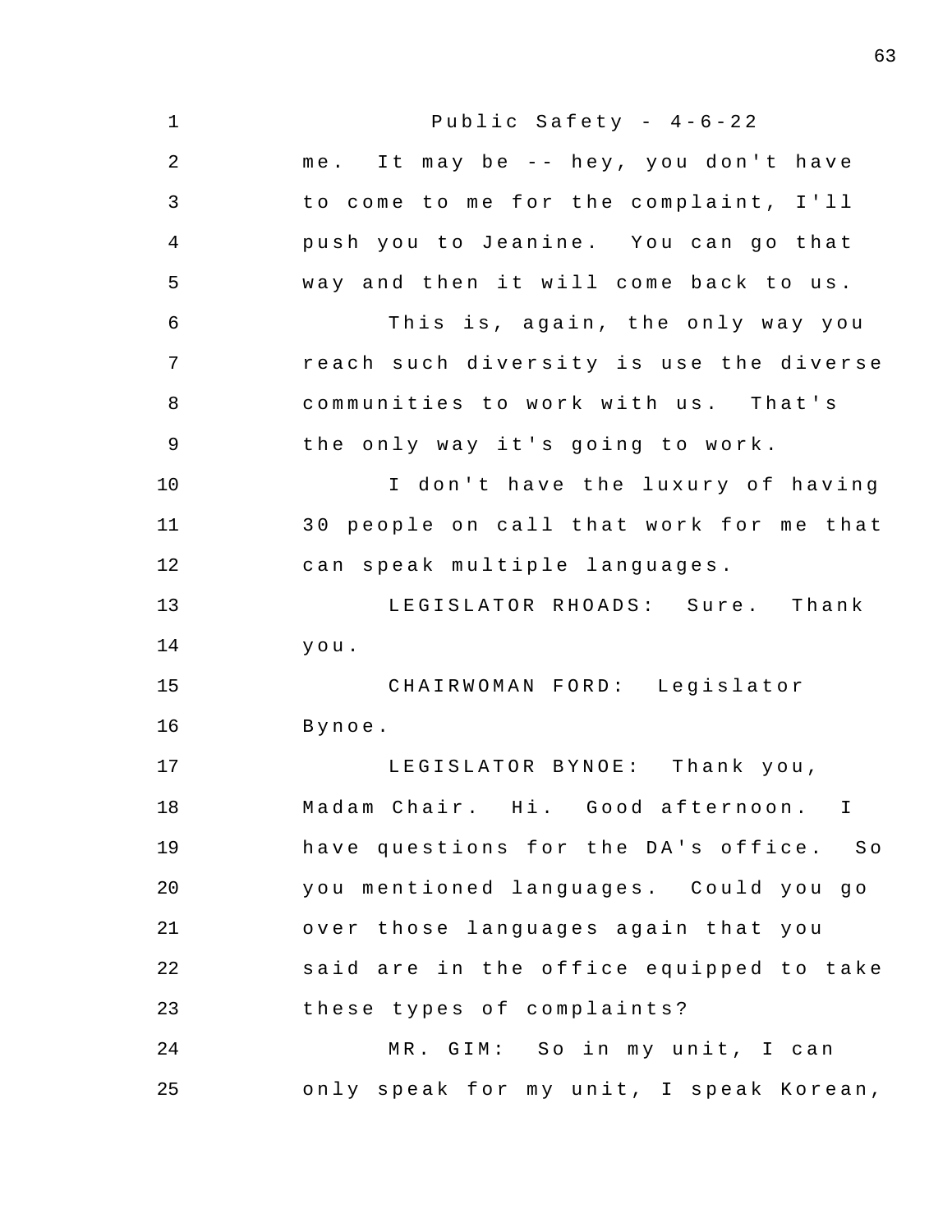| $\mathbf 1$ | Public Safety - $4-6-22$                |
|-------------|-----------------------------------------|
| 2           | one of our ADAs speak Mandarin Chinese. |
| 3           | We also have an Urdu speaker and also   |
| 4           | Hindi which is like a second language.  |
| 5           | But those are the four languages that   |
| 6           | we have available to us.                |
| 7           | As far as the Spanish language is       |
| 8           | concerned, we have a number of CVAs who |
| $\mathsf 9$ | speak Spanish. We also have an Urdu     |
| 10          | speaking CVA. That's just our unit. I   |
| 11          | think throughout our office we have     |
| 12          | some other language capabilities as     |
| 13          | well.                                   |
| 14          | LEGISLATOR BYNOE: So CVA?               |
| 15          | MR. GIM: CVA, that's crime              |
| 16          | victim's assistant.                     |
| 17          | LEGISLATOR BYNOE: You are the           |
| 18          | chief of the hate crimes unit, correct? |
| 19          | MR. GIM: That's correct.                |
| 20          | LEGISLATOR BYNOE: And the folks         |
| 21          | in your unit, what are their titles?    |
| 22          | MR. GIM: So we have -- so the           |
| 23          | way the structure in our office is      |
| 24          | made, I actually have a day job as well |
| 25          | as this job. So this is a second        |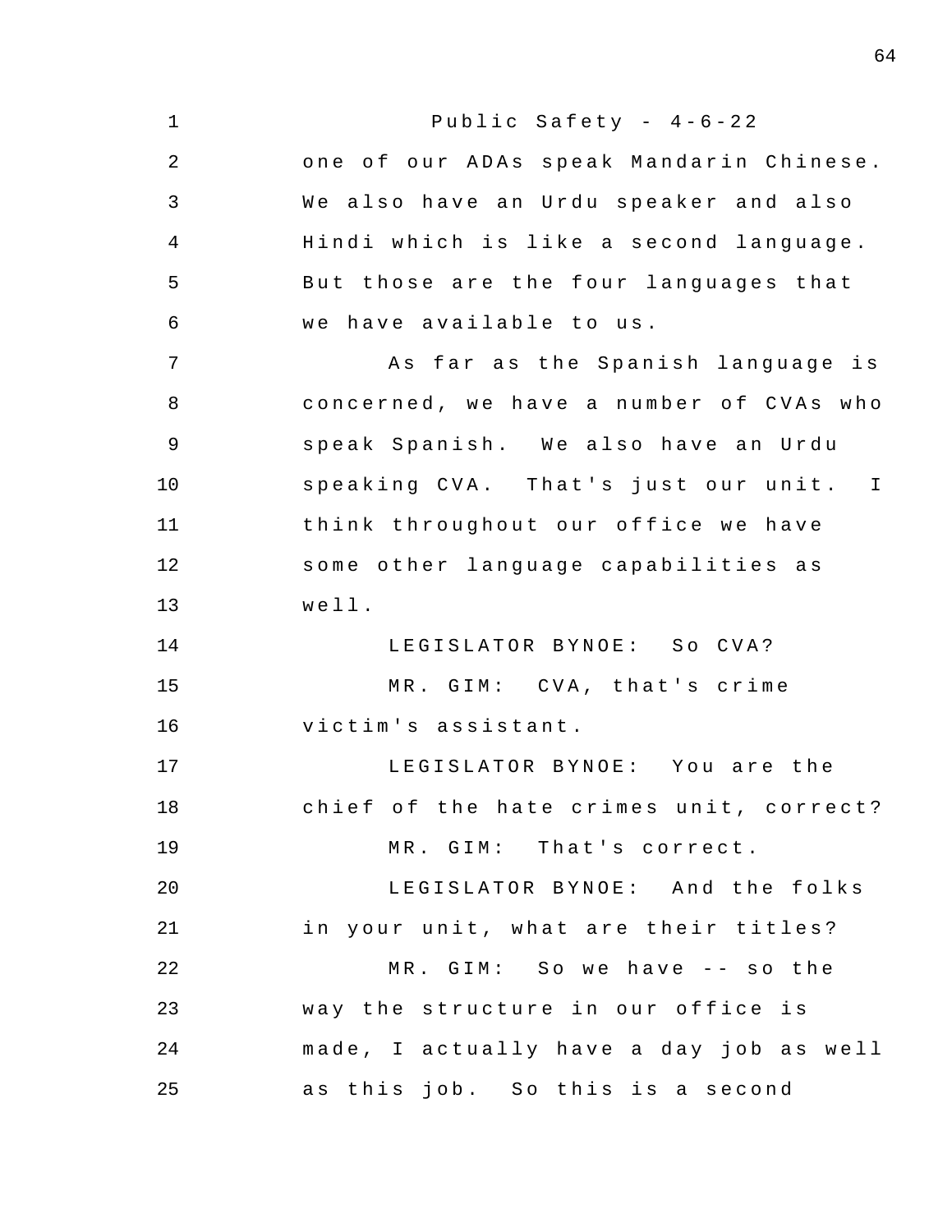1 2 3 4 5 6 7 8 9 10 11 12 13 14 15 16 17 18 19 20 21 22 23 24 25 Public Safety -  $4-6-22$ designation for me. I am the chief of the hate crimes unit but I'm also the deputy chief of the county court trial bureau which prosecutes all felony crimes that are not in a specialized bureau. We also have one felony assistant District Attorney who I directly supervise and meet with the victims with as well and obviously during at trial I will also be doing that with her . Then we also have in district court, we have three assistants. District Court is where misdemeanors are handled and the pass through on those is a little bit -- they generally move on, used to be they would move on in one and a half years to two years. So it's good to have sort of a number of individuals down there. So we have three but one is out on maternity leave and one is also cross designated for the military. So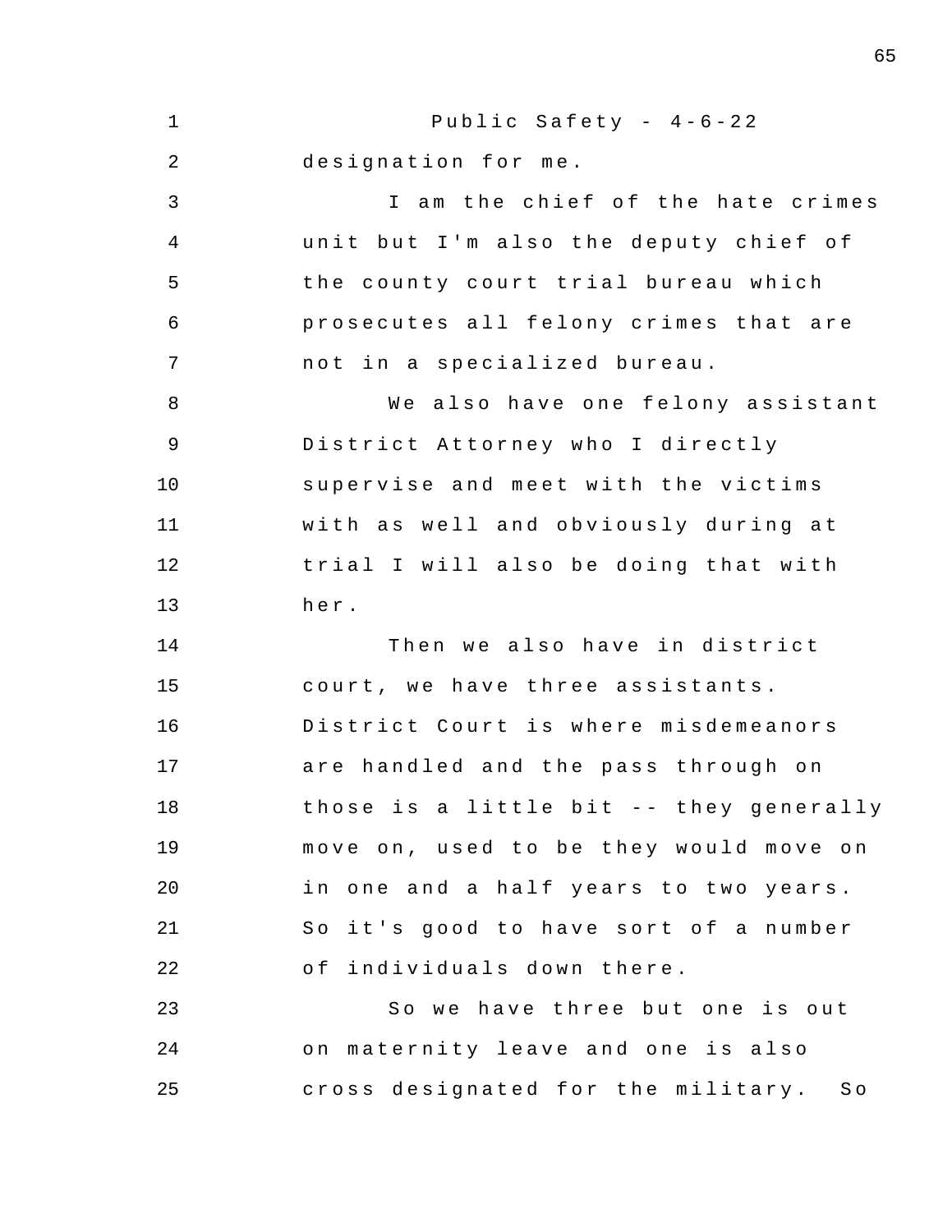1 2 3 4 5 6 7 8 9 10 11 12 13 14 15 16 17 18 19  $20^{\circ}$ 21 22 23 24 25 Public Safety -  $4-6-22$ essentially it works out to one and a half . LEGISLATOR BYNOE: I'm trying to get at, who are the individuals when you say they can take these types of complaints when they come into your office? I'm trying to understand exactly who those individuals are that are speaking the various languages that you just enumerated . MR. GIM: Okay. So when the complaint comes in it's going to go to the complaints unit. I don't know the specific language capabilities of the individuals in that complaints unit, but they take the complaints there . Then it will get assigned to our unit. They're just open to take it. Then it comes to us. At that point there's going to be an ADA assigned along with our detective investigator . We also have as I said a crime victim's assistant who will help with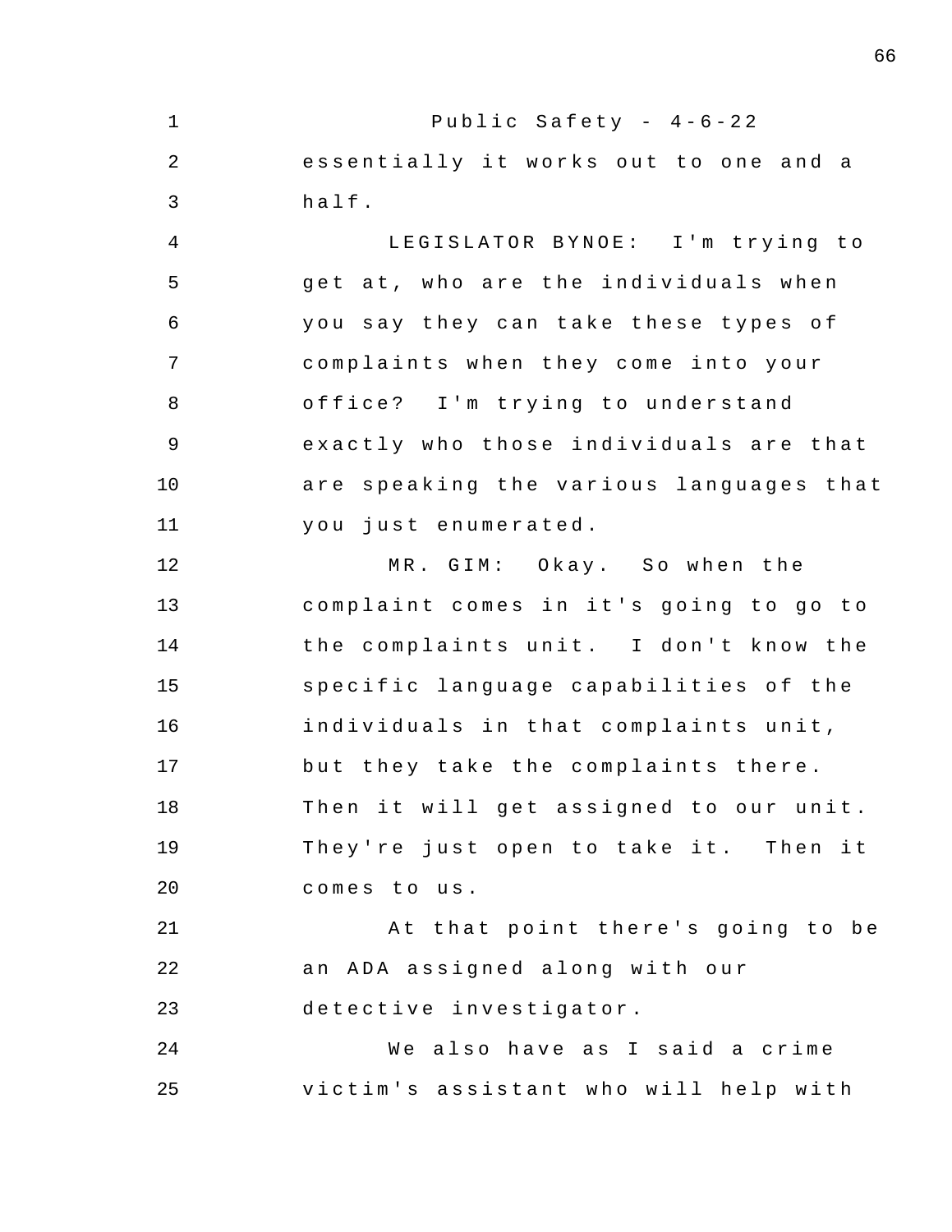1 2 3 4 5 6 7 8 9 10 11 12 13 14 15 16 17 18 19 20 21 22 23 24 25 Public Safety -  $4-6-22$ that process . But, basically, once it gets elevated from the complaint unit it comes to us and then we're going to figure out the best way to sort of bridge that gap . LEGISLATOR BYNOE: Yes, because what I'm getting at is that in your particular group based on the expertise of that particular division it seems like there are higher levels of maybe training and experience, and I would be concerned that we would be going to the CVA, which, to me, I don't know, but it sounded like those individuals aren't as skilled or trained, and they are the ones that are dealing with the languages that you did not enumerate when you listed it out. That would be the Spanish speakers as well as the Haitian Creole speakers . So we're here talking about diversity and what have you, but, you know , the number one language aside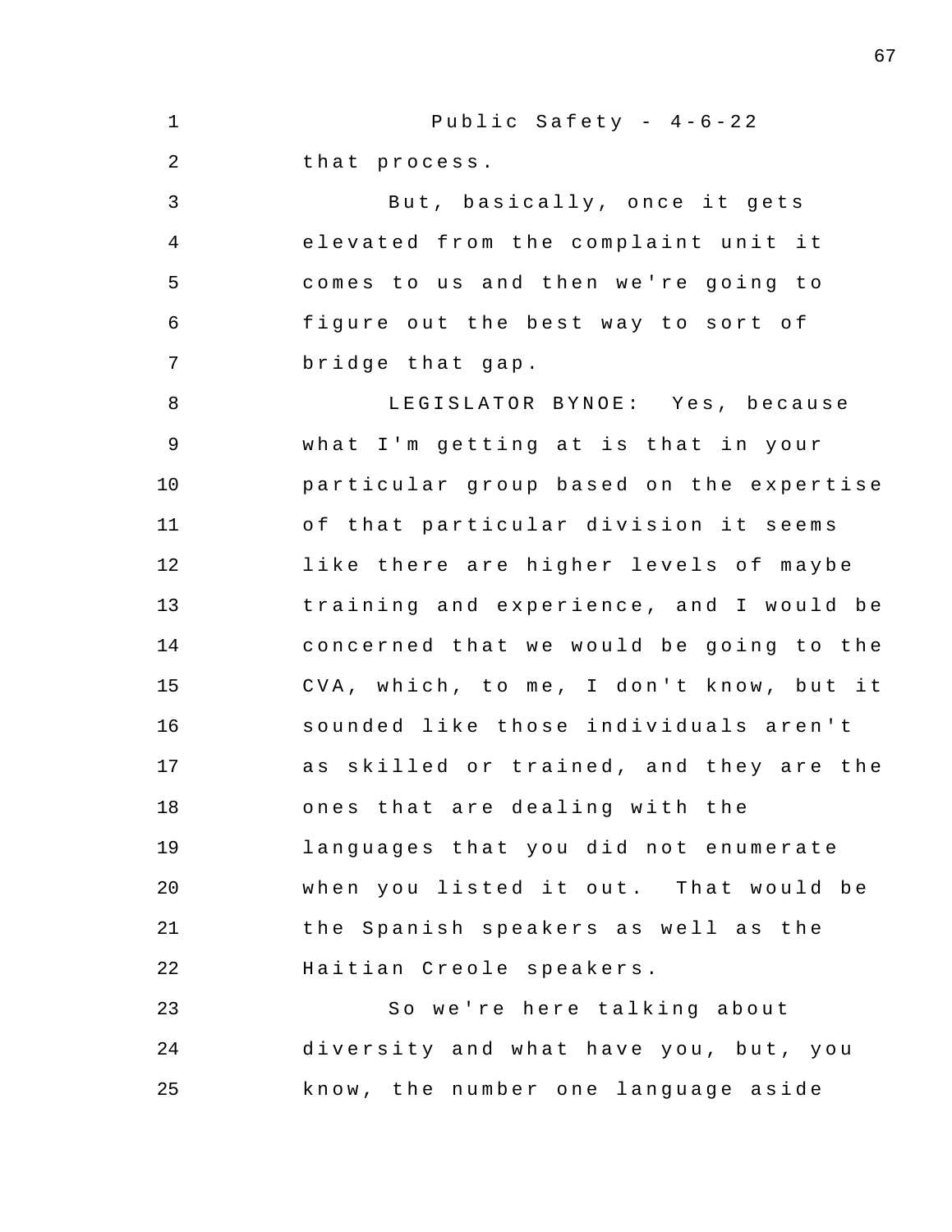| $\mathbf 1$    | Public Safety - $4-6-22$                |
|----------------|-----------------------------------------|
| 2              | from English in this county is Spanish. |
| 3              | So we need to be culturally competent   |
| 4              | in diversifying that experience.        |
| 5              | Haitian Creole has got to be second or  |
| 6              | close to it. I don't know how we        |
| 7              | breakdown language access, it's third?  |
| 8              | It's third.                             |
| $\overline{9}$ | We have to make sure we have the        |
| 10             | ability to communicate with the number  |
| 11             | one and number three, you know, second  |
| 12             | language learners or second language    |
| 13             | communicators and be proficient in      |
| 14             | doing that that, so raises a concern    |
| 15             | for me.                                 |
| 16             | MR. GIM: We actually do have            |
| 17             | Haitian Creole speakers they're just    |
| 18             | not in my unit, but in that event --    |
| 19             | LEGISLATOR BYNOE: But if they're        |
| 20             | not trained to delicately engage in     |
| 21             | that type after discourse between       |
| 22             | someone who is a victim and someone who |
| 23             | is trained to engage at a level where   |
| 24             | they are proficient in this exchange is |
| 25             | concerning to me. That's what is        |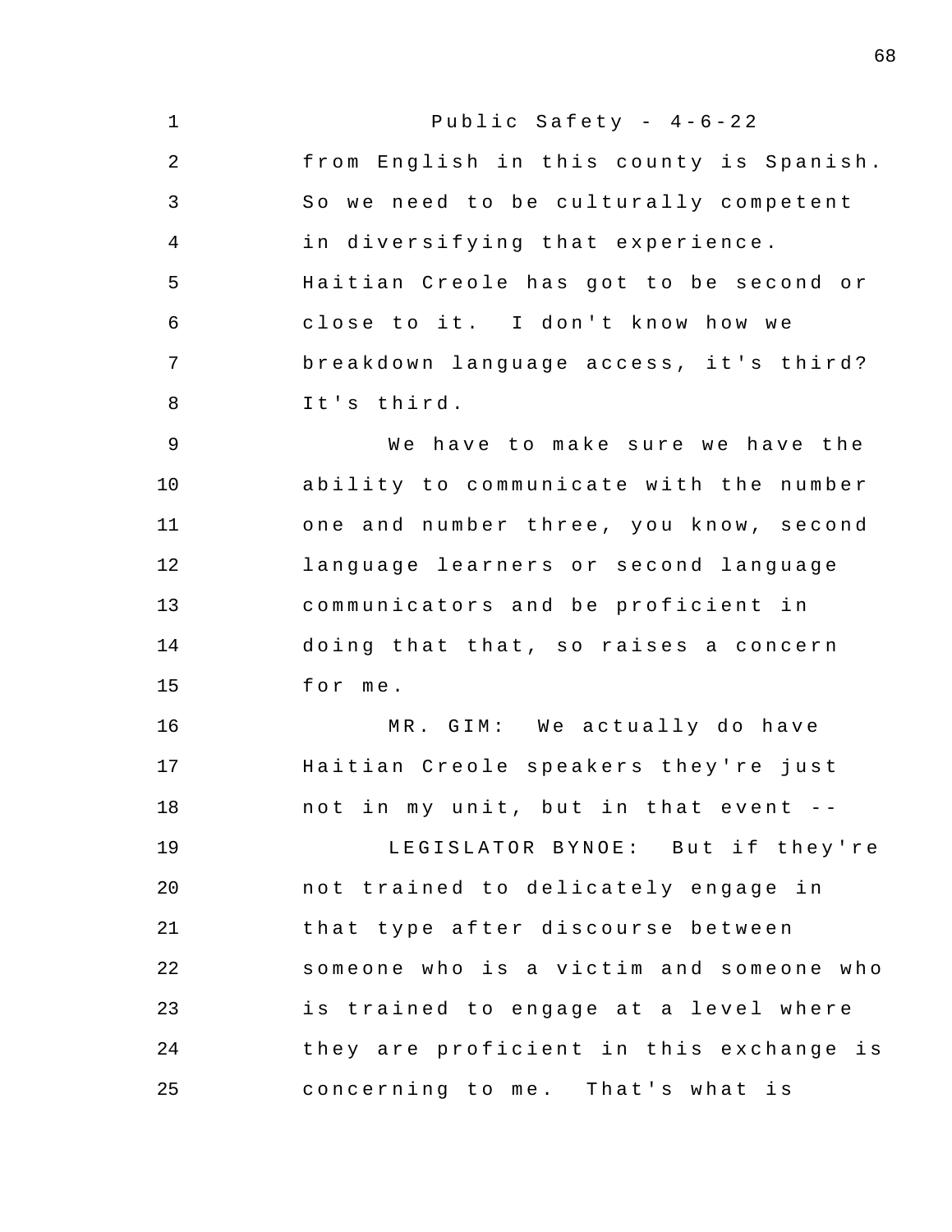| $\mathbf 1$ | Public Safety - $4-6-22$                |
|-------------|-----------------------------------------|
| 2           | concerning to me, is that we don't have |
| 3           | someone at those higher levels engaging |
| 4           | with our number one and number three    |
| 5           | language communicators second language  |
| $\epsilon$  | communicators here.                     |
| 7           | I will leave that with you and I        |
| 8           | do know the police Commissioner has his |
| $\mathsf 9$ | hands tied to a large extent on how he  |
| 10          | can diversify, but I do know that in    |
| 11          | the DA's office these are the routinely |
| 12          | non competitive appointments that are   |
| 13          | made and so that should make            |
| 14          | diversifying there just that much       |
| 15          | easier. So I would hope that we would   |
| 16          | pay some attention to that in the DA's  |
| 17          | office.                                 |
| 18          | Let me stay with you before I go        |
| 19          | to the Commissioner. So it's my         |
| 20          | experience as a lay person that when    |
| 21          | we're looking to investigate, sometimes |
| 22          | prevent crimes, that we use every       |
| 23          | resource available to us, every         |
| 24          | platform, and that includes social      |
| 25          | media. I'm going to go further and say  |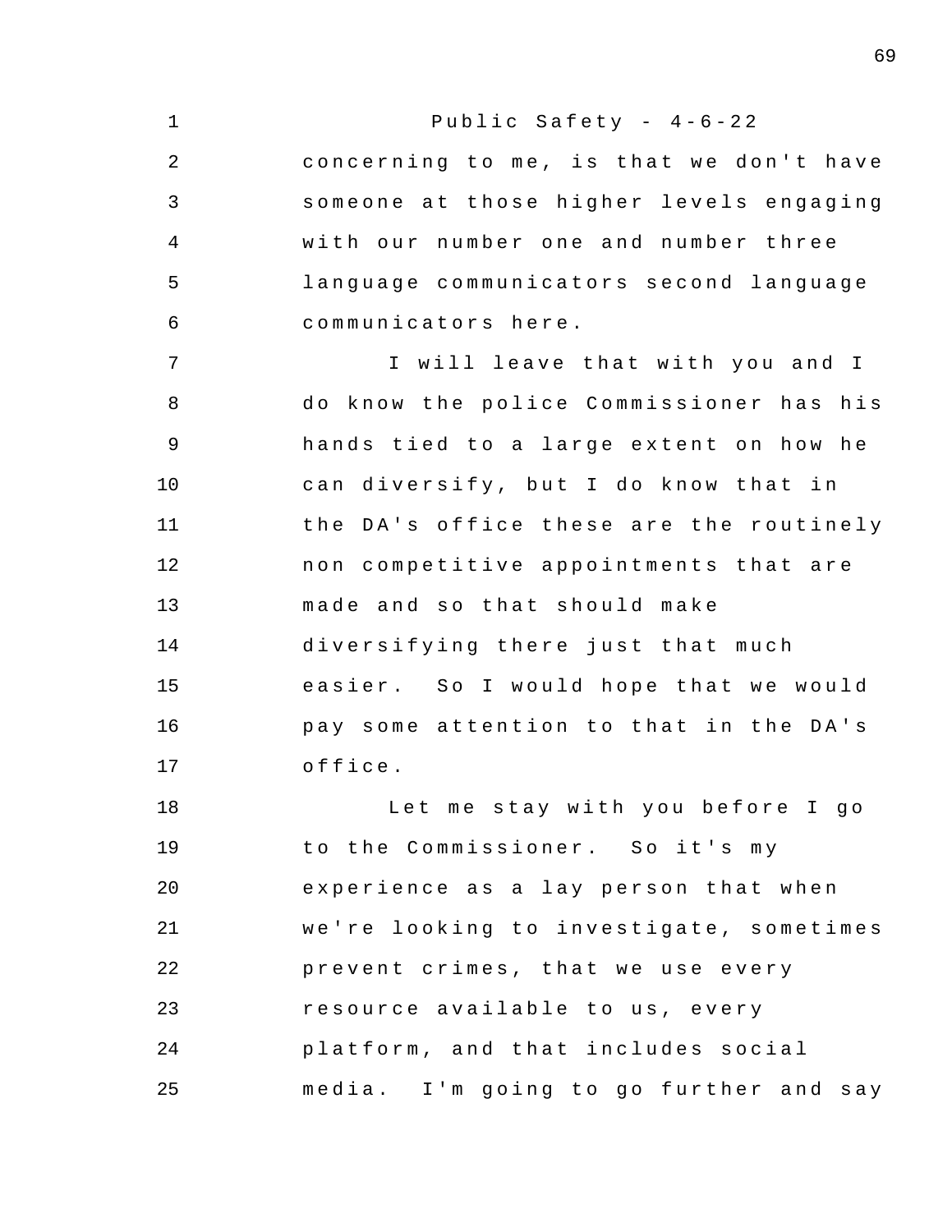1 2 3 4 5 6 7 8 9 10 11 12 13 14 15 16 17 18 19 20 21 22 23 24 25 Public Safety -  $4-6-22$ some folks are -- just I'm backing away from that point to go back to it, give me a second, I realize I wanted to set this up for you differently. My family, I'm first generation American. My father comes from a very mall country named Sirinam where they speak Dutch as a second language but a dialect of Dutch which is Tacki. No one here in this room I'm sure has ever engaged in that language. It's a challenge, right? Then you have the more common languages and you have the more common immigrants here who are subjected to these types of interactions that borderline on hate crimes or are hate crimes, right? And they're less likely to engage because of fear. But I'm going to go a step further today and say because it's become normalized. The exchange and the hate and rhetoric in this country has become normalized to the extent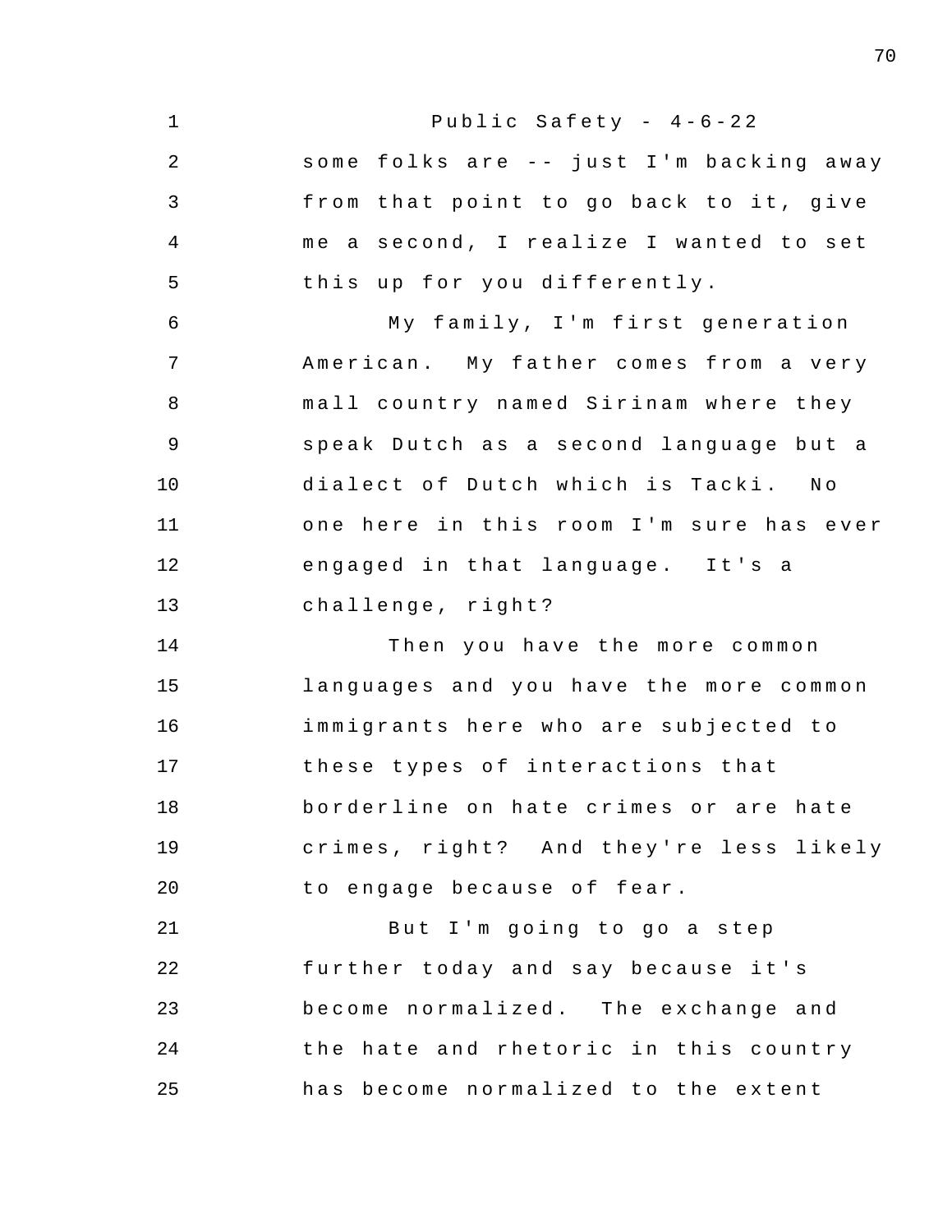| $\mathbf 1$ | Public Safety - $4-6-22$                  |
|-------------|-------------------------------------------|
| 2           | that individuals are subjected to it      |
| 3           | and just feel like, well, that's the      |
| 4           | way it goes. I think it's in part         |
| 5           | because of social media has created all   |
| 6           | of these environments and platforms       |
| 7           | where people can just bully people and    |
| 8           | people can spew hate and threaten         |
| $\mathsf 9$ | people.                                   |
| 10          | I know when we are looking for            |
| 11          | child predators we use technology to      |
| 12          | try and bubble those people out. I        |
| 13          | know when we had these problems with      |
| 14          | the individuals, I'm going to be          |
| 15          | totally wrong, I'm not even going to      |
| 16          | try, when these folks are taking over     |
| 17          | mansions and throwing parties and doing   |
| 18          | all of those things and we use social     |
| 19          | media to be able to identify those        |
| 20          | people, am I correct, Commissioner?       |
| 21          | What is the DA's office doing,            |
| 22          | are they doing anything in an effort to   |
| 23          | use those platforms to be able to         |
| 24          | identify those individuals who are more   |
| 25          | likely to commit these hate crimes?<br>Or |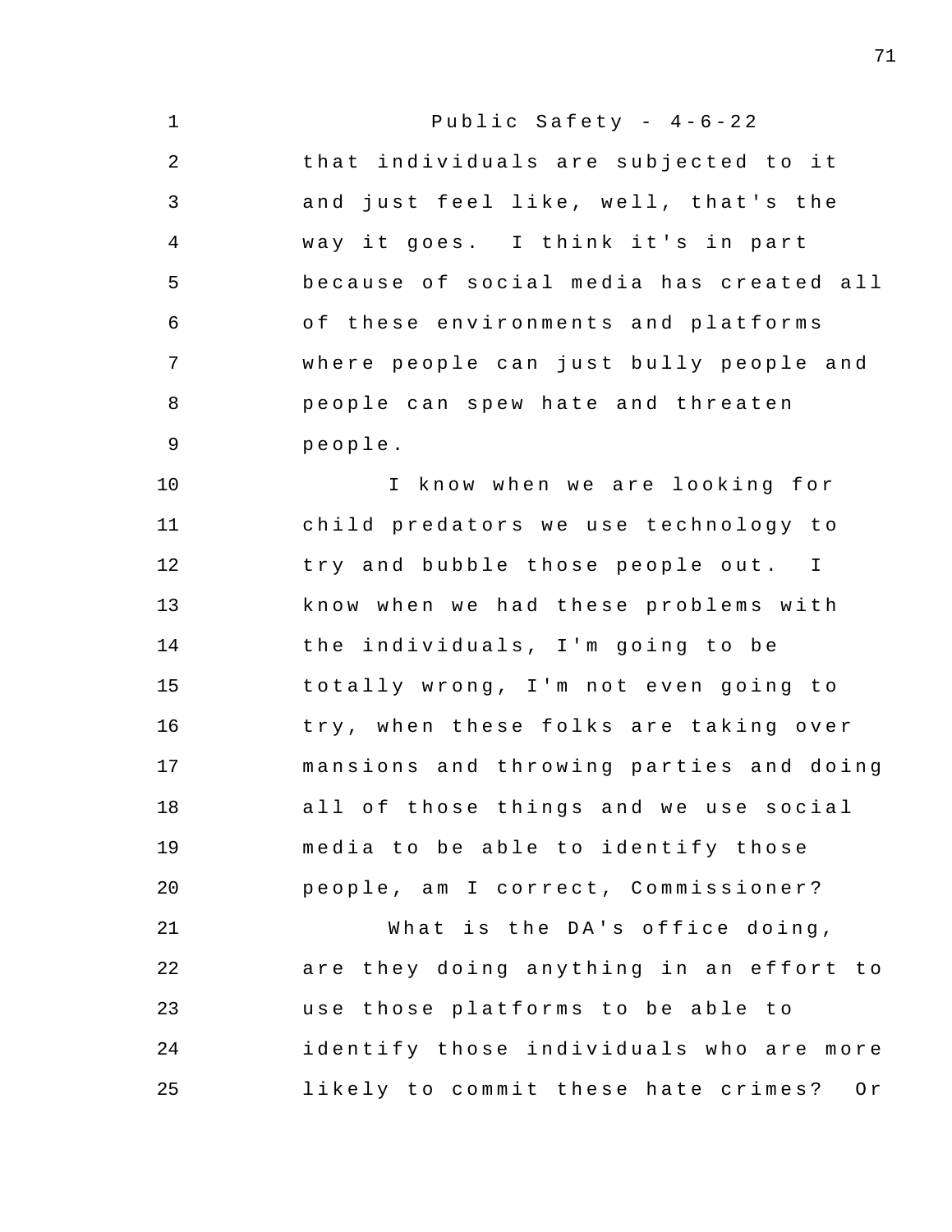1 2 3 4 5 6 7 8 9 10 11 12 13 14 15 16 17 18 19 20 21 22 23 24 25 Public Safety -  $4-6-22$ police Commissioner you can jump in, either one or both. COMMISSIONER RYDER: So exactly what you said about -- exactly what you were talking about regarding the parties and so forth. We do data mine and social media. We data mine and social media both for hate crimes , for gangs, for predictive parties that we can shut down before they get out of control. We just did one last weekend. Some we miss. Some we don't get. Social media is a wide platform to deal with . We do speak with a lot of groups through our undercover accounts that are out there. Again, open source, not diving into somebody's private business. We get into these groups. We become somebody in that group and then they communicate with us. So when it comes to hate crime and bias crimes, we look at groups that are the KKK type groups that we have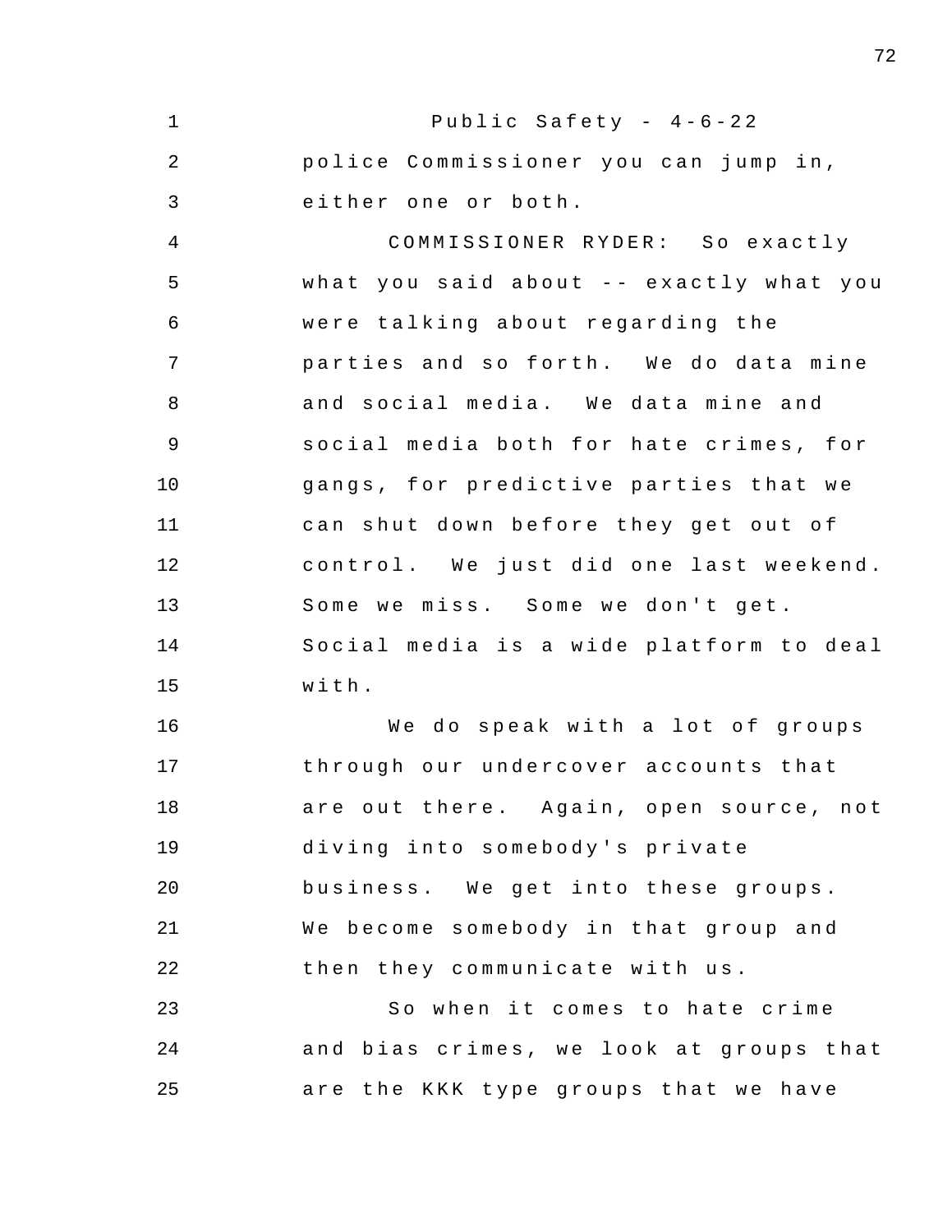1 2 3 4 5 6 7 8 9 10 11 12 13 14 15 16 17 18 19 20 21 22 23 24 25 Public Safety -  $4-6-22$ that are out in Suffolk County putting the pamphlets on the poles, we look at the Annicus type groups. We have a large investment in searching social media every single day and working into these accounts to prevent. The world of prevention though is something that we don't see the number on. We only see the number of the crime that's committed unfortunately. I'll just use New York City and terrorism, if people knew how many terrorist attempts were made towards the City of New York that were stopped because of the intelligence side that was being done, but we don't advertise this but the number do come forward. So that's why a lot of the reasons why our numbers are so low is, again, I believe there is under reporting , 100 percent . I believe what you just said, I was shaking my head, yes, the world as gone in the direction, yes, it's the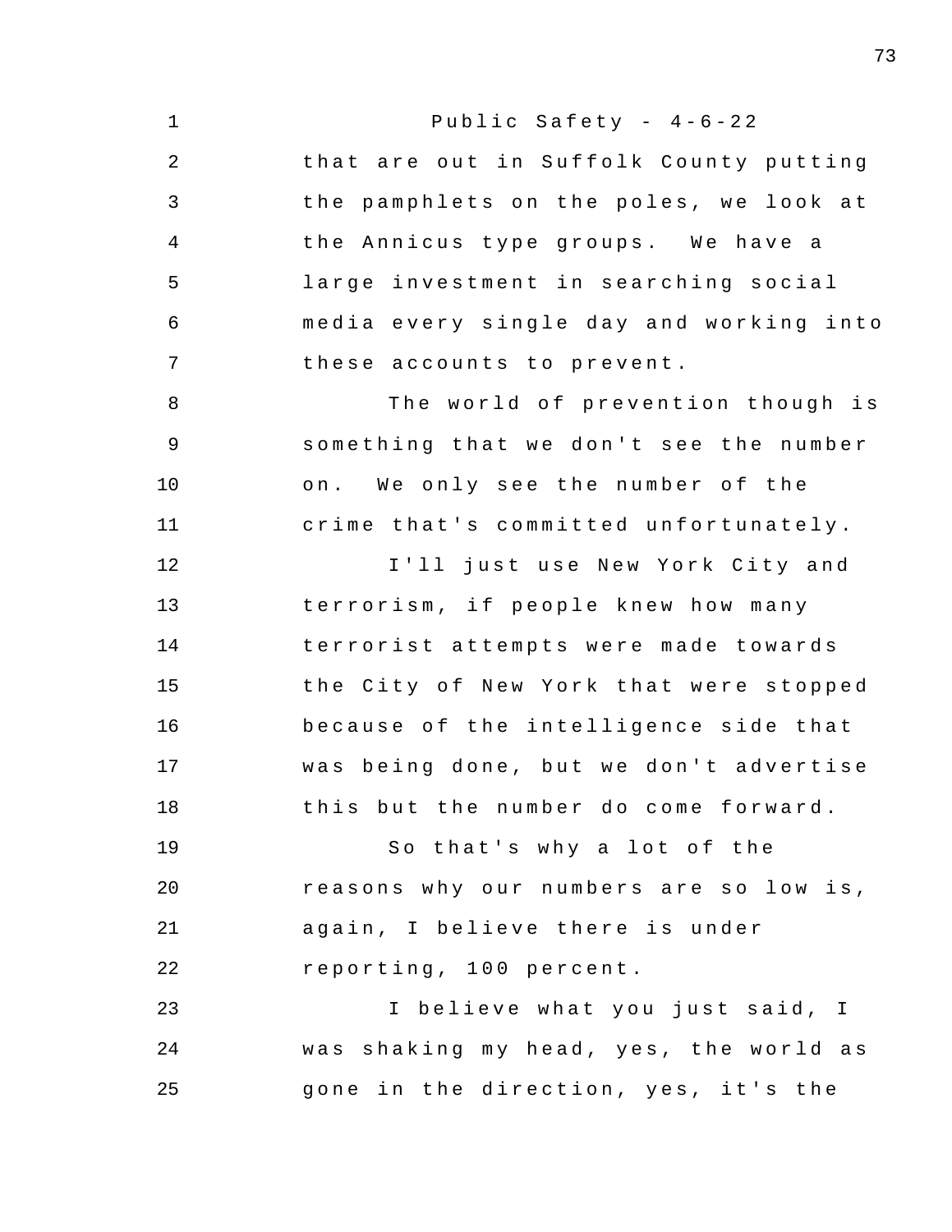1 2 3 4 5 6 7 8 9 10 11 12 13 14 15 16 17 18 19 20 21 22 23 24 25 Public Safety -  $4-6-22$ norm now, and you watch that on social media all the time . We stay proactively involved in it and try to get in front of it. We call it predictive analysis. We do it all the time . Again, it's worked. Could we do more? Absolutely. If we go forwards as earlier discuss that type of group that we formulate with the community, it would be a way to get us in into more doorways that are closed to us. So we say, hey, you need to get into this chat room, you need to get into this group, I can help you, I can invite you and listen to the rhetoric that's going on. We do see a lot of it from a lot of our Annicus type groups out there, hate groups out there spewing it. LEGISLATOR BYNOE: Thank you, Commissioner . Is there anything to be added by the DA's office?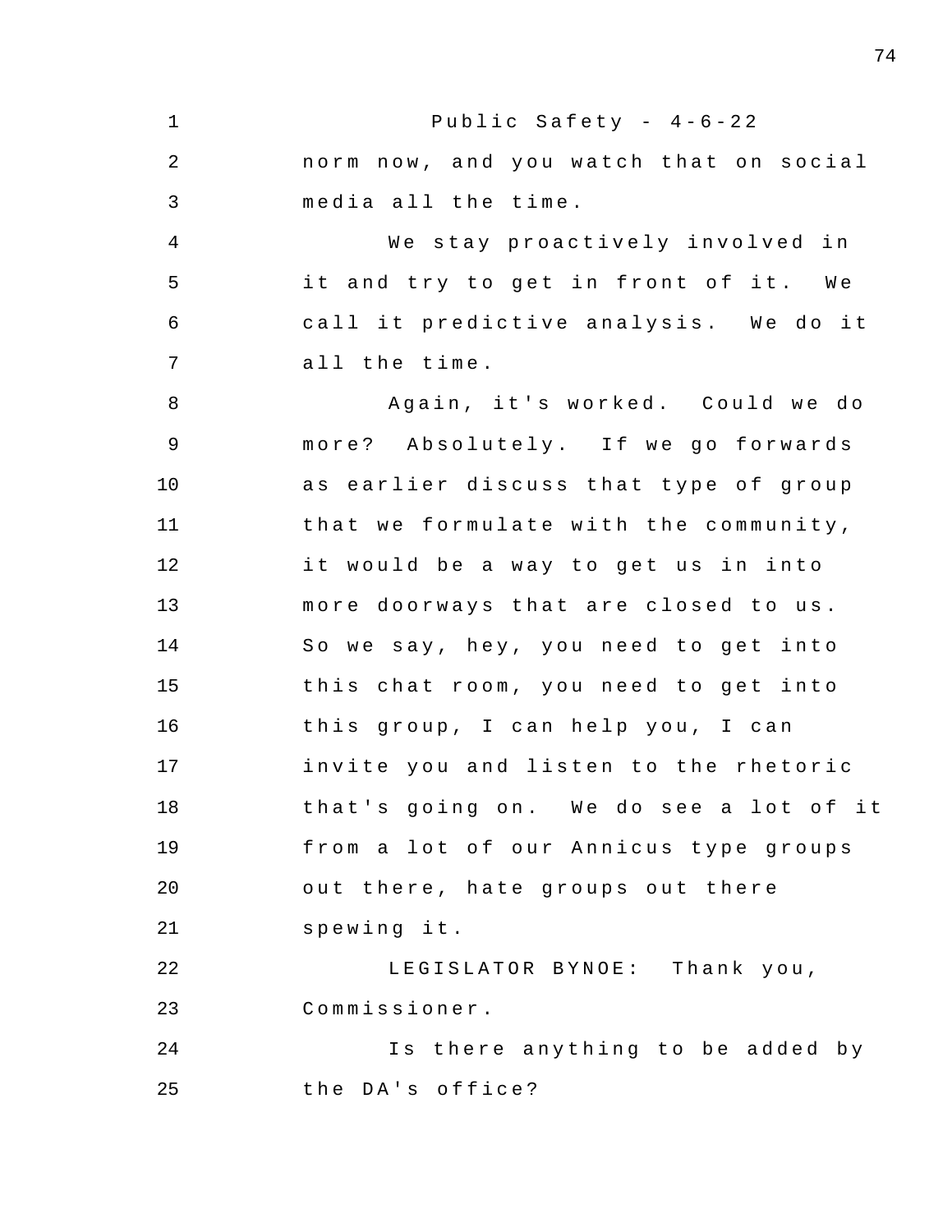| $\mathbf 1$    | Public Safety - $4-6-22$                |
|----------------|-----------------------------------------|
| $\overline{2}$ | MR. GIM: I just wanted to point         |
| $\mathfrak{Z}$ | out that, I guess to clarify, that the  |
| 4              | police department has an extensive      |
| 5              | investigative and arrest function.      |
| 6              | Anything that the DA's office does is   |
| 7              | to supplement the fine work that the    |
| $\,8\,$        | police department is doing.             |
| 9              | As far as our investigative             |
| 10             | capabilities, on that front, we do rely |
| 11             | primarily on the police department and  |
| 12             | what they're doing, that it's           |
| 13             | definitely something that I will bring  |
| 14             | to the District Attorney to talk about. |
| 15             | That is something that is certainly a   |
| 16             | capability where we can collaborate     |
| 17             | with the police department more. But    |
| 18             | the police department is absolutely the |
| 19             | leader in staying in front of these     |
| 20             | things and keeping us safe.             |
| 21             | LEGISLATOR BYNOE: Thank you.            |
| 22             | Then, Police Commissioner, in terms of  |
| 23             | trying to diversify the police force,   |
| 24             | I've been told that the specs on hiring |
| 25             | is like from 1970 something, I don't    |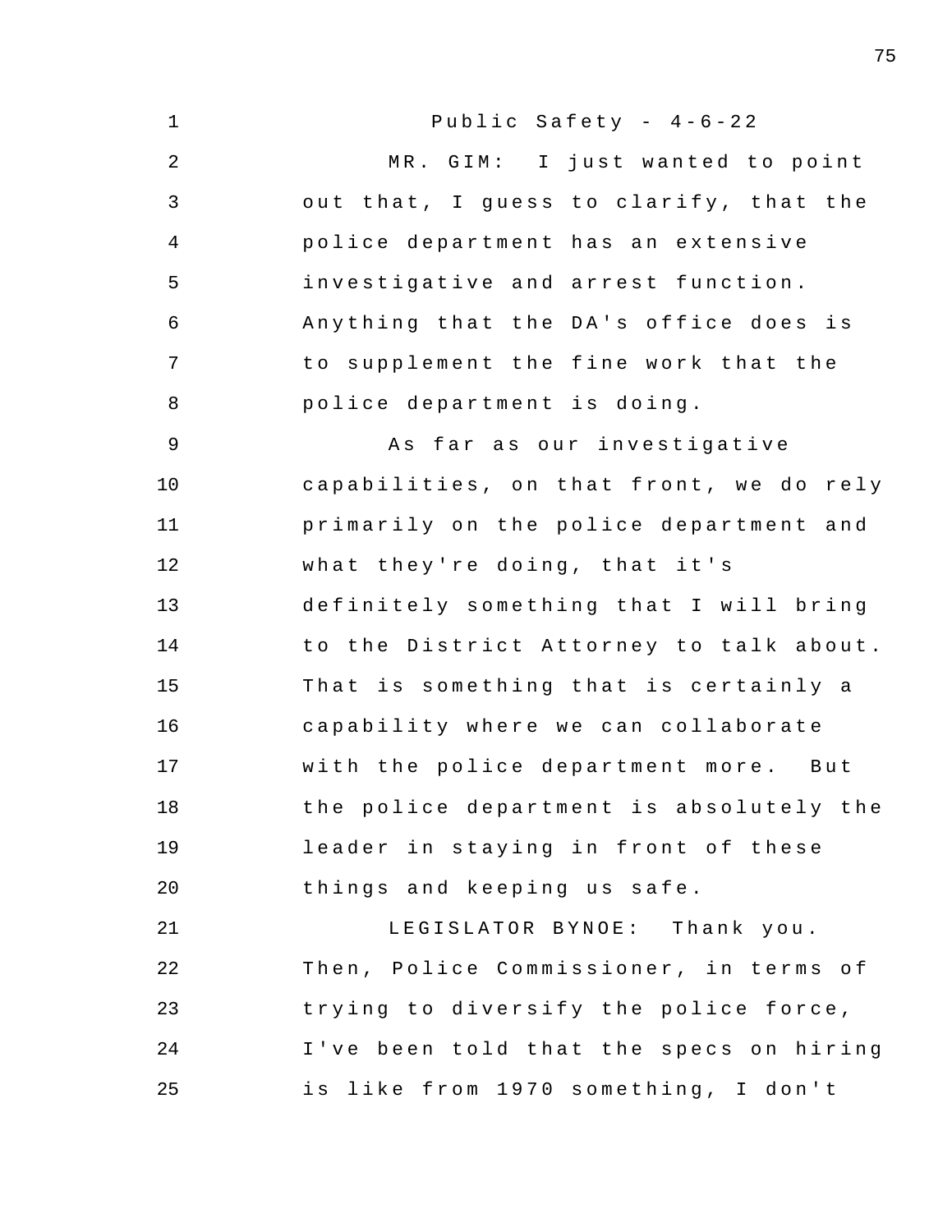| $\mathbf 1$    | Public Safety - $4-6-22$                |
|----------------|-----------------------------------------|
| 2              | know, how true that is -- the civil     |
| 3              | service, period, it wasn't for the      |
| $\overline{4}$ | police. She said it was for civil       |
| 5              | service.                                |
| 6              | But, nonetheless, in terms of           |
| 7              | hiring, when we were here, I guess last |
| 8              | year or even the year before, that      |
| 9              | seems like so long ago, on the reform   |
| 10             | plan, one of the things I had requested |
| 11             | was a diversity and inclusion           |
| 12             | consultant that would be able to assist |
| 13             | the police department in review of the  |
| 14             | current test product that's out there   |
| 15             | and reviewing civil service policies,   |
| 16             | reviewing, recruitment, you know,       |
| 17             | initiatives, being able to assist the   |
| 18             | department in being able to really put  |
| 19             | together a comprehensive, and I know    |
| 20             | you've done great work working with the |
| 21             | guardians and some of the other         |
| 22             | organizations with the mentoring        |
| 23             | program, but someone who is steeped in  |
| 24             | this DEI world that comes fully         |
| 25             | equipped with that level of experience  |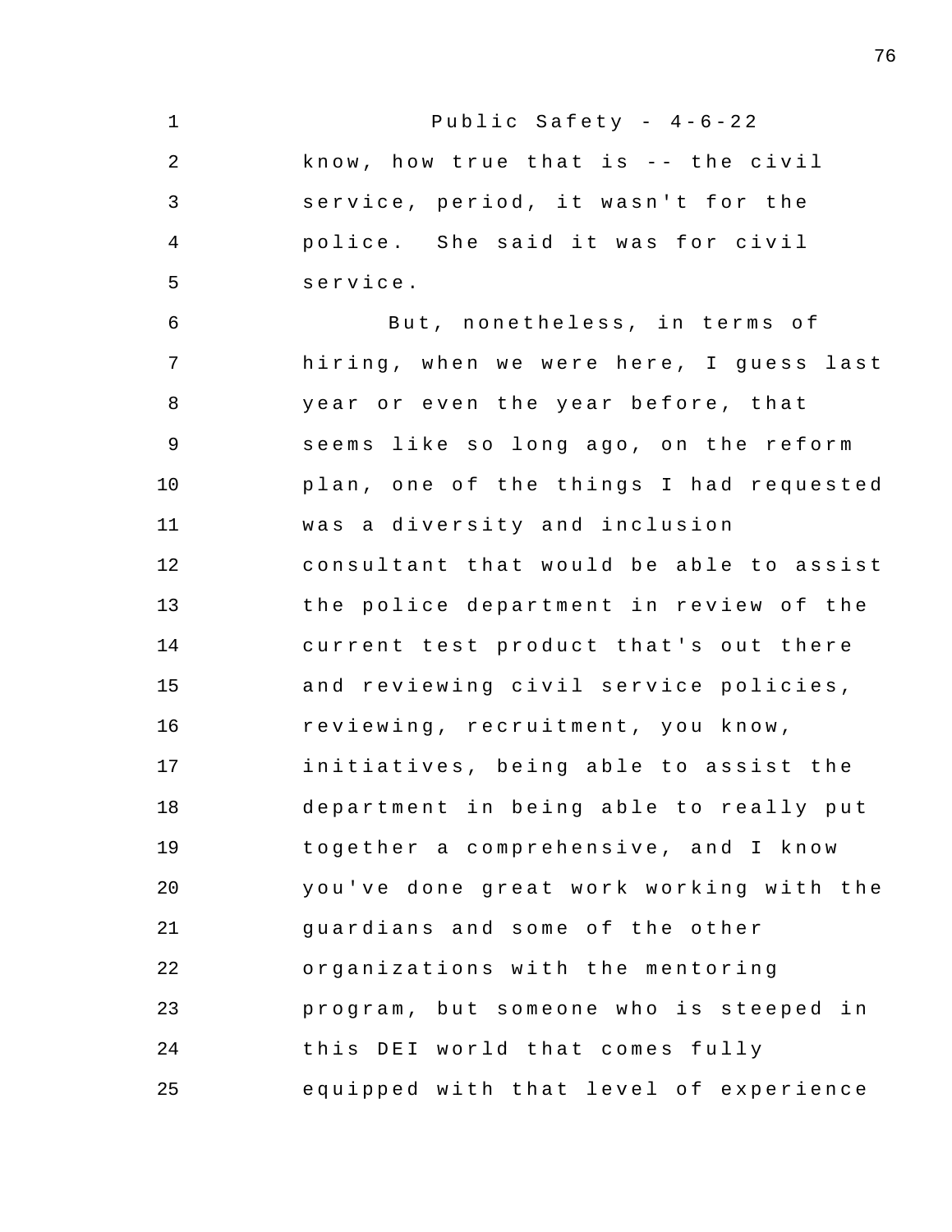| $\mathbf 1$ | Public Safety - $4-6-22$                |
|-------------|-----------------------------------------|
| 2           | to be hired to assist the police        |
| 3           | department in being able to go down the |
| 4           | path of diversity in the police         |
| 5           | department, it wasn't included.         |
| 6           | I don't think, the only                 |
| 7           | requirement for this body to support    |
| 8           | that initiative would be to approve a   |
| $\mathsf 9$ | contract for that. That's not a local   |
| 10          | law that needs to pass. It's really an  |
| 11          | interdepartmental policy that you could |
| 12          | set or that you and the County          |
| 13          | Executive could align on.               |
| 14          | I do think there is significant         |
| 15          | value in that and it's something that I |
| 16          | would like to hear that you've evolved  |
| 17          | on that.                                |
| 18          | I know there is some committee          |
| 19          | that was supposed to assist in that     |
| 20          | effort and it was a real eye opening    |
| 21          | report in Newsday last year and that's  |
| 22          | how that group, or committee was        |
| 23          | birthed out of that. But where are we   |
| 24          | today? That committee, does it still    |
| 25          | exist? Does it still meet? Is there     |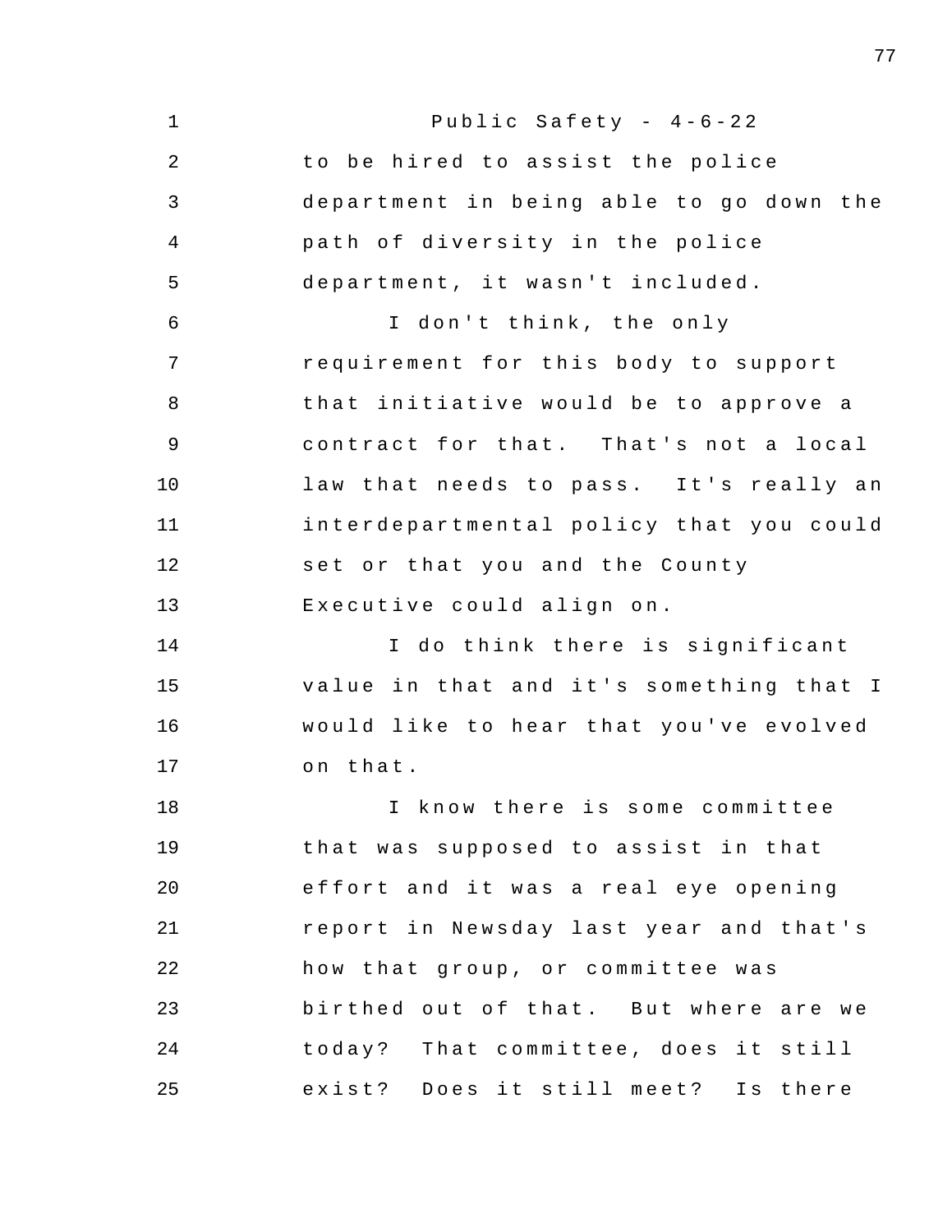| $\mathbf 1$    | Public Safety - $4-6-22$                |
|----------------|-----------------------------------------|
| $\overline{2}$ | any opportunities that revolve on       |
| $\mathfrak{Z}$ | hiring a consultant to come in and      |
| 4              | assist the county in doing the          |
| 5              | diversity work that's necessary?        |
| 6              | COMMISSIONER RYDER: Thank you.          |
| 7              | So we all know there were several       |
| 8              | committees formed and groups and        |
| 9              | everybody is looking at different       |
| 10             | things.                                 |
| 11             | The police department doesn't do        |
| 12             | the hiring. The police department       |
| 13             | doesn't do the test. It's done by a     |
| 14             | company.                                |
| 15             | The police department, civil            |
| 16             | service sets the standards. To be       |
| 17             | honest with you, the standards for      |
| 18             | police hiring are on the lower side of  |
| 19             | my partners to the east and the west.   |
| 20             | We only require 32 college credits, New |
| 21             | York City requires 62, and I believe    |
| 22             | Suffolk is up there also. We are on     |
| 23             | the lower end of it.                    |
| 24             | What we have done, what I do            |
| 25             | control, and we have spoken about is    |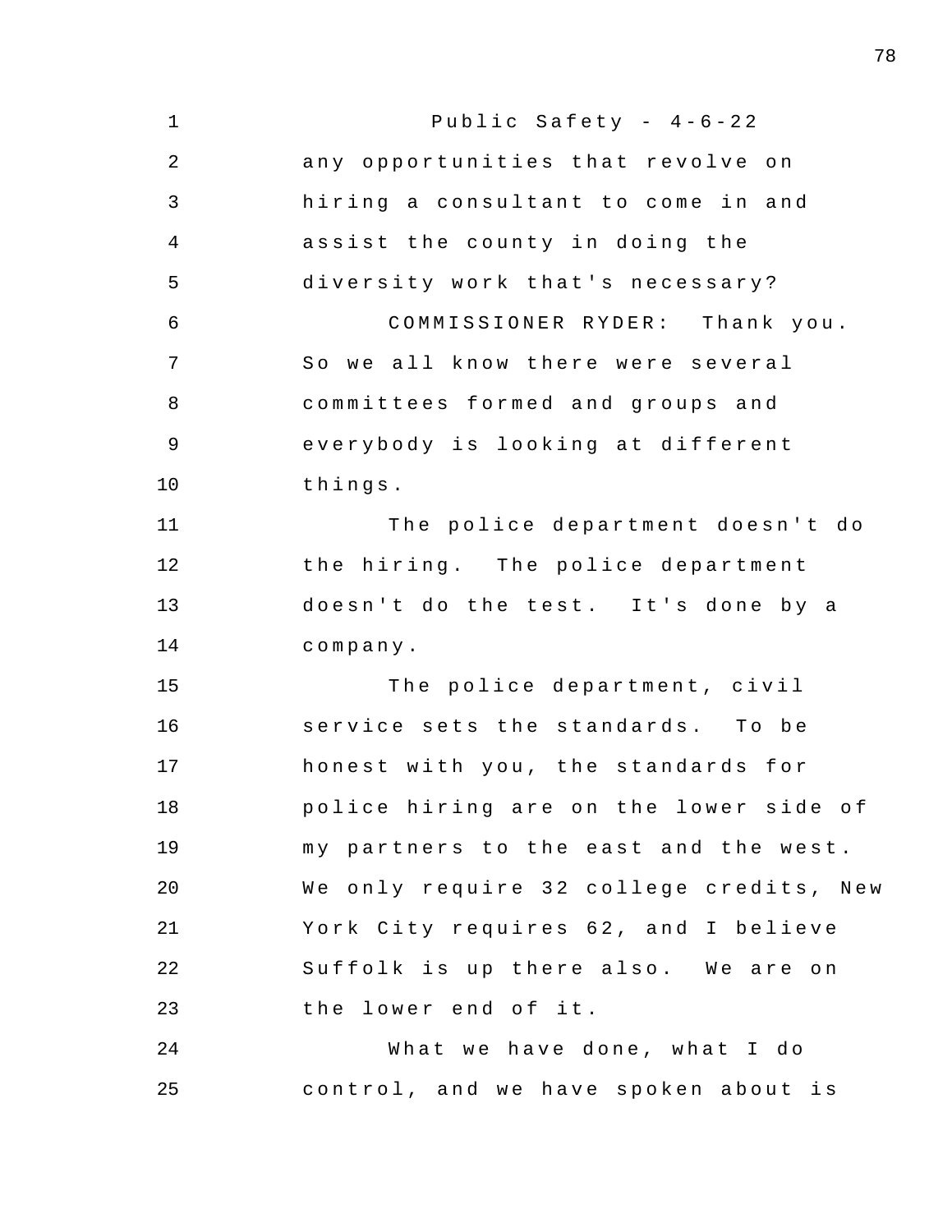| $\mathbf 1$    | Public Safety - $4-6-22$                |
|----------------|-----------------------------------------|
| $\mathbf{2}$   | creating a mentoring program. I know    |
| 3              | for a fact that we had a batch from the |
| $\overline{4}$ | last test that we have to deal with     |
| 5              | that batch first until that test is     |
| 6              | done. But we control mentoring as you   |
| $\overline{7}$ | come through the process now. Right.    |
| 8              | We didn't control mentoring to take the |
| 9              | test because the test was already done. |
| 10             | Now we do control on the physical       |
| 11             | side of it. We do it as they go         |
| 12             | through the process. And I know there   |
| 13             | actually was one young lady I took a    |
| 14             | personal interest. She was              |
| 15             | African-American in the academy. I      |
| 16             | seen her standing on the wall one day   |
| 17             | and I said, what's wrong? It's my       |
| 18             | knee. I said what happened to your      |
| 19             | knee. I went through the process with   |
| 20             | her. I said, listen, this is a tough    |
| 21             | environment but you can't quit. And     |
| 22             | she had thoughts of quitting. I said,   |
| 23             | did you speak to your mentor? She       |
| 24             | goes, I don't have one. She did it by   |
| 25             | the end of the day and she saved and    |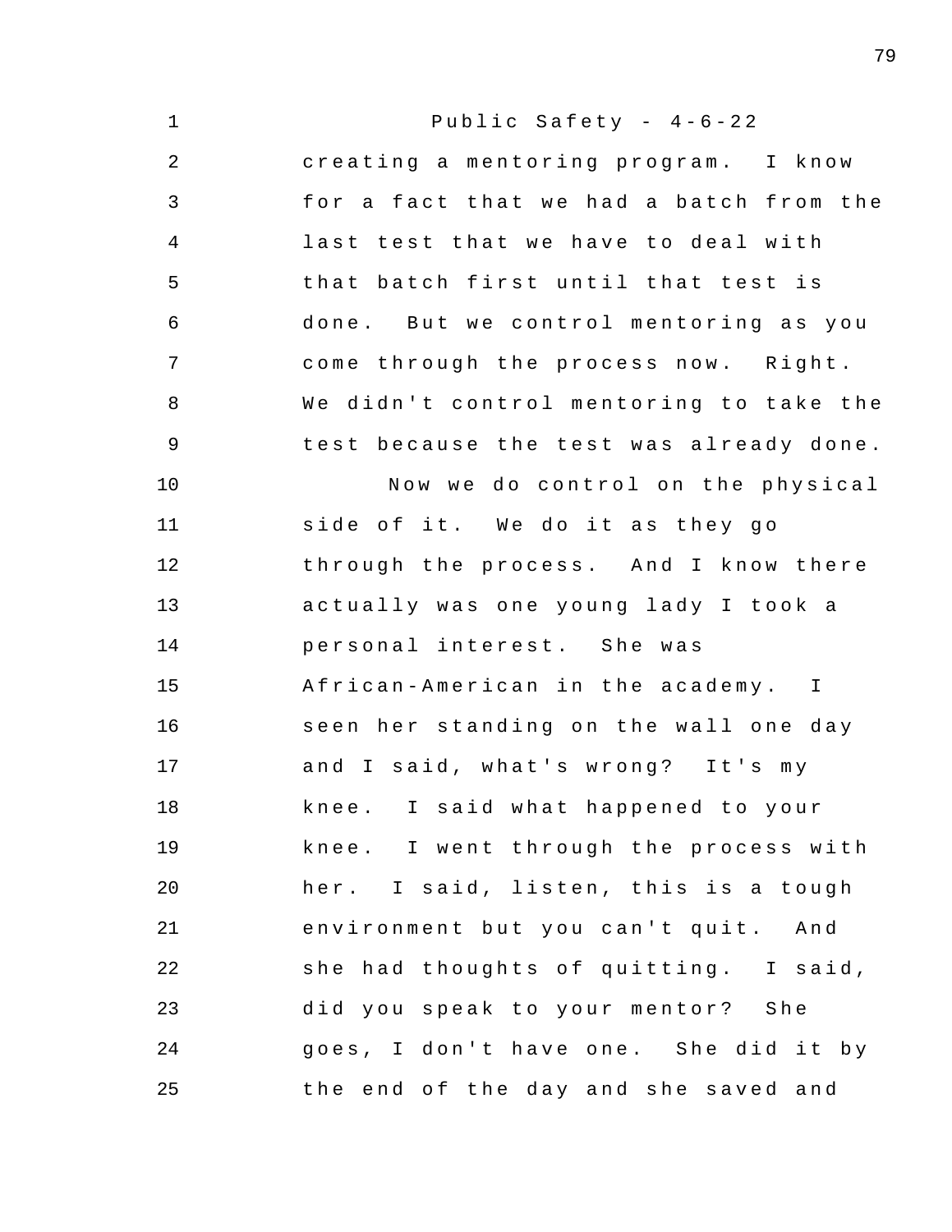1 2 3 4 5 6 7 8 9 10 11 12 13 14 15 16 17 18 19 20 21 22 23 24 25 Public Safety -  $4-6-22$ graduated at the last class. Good kid. So our last group as far as testing goes, the last group was 33 percent minority which, again, not in many of the groups, but there was 33 percent minority. Why? Because in the consent decree it says, if you get to this grade, this is the number. If you get to this grade, this is the number. In Nassau County's history, we don't go that low on the test because we don't hire the volume that New York City does. And I lose many of my applicants because they go to the resident requirement , Hempstead , Roosevelt, Freeport -- not Roosevelt, Freeport, Hempstead, Glen Cove. So, again, what we've done is by this test now going as long as it would, went down, again because I scored an 80 and you scored a 90 doesn't make you any better or smarter than me. It's just that you hit the right question at the right time. The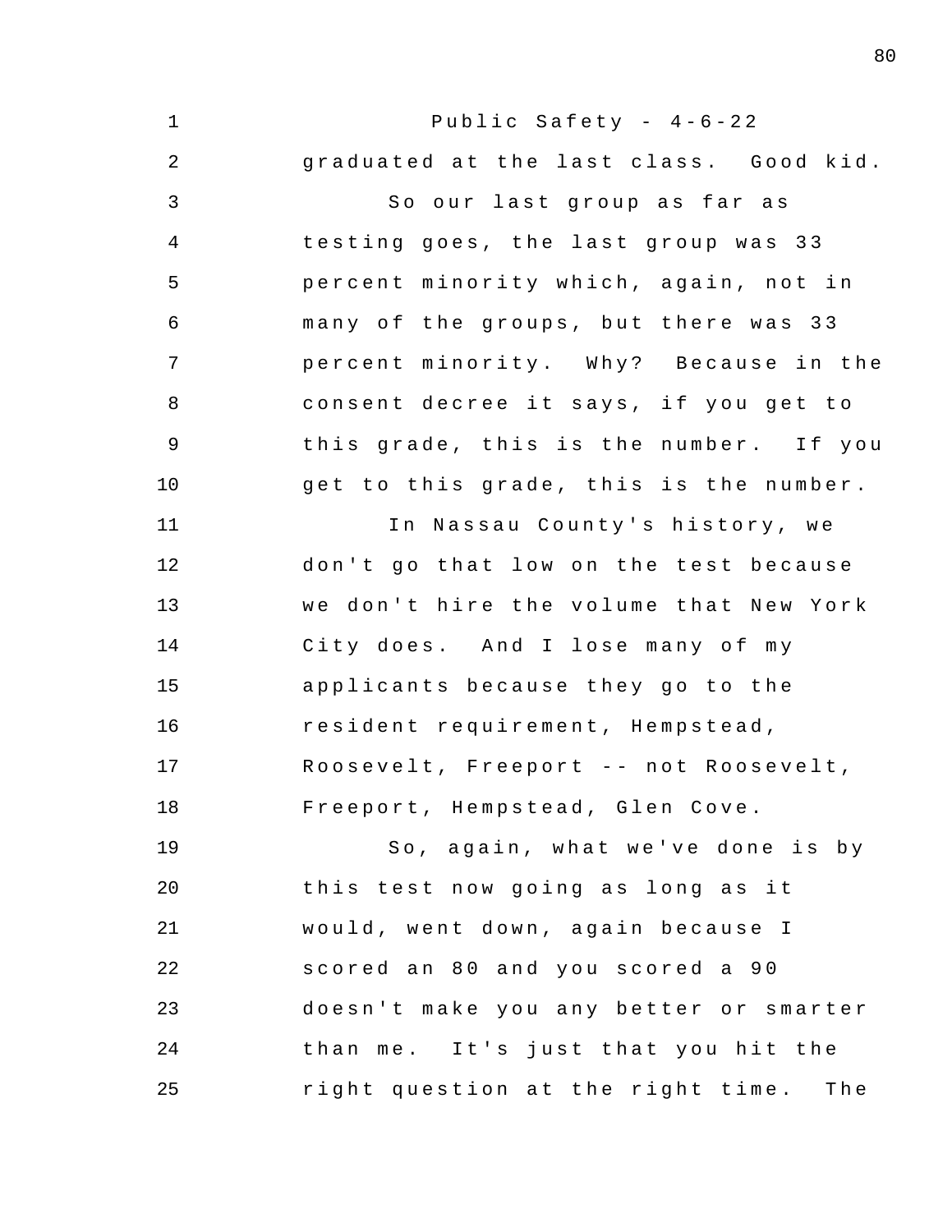1 2 3 4 5 6 7 8 9 10 11 12 13 14 15 16 17 18 19 20 21 22 23 24 25 Public Safety -  $4-6-22$ questions have no rhyme or reason sometimes when you answer them . So what we have done, we are actually starting to see a larger increase of minorities into it. The mentoring program is getting them through the process, we have seen an increase . Going forward with the next test, there will be mentoring to take the test. There will be processes put in place to help you get to the test. As I said before, the number of applicants that drop from 3,000 that signed up to take it, 1,100 actually showed up to take it. That's a big loss in that community . So we're putting all those programs in place. A lot of it we don't have that control. The new test and design is being discussed with the current County Executive and his team . That's being work worked on as to how we are going to do it going forward.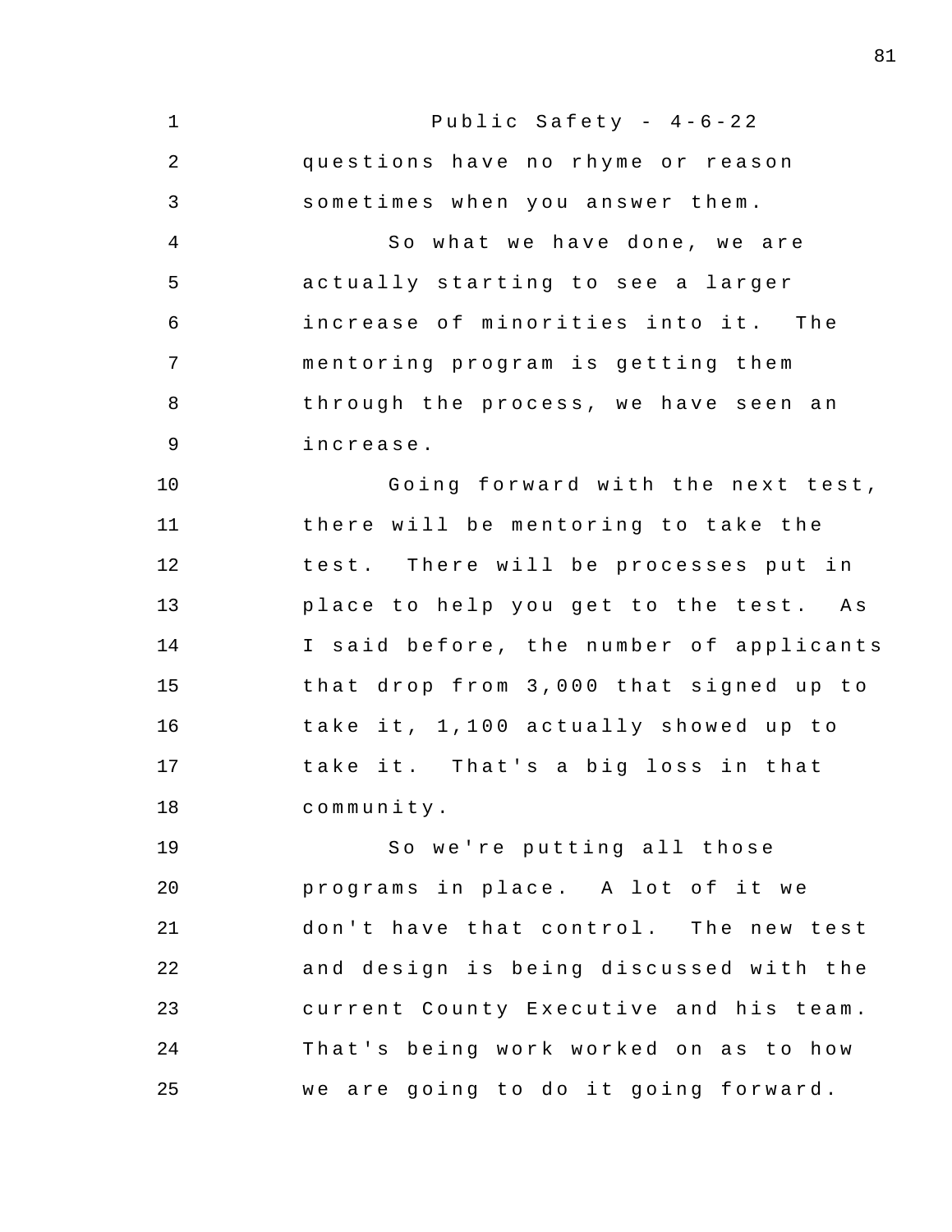1 2 3 4 5 6 7 8 9 10 11 12 13 14 15 16 17 18 19 20 21 22 23 24 25 Public Safety -  $4-6-22$ We've done a lot of things to help with that. I know Sabrina Gregg wanted to add something to it. Hold on. Big moment for her. MS. GREGG: Very passionate about this. We just had a conversation yesterday and, when I say "we," I mean chief of the department, myself, about what we can do further. Just to share some of the frustrations, I was a mentor and I lost my mentee at the agility. So these are things that are frustrating in particular because they are beyond our control . As the Commissioner said there are certain things we can do that is within our control and we're going all that we can, but it does frustrate me that I lost my mentee in the physical agility and that's something that we can change. She petitioned, and I suggested that she petition, but, no, she is not the only person. I know Vicki O'Hada who is the president of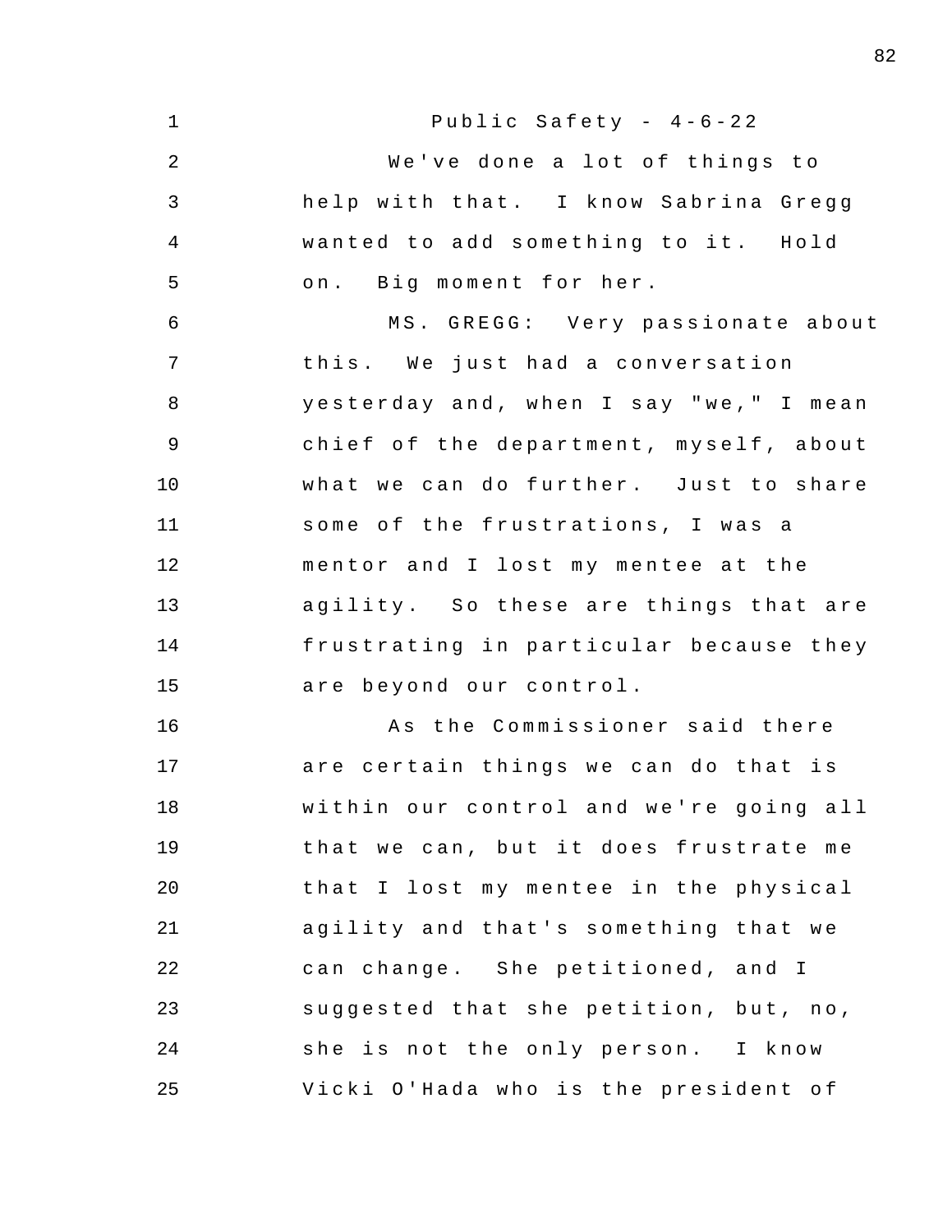| $\mathbf 1$    | Public Safety - $4-6-22$                |
|----------------|-----------------------------------------|
| 2              | Hispanic society, the same thing, a     |
| 3              | young lady failed by two minutes on her |
| $\overline{4}$ | run because of her nerves. She          |
| 5              | practiced, the day before she said she  |
| 6              | had it, but, again, it's beyond our     |
| 7              | control.                                |
| 8              | Trust me, I can't express enough        |
| 9              | how passionate I am to have more women, |
| 10             | more people of color, how important     |
| 11             | diversity is, and without being         |
| 12             | prompted which is why I was so glad you |
| 13             | asked this question, having this        |
| 14             | conversation with the Commissioner,     |
| 15             | because he's also I feel passionate     |
| 16             | about it, we are having conversations   |
| 17             | unprompted. Just the fact that we       |
| 18             | talked about it yesterday and we're     |
| 19             | doing things.                           |
| 20             | I just want you to know, assure         |
| 21             | you as much as I possibly can without   |
| 22             | you actually knowing me that the        |
| 23             | conversations are still ongoing and we  |
| 24             | are trying to be innovative about how   |
| 25             | we can do that.                         |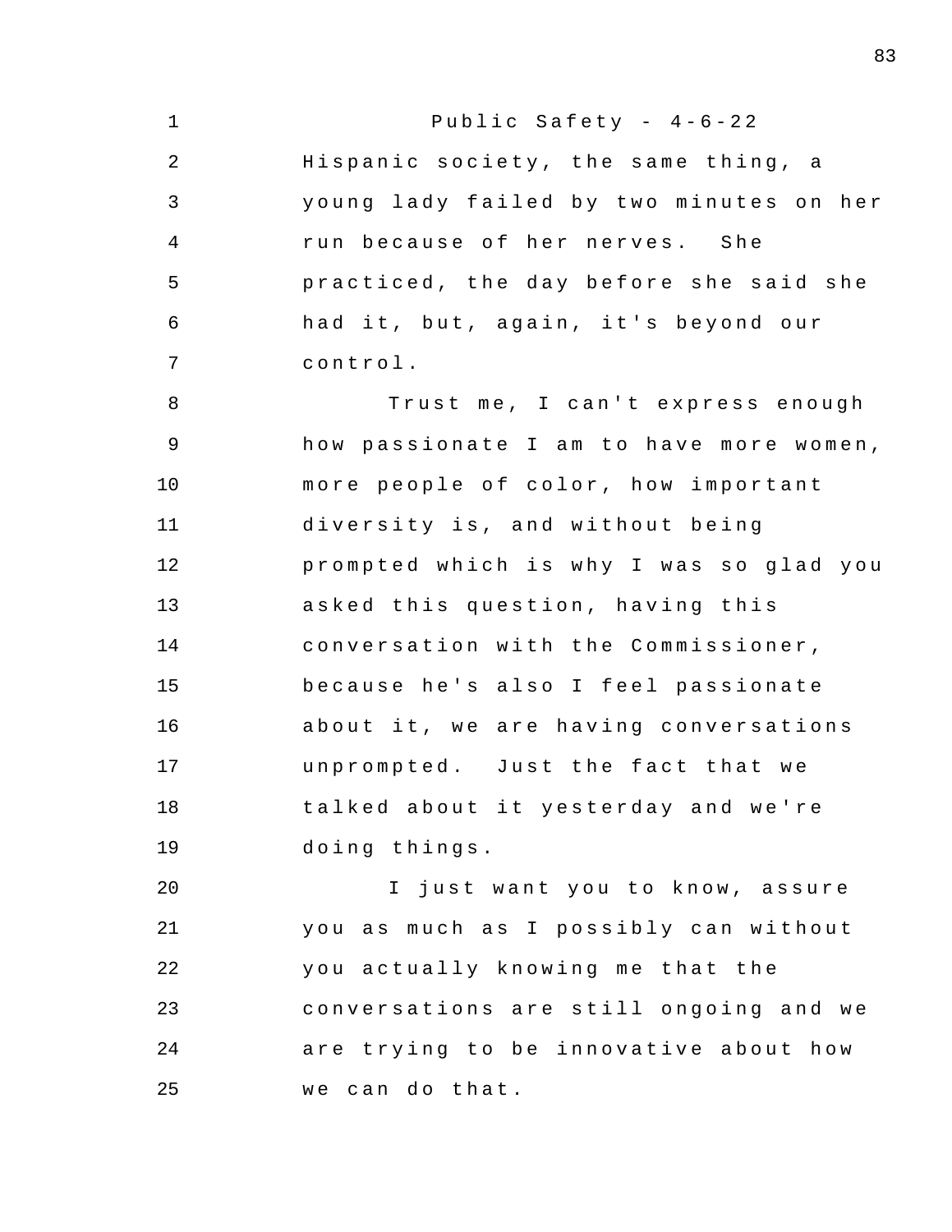| $\mathbf 1$ | Public Safety - $4-6-22$                |
|-------------|-----------------------------------------|
| $\sqrt{2}$  | I know that cost, because I'm a         |
| 3           | dreamer, there is an idea person and    |
| 4           | then someone tells you, you know, how   |
| 5           | much does that cost? So being an idea   |
| 6           | person and starting to be more about    |
| 7           | what does that cost, what's the end,    |
| 8           | what does that look like, I wanted to   |
| 9           | share that this is a conversation that  |
| 10          | does go on. We are thinking about how   |
| 11          | to be innovative, having conversations  |
| 12          | about what's attracting younger people, |
| 13          | how does that look, how do we get       |
| 14          | studies, how do we reach out to         |
| 15          | different communities that we don't     |
| 16          | have access to, whether that be the     |
| 17          | schools, whether that be the guidance   |
| 18          | counselors, just some ideas that we     |
| 19          | have. I just wanted to show you that    |
| 20          | this is something that we are all very, |
| 21          | very passionate about and the           |
| 22          | Commissioner is passionate about and we |
| 23          | are working on it.                      |
| 24          | LEGISLATOR BYNOE: Excellent.            |
| 25          | COMMISSIONER RYDER: You gave her        |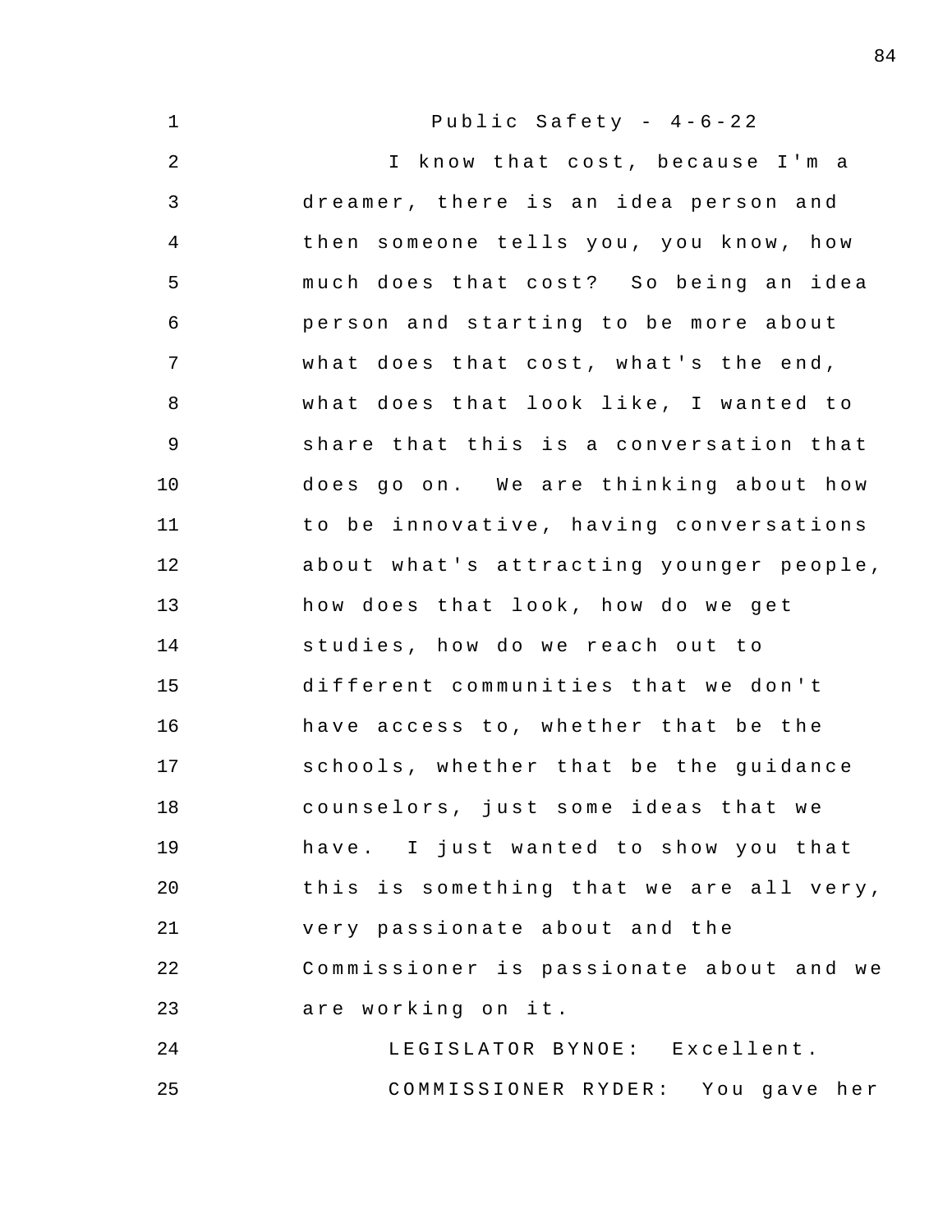1 2 3 4 5 6 7 8 9 10 11 12 13 14 15 16 17 18 19 20 21 22 23 24 25 Public Safety -  $4-6-22$ and excellent you can give me an excellent . LEGISLATOR BYNOE: I'm going to give you an excellent. I'm going to give you a chance to get an excellent. Commission, I do know your heart is in this process, right. And thank you, sergeant. I can feel your passion and I can feel the passion when I speak to the Commissioner on this issue. In fact, I think it was some time in February, it was a Saturday morning or afternoon, I bothered the Commissioner to talk about a program that I think could help here in Nassau. So in New York City they have paid cadets that they are funneling through a system that I think in many cases there are college students -they're not full time, but it's an opportunity for them to earn and learn and get exposed to policing. I believe that that could be a tool that we could use here in Nassau County.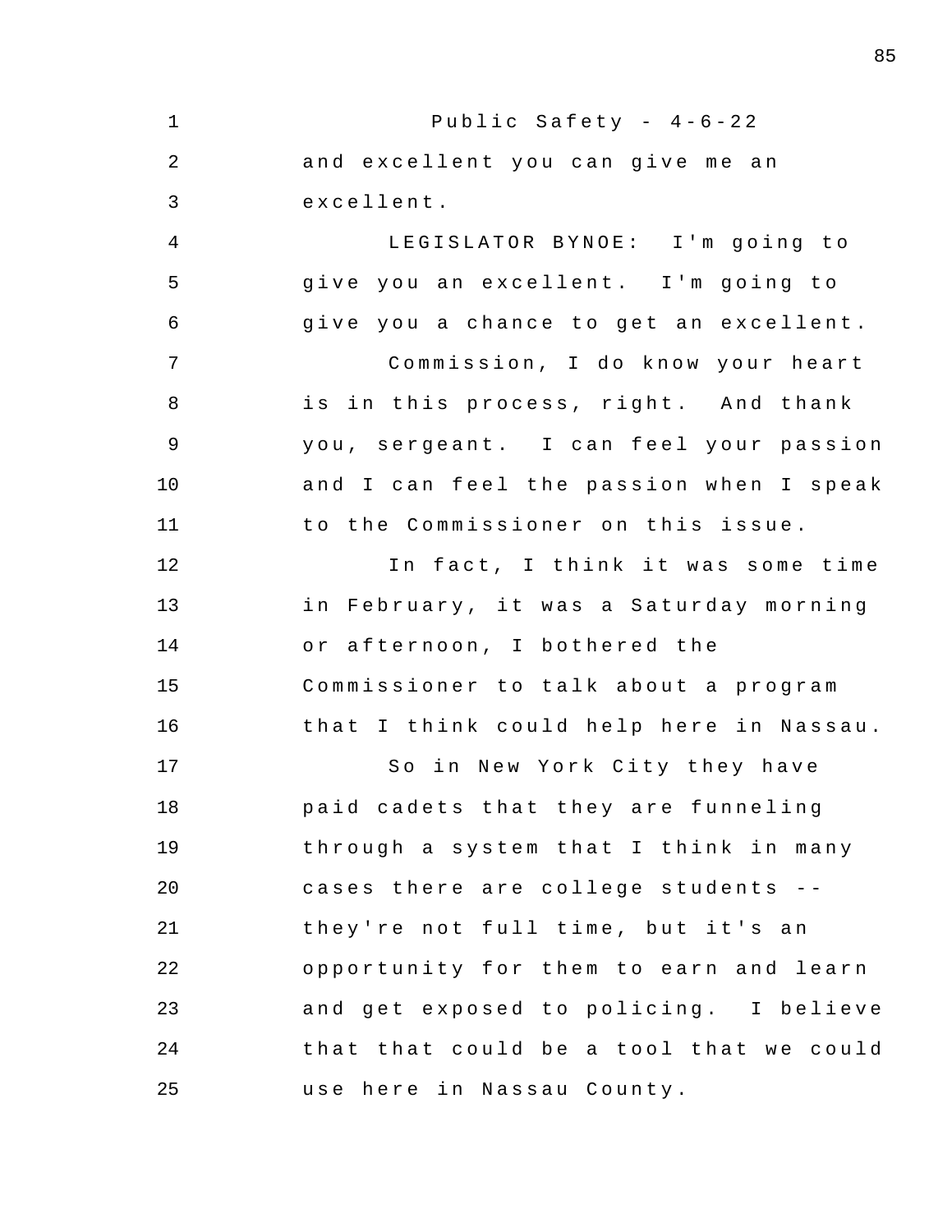1 2 3 4 5 6 7 8 9 10 11 12 13 14 15 16 17 18 19 20 21 22 23 24 25 Public Safety -  $4-6-22$ There are a lot of things that I would love to see this department do to compliment what they do so very well. You guys are on point, you know, I have the greatest respect for your officers . I just think sometimes we need someone to quide us in the conversation and in the process and that's why I stated that I think we should evolve on the thoughts of having a consultant who can assist in being able to identify opportunities and then guide us through a process that allows us to optimize those outcomes . The idea of diversity equity and inclusion it's a science. It's an actual application. It's not something that only our passions and energy can bring forward. I think that we do need some real assistance in getting where we need to go. I do like the idea of a mentoring program. I think it's fantastic. I think sometimes the mentees help the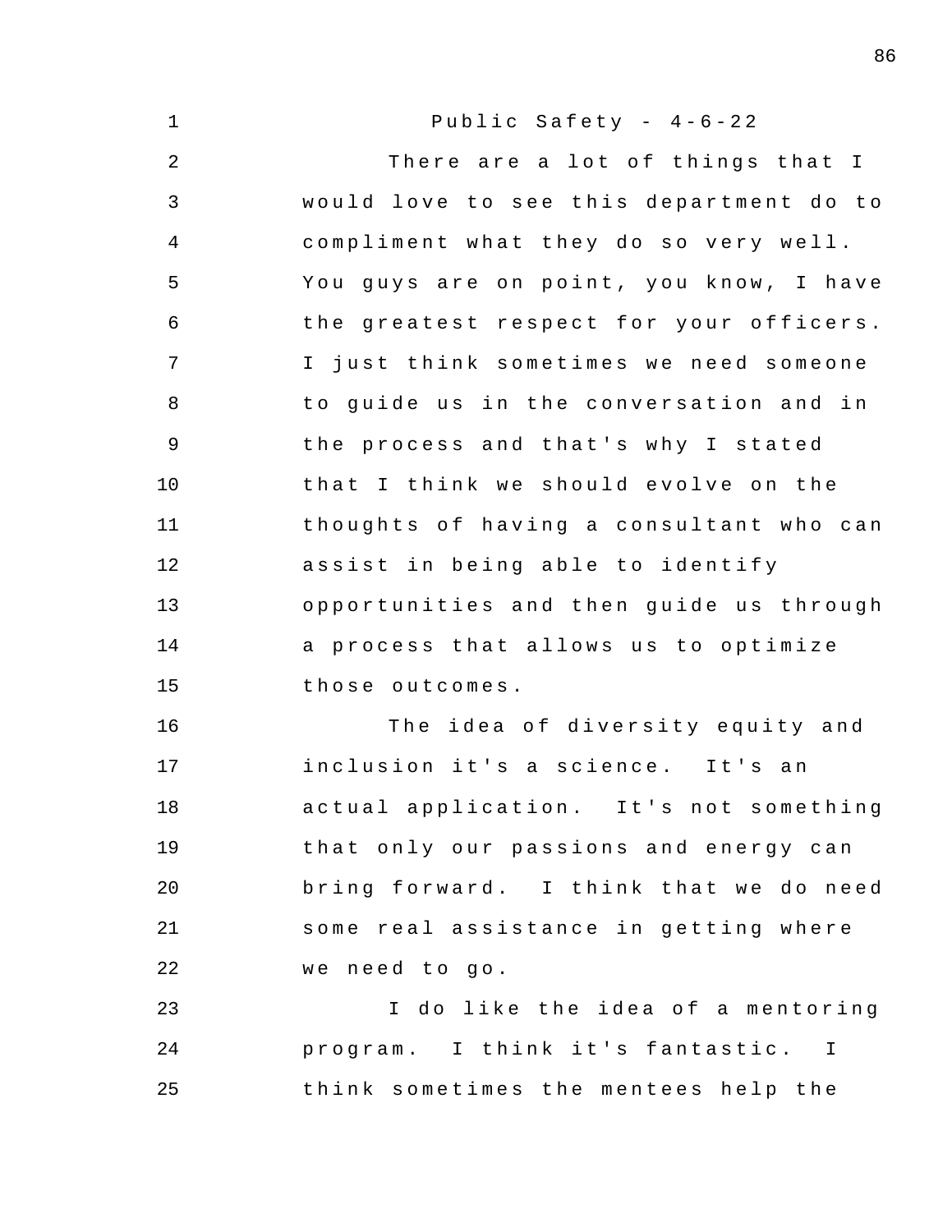| $\mathbf 1$    | Public Safety - $4-6-22$                |
|----------------|-----------------------------------------|
| $\overline{2}$ | mentors more than we can even imagine   |
| 3              | so I think it's great. But I do want    |
| 4              | to see us have someone guide us through |
| 5              | a process. You are talking right now    |
| 6              | of the next phase of designing the next |
| 7              | test; is that what you said?            |
| 8              | CHAIRWOMAN FORD: Legislator             |
| $\mathsf 9$    | Bynoe, I don't mean to cut you off but  |
| 10             | we're trying to get back into the hate  |
| 11             | crimes.                                 |
| 12             | LEGISLATOR BYNOE: We'll go              |
| 13             | there.                                  |
| 14             | CHAIRWOMAN FORD: Because now we         |
| 15             | have a room full of people that can     |
| 16             | give us guidance on how we can deal     |
| 17             | with hate crimes.                       |
| 18             | LEGISLATOR BYNOE: I think the           |
| 19             | idea of credible, not messengers, but   |
| 20             | individuals who --                      |
| 21             | CHAIRWOMAN FORD: They are from          |
| 22             | the communities.                        |
| 23             | LEGISLATOR BYNOE: I'm going to          |
| 24             | wrap up right now. The test, did you    |
| 25             | say it was in design phase?             |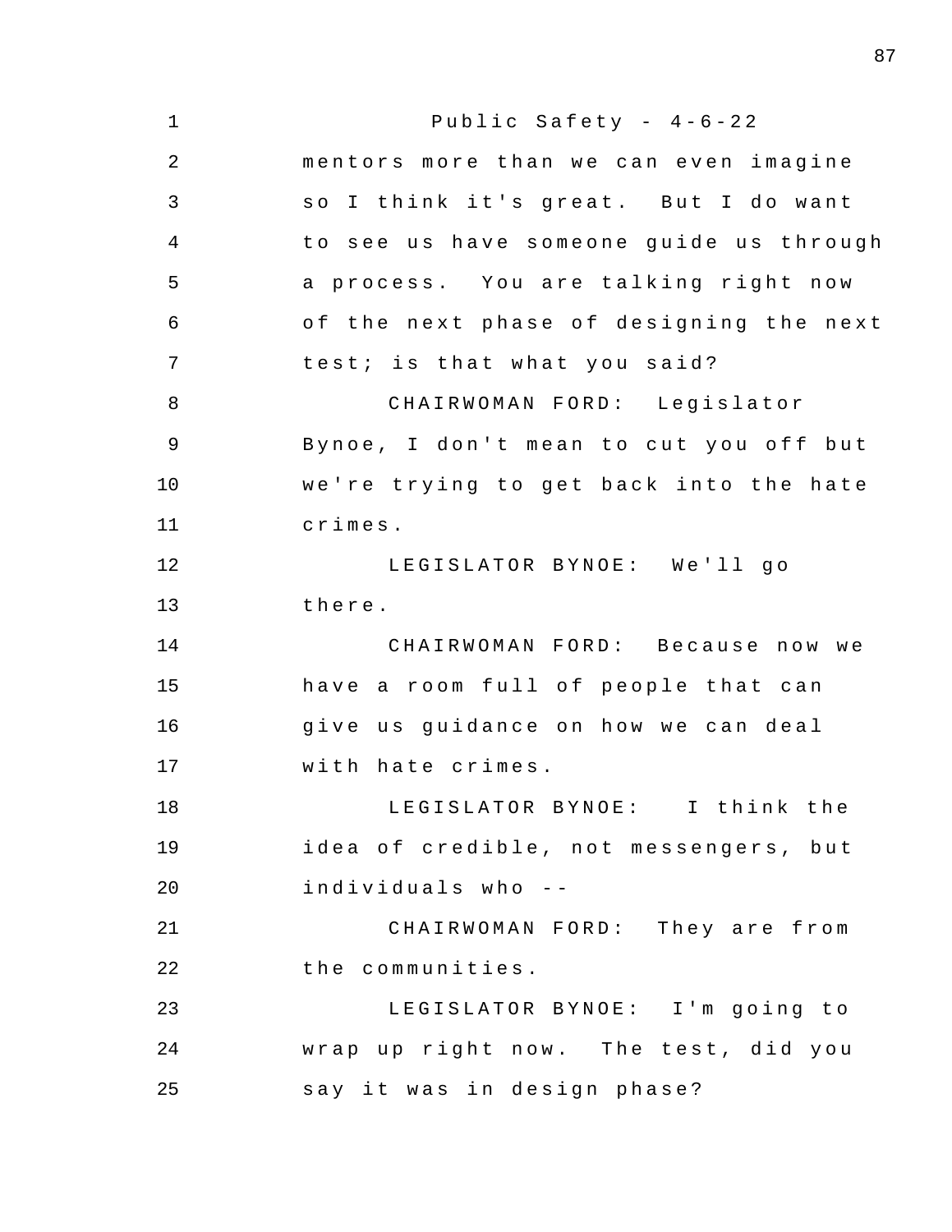| $\mathbf{1}$   | Public Safety - 4-6-22                  |
|----------------|-----------------------------------------|
| $\overline{2}$ | This is where I think that              |
| 3              | professional comes in handy. Thank      |
| $\overline{4}$ | you. Excellent.                         |
| 5              | CHAIRWOMAN FORD: I love the line        |
| 6              | of questioning but we have somebody     |
| 7              | else, and we do have legislator Mazi    |
| 8              | Pilip who would like to ask a question. |
| 9              | LEGISLATOR PILIP: Hi. Thank             |
| 10             | you. If it's okay, I want to ask        |
| 11             | questions regarding the last question   |
| 12             | you were speaking, but since that isn't |
| 13             | the reason why we are here I will hold  |
| 14             | on my question.                         |
| 15             | CHAIRWOMAN FORD: Thank you very         |
| 16             | much. We're going to here from Jeanine  |
| 17             | Diehl, our crime victim advocate.       |
| 18             | MS. DIEHL: Good afternoon,              |
| 19             | Chairwoman Ford, Vice Chairman Rhoads,  |
| 20             | and members of the Public Safety        |
| 21             | Committee. I'm Jeanine Diehl, the       |
| 22             | executive director of the Nassau County |
| 23             | Office of Crime Victim Advocate or OCVA |
| 24             | for short. I would like to thank the    |
| 25             | majority for having the foresight to    |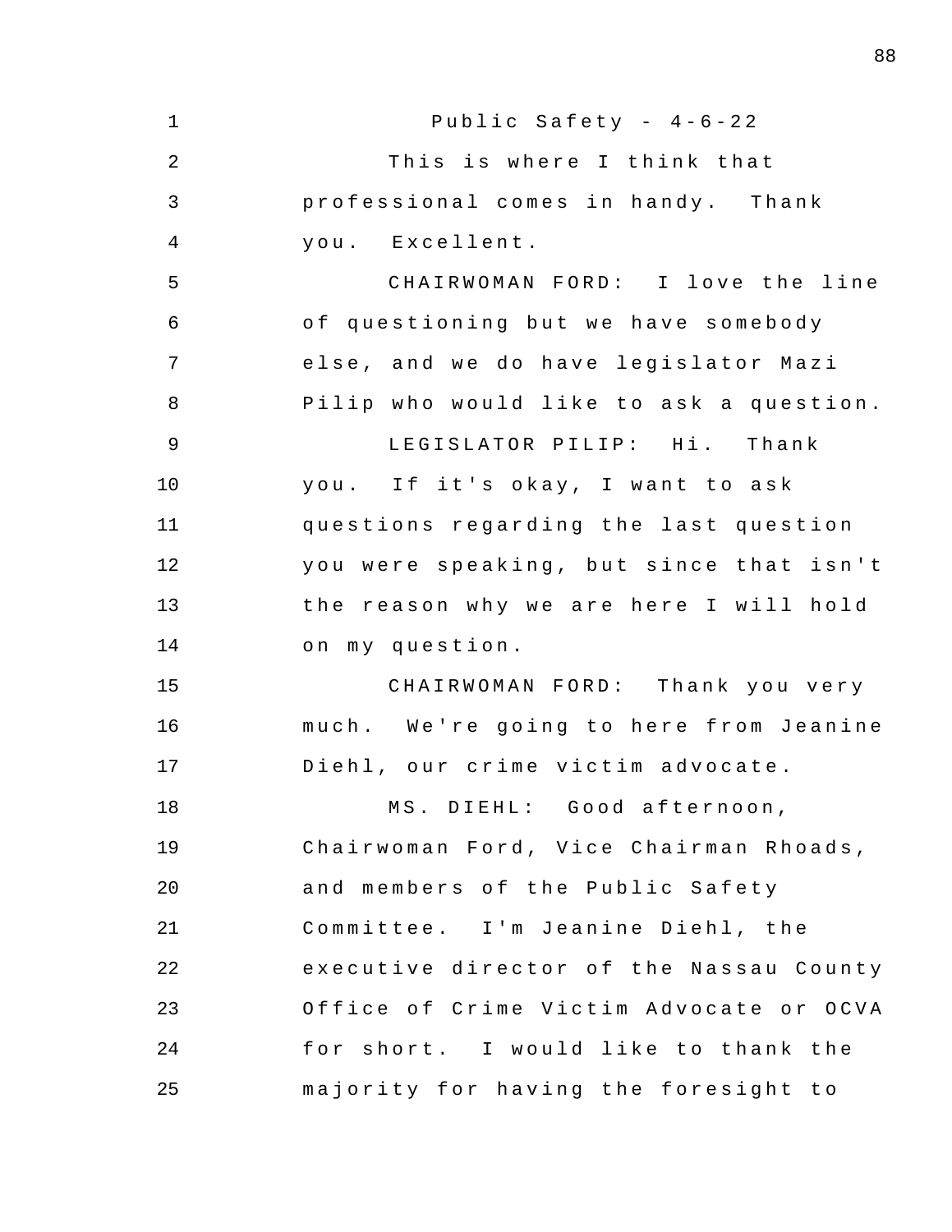| $\mathbf 1$    | Public Safety - $4-6-22$                |
|----------------|-----------------------------------------|
| $\overline{2}$ | introduce the legislation that created  |
| 3              | the Office of Crime Victim Advocate and |
| 4              | for the unanimous support of the entire |
| 5              | Legislature.                            |
| $\epsilon$     | I am grateful for the opportunity       |
| 7              | to provide testimony today in a         |
| 8              | prepared statement which will address   |
| $\mathsf 9$    | the subject of hate crimes and bias     |
| 10             | incidents including the effect it has   |
| 11             | on victims, reporting, services         |
| 12             | available and outreach.                 |
| 13             | Becoming the victim of a crime is       |
| 14             | traumatic but hate crimes are unique    |
| 15             | because the act is committee because of |
| 16             | who someone is or what they believe.    |
| 17             | Hate crimes can cause profound          |
| 18             | emotional, physical, social, financial  |
| 19             | and spiritual impacts and leaves        |
| 20             | victims needing supports on multiple    |
| 21             | levels including reestablishing a sense |
| 22             | of physical safety and control, being   |
| 23             | heard and emotionally validated, and    |
| 24             | knowing that they are supported by      |
| 25             | their communities. It is imperative     |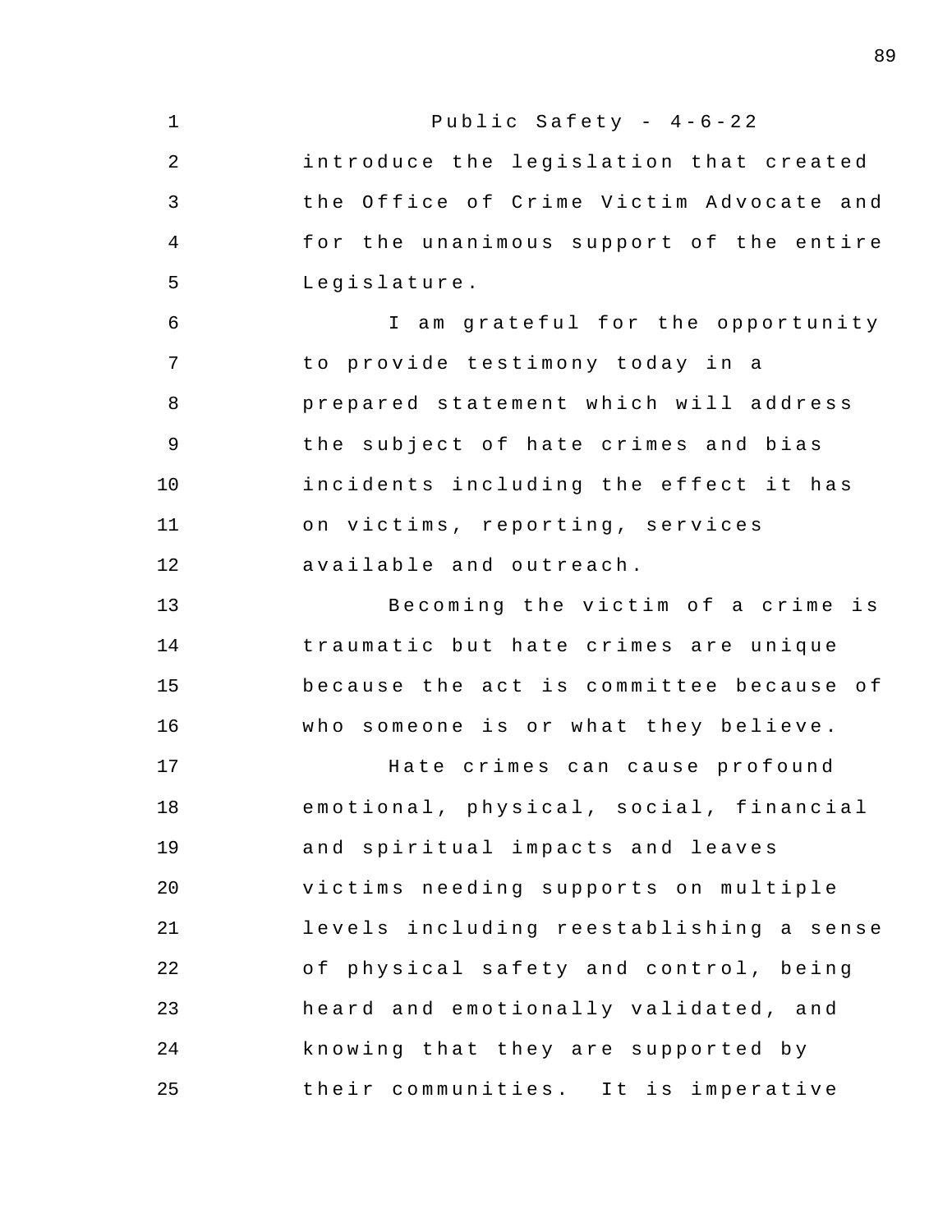1 2 3 4 5 6 7 8 9 10 11 12 13 14 15 16 17 18 19  $20^{\circ}$ 21 22 23 24 25 Public Safety -  $4-6-22$ that victims of bias incidents and hate crimes report the occurrences as soon as possible. It ensures that law enforcement can vigorously investigate , identify patters , prevent others from being victimized and it allows us advocates to provide resources and services expeditiously . While I just explained why reporting is so important in September 2021, the US Department of Justice bureau of statistics issued a special report on hate crimes victimization from 2005 through 2019 which is based on data reported from victims in the national crime victimization survey , the report indicates there are a number of reasons that hate crimes are under reported including that a victim may believe that the incident just was not important enough to report to police. They may feel their complaint will not be taken seriously. They may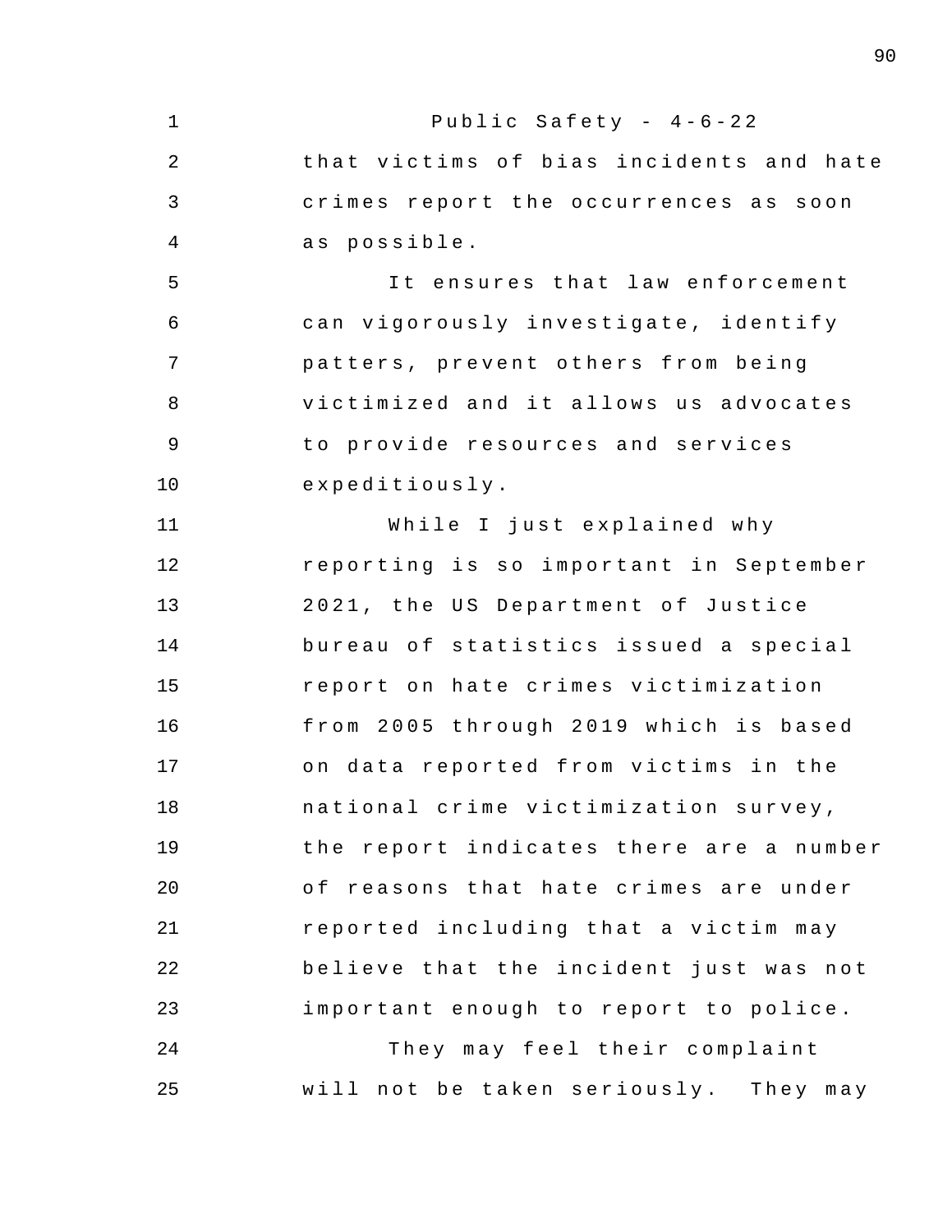1 2 3 4 5 6 7 8 9 10 11 12 13 14 15 16 17 18 19  $20^{\circ}$ 21 22 23 24 25 Public Safety -  $4-6-22$ not trust the government to act on it and they certainly have concerns about retaliation . So how do we respond to this? How do we help victims feel empowered, feel heard and validated regardless of the outcome. Here in Nassau County we do this through the collaborative work that you see here today of law enforcement and victim advocacy . The Office of Crime Victims Advocate is one of those resources in Nassau County available to support the victims and witnesses to hate crimes in the aftermath . OCVA was created by this governing body to support and serve as a voice within government for victims and witnesses who may be affected under the new discovery and bail laws that took effect on January 1st, 2020. New York State's criminal justice reform impacts both victims of crimes and witnesses to them.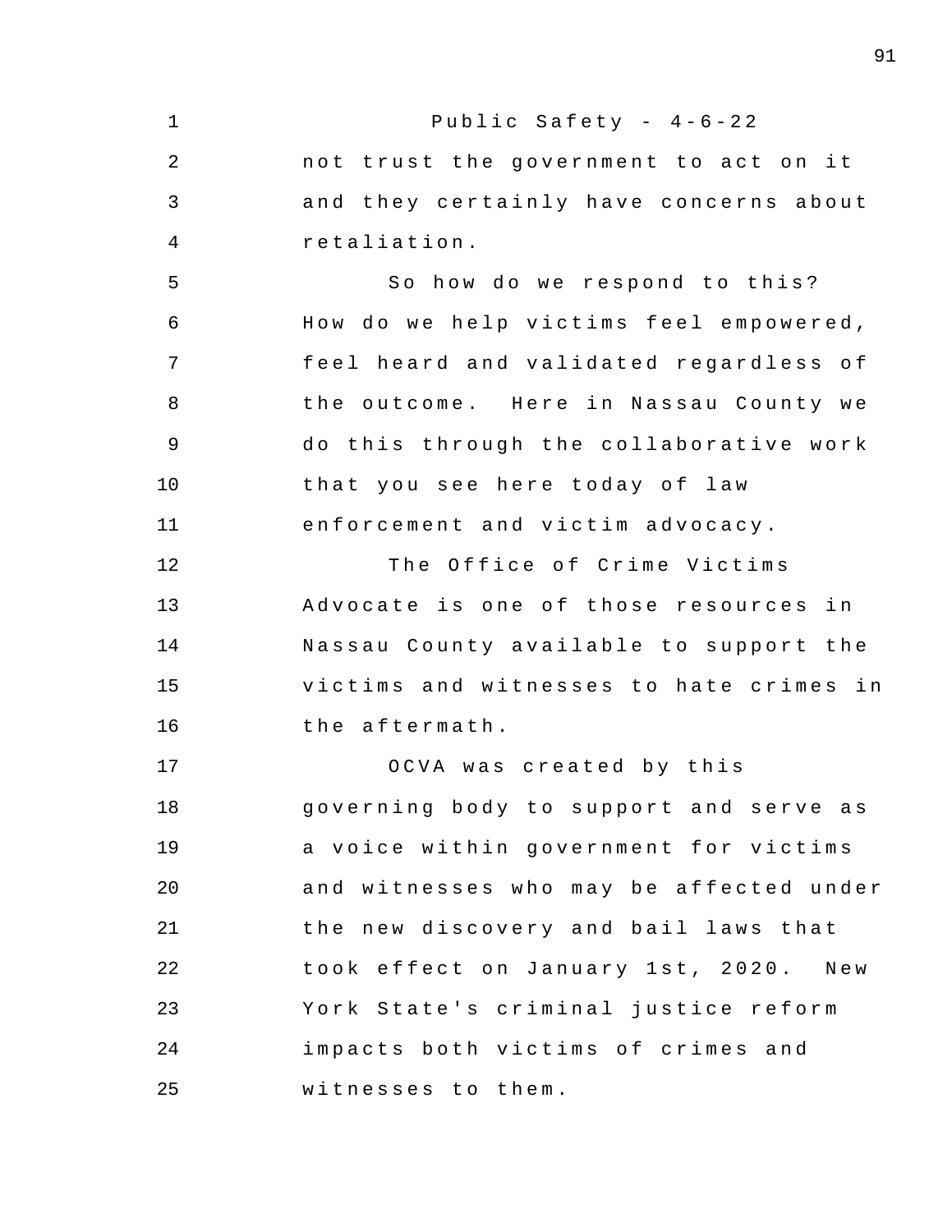1 2 3 4 5 6 7 8 9 10 11 12 13 14 15 16 17 18 19  $20^{\circ}$ 21 22 23 24 25 Public Safety -  $4-6-22$ These impacts include new discovery rules in criminal cases, they may compromise the identity and personal information of witnesses or grant criminal defendants the right to access their homes where the alleged crime occurred . The mission of my office, the Office At Crime Victim Advocate is to ensure that all victims and witnesses to crime are afforded all their legal rights protection and services that they are entitled to under the law and that they are treated with dignity , fairness, and respect which is their legal right . I am pleased to report that since opening our doors on April 10, 2020 we served 643 clients including victims, witnesses and co-survivors. Through December 21st of 2021, we have submitted 127 New York State Office of Victim Services compensation applications, 25 emergency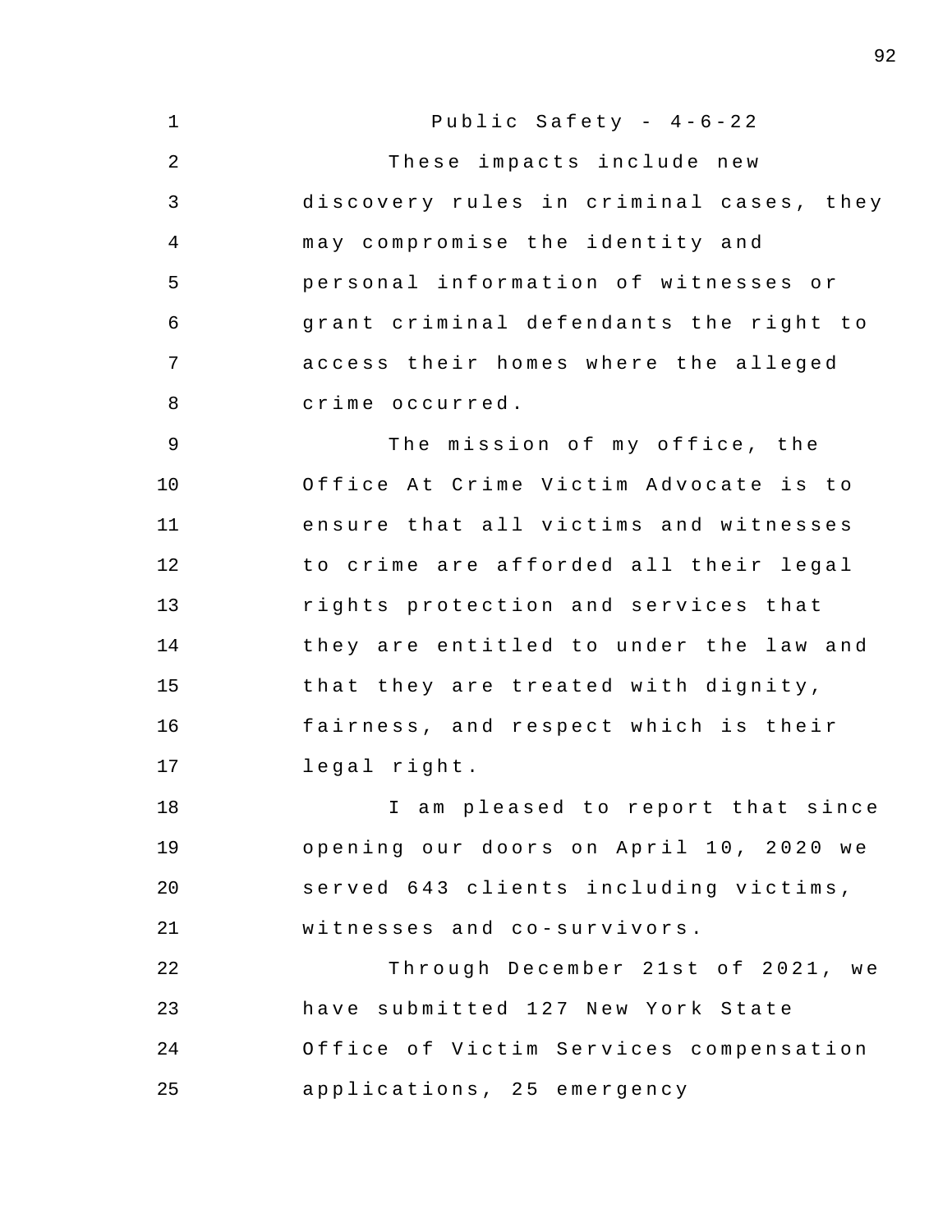| $\mathbf 1$ | Public Safety - $4-6-22$                |
|-------------|-----------------------------------------|
| 2           | applications, and our victims have      |
| 3           | received approximately \$740,000 in     |
| 4           | financial compensation from New York    |
| 5           | State, which is financed by criminal    |
| 6           | fines, forfeited bail bonds, and        |
| 7           | penalties paid by convicted federal     |
| 8           | offenders, not from tax dollars.        |
| 9           | OCVA has developed a victim             |
| 10          | centered trauma informed and culturally |
| 11          | competent response to victims and       |
| 12          | witnesses. This approach is based on    |
| 13          | the idea that victims all have a        |
| 14          | different set of needs and there's not  |
| 15          | a one size fits all approach.           |
| 16          | All client matters are                  |
| 17          | confidential to maintain a client's     |
| 18          | privacy interest unless consent is      |
| 19          | given. We receive victim referrals      |
| 20          | from the federal government, state and  |
| 21          | county agencies including Office of     |
| 22          | Minority Affairs, Office of Hispanic    |
| 23          | Affairs and Office of Asian Affairs,    |
| 24          | local law enforcement, hospitals,       |
| 25          | funeral homes, elected officials,       |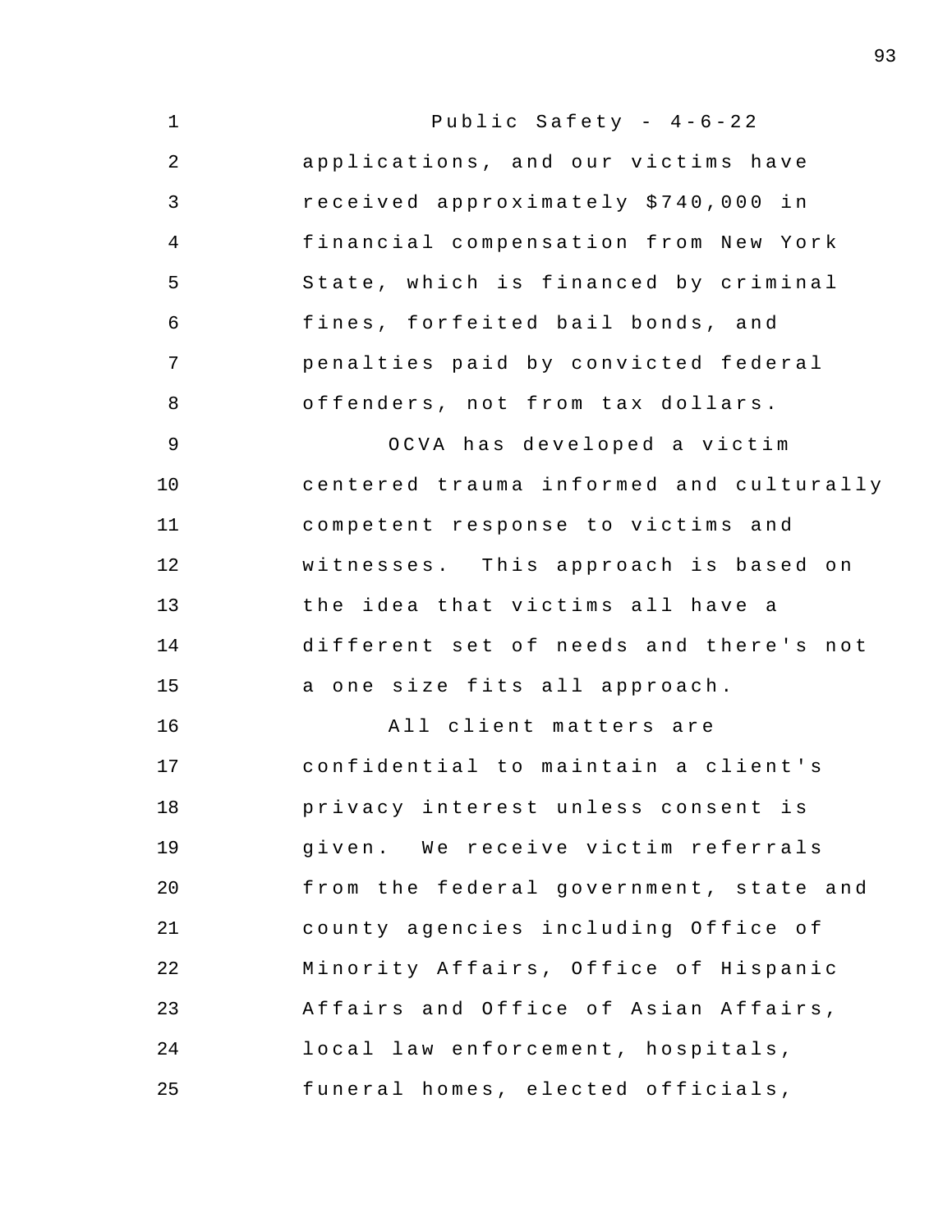1 2 3 4 5 6 7 8 9 10 11 12 13 14 15 16 17 18 19 20 21 22 23 24 25 Public Safety -  $4-6-22$ office of court administration, county and victim service providers just to name a few . OCVA assists all victims and witnesses regardless of the victimization type, whether or not the case has been reported or its posture within the criminal justice process. OCVA also supports victims related to juvenile adjudications. We provide case management and vertical advocacy which facilitates continuity of relationship and services throughout their journey . We have Spanish speaking advocate and interpretation services available in over 100 languages. We also utilize bilingual staff of the office of Asian American Affairs , and the Hispanic Affairs and we have also translated all of our primary documents into the six baseline languages in the county. OCVA has a comprehensive range of direct services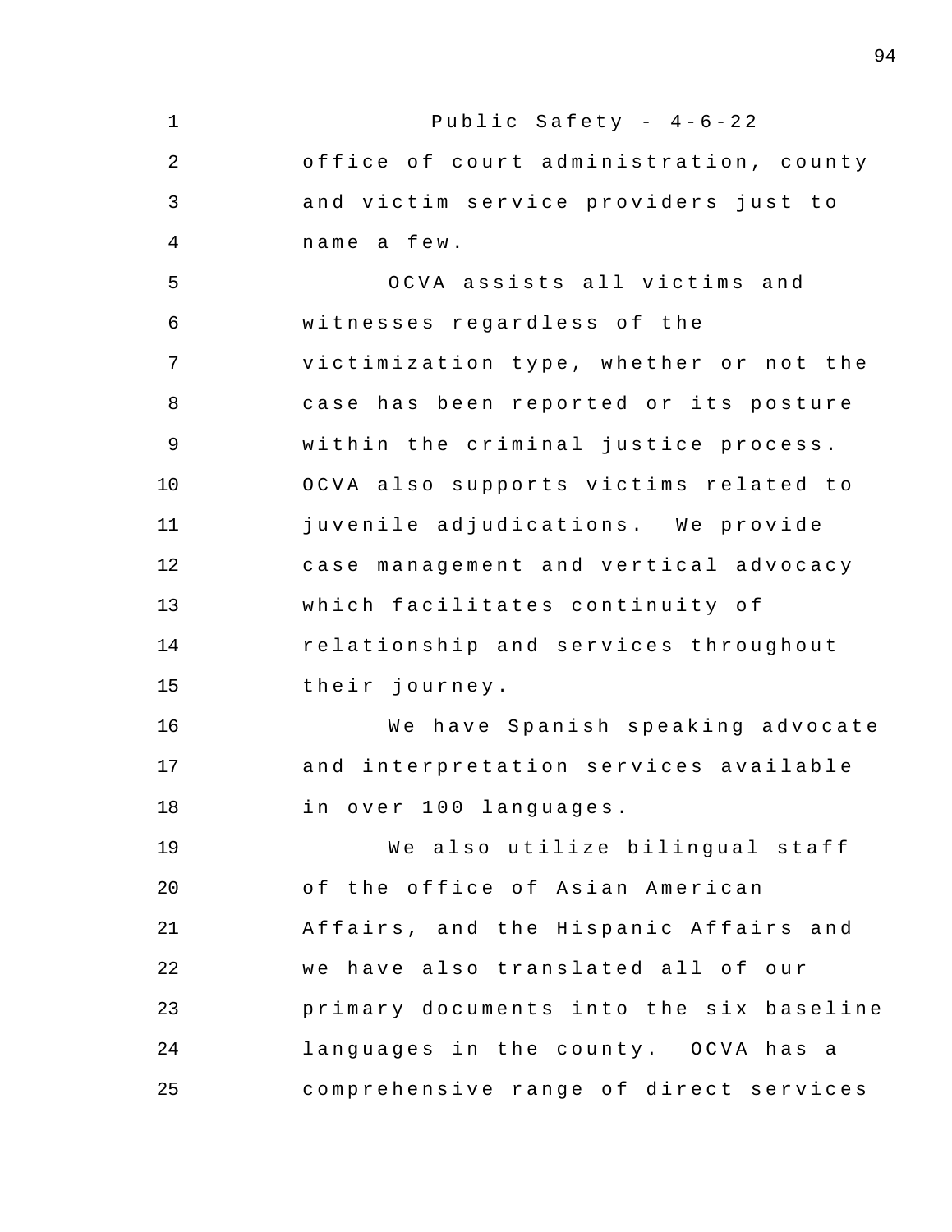| $\mathbf 1$    | Public Safety - $4-6-22$                |
|----------------|-----------------------------------------|
| 2              | that we provide to the victims and      |
| 3              | witnesses which include but are not     |
| $\overline{4}$ | limited to information on how to report |
| 5              | to law enforcement, assistance in       |
| 6              | accompaniment with actually reporting a |
| 7              | crime; education regarding the criminal |
| 8              | justice process; managing people's      |
| $\overline{9}$ | expectations knowing what comes next.   |
| 10             | We liaison with the Nassau County       |
| 11             | District Attorney's Office and the      |
| 12             | Nassau County Police Department.        |
| 13             | We provide court accompaniment,         |
| 14             | line and docs registration, those are   |
| 15             | victim notification registrations, we   |
| 16             | provide crisis intervention,            |
| 17             | stabilization and safety planning. My   |
| 18             | deputy director Nora Doran is a         |
| 19             | licensed mental health counselor.       |
| 20             | We provide assistance with              |
| 21             | preparing victim impact statements to   |
| 22             | the courts, probation and parole.       |
| 23             | As I said earlier, we assist with       |
| 24             | New York State Office of victim service |
| 25             | compensation applications for financial |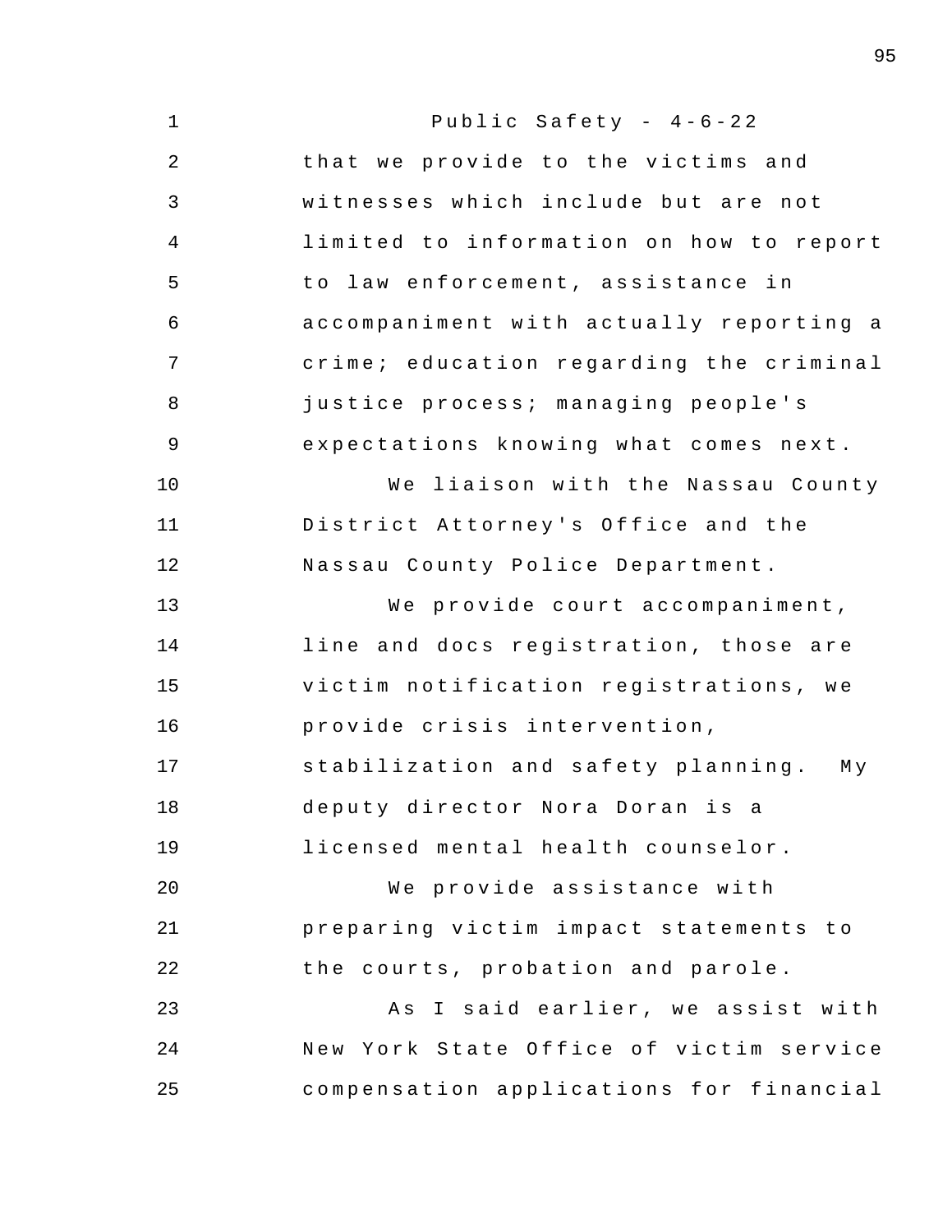| $\mathbf 1$ | Public Safety - $4-6-22$                |
|-------------|-----------------------------------------|
| 2           | assistance with things such as, again,  |
| 3           | not limited to, medical expenses,       |
| 4           | counseling expenses, rehabilitation,    |
| 5           | loss of essential personal property,    |
| 6           | funeral expenses, loss of support, lost |
| 7           | wages, security systems, lock change,   |
| 8           | transportation, crime scene clean up    |
| $\mathsf 9$ | and moving expenses.                    |
| 10          | We also provide referrals for           |
| 11          | basic needs, social services, mental    |
| 12          | health, civil legal assistance, victim  |
| 13          | and community service providers.        |
| 14          | That's our direct services.             |
| 15          | We also have established a              |
| 16          | network of agencies and service         |
| 17          | providers that refer our clients to     |
| 18          | that we link them to.                   |
| 19          | Again this list is not exclusive.       |
| 20          | It includes but is limited to the       |
| 21          | Nassau County District Attorney's       |
| 22          | Victim Services Unit, the Nassau County |
| 23          | Special Victims Unit, the Nassau County |
| 24          | Domestic Violence Liaison, the Safe     |
| 25          | Center of Long Island, the Family and   |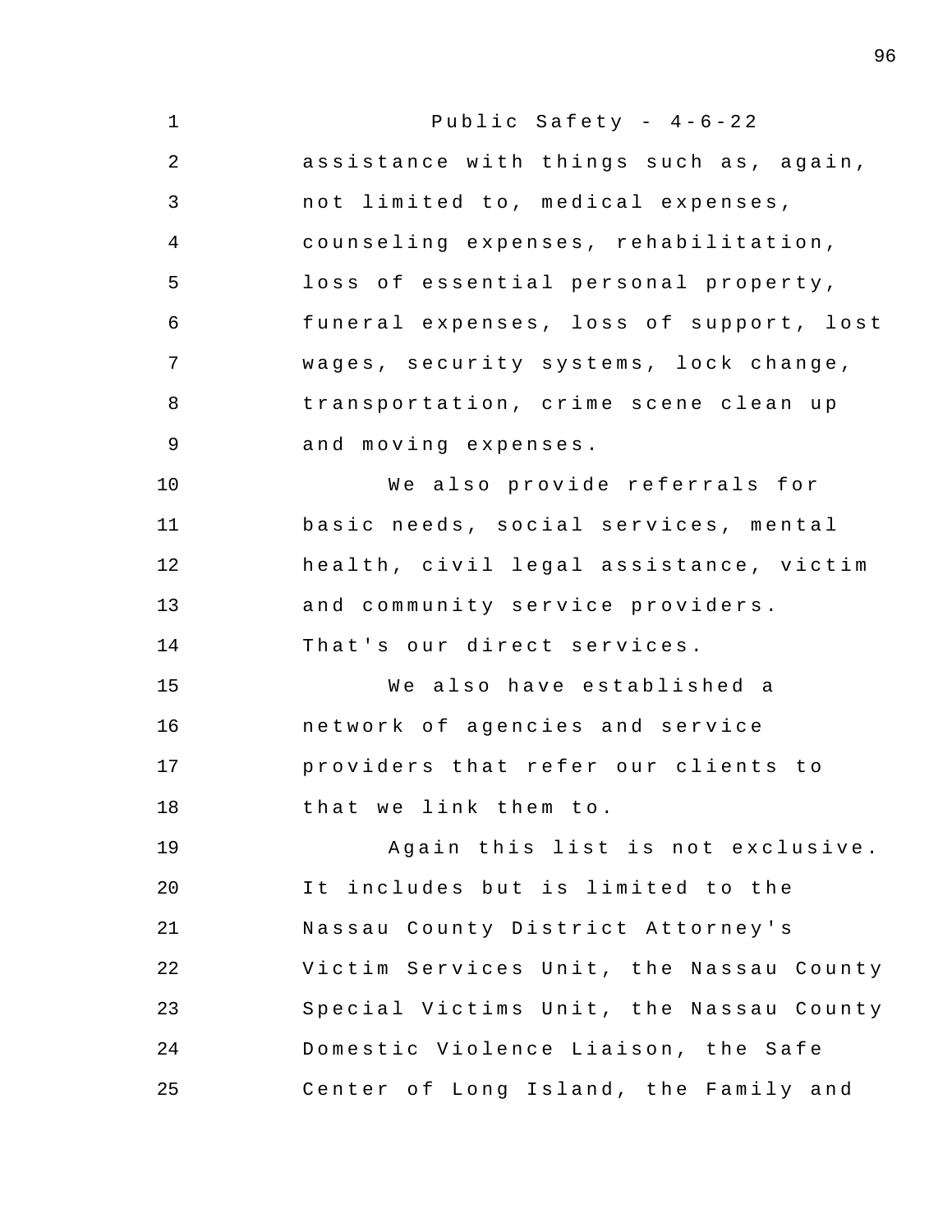| $\mathbf{1}$ | Public Safety - $4-6-22$                |
|--------------|-----------------------------------------|
| 2            | Children's Association, Domestic        |
| 3            | Harmony, Circula De La Espanidad,       |
| 4            | Hispanic Counseling Center, CN          |
| 5            | Counseling and Guidance Center, the     |
| 6            | Long Island Crisis Center, LGBTQ PFY,   |
| 7            | the Nassau County Bar Association, the  |
| 8            | Nassau Suffolk Law Services, and all of |
| 9            | our county agencies.                    |
| 10           | Supporting our victims does not         |
| 11           | start when a crime occurs. It starts    |
| 12           | well before by trying to prevent people |
| 13           | from becoming victims in the first      |
| 14           | place. We do this through education     |
| 15           | and targeted outreach.                  |
| 16           | Some examples include our               |
| 17           | participation in the Asian Pacific      |
| 18           | Islander Heritage Month, know your      |
| 19           | rights presentation on hate crimes,     |
| 20           | special presentation on hate crimes for |
| 21           | all advisory councils to the District   |
| 22           | Attorney which I was invited by Chief   |
| 23           | Gim to, and our newest initiative which |
| 24           | is the hospital outreach program where  |
| 25           | we will be presenting to county         |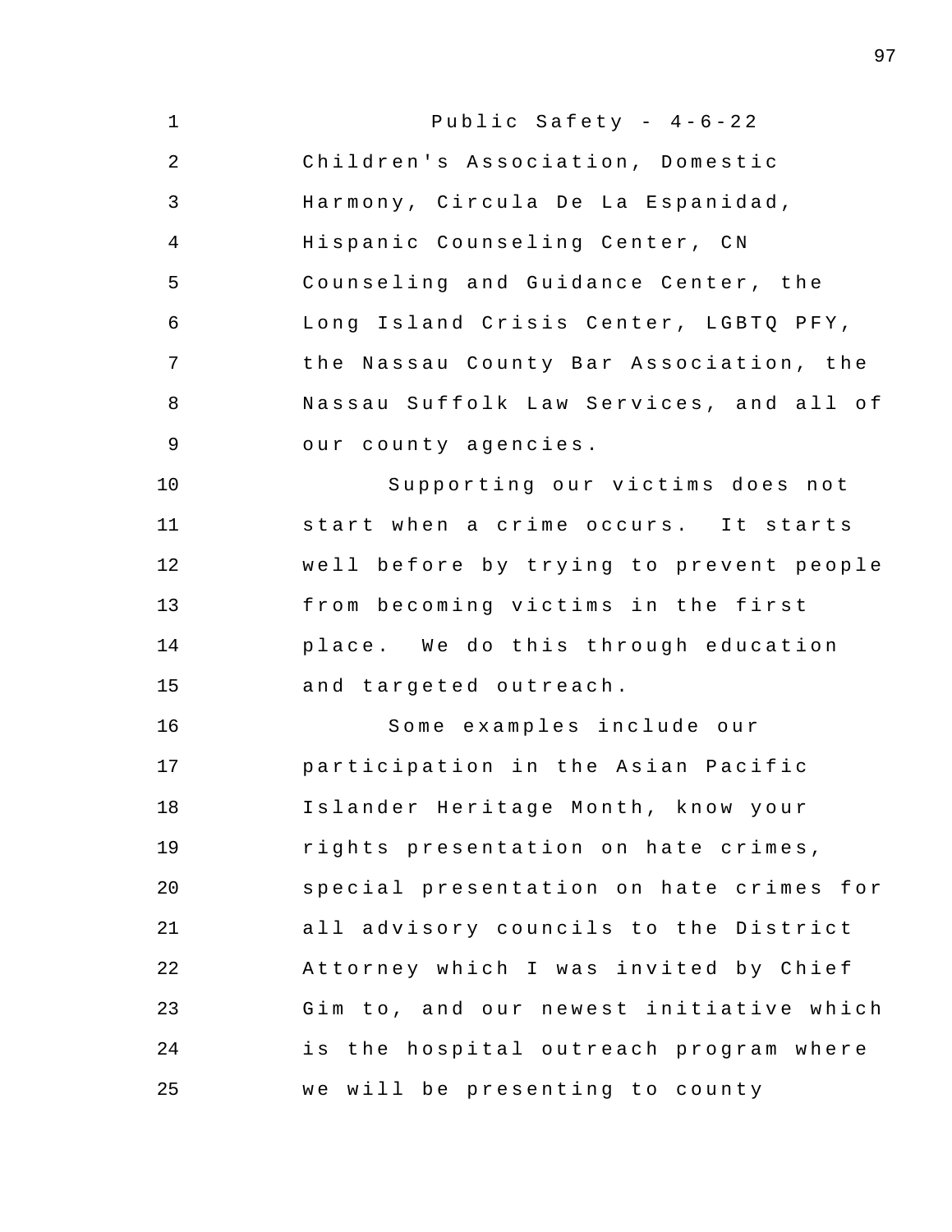1 2 3 4 5 6 7 8 9 10 11 12 13 14 15 16 17 18 19  $20^{\circ}$ 21 22 23 24 25 Public Safety -  $4-6-22$ hospitals to educate their staff about our office, about victim services in the county, and about OVS compensation. Our first stop will be NUMC and we already have that scheduled for the end of the month. OCVA also provides recruit and inservice training to the Nassau County Police Department, Corrections and Probation where we focus on victims' rights , services available throughout the county . OCVA is committed to partnerships in collaborating because this work cannot be done alone. OCVA partners with agencies on a local and federal level, including membership in over 20 task force committees coalitions and advisory councils . These partnerships extend our reach and visibility, they connect us to the community and help us to mobilize resources that can be used to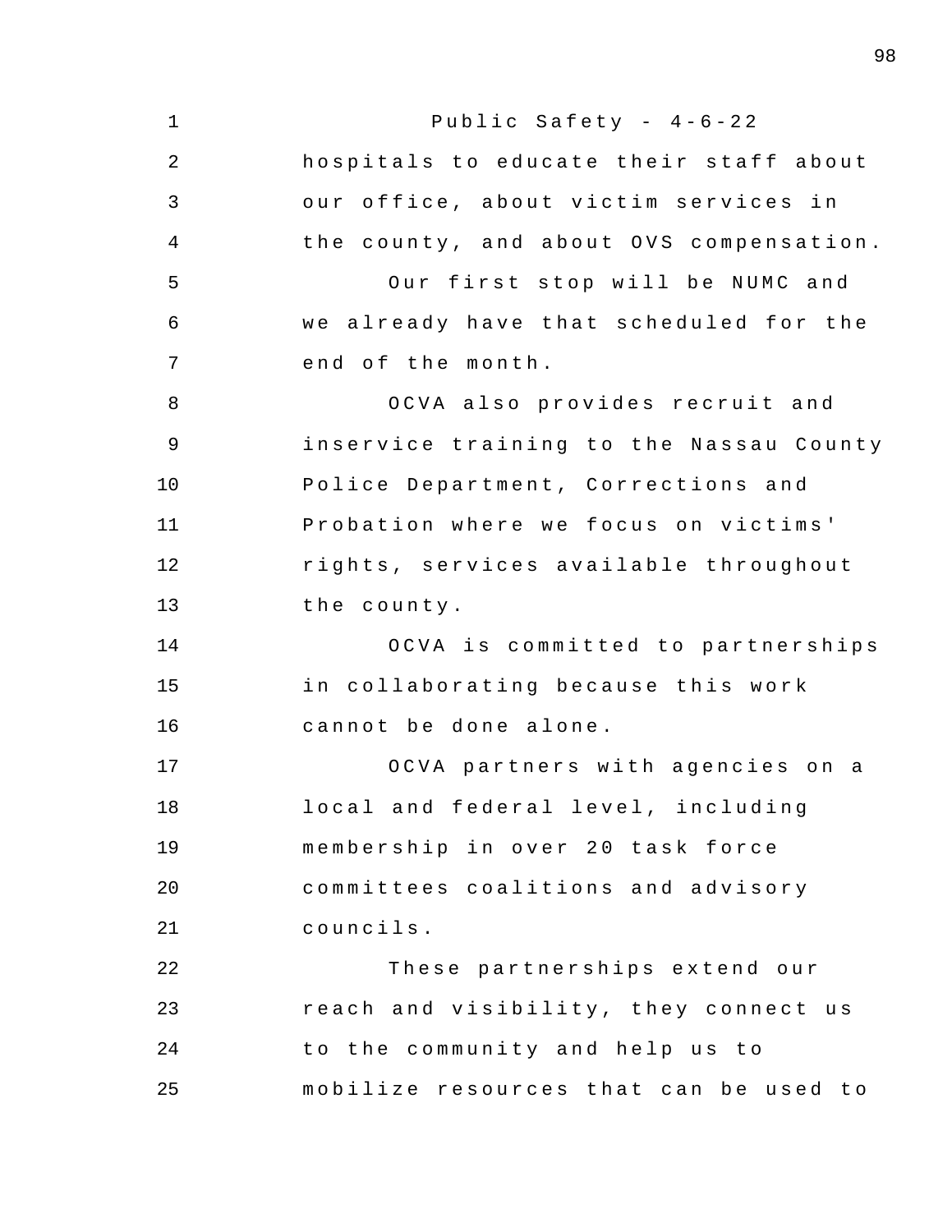1 2 3 4 5 6 7 8 9 10 11 12 13 14 15 16 17 18 19  $20^{\circ}$ 21 22 23 24 25 Public Safety -  $4-6-22$ assist victims with their systemic needs . One of these partnerships specific to this topic at hand is the work that we do in conjunction within Nassau County DA's hate crimes unit which is run by Chief Joseph Gim. We work collaboratively in servicing victims of crime. He assists us with facilitating reports of hate crimes and we engage collectively in public outreach events and we actually have one coming up in two weeks. In conclusion, hate crimes stand apart because they are meant to send a message . At the same time, how we respond as a county also sends a message that hate crimes and bias incidents in Nassau County have no place. Thank you so much for your attention . CHAIRWOMAN FORD: Thank you very much. How many people work in your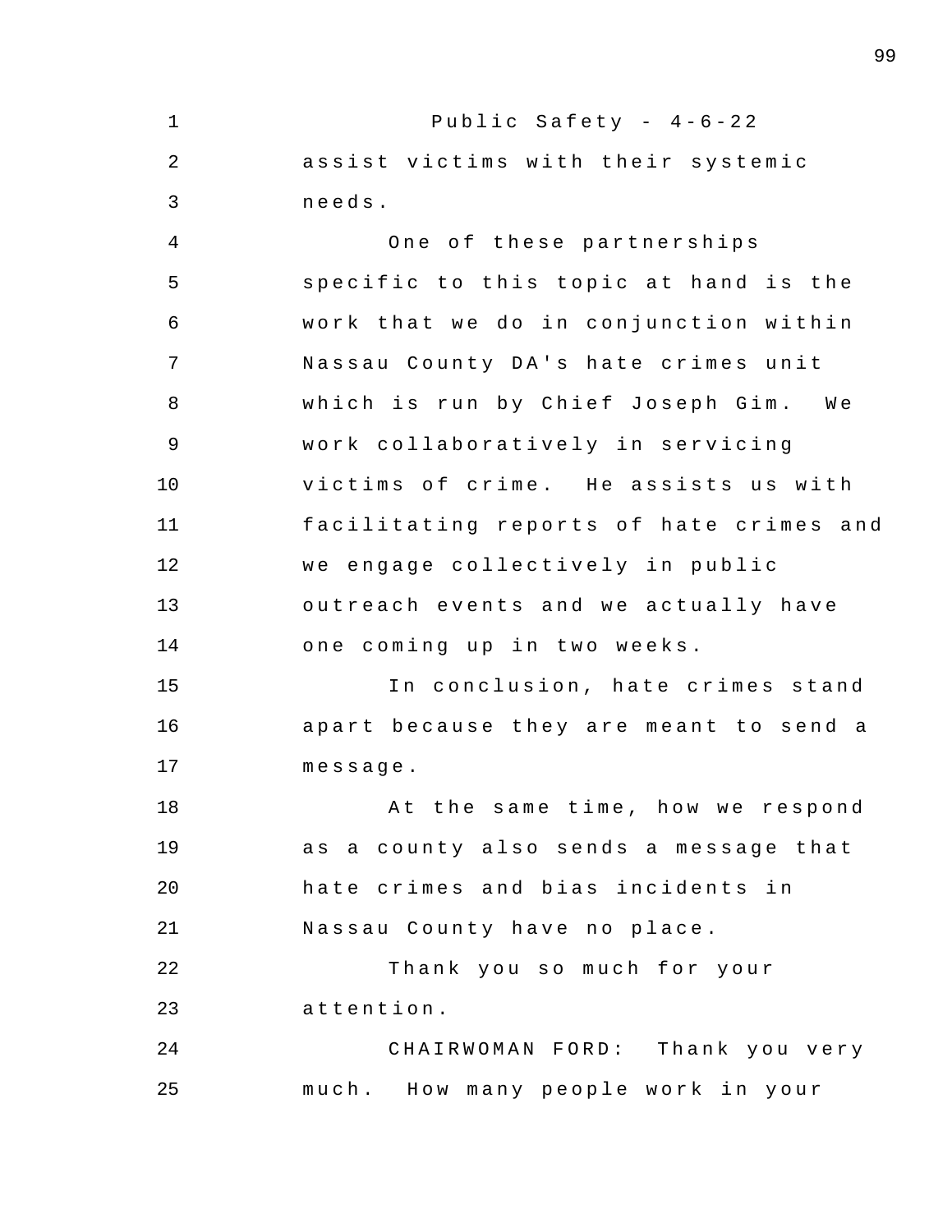1 2 3 4 5 6 7 8 9 10 11 12 13 14 15 16 17 18 19 20 21 22 23 24 25 Public Safety -  $4-6-22$ department? Sounds like you need about 300 . MS. DIEHL: There's four of us in total . CHAIRWOMAN FORD: Wow. And you helped provide with the 643 clients. It's amazing you are able to coordinate all of that and be able to get them funding through I guess the state crime victims . I love the outreach aspect and I think it's something that we need to let everybody know whether or not, yes, with your ideas I think is very important, but where we can educate our residents here in Nassau County that there is a place that you can report crimes and how to avoid being victims of crime and I like that you are going into hospitals and whatever. Yes, go ahead . LEGISLATOR DERIGGI-WHITTON: So if we do publicize the fact that you are taking calls as an alternative to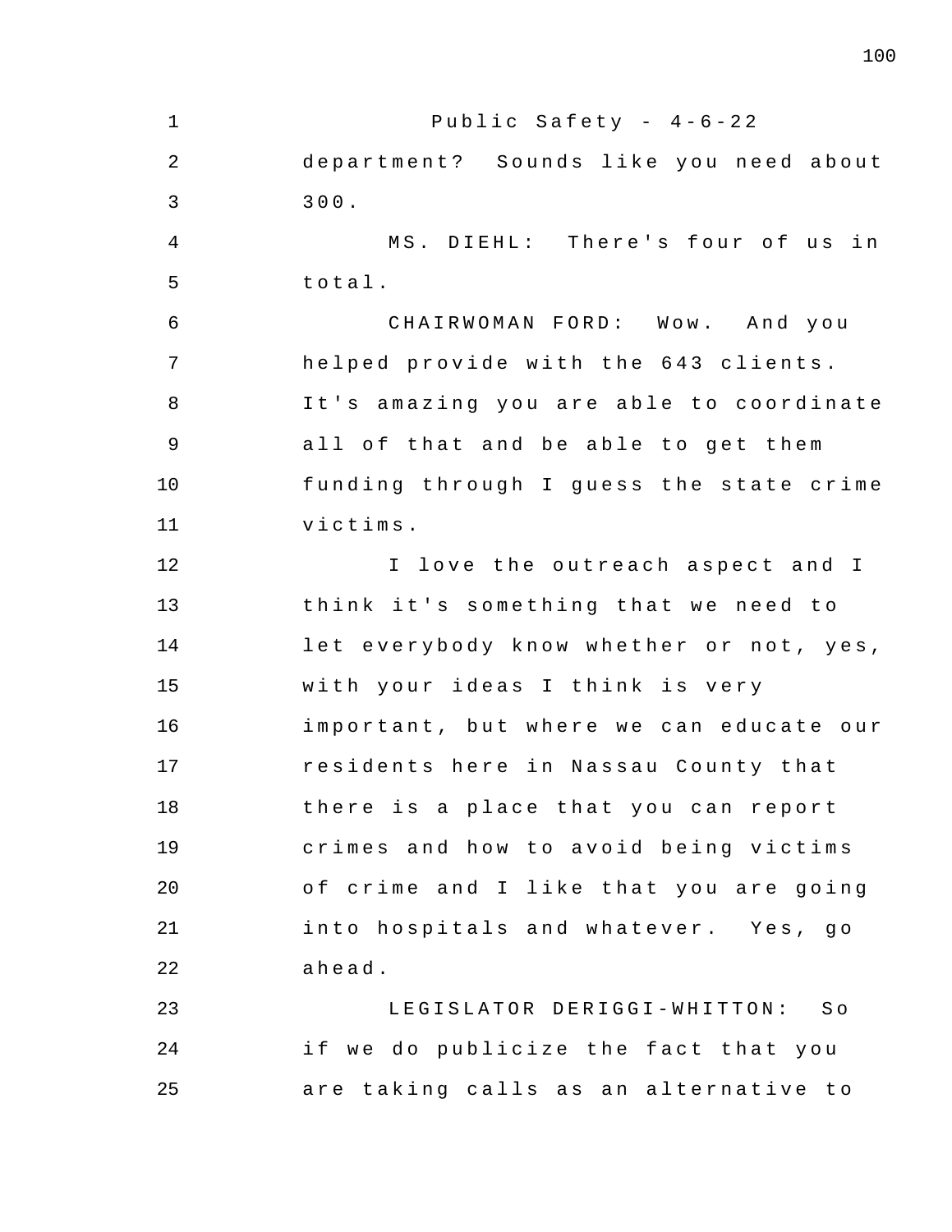1 2 3 4 5 6 7 8 9 10 11 12 13 14 15 16 17 18 19 20 21 22 23 24 Public Safety -  $4-6-22$ calling the police and use your number , are you prepared to take on more calls, do you have the staffing and everything? The last thing I would want is for someone's call to go unanswered just because of the volume. MR. GIM: So our complaints unit is a full time staff for receiving the public already. So members of the public come in to report a wide range of things but it includes in sort of a similar fashion things that may be borderline civil versus criminal financial transactions like fraud, that sort of material will come in from the public so we have a full time staff to sort of address it. But I also want to say that DA Donnelly has been very responsive to things that come in so to the extent that the volume then goes up, we're going to have to shift resources and move appropriately to that.

25 Obviously we are already on paper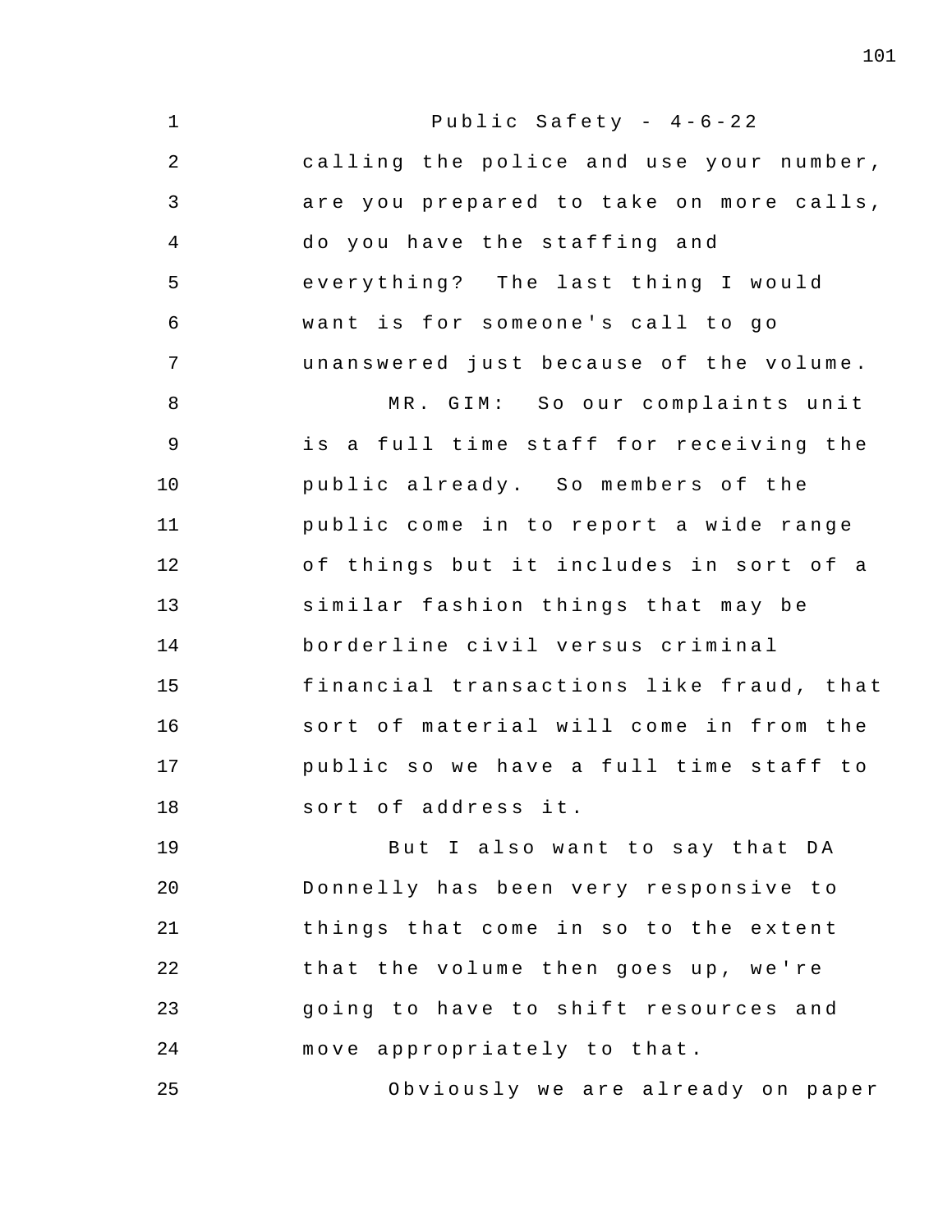| $\mathbf 1$ | Public Safety - $4-6-22$                |
|-------------|-----------------------------------------|
| 2           | thin margins, every penny counts, but   |
| 3           | ultimately when you are managing        |
| 4           | something like this, I would love to    |
| 5           | have that problem in conclusion.        |
| 6           | CHAIRWOMAN FORD: But going into         |
| 7           | the hospitals I think is very           |
| 8           | important.                              |
| 9           | What about high schools? I find         |
| 10          | that sometimes like with families, if   |
| 11          | they're new into the neighborhood, they |
| 12          | don't know anybody, they don't know     |
| 13          | their neighbors just yet, but when      |
| 14          | their children go to school, especially |
| 15          | middle school and high school, they     |
| 16          | make friends, and then they become      |
| 17          | aware of the people in the              |
| 18          | neighborhood. So parents can meet       |
| 19          | other parents through their fellow      |
| 20          | students, so do you ever go into high   |
| 21          | schools in schools?                     |
| 22          | MS. DIEHL: I think you would be         |
| 23          | happy to know that October, my deputy   |
| 24          | and I presented to all of the           |
| 25          | superintendents in Nassau County, all   |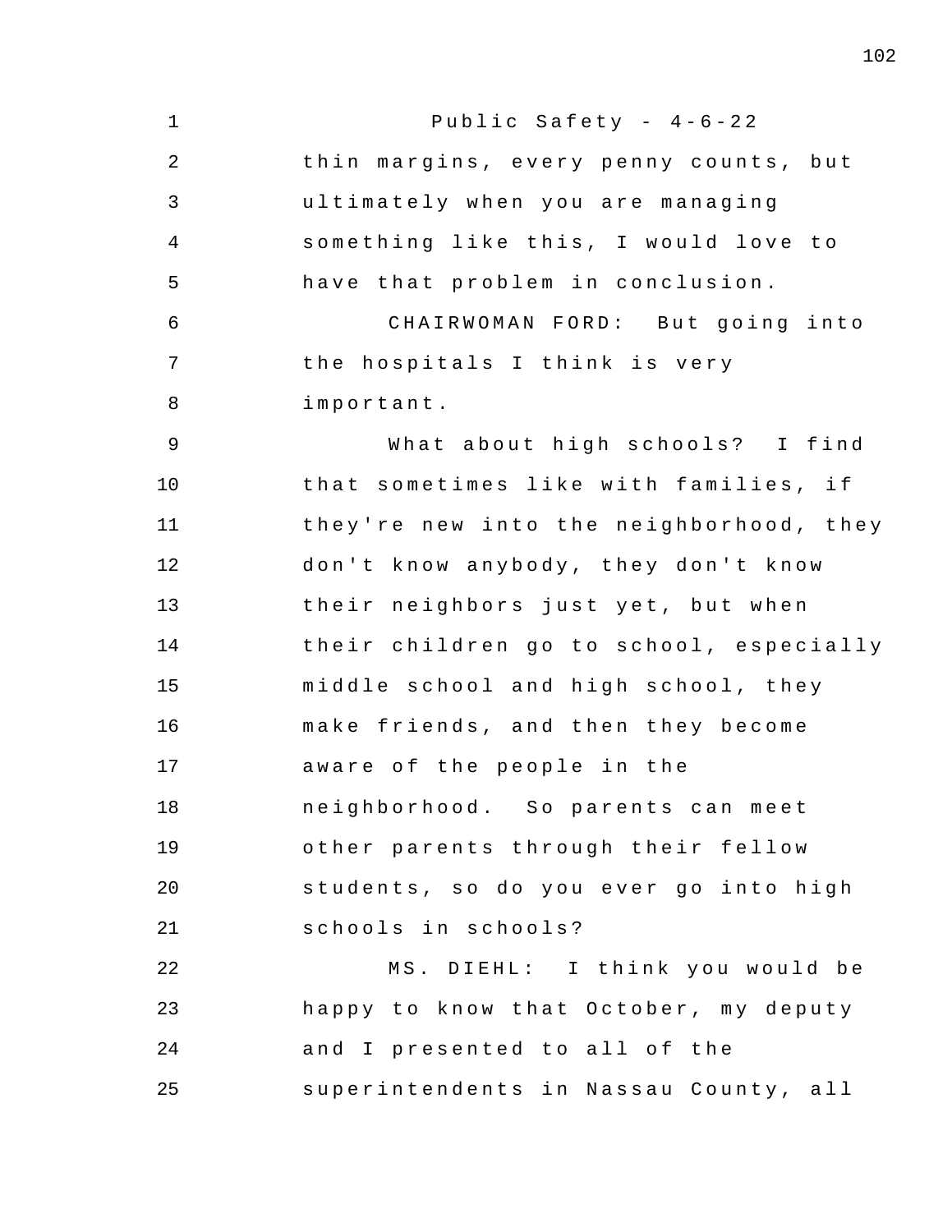| $\mathbf 1$    | Public Safety - $4-6-22$                |
|----------------|-----------------------------------------|
| $\overline{2}$ | of the board of education               |
| 3              | superintendents. We introduced our      |
| 4              | office and our servicing, talked about  |
| 5              | different initiatives that we had going |
| 6              | on and it appeared to have been very    |
| 7              | well received.                          |
| 8              | We have gotten calls from the           |
| $\mathsf 9$    | social workers in certain schools and   |
| 10             | we quantify that as a victory because   |
| 11             | we know that our outreach is effective  |
| 12             | and working.                            |
| 13             | CHAIRWOMAN FORD: That's great to        |
| 14             | hear. Because you get the students      |
| 15             | when they're younger so that they are   |
| 16             | aware. Yes, Mr. Gim.                    |
| 17             | MR. GIM: Actually I wanted to           |
| 18             | just mention, one of the first times I  |
| 19             | was at a podium with anyone was with    |
| 20             | the Commissioner. We were at a school   |
| 21             | district addressing a bias incident     |
| 22             | that had occurred there as well. So we  |
| 23             | do -- unfortunately, that's not the     |
| 24             | ideal scenario of speaking to a student |
| 25             | body, that was actually an impromptu    |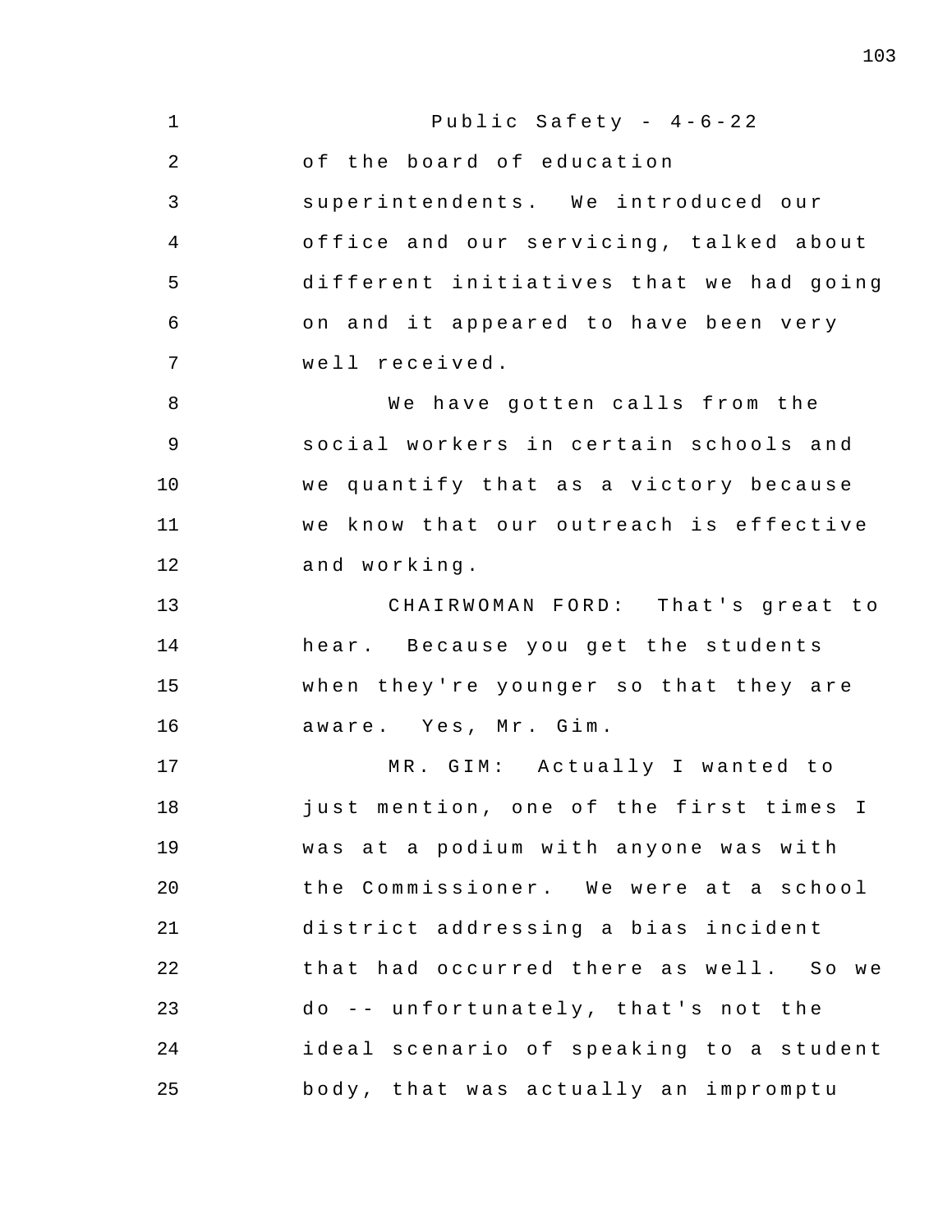1 2 3 4 5 6 7 8 9 10 11 12 13 14 15 16 17 18 19 20 21 22 23 24 25 Public Safety -  $4-6-22$ meeting . But when there have been incidents that occur at schools, one thing that we wanted to do particularly was respond to the school districts and to develop programming specifically for them . I know that our office is already in talks with some individual high schools even to developing some programming so we can talk to them; just about this question that we're all discussing here, what is a hate crime and what is a bias incident. It's something that the kids should understand like where that line is, even if it is sort of a fungible line, and that's one of the things we want to address . Also, when there is a hate incident at a school district, that's not even coming to us for prosecution, that's going to be the County Attorney's Office, but we perform a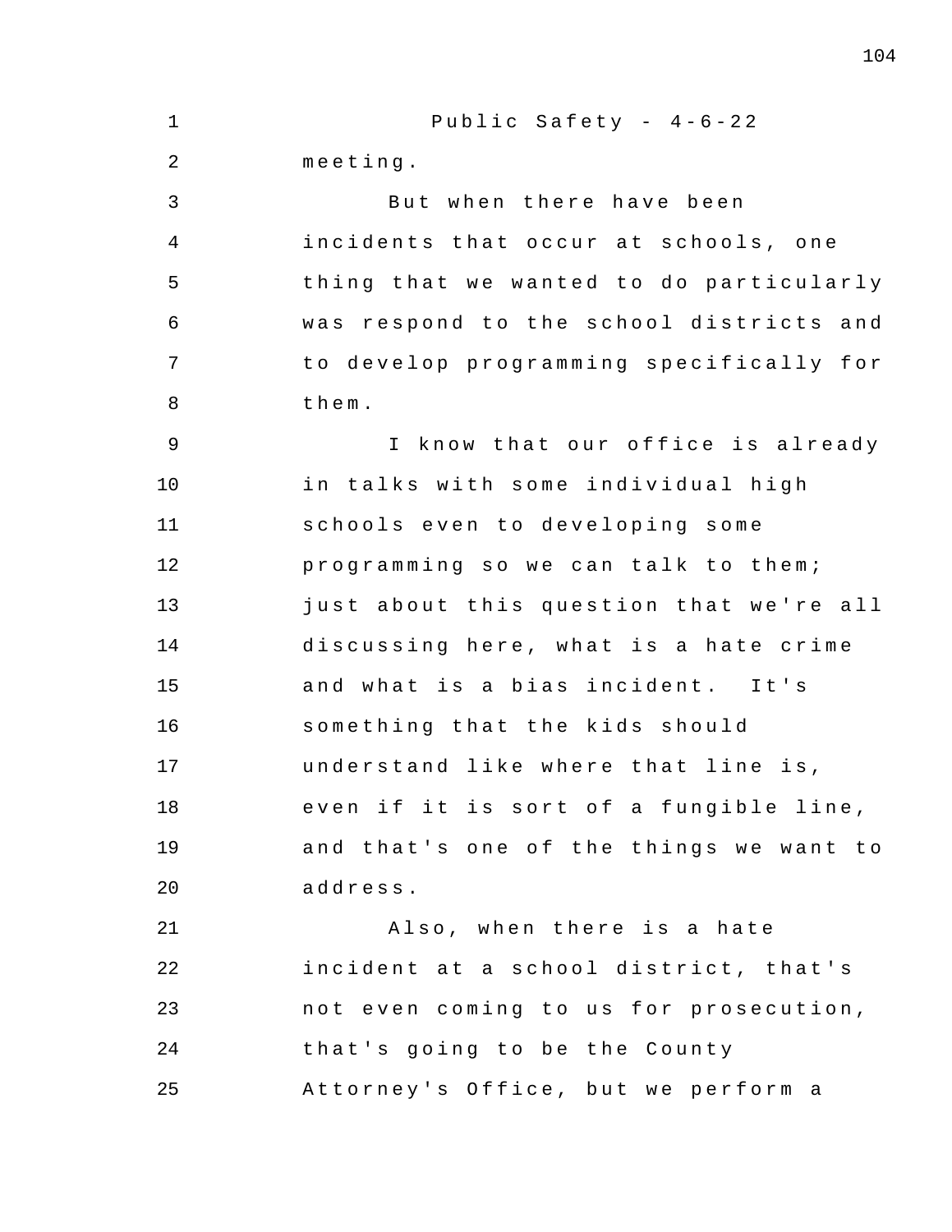1 2 3 4 5 6 7 8 9 10 11 12 13 14 15 16 17 18 19 20 21 22 23 24 25 Public Safety -  $4-6-22$ function, right? So, to the extent that we can address the student body so that they can contextualize actually what happened there and some of the ancillary criminal justice aspects of a hate crime situation is really important . I want to mention specifically there was an incident that happened last year in a school district that kind of regularly had -- was an anti - Jewish incident , a swastika incident and that school district had regularly had sort of programing on anti hate from an outside agency, sort of talking about that sort of thing. So one thing that I felt like we could perhaps do for the student body was, get into, okay, well, here's just the generalize, don't do this it's bad, but then there's the real world consequences, the things that you do or post online , can actually change your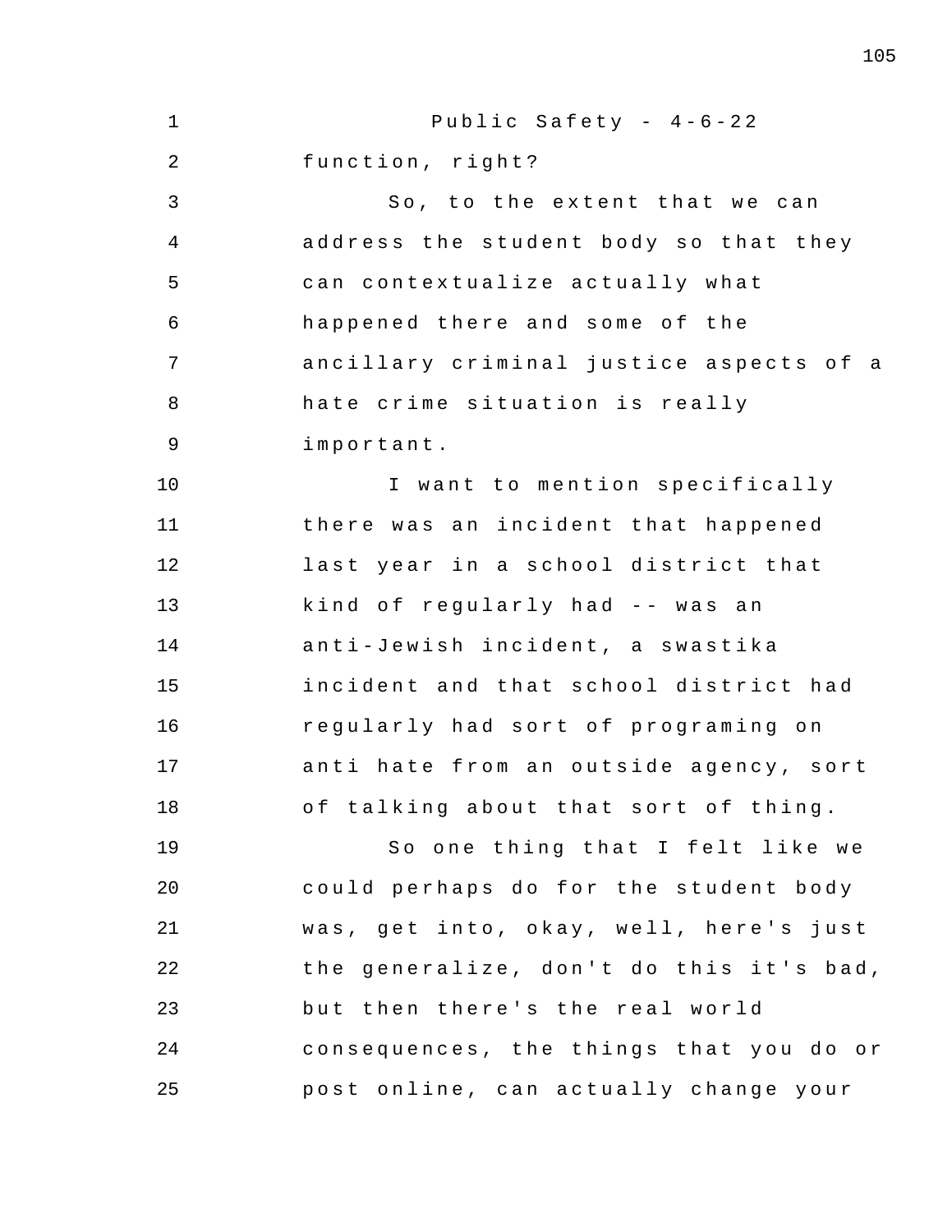1 2 3 4 5 6 7 8 9 10 11 12 13 14 15 16 17 18 19 20 21 22 23 24 25 Public Safety -  $4-6-22$ life and actually put you in a terrible situation . So that type of program is something that we definitely want to do. I don't have the juice to get all of the superintendents in one place but certainly to the extent that that could be facilitated where we can put something together in a fashion where we could address the student body, that's something that we absolutely want to do and I think would be helpful . CHAIRWOMAN FORD: Perfect. COMMISSIONER RYDER: Just to add to that, the community affairs and pop officers did over a 1 , 000 visits with our schools and religious institutions last year in the calendar year. CHAIRWOMAN FORD: They are a great resource so that helps. So any questions ? (No verbal response.) No, so then I guess, Eric, you're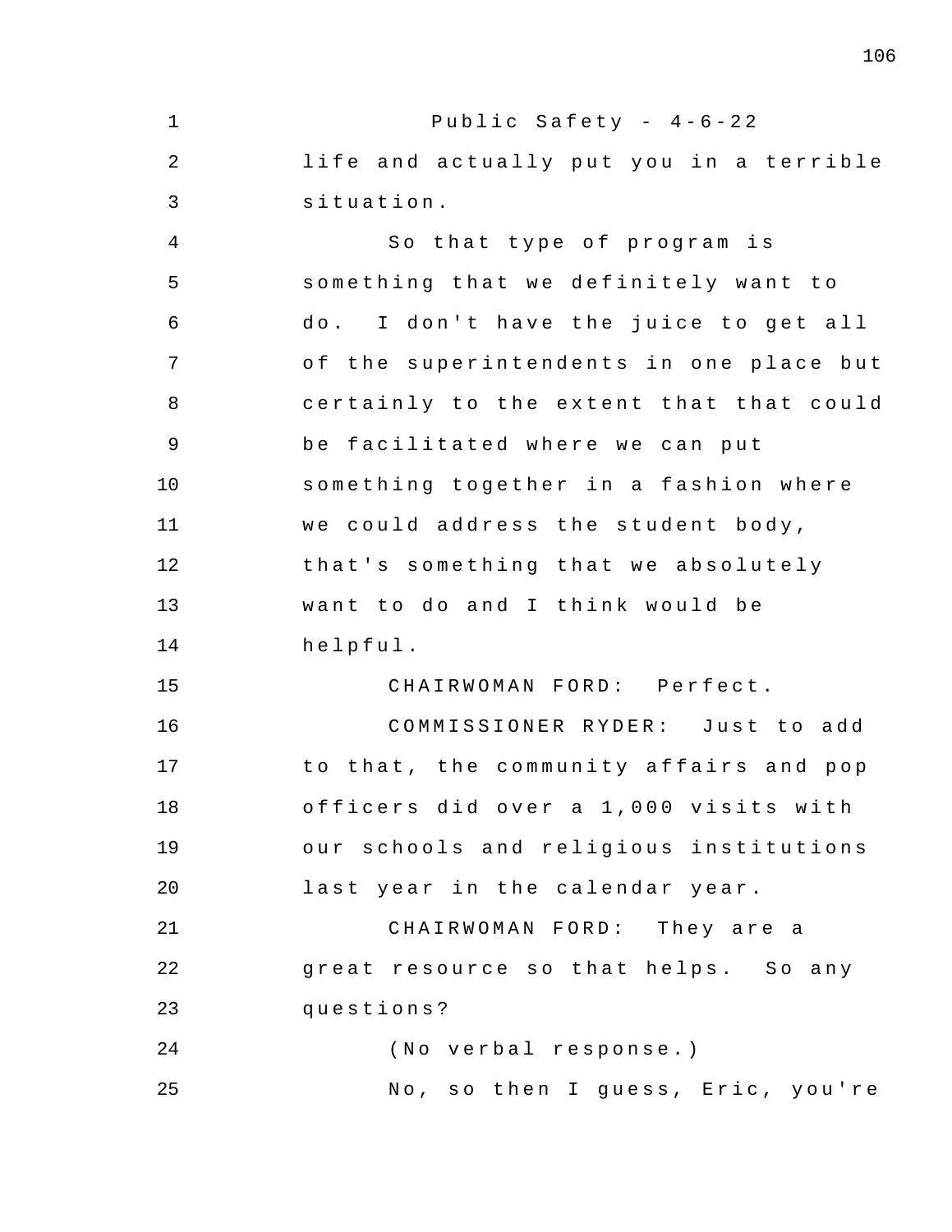1 2 3 4 5 6 7 8 9 10 11 12 13 14 15 16 17 18 19 20 21 22 23 24 25 Public Safety -  $4-6-22$ up to bat now. MR. POST: I just wanted to introduce, we have three members of the Community of Conscience here which is our interfaith inner group body that I wanted to introduce to speak; Dr. Isma Chaudhry, Long Island Islamic Center; next is Sabitir Singh who is a member of multiple Boudoirs in the Sikh community, a Sikh leader, and representing Long Island Board of Rabbis; and Jaimee Shalhevetz who is the senior rabbi at North Shore Synagogue . MS. CHAUDHRY: Good afternoon, everyone. May the peace and blessings of God Almighty be with all of us. I would like to thank Chairwoman legislator Ford, Vice-Chair Rhoads, and all the esteemed legislators of the Public Safety Committee , Police Commissioner Ryder, the DA's Office, and all the county officials , thank you for your time and for your commitment.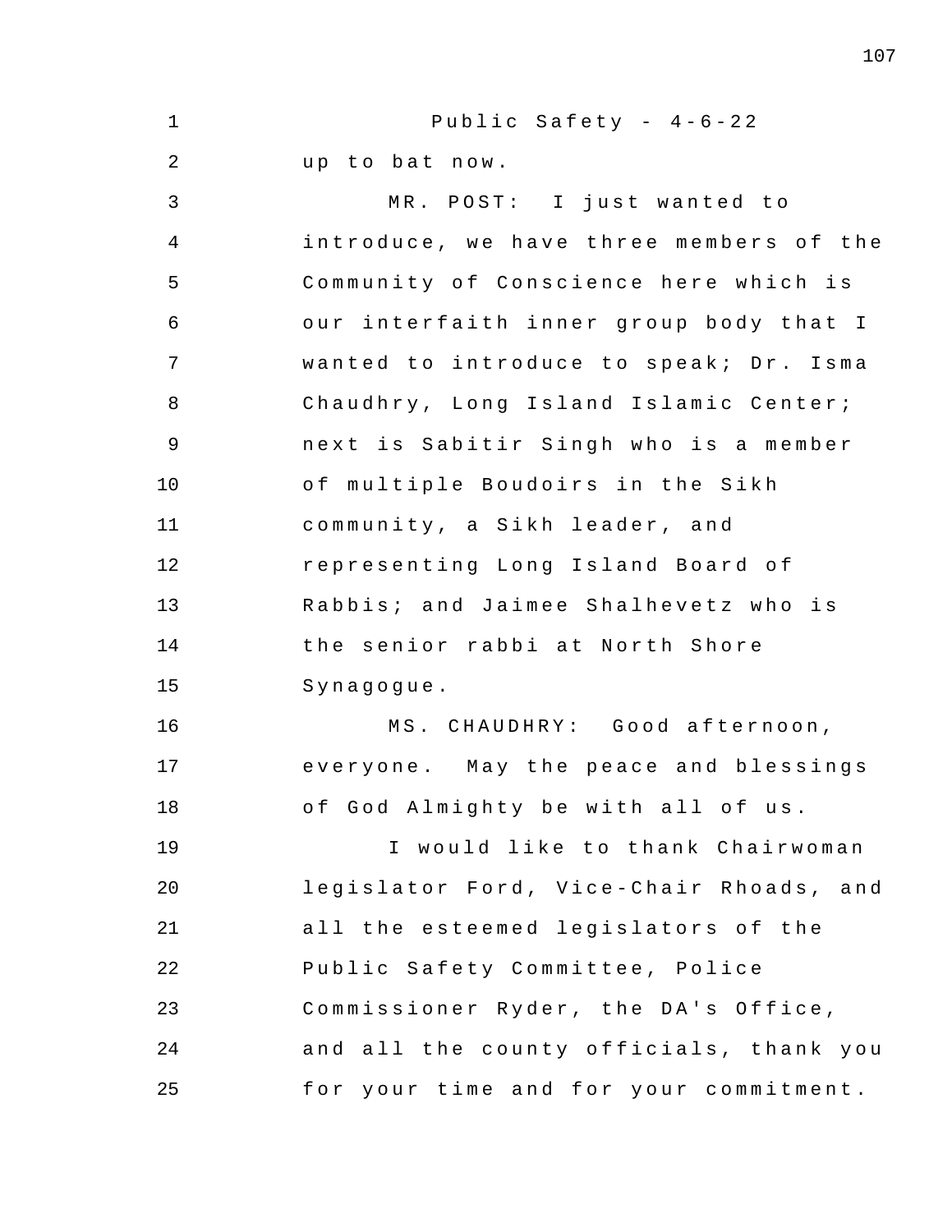1 2 3 4 5 6 7 8 9 10 11 12 13 14 15 16 17 18 19 20 21 22 23 24 25 Public Safety -  $4-6-22$ As Legislator Bynoe said, the passion to make this right which is very palpable in this room and on that screen. So I think we have a responsibility to do it right. My name is Isma Chaudhry. I'm a physician public health practitioner and a member of Community of Conscience and co-chair of Islamic Center of Long Island . As a health care provider and a member of a minority community, I see the detrimental affects of micro and macro aggressions and hate crimes on communities . Where we are not able to dress or feel comfortable to address in ethnic cultural or religious garb, a fear of being attacked in public spaces or schools or even in our own backyard is detrimental to all of us. Before I raise concerns about under reporting of hate crimes in the Muslim community, I would like to go on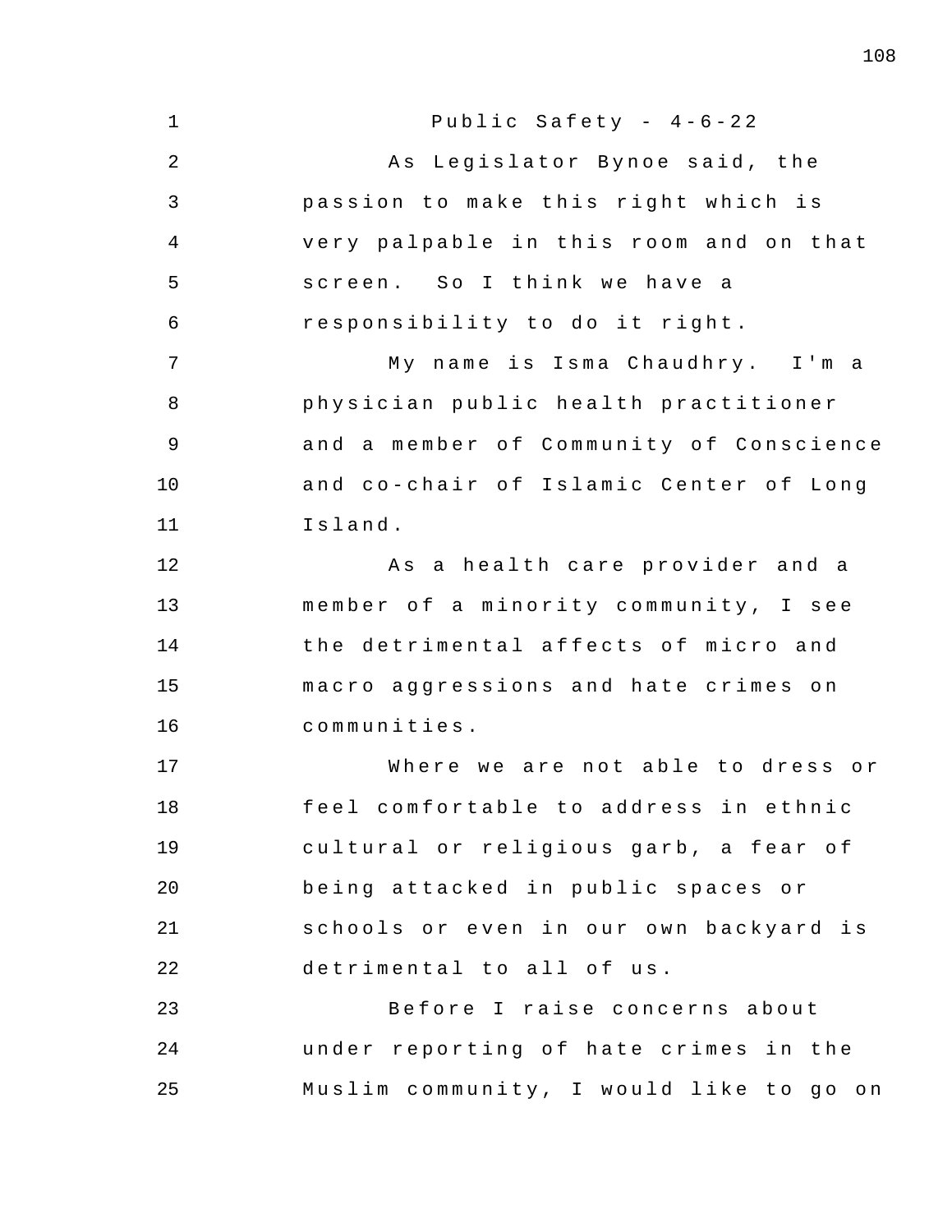| $\mathbf{1}$   | Public Safety - $4-6-22$                |
|----------------|-----------------------------------------|
| 2              | record and commend the efforts of       |
| $\mathfrak{Z}$ | Nassau County Commissioner Patrick      |
| 4              | Ryder in bringing vulnerable and        |
| 5              | minority communities and police         |
| 6              | departments closer by exhibiting        |
| 7              | cultural humility and evidence based    |
| 8              | common sense policing. Thank you for    |
| 9              | that.                                   |
| 10             | Legislator Bynoe recognized             |
| 11             | Commissioner Ryder's passion to do it   |
| 12             | right and the communities also want to  |
| 13             | partner with your department, DA's      |
| 14             | department, and with our legislators to |
| 15             | make sure that we move forward with     |
| 16             | some positive results on this.          |
| 17             | When we talk about reporting hate       |
| 18             | crimes, there are numerous challenges   |
| 19             | and multitude of variables that are     |
| 20             | playing in the dynamics of under        |
| 21             | reporting of hate crimes.               |
| 22             | It's not easy to share personal         |
| 23             | stories. Thank you so much for sharing  |
| 24             | yours.                                  |
| 25             | I'm going to take a couple of           |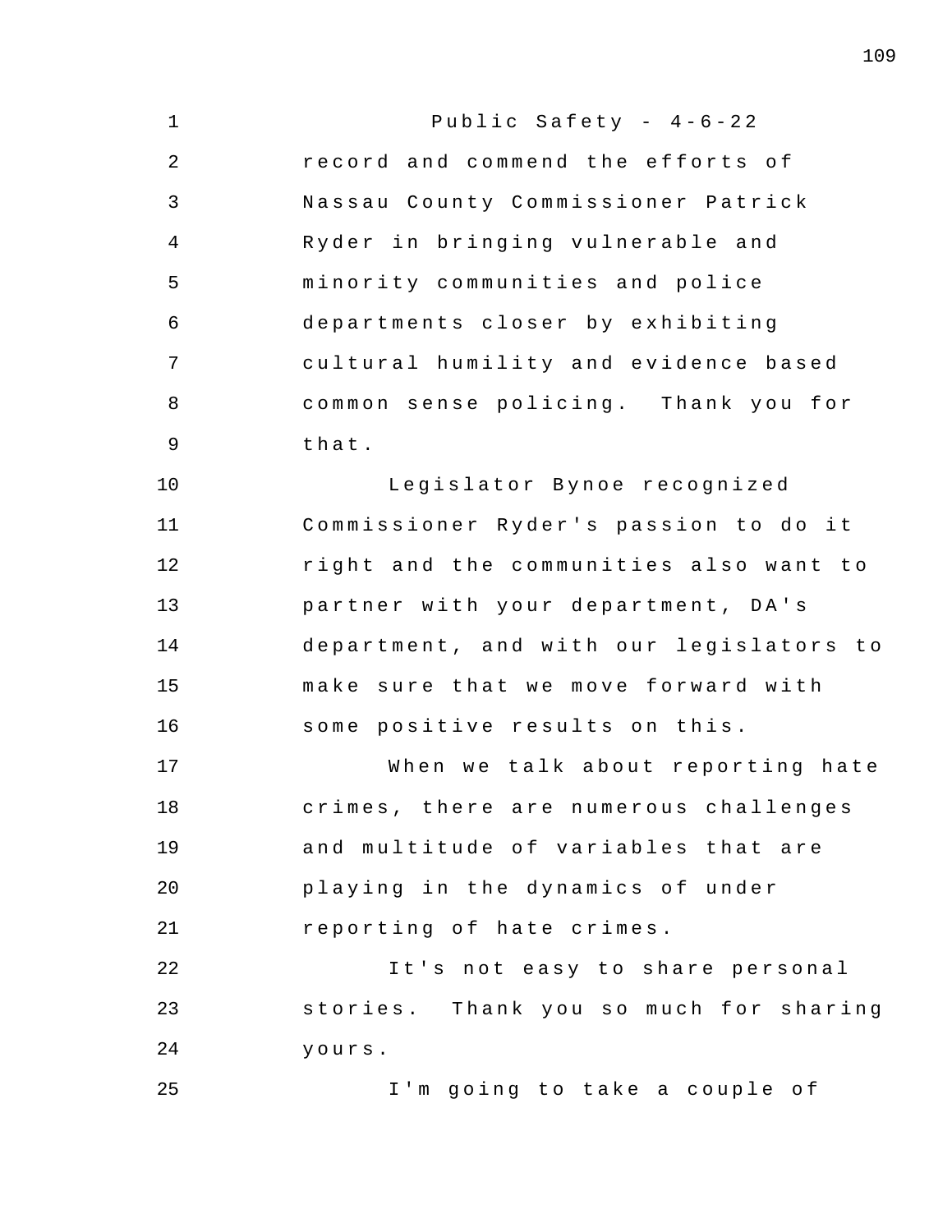| $\mathbf 1$    | Public Safety - $4-6-22$               |
|----------------|----------------------------------------|
| $\overline{2}$ | minutes to share my own. I wish        |
| 3              | Commissioner Ryder you were the police |
| 4              | Commissioner at that time, and I wish  |
| 5              | that the legislature's good will 16    |
| 6              | years back was what it is now.         |
| 7              | My son was five years old and he       |
| 8              | was hit, called names. His name is a   |
| 9              | Muslim name. Now he is a tall guy, 6   |
| 10             | foot 3, it's embarrassing for me to    |
| 11             | yell at him. He was a very petite,     |
| 12             | very thin kid. He was hit. His kidney  |
| 13             | was bruised. We took him to the ER.    |
| 14             | We came home after the ER visit and to |
| 15             | a phone call which said that, go back  |
| 16             | to the country you came from. Was      |
| 17             | calling us by our religious tradition  |
| 18             | as Muslim terrorists and also saying   |
| 19             | that if you don't take your son out of |
| 20             | that school you'll find him in dirt.   |
| 21             | This happened to me and we live        |
| 22             | in Nassau County and I did report it.  |
| 23             | We had to face the kids being socially |
| 24             | isolated in school. Granted that was   |
| 25             | 18 years back. A lot of times people   |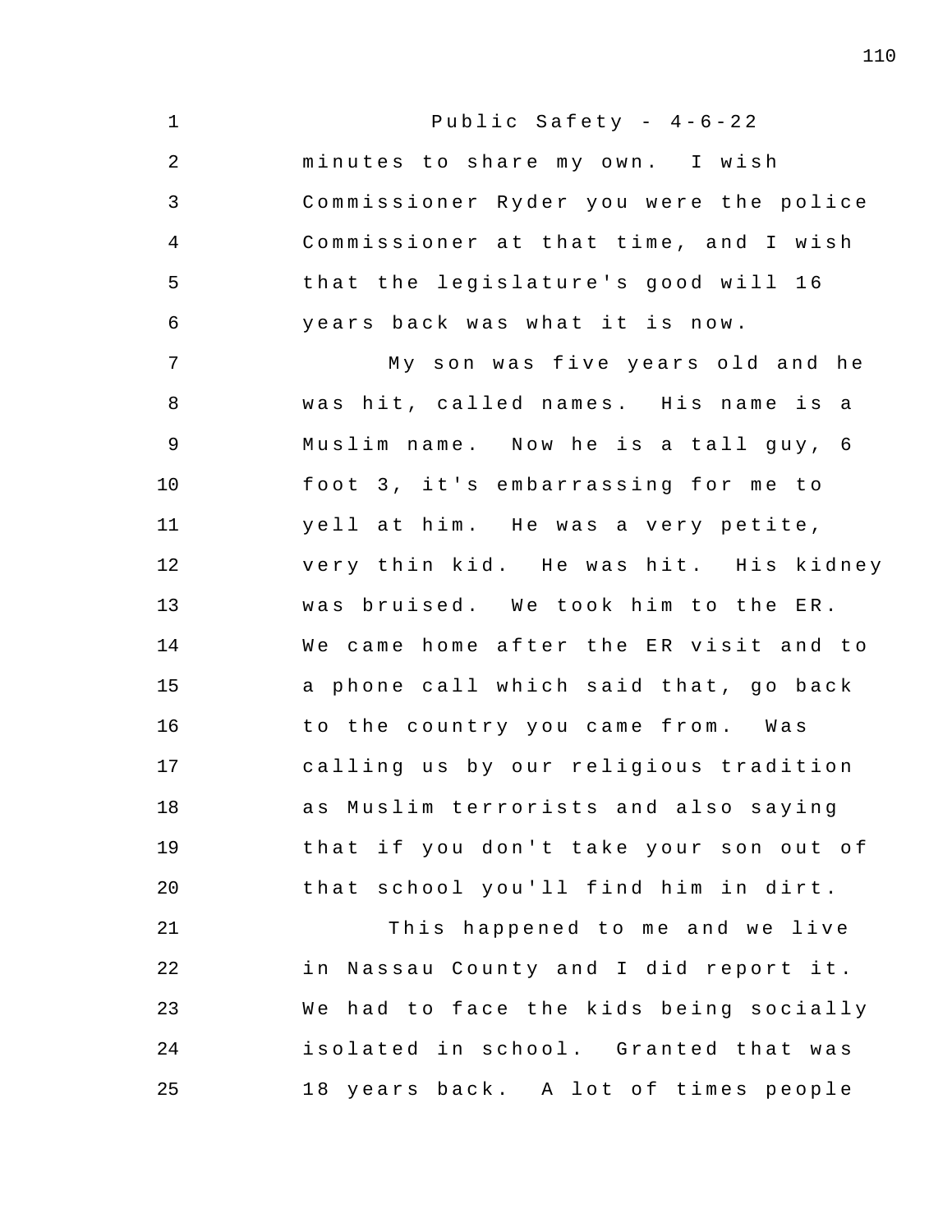| $\mathbf 1$    | Public Safety - $4-6-22$               |
|----------------|----------------------------------------|
| $\overline{2}$ | think, what am I doing in the arena of |
| 3              | being a physician and a person of      |
| $\overline{4}$ | science and a boring person. What am I |
| 5              | doing in this arena of advocacy for    |
| 6              | minorities? This is the reason.        |
| 7              | I don't want any other parent,         |
| 8              | whatever their socioeconomic status,   |
| $\overline{9}$ | where ever they are living, to ever    |
| 10             | experience to take back a hate crime   |
| 11             | report because they were not sure of   |
| 12             | what they're doing. They were not sure |
| 13             | of the advocacy. They were not sure of |
| 14             | the fairness. That's why it's          |
| 15             | important that we all understand and   |
| 16             | the importance of this commitment that |
| 17             | we are doing.                          |
| 18             | Though we do acknowledge that          |
| 19             | Nassau County is the safest county in  |
| 20             | America, we are a suburbia that is     |
| 21             | surrounded by incidences of horrific   |
| 22             | uptick in anti-Semitism, Asian hate,   |
| 23             | African American targeting,            |
| 24             | disparities, Islamaphobia, and         |
| 25             | Zenophobia. These incidences do create |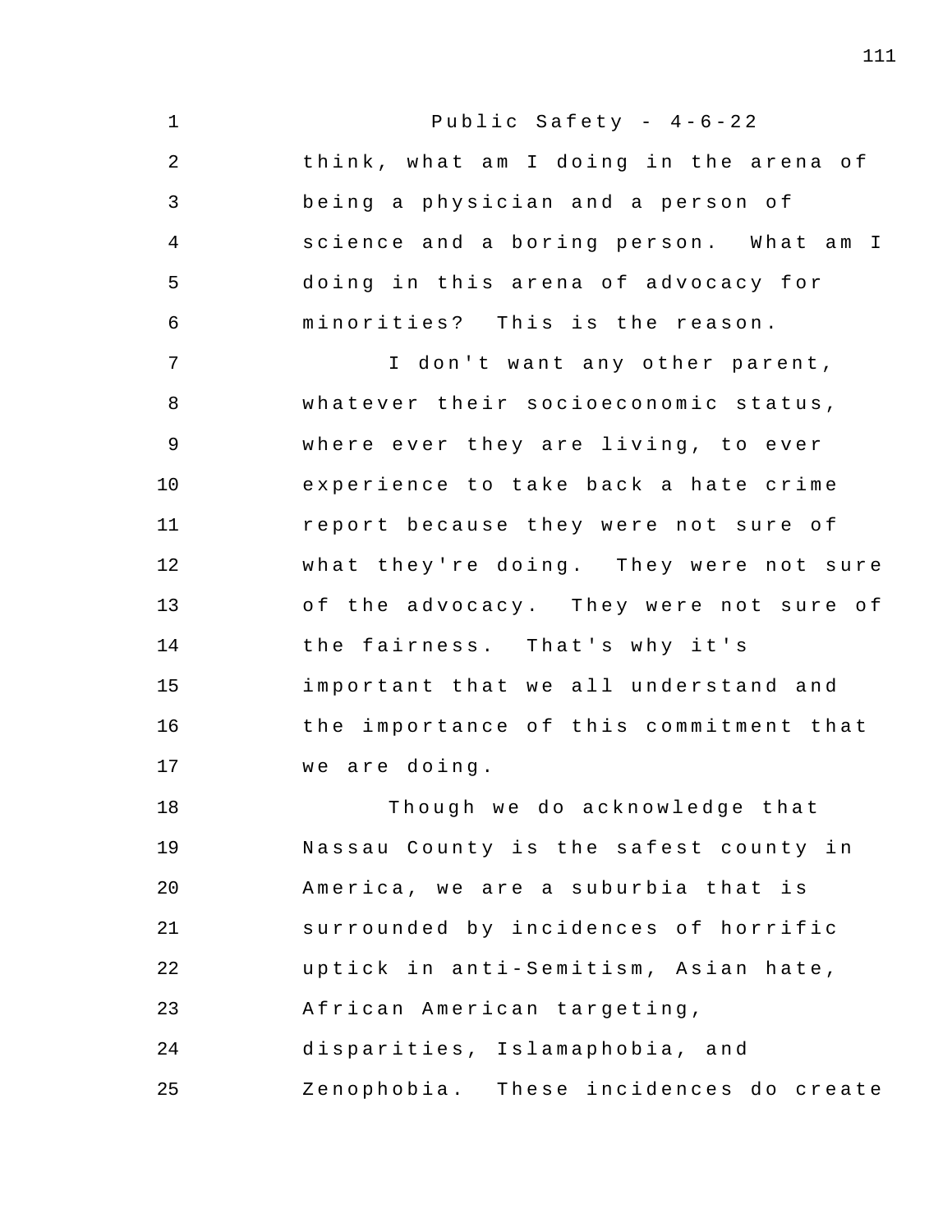1 2 3 4 5 6 7 8 9 10 11 12 13 14 15 16 17 18 19 20 21 22 23 24 25 Public Safety -  $4-6-22$ undress, a state consistent and constant constant anxieties amongst minorities and vulnerable communities in Nassau County. The reaction of this is a lack of trust for the system, a lack of trust for being heard, a lack of trust for being a part of a fabric of a community . Adding to these challenges I would like to mention that there are challenges of culture of not disrupting the system, the system of authority, the system of power that is conceived by the minority communities. Also not complaining . Language access we have talked about. We often forget and one of the legislators mentioned that spoken English and accents, a lot of times that becomes a barrier to communication, how we are expressing it and how it is perceived. Also lack of understanding and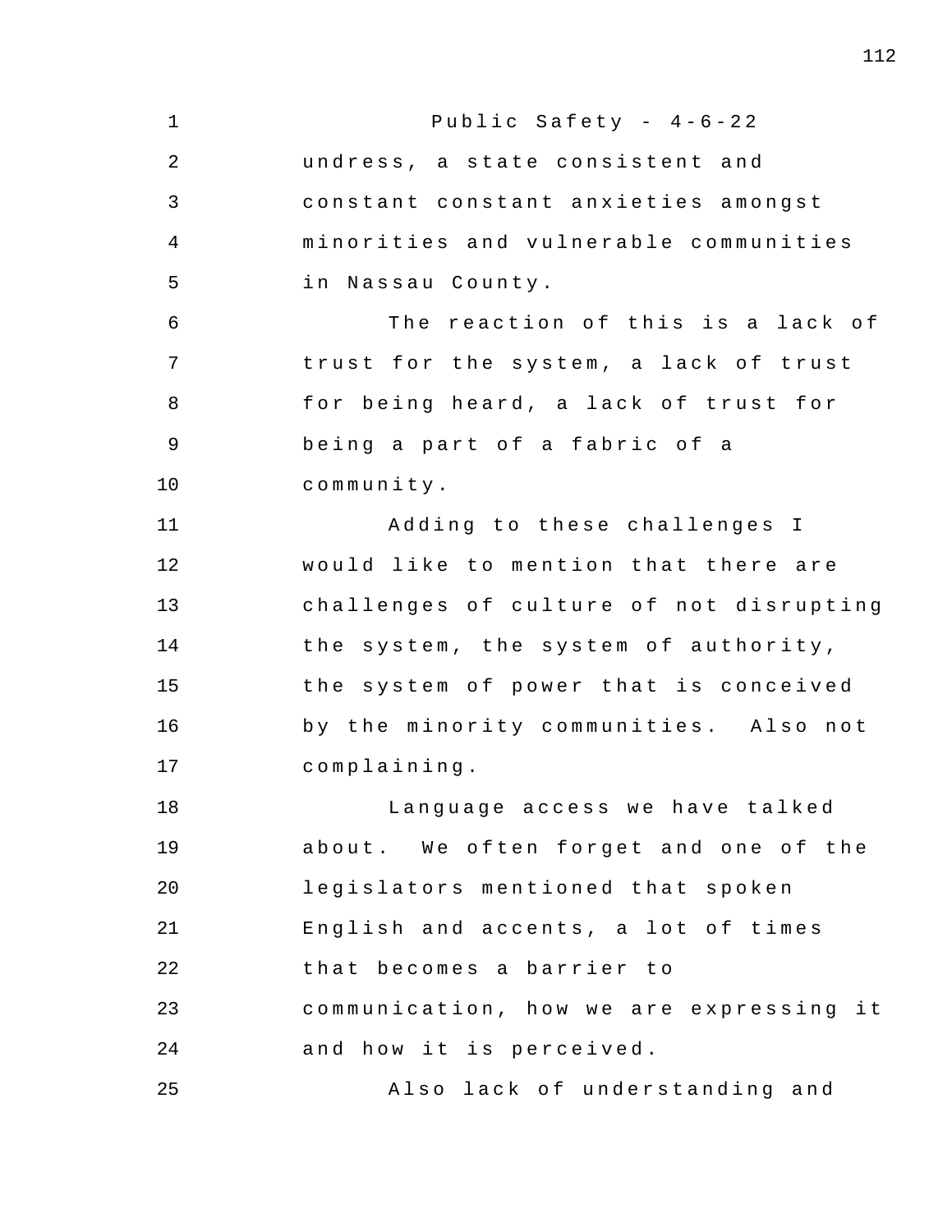1 2 3 4 5 6 7 8 9 10 11 12 13 14 15 16 17 18 19 20 21 22 23 24 25 Public Safety -  $4-6-22$ trust for the laws, your own rights and system . I would request your attention to insuring pathways to strengthen the communities and police relationships by putting together resources to bridge the gap by identifying cultural challenges the communities face in under reporting . The social, economical and psychological burden of hate crimes, micro aggressions are huge. We have to show that commitment to insure that this stops happening . Thank you for your attention. MR. SINGH: Good afternoon every one , Honorable Legislators , the Public Health Committee, Patrick Ryder, Commissioner, you have been absolutely amazing, and all the honorable guests here that are listening, thank you so much. Your testimony was absolutely amazing . My name is Sabitir Singh. I stand here as a father of a hate crime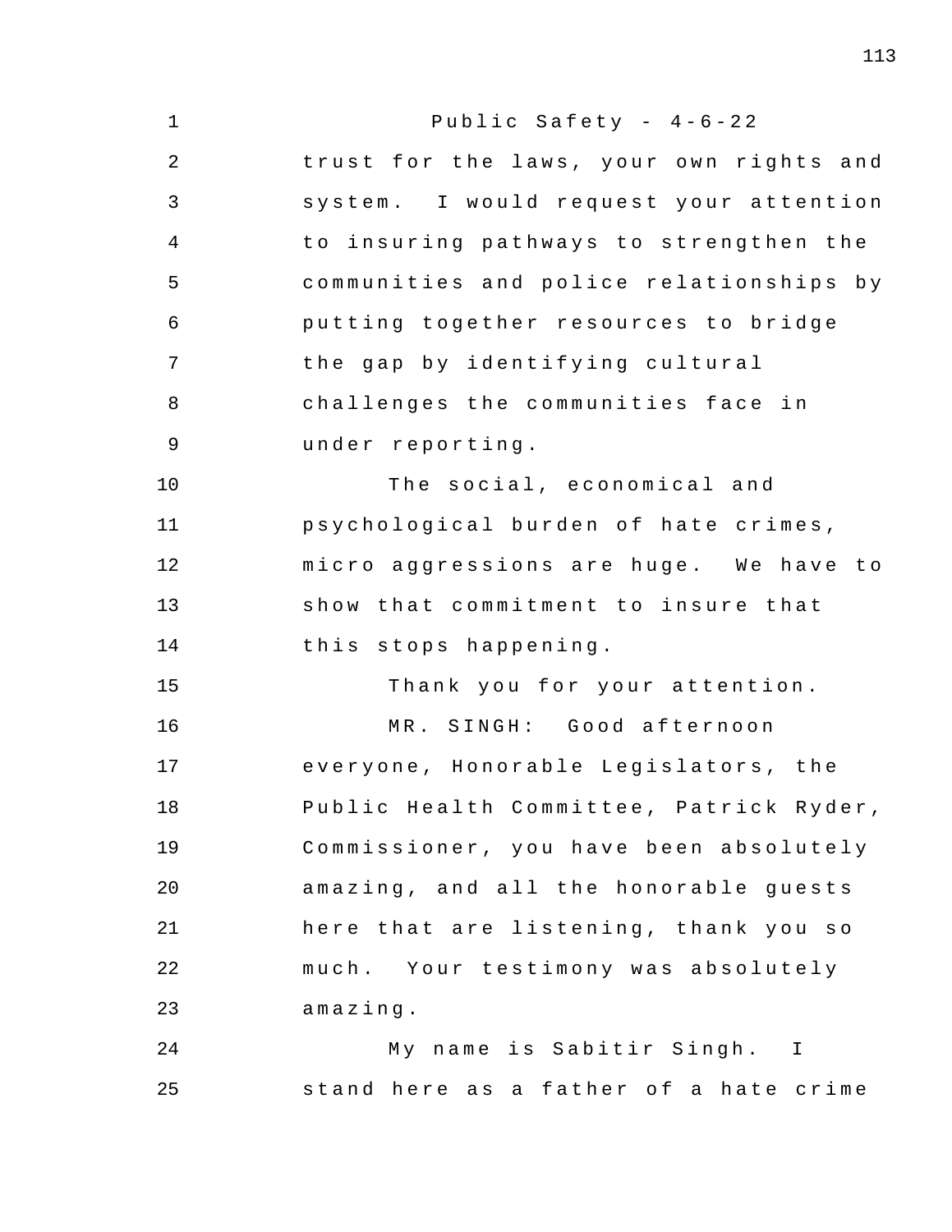| $\mathbf 1$    | Public Safety - $4-6-22$                |
|----------------|-----------------------------------------|
| $\overline{a}$ | victim just about ten months ago. It's  |
| 3              | very -- listening to everyone it just   |
| $\overline{4}$ | fills your heart because I come here to |
| 5              | the land of the free about 40 years     |
| 6              | ago. Escaping India at the 1984 riots   |
| 7              | against at Sikhs. Then you come to      |
| 8              | this country and you feel, wow, this is |
| $\overline{9}$ | the land of the free.                   |
| 10             | Then 9-11 happens. And a person         |
| 11             | like me that wears my turban as a crown |
| 12             | feels all of a sudden taking ten steps  |
| 13             | back. Hate crimes is nothing new.       |
| 14             | That's been happening over and over.    |
| 15             | But we stand here today, we are         |
| 16             | much better off than we were back in    |
| 17             | the days and thankfully we are in       |
| 18             | Nassau County.                          |
| 19             | One of the first calls I made           |
| 20             | when my son was attacked in Walt        |
| 21             | Whitman mall was Commissioner Ryder     |
| 22             | because I didn't know what to do as a   |
| 23             | parent. My son had come back home and   |
| 24             | I called Commissioner Ryder, he said,   |
| 25             | listen, it happened in Suffolk, go      |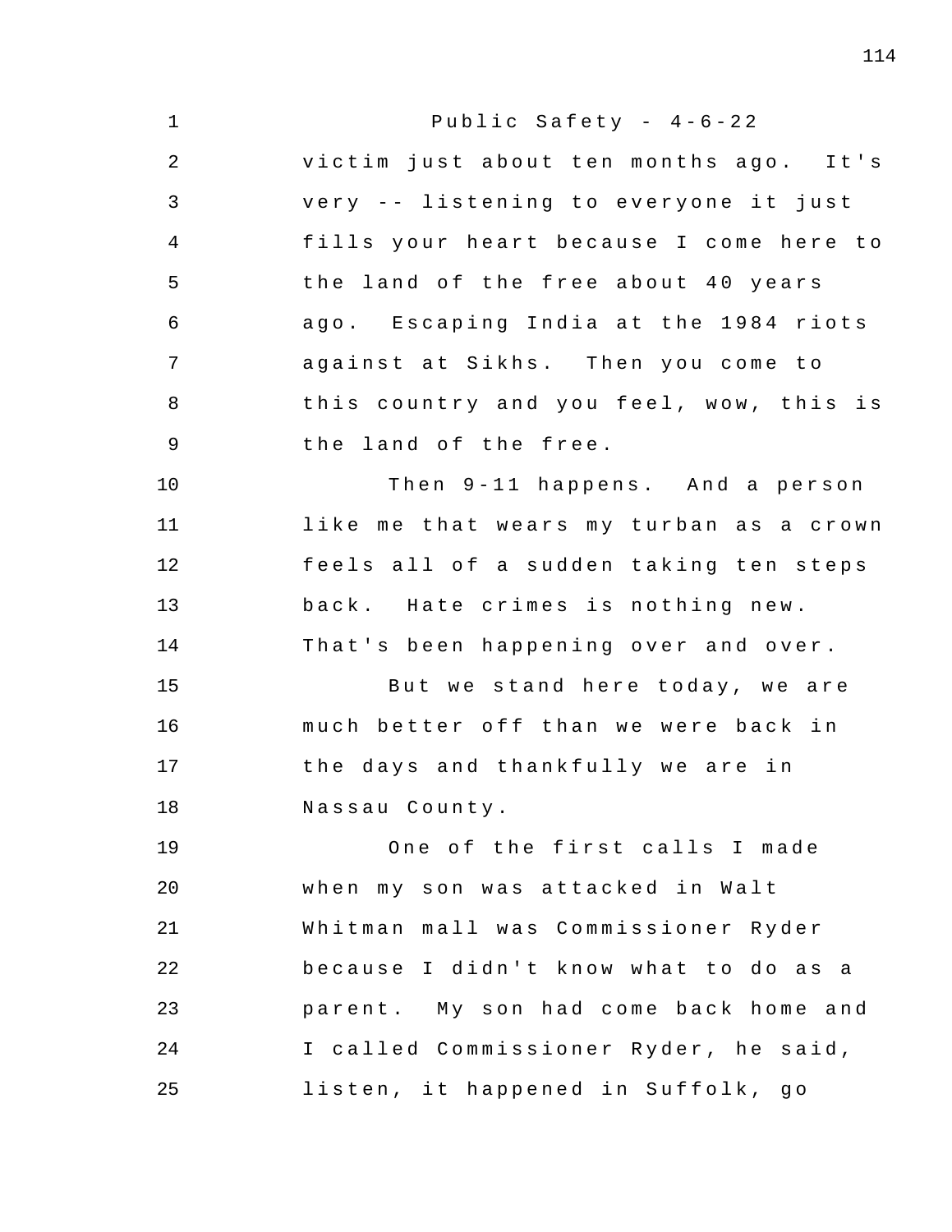| $\mathbf 1$    | Public Safety - $4-6-22$                |
|----------------|-----------------------------------------|
| $\overline{2}$ | here, go back to the crime scene, call  |
| 3              | 911 and this is a process you have to   |
| 4              | go through. Thank heavenly, but not     |
| 5              | every parent knows that, we're scared.  |
| 6              | We didn't even know the fine line       |
| 7              | between what is a hate crime or a       |
| 8              | scuffle between two teenager groups     |
| $\mathsf 9$    | which was reported in the police        |
| 10             | report.                                 |
| 11             | The next day when I saw it, I           |
| 12             | said, wait, what happened here? My son  |
| 13             | was called names and talk about         |
| 14             | Islama-phobia because of our turban, my |
| 15             | son was wearing a turban and he was     |
| 16             | called, Mohammed, go back, do this and  |
| 17             | do that and we're going to knock that   |
| 18             | that thing off your head.               |
| 19             | Then one of the persons, you            |
| 20             | probably saw it on the news came around |
| 21             | and punched my son in the face.         |
| 22             | Now, when you see the reporting,        |
| 23             | you see two teenage groups got into a   |
| 24             | scuffle, it kind of shakes you up. But  |
| 25             | coming to reality, it kind of brought   |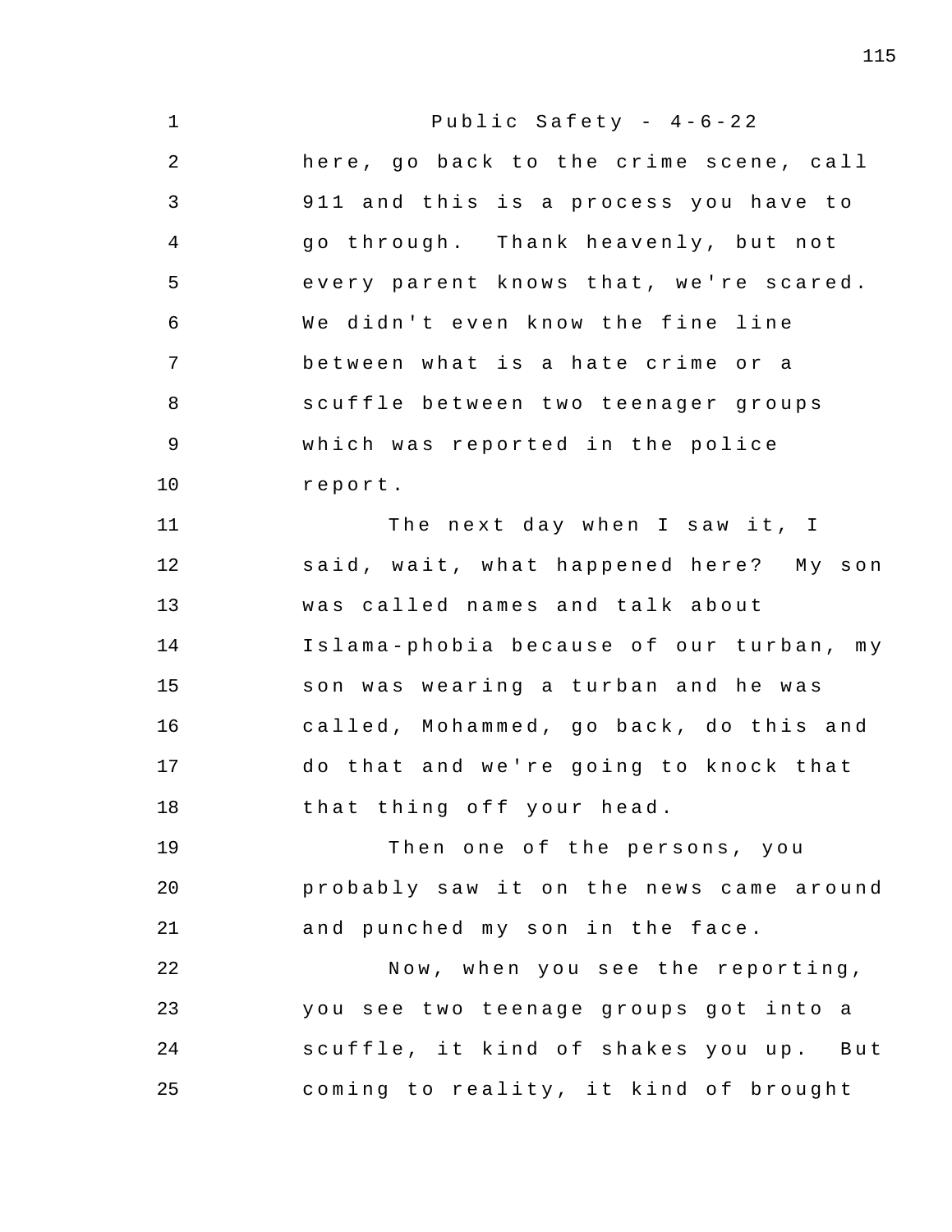1 2 3 4 5 6 7 8 9 10 11 12 13 14 15 16 17 18 19 20 21 22 23 24 25 Public Safety -  $4-6-22$ me in more closer, thank heavenly, it landed in my lap because I'm very connected to the law, and I'm very connected to the system in Nassau County . I actually go to the Massapequa Police Academy and teach religious differences on what Sikhism is, why we wear a turban, what do you expect of the new cadets when they go in the temple . So I was thanking God but thank you for giving me the opportunity to step up to the plate. So rightfully so I think we do need more education. Commissioner Ryder had said it right in the beginning of this meeting. Us, as a community needs to step up our game, because that's so much they can do as a police for us. We need to educate our people, we need to educate our system in our communities to come up and really work with law enforcement and the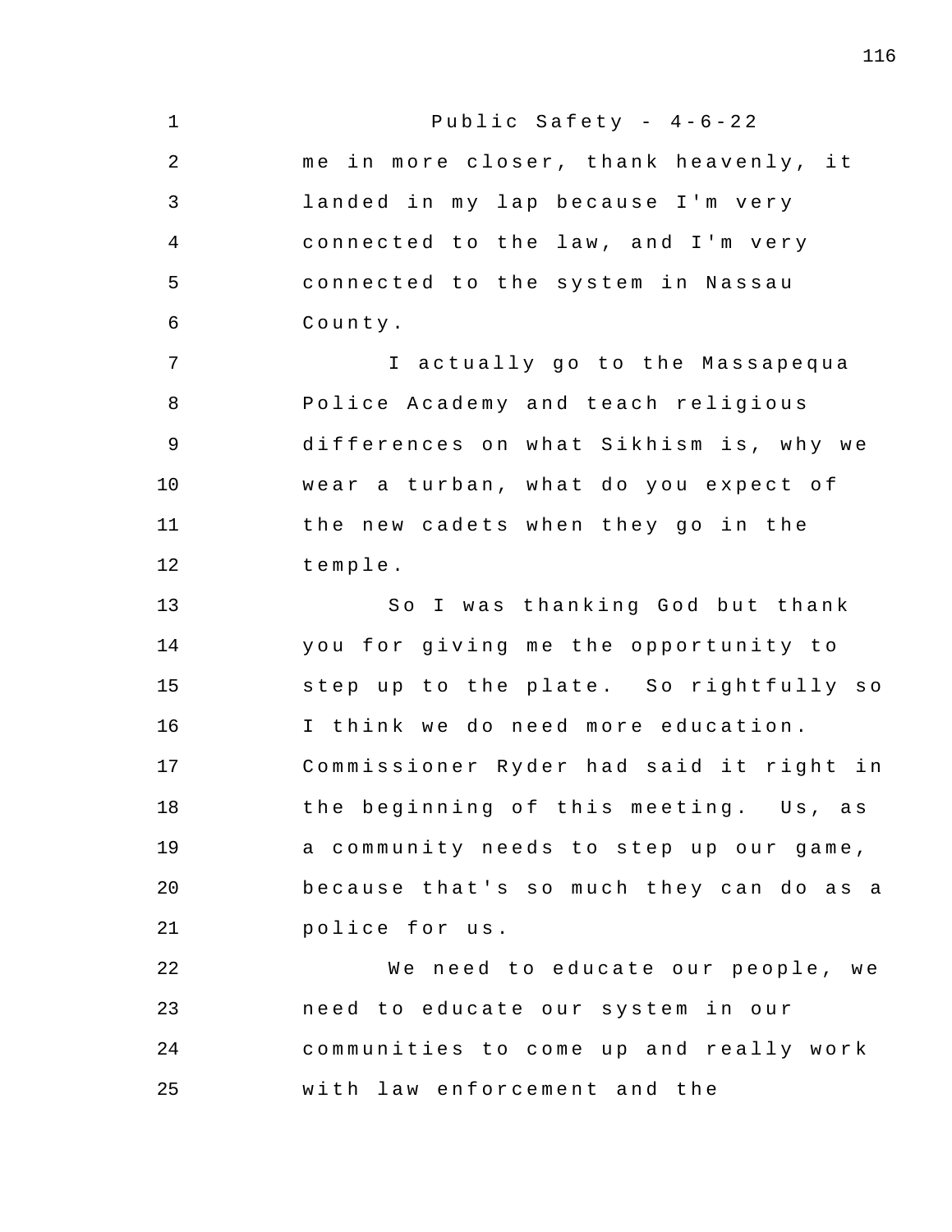1 2 3 4 5 6 7 8 9 10 11 12 13 14 15 16 17 18 19 20 21 22 23 24 25 Public Safety -  $4-6-22$ legislators and everyone that is advocating on this hate crime to come together and work together. I'm very pleased that Commissioner Ryder and the Community of Conscience and Eric Post has been our backbone in getting us all together and literally giving us the support. Anti - Semitism has been there for a long time and he has done the ground work in giving us a platform that we could speak and without him I wouldn't be standing here . So, Commissioner Ryder, I look forward to working with you and with the Community of Conscience. Yes, if you need to hire more people -- one of the problems is that we can get volunteers to do this, but how many people will leave their jobs to go around doing this? So one of the better ways would be to maybe employ certain people in certain communities and say, look, I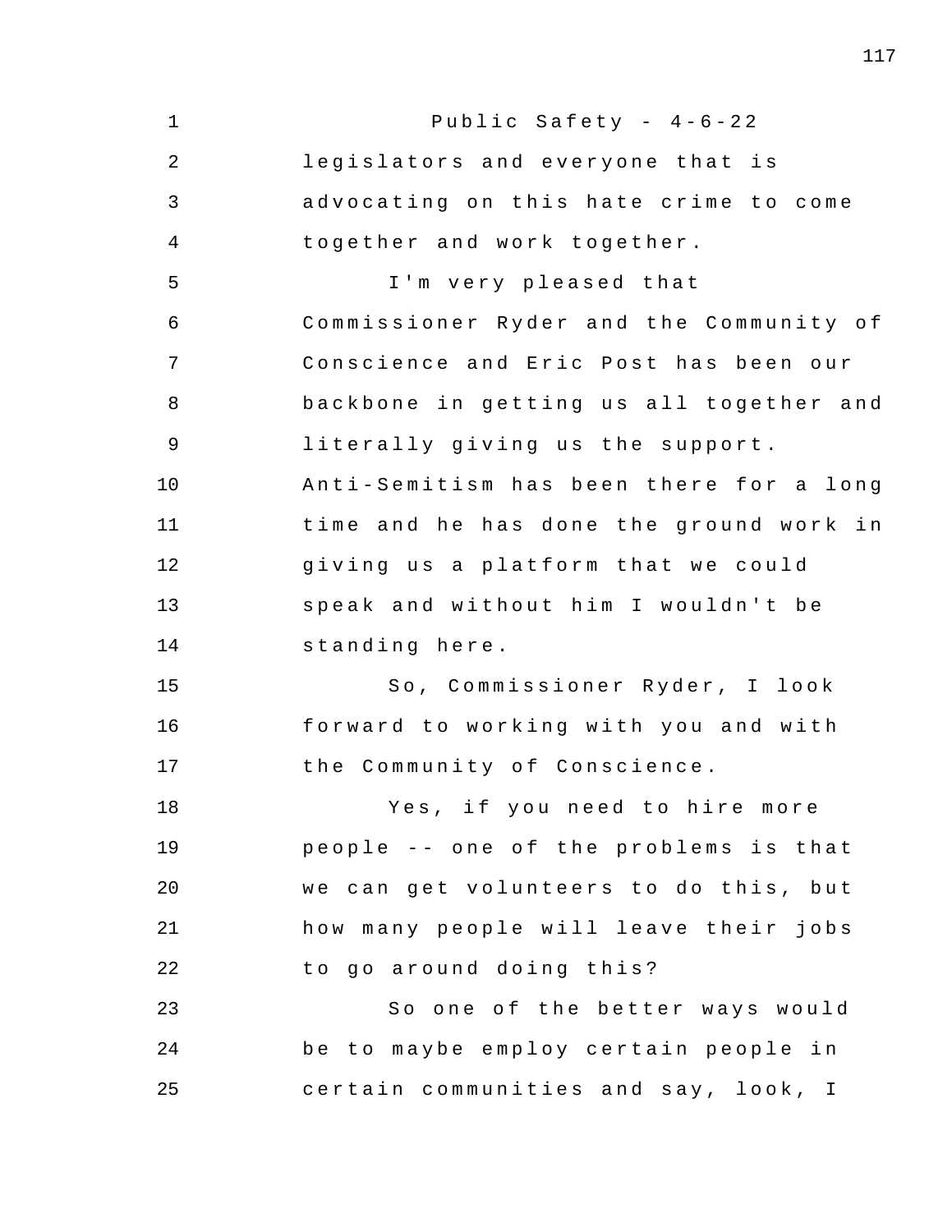| $\mathbf 1$    | Public Safety - $4-6-22$                |
|----------------|-----------------------------------------|
| $\overline{2}$ | get it you're giving that much time and |
| 3              | effort. I'm a successful man but what   |
| 4              | happens to the person who is literally  |
| 5              | working day and night to put bread on   |
| 6              | the table, and they want to do this but |
| 7              | they can't. They want to go around      |
| 8              | advocating and educating.               |
| 9              | I want to come back to my son for       |
| 10             | just a minute and then I will hand it   |
| 11             | over to the next person.                |
| 12             | So it does leave a detrimental          |
| 13             | effect on the mind. My son is taller    |
| 14             | than me now, he's 14. The other day he  |
| 15             | came home and he goes, I said what      |
| 16             | happened, you look upset. Nothing, and  |
| 17             | he started fighting with me and arguing |
| 18             | with me. I said, oh, it's the teenage   |
| 19             | years. I said, I understand, son, I'll  |
| 20             | step back. He said, no, I'm really      |
| 21             | upset. I said, "what happened?"<br>Ιn   |
| 22             | gym somebody tried to take off my       |
| 23             | turban. I said, did you go to the       |
| 24             | principal or did you report it? He's    |
| 25             | like, no, I haven't. I told him next    |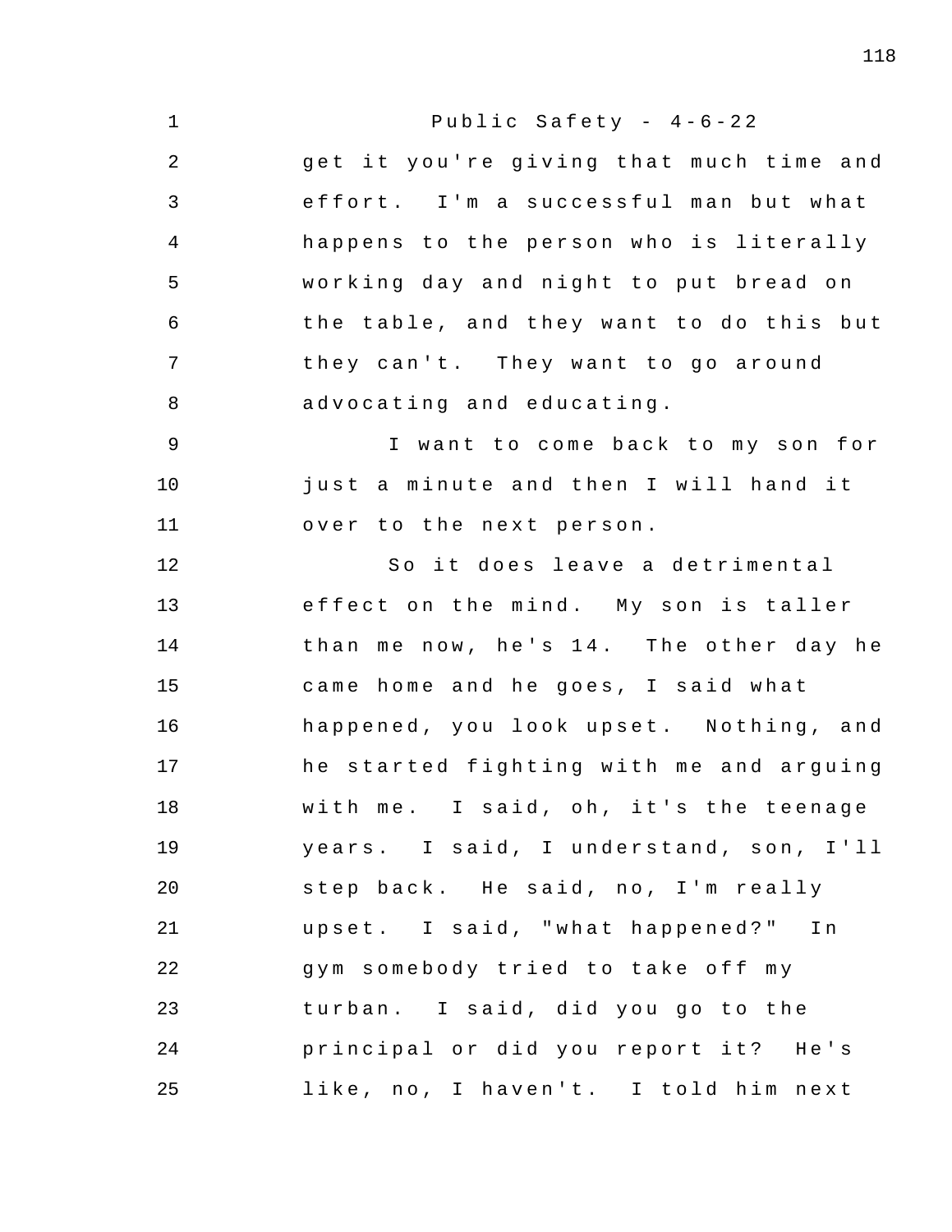1 2 3 4 5 6 7 8 9 10 11 12 13 14 15 16 17 18 19 20 21 22 23 24 25 Public Safety -  $4-6-22$ time he does it I'm going to punch him out. I said, listen, this is not the way. There is a system in place. Go back. I was very upset. I said, you know what? Tomorrow morning I'm going to go to your school and talk to your principal , blah blah , blah . Now here is his comeback. He goes, no, I'm going to go and I'll talk to the principal first. So at lunch time he texts me and I text him back and I said, did you speak to your principal? He said, no, that kid came to me and said I'm sorry for what I did. Now I know in my heart that son is lying. Absolutely. Because of the fact that, again, how many times are you going to cry, cry, cry, and then all these kids are going to push you back and say, let's not even hang out with this kid. So my son is scared. Anyway we are there. We are working with you, go to the schools, make this thing right, and, as a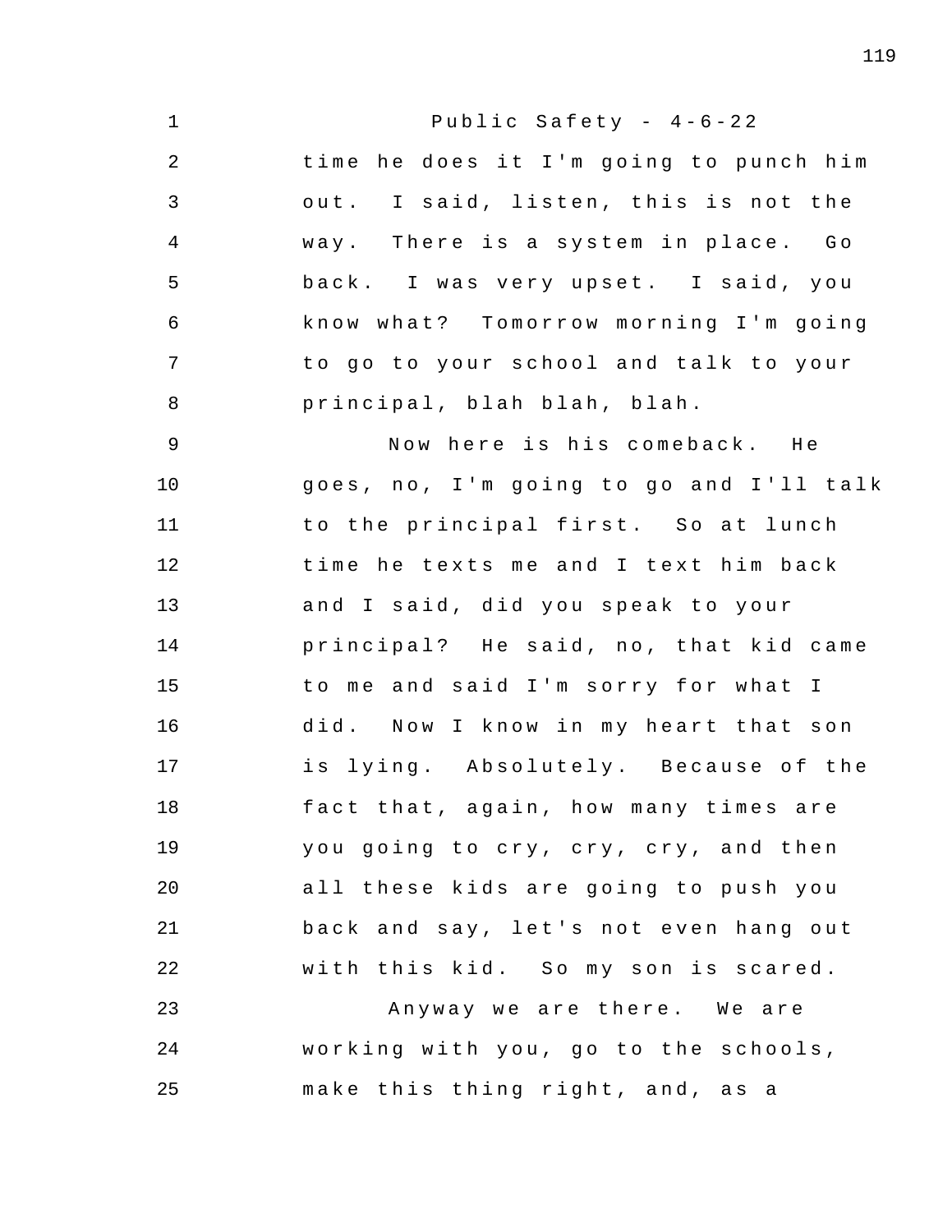1 2 3 4 5 6 7 8 9 10 11 12 13 14 15 16 17 18 19 20 21 22 23 24 25 Public Safety -  $4-6-22$ father, I'll tell you, I remember being attacked when I was younger but I'm at a much better place than I was where my parents were when they bought us to this country, so God bless America, and God bless this system and I love you all for doing what you're doing. Thank you . RABBI SHALHEVETZ : Good afternoon. My name is Rabbi Jaimee Shalhevetz. I'm a senior rabbi at North Shore Synagogue in Syosset. I want to thank every one who is here, the police Commissioner, ADA's office, the whole committee. Thank you . My son is nine, almost taller than me already, just to let you know, but I kind of got to stand on a box anyway . I come to you today to speak of four things. I speak as a rabbi speaking for my community of all ages and demographics. I speak as a Jew who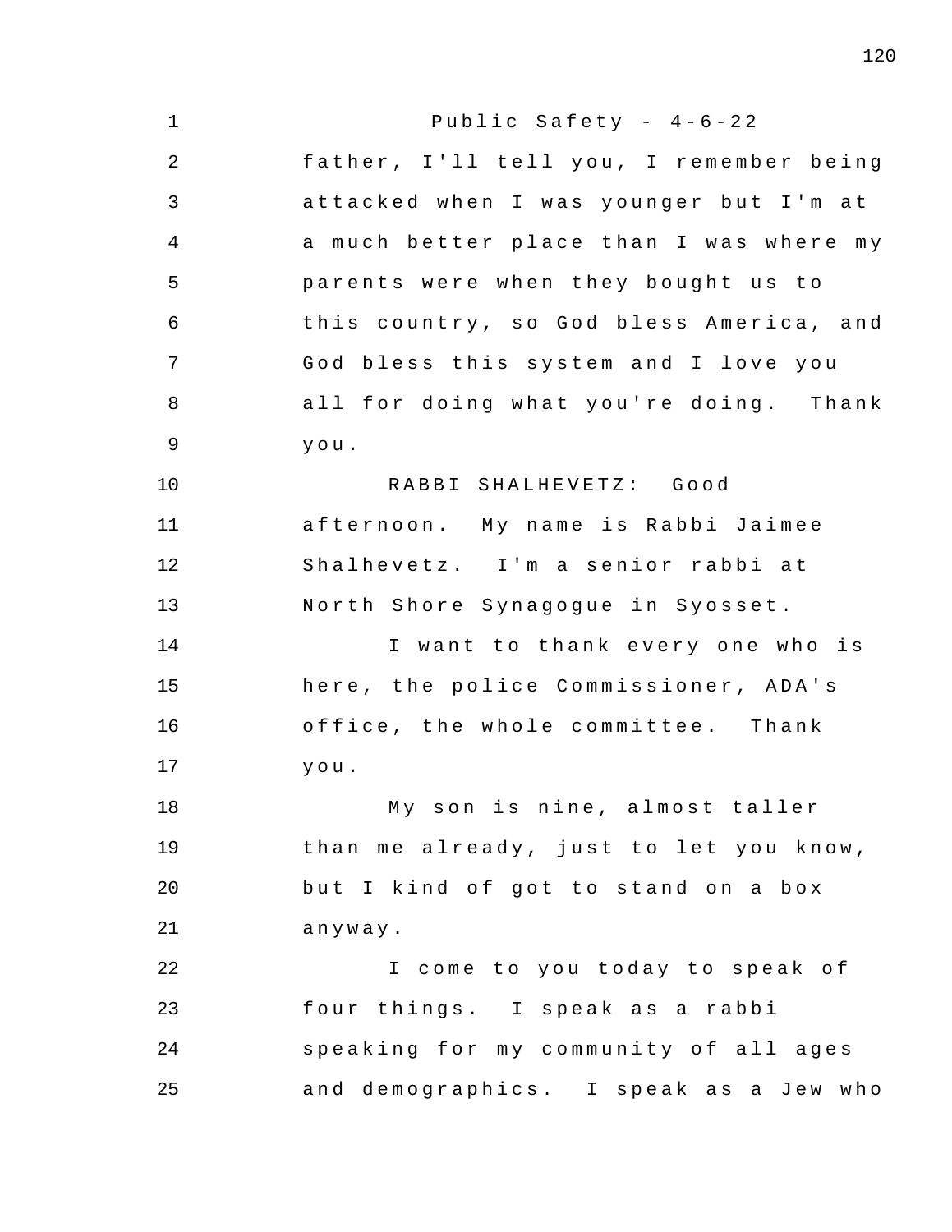1 2 3 4 5 6 7 8 9 10 11 12 13 14 15 16 17 18 19 20 21 22 23 24 25 Public Safety -  $4-6-22$ has experienced anti Semitism personally and indirectly as well. I speak as a mother, a woman and a mother, and I speak as a gay woman who has faced discrimination and has been too reticent to report on it. As I listened to these amazing stories from all of my brothers and sisters here today, I went through what I was going to share with you today, I in my own stories have five unreported events that happened to me or my family . I can tell you why they're unreported and they're all for mostly different reasons. As I go through them, I will let you know, I am not actually reporting them unless I am by just speaking in front of you and then you let me know afterwards. As a rabbi with a nursery school in my synagogue, I find people coming to me recently in the past few years to say, I want to send my child to your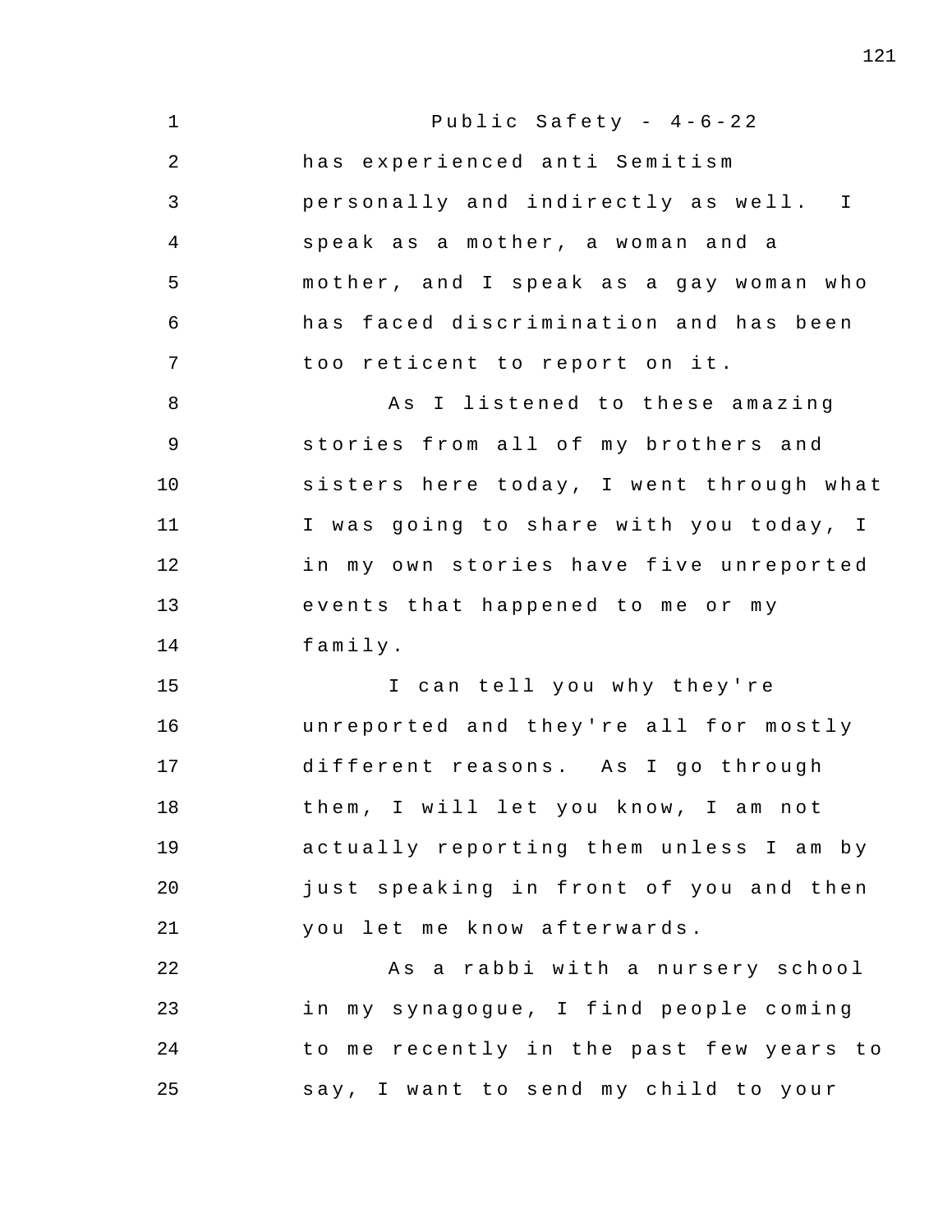1 2 3 4 5 6 7 8 9 10 11 12 13 14 15 16 17 18 19 20 21 22 23 24 25 Public Safety -  $4-6-22$ nursery school but I'm afraid to because people go into synagogues and shoot people. I can't send my two year old to a place where there needs to be body guards and police and people checking in all the time. So I'm going to send my child to a secular school not because I don't want them to learn about their religion and be proud of who they are, because I am afraid for their lives. So it affects our entire community. As we begin teaching who they are, the first thing these children learn is to be afraid of what other people will think of them because of who they are. I have children who come to me that are afraid to speak up just as Mr. Singh's son and they come to their rabbi and they say, this happened to me and I don't want to tell my parents because my parents will go to the school and then I won't have any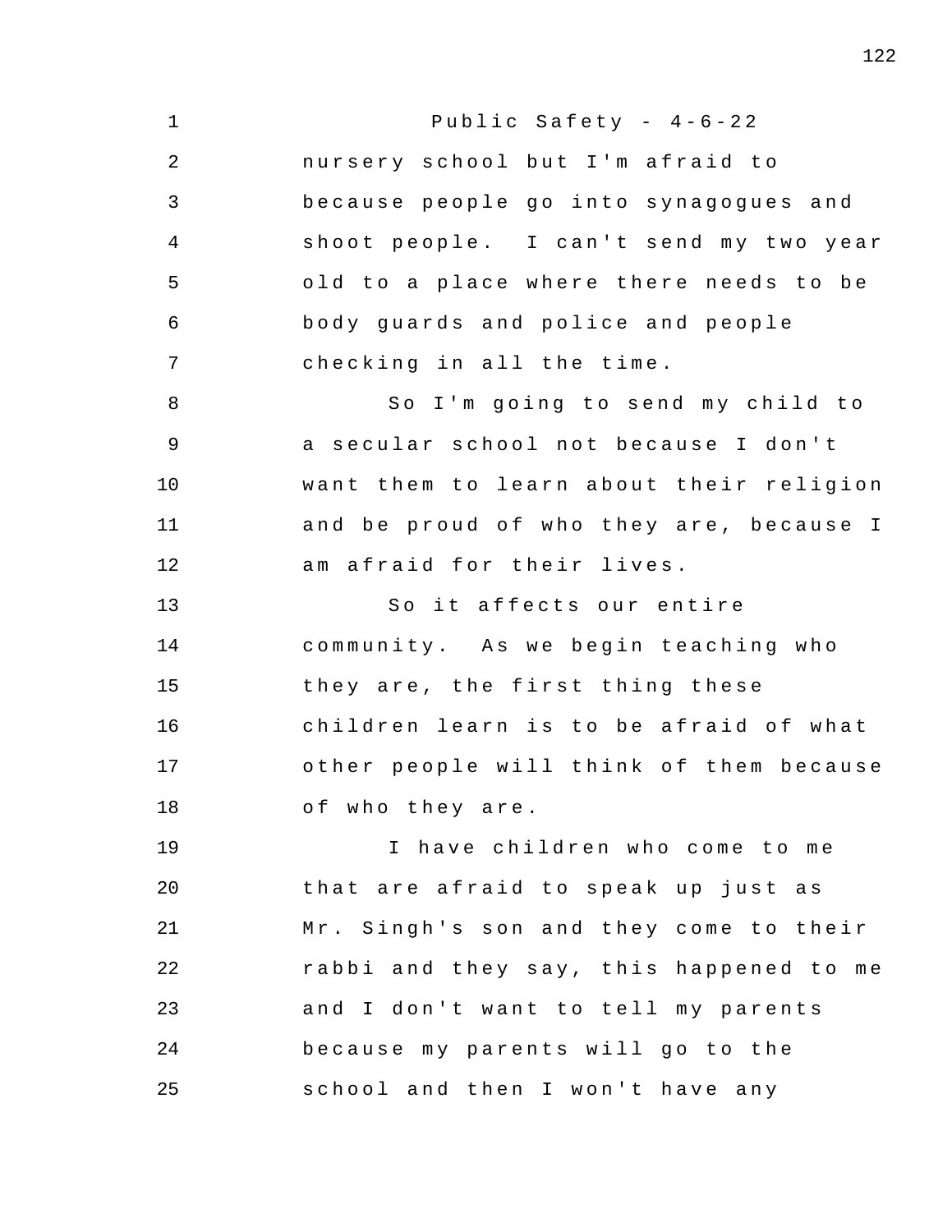1 2 3 4 5 6 7 8 9 10 11 12 13 14 15 16 17 18 19 20 21 22 23 24 25 Public Safety -  $4-6-22$ friends, or they'll beat me up even more or knock my lunch off the table or whatever it is that they will do. They come to me not that I will do something about it either but just because they know I will be confidential. They come to me because I won't report it unless they're in physical harm and then they know I am required to report it. As a Jew I have experienced anti Semitism in my life. I grew up in Suffolk County. I'm happy to be in Nassau County although Suffolk was a lovely place to grow up. I was one of two Jews in my school, my brother being the other one, so once he graduated it was just me. I remember my house being egged at Halloween, the only house on the block to be egged. I remember having money thrown at me while I was in school, all through middle school, all through sixth grade and up, not high school,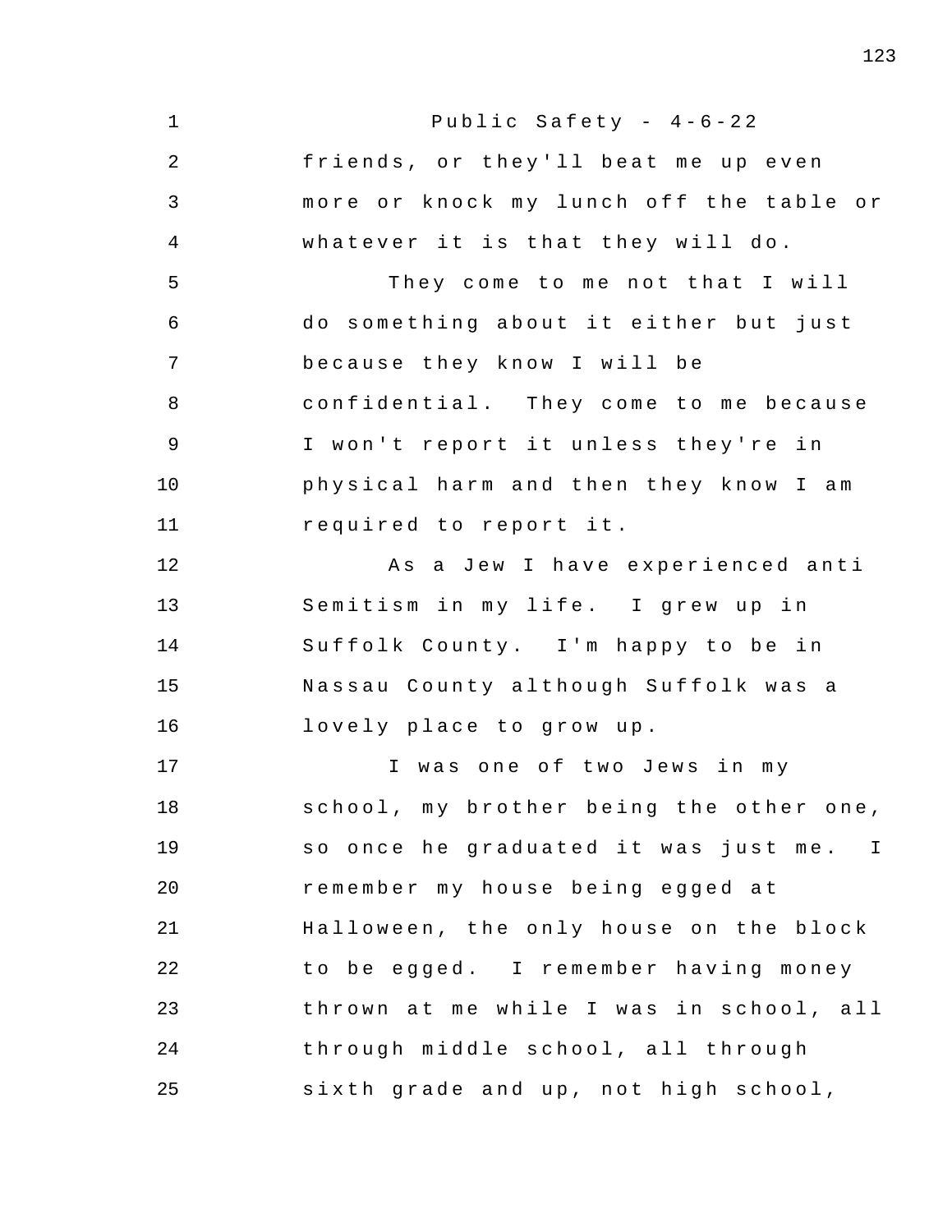1 2 3 4 5 6 7 8 9 10 11 12 13 14 15 16 17 18 19 20 21 22 23 24 25 Public Safety -  $4-6-22$ but through middle school having money thrown at me saying you money grubbing Jew, don't you want this? And I remember my father and his friend Jack Lorenzo, who everyone thought was Jewish because he hung out with my father but with any Lorenzo as his last name he was not, but he's honorary. They would menorahs, Chanukah menorahs because at almost every train station where there was a community menorah, every Chanukah, someone would vandalize one or two of them. They would go around and rebuild the m . They would get letters from the local government thanking them for doing this and yet it happened again and again and again every single year . We would go out and fix the broken lights or fix the branches and I remember doing this with my father and his friend . I hear anti Zionism saying - - I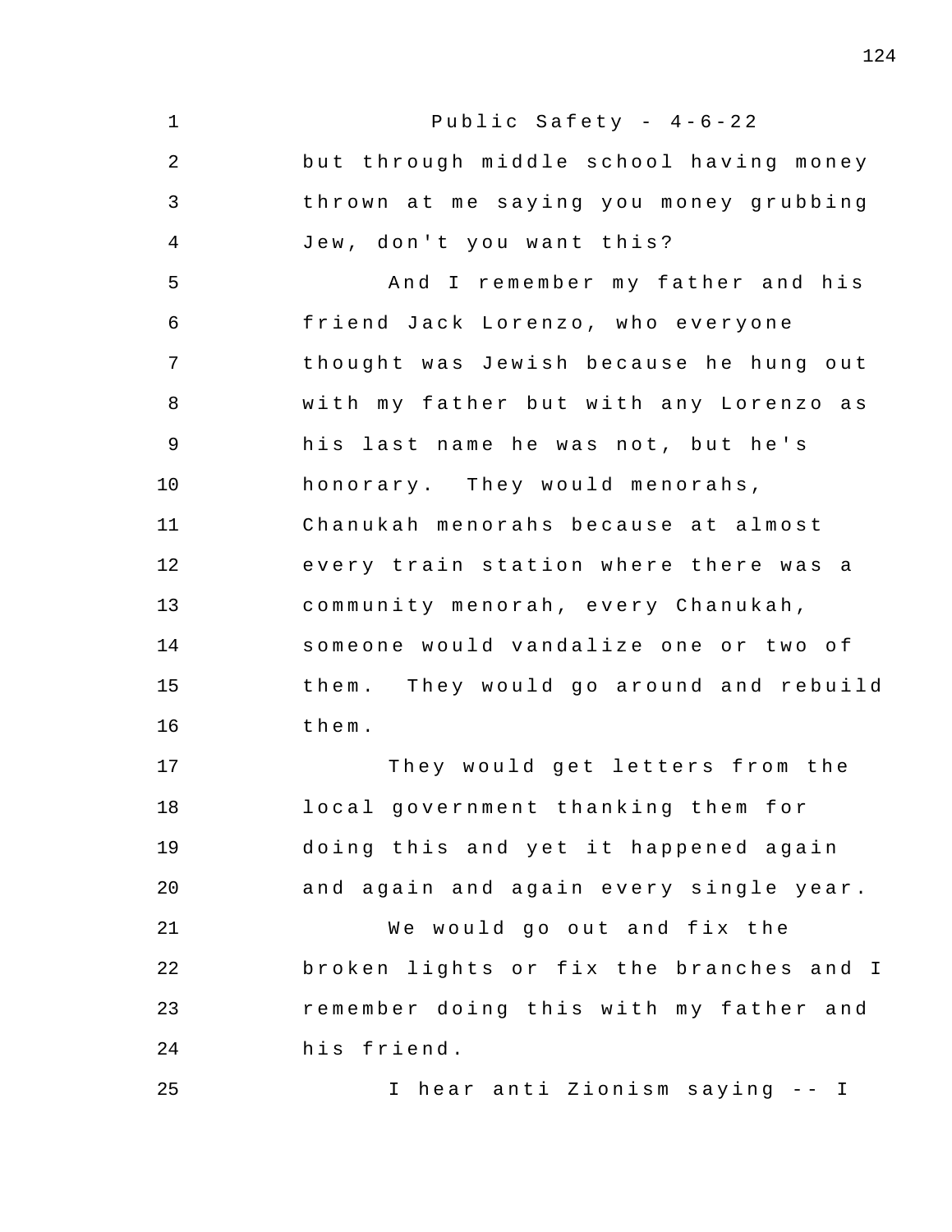1 2 3 4 5 6 7 8 9 10 11 12 13 14 15 16 17 18 19 20 21 22 23 24 25 Public Safety -  $4-6-22$ hear it at the UN, we all hear it from members of our government in the federal government and I hear -- well anti Zionism is not anti-Semitism, except that many people disagree with that. So, when you say a country founded by Jews is this and that and the other thing, then anti Zionism does become anti - Semitism . When you blame Jews for other people's persecution and say it's only Jews, it's anti-Semitism and it affects my son who is nine and hears about it and says, "why does the world hate us mom ? As a woman and a mother, my children of whom now I have four, the nine year old is the oldest, my children who are old enough to understand what happened in a Texas synagogue, what happened in Pittsburgh, and what continues to happen, are fearful when their mother goes to work, they are fearful I won't come here.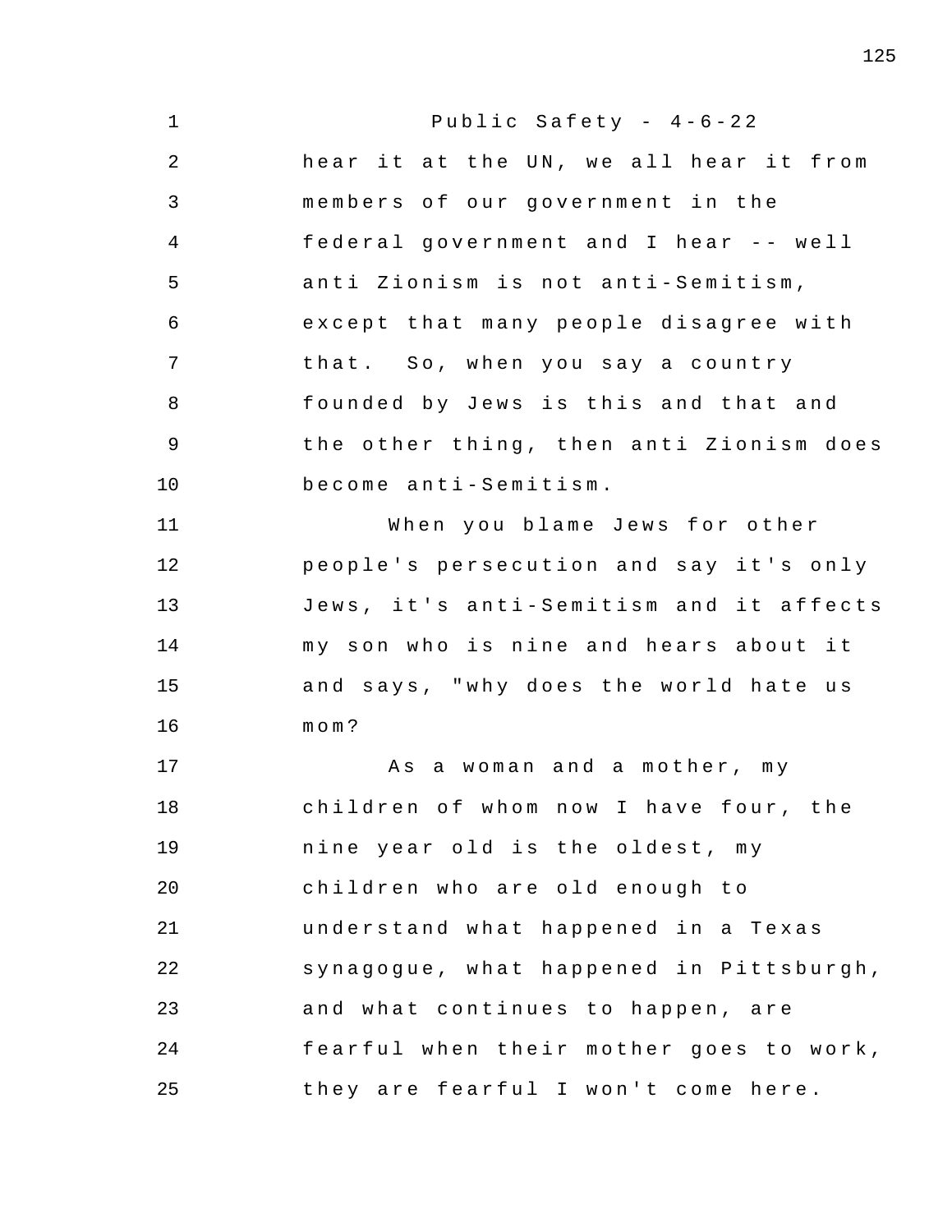1 2 3 4 5 6 7 8 9 10 11 12 13 14 15 16 17 18 19 20 21 22 23 24 25 Public Safety -  $4-6-22$ That was not something I imagined in rabbinical school . I did not imagine that my children would say good-bye, Ima, which is Hebrew for mother, what they call me, I hope you're okay today at work and I hope you come home. My son was told by a student in school two years ago that God doesn't love him or his family and he goes to public school because he has two moms. To which he then replied to his strength, my moms are both rabbis. I think God loves them just fine. But he did indeed come home and say why would anyone say that? My daughter came home crying one day and she's in first grade saying that one of the students in her class told her her family wasn't real because she has two moms so she doesn't really exist. She is a bit over dramatic so she asked for proof of her existence which I worked out. But the incident is still the same.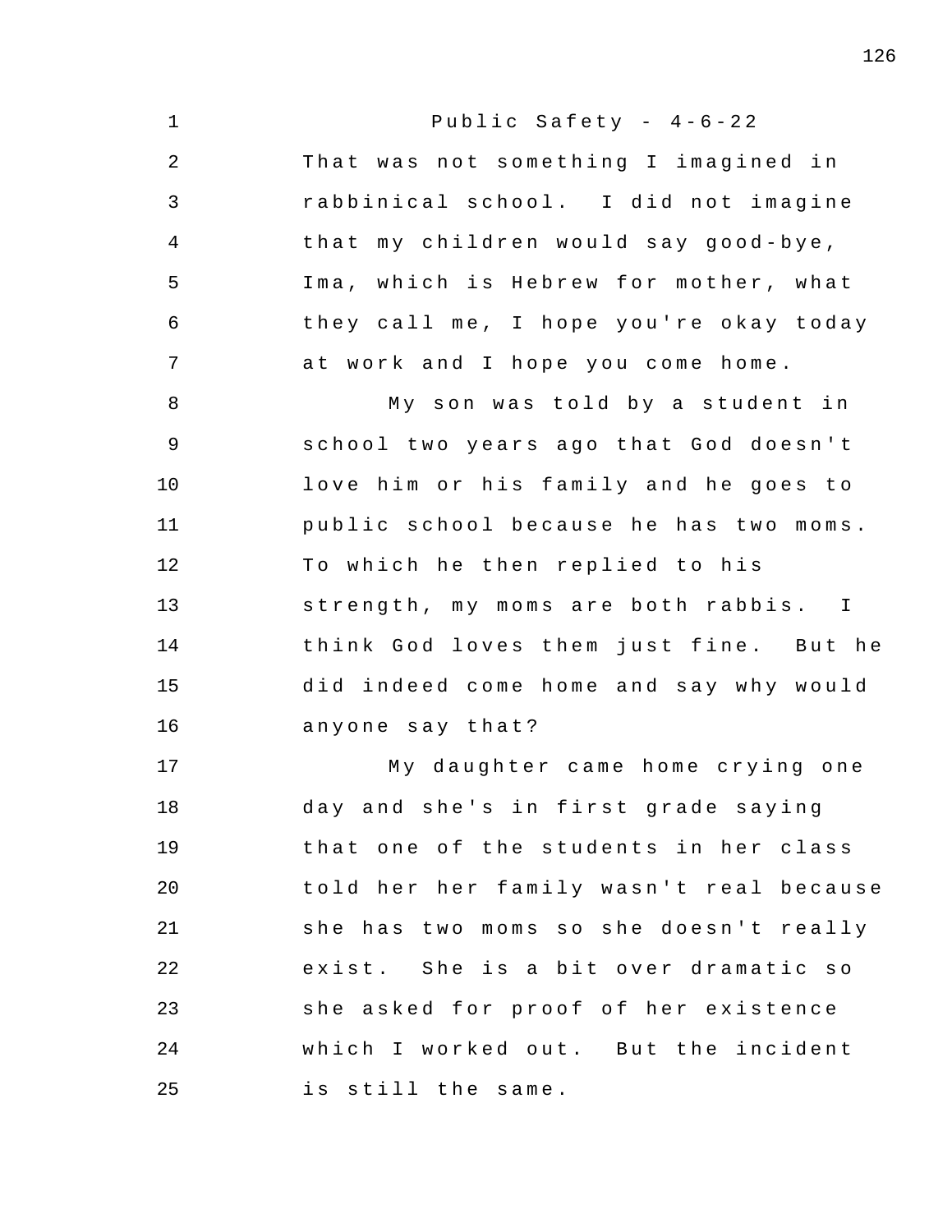1 2 3 4 5 6 7 8 9 10 11 12 13 14 15 16 17 18 19 20 21 22 23 24 25 Public Safety -  $4-6-22$ Facing discrimination as a gay woman myself, I will share one particularly recent incident , although I have shared many, or experienced many , I will share one particular recent incident which happened at a post office . My wife and I took our children, we had three at the time, to get new passports. We weren't traveling anywhere particularly because of the pandemic but for when we were able to we wanted to get new passports. We went to the post office, we had our pictures, we had everything in order. We had their birth certificates, driver licenses, everything that everyone said we needed on line, everything that we looked up, we called the post office, we had all of that. The man at the post office demanded to see our marriage license to find out if I was the other parent because I'm not the mother on the birth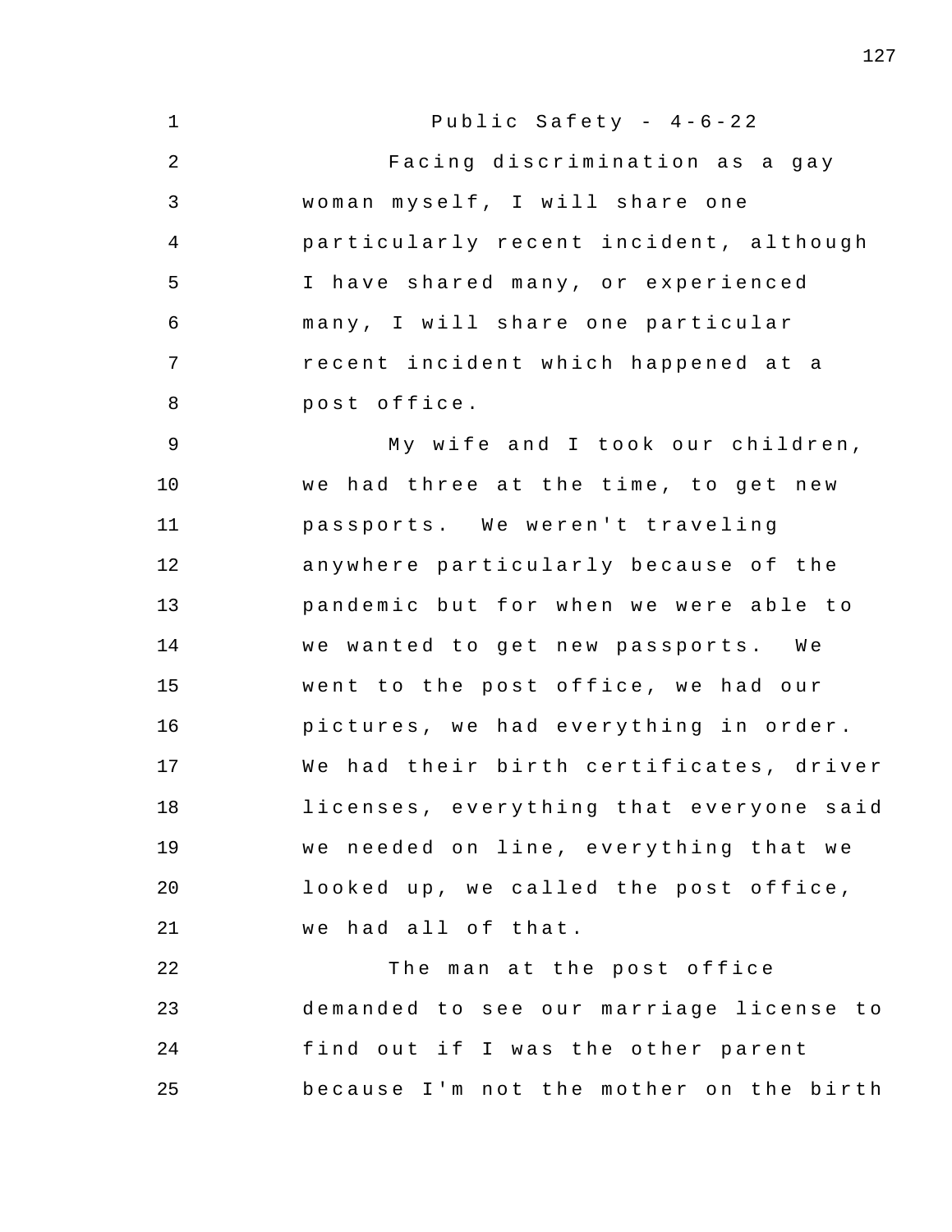| $\mathbf{1}$   | Public Safety - $4-6-22$                |
|----------------|-----------------------------------------|
| $\overline{2}$ | certificate. We do have mother mother   |
| 3              | birth certificates thanks to Northwell  |
| 4              | Health actually, and thanks to some     |
| 5              | legislation in our government, so I am  |
| 6              | a mother on the birth certificate and a |
| 7              | parent but that wasn't good enough for  |
| 8              | him. I didn't bring my wedding          |
| $\mathsf 9$    | license, my marriage license with us    |
| 10             | because it's not required for a         |
| 11             | passport for a child and not required   |
| 12             | for a passport for me.                  |
| 13             | When we didn't have it then he          |
| 14             | said, well, I can't give you these      |
| 15             | passports. And we said, well, you've    |
| 16             | already taken all our information. You  |
| 17             | have our pictures. You have the         |
| 18             | applications, which he then refused to  |
| 19             | give back.                              |
| 20             | He also had one of the checks for       |
| 21             | it and not the other one. He started    |
| 22             | to say let me think about filling it    |
| 23             | out and he insisted on filling out my   |
| 24             | name as father to which my wife said,   |
| 25             | that will invalidate this passport      |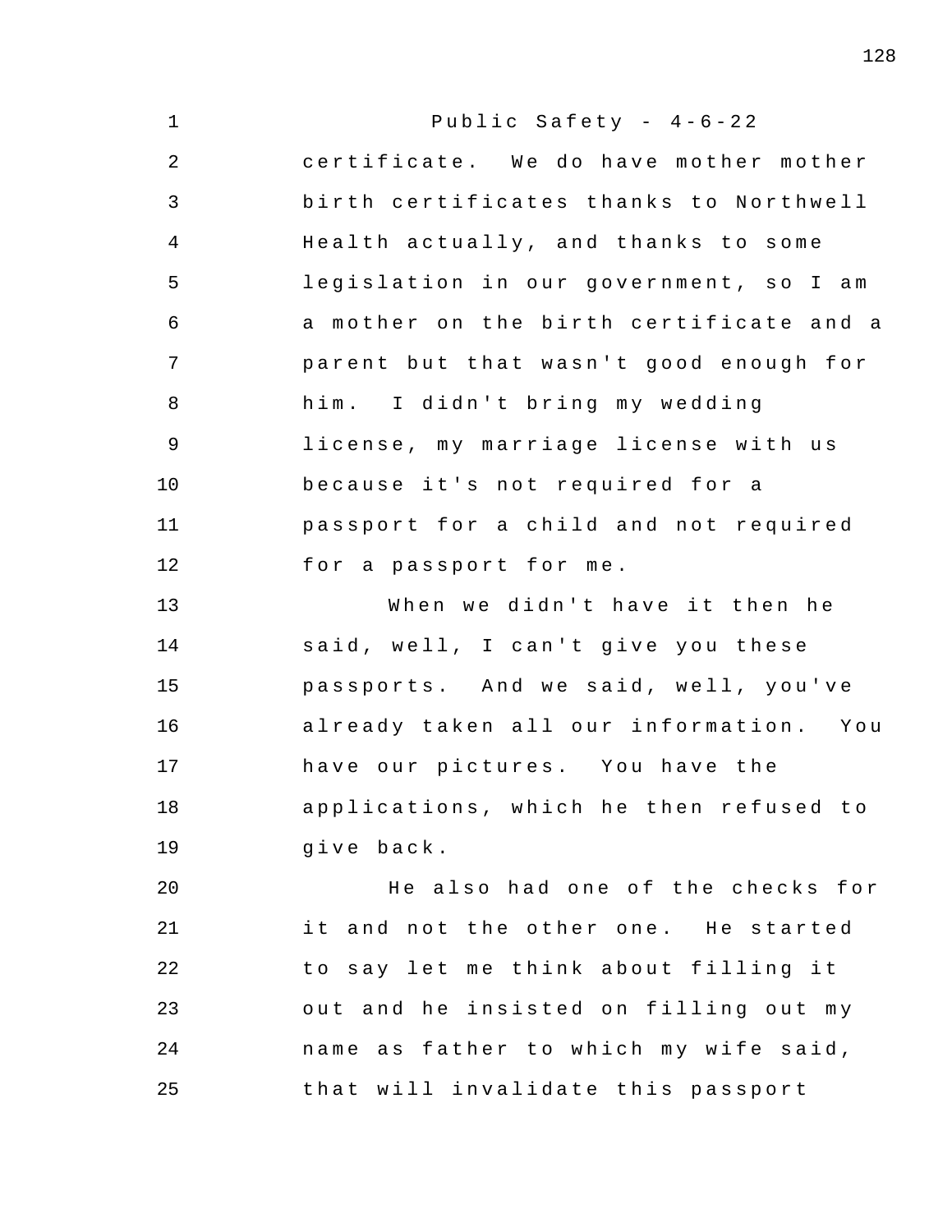1 2 3 4 5 6 7 8 9 10 11 12 13 14 15 16 17 18 19 20 21 22 23 24 25 Public Safety -  $4-6-22$ application and it will be rejected and you know that because this is what you  $d \circ$ . He said, don't tell me what to do. You can't have two moms. At that point while my children were listening to this, he then started to say that this whole situation was absurd, that he had stayed late at work to help this family get their passports, but now that he sees it was us he realizes he wasted his time and he told us to leave the post office. We went home without our passport information because he had kept it and with only paying one check. We had asked him to at least pay for the other one. He said he didn't want our money and to get out. Not only did we lose our passport information at that time, when we got home about an hour later, I received a phone call from the post office telling me that I owed them money for the check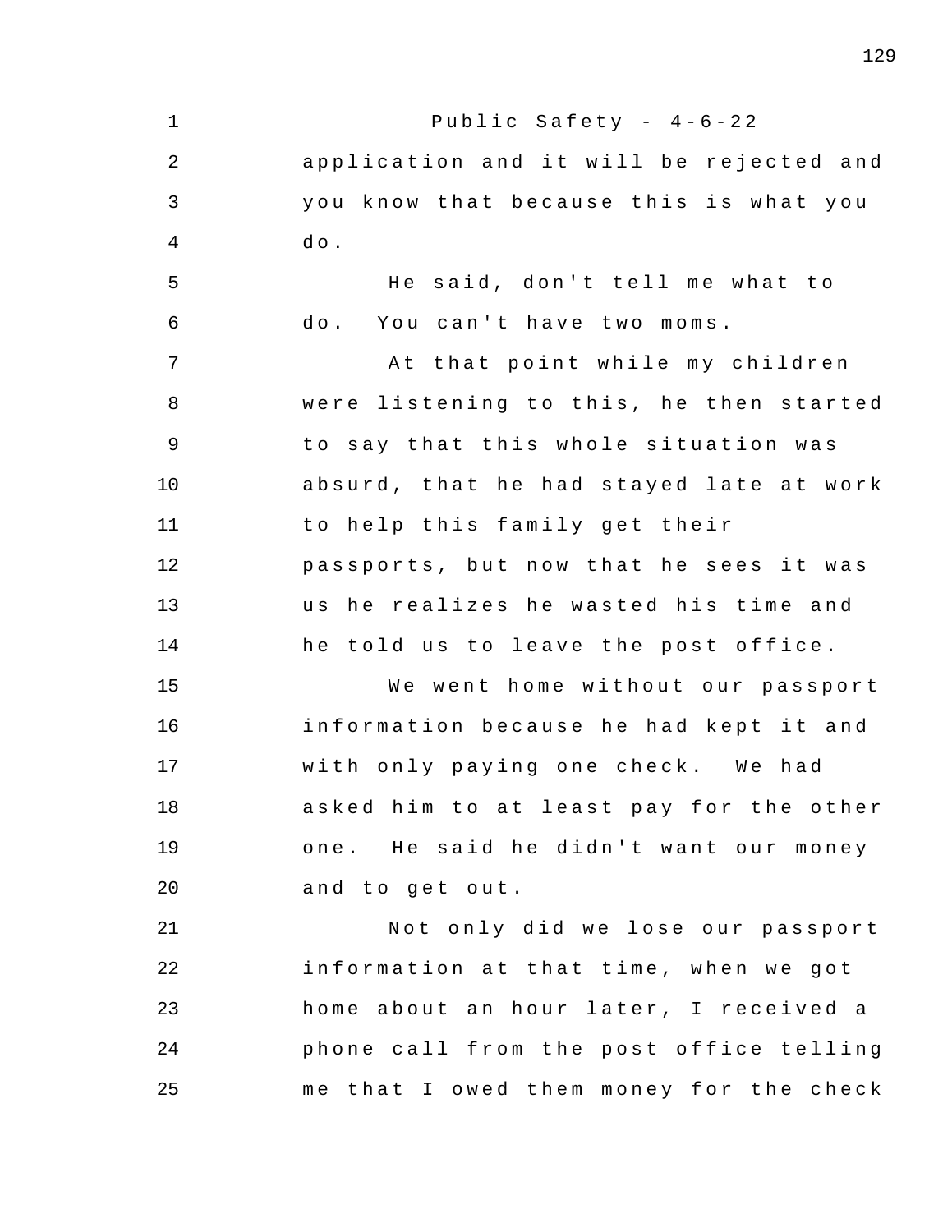1 2 3 4 5 6 7 8 9 10 11 12 13 14 15 16 17 18 19 20 21 22 23 24 25 Public Safety -  $4-6-22$ that he didn't take. I was then forced to drive back to the same post office and hand them over a check and three weeks later our passports were denied because I was listed as father and that is not my sex or gender. So, luckily, being a rabbi, I happen to know a judge who was able to get us into his clerk's office and get us passports. Did I report this? I did not. I did not report when a child told my son that God didn't love his mom. I don't even know if that's a crime. I understand now that perhaps it could lead to a crime later probably not from a seven year old but when that child is older or, more importantly, that child learned it somewhere from a parent, from an adult in their life, who may be then doing a crime. I did not report when my daughter was in tears. I don't report when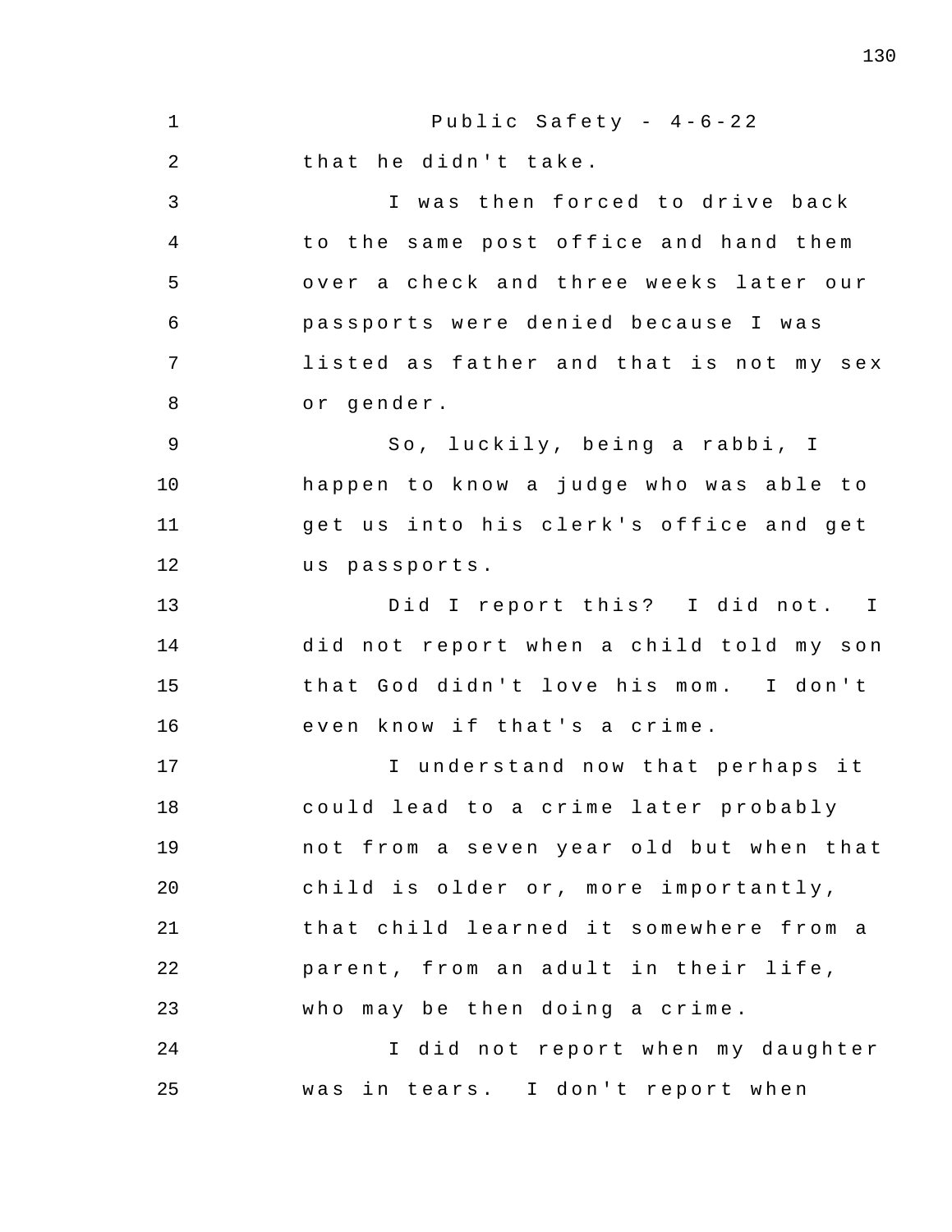1 2 3 4 5 6 7 8 9 10 11 12 13 14 15 16 17 18 19 20 21 22 23 24 25 Public Safety -  $4-6-22$ people are afraid to attend my nursery school because how can we report that? And I did not report the post office incident . My children are very effected, possibly more than I am, from what happened at the post office from watching their mothers be berated in that way and told publically that their family doesn't exist. Nobody else in the post office of which there was a long line which added to my lack of wanting to report it. It seemed as though no one else cared. In addition, the person who was saying this hateful information about m y family was a minority and I did not want to be seen as racist accusing this person of something. At the same time I didn't want to get anyone fired. I didn't want to get anyone in trouble, I just wanted to put it behind me. It turns out, you can't put it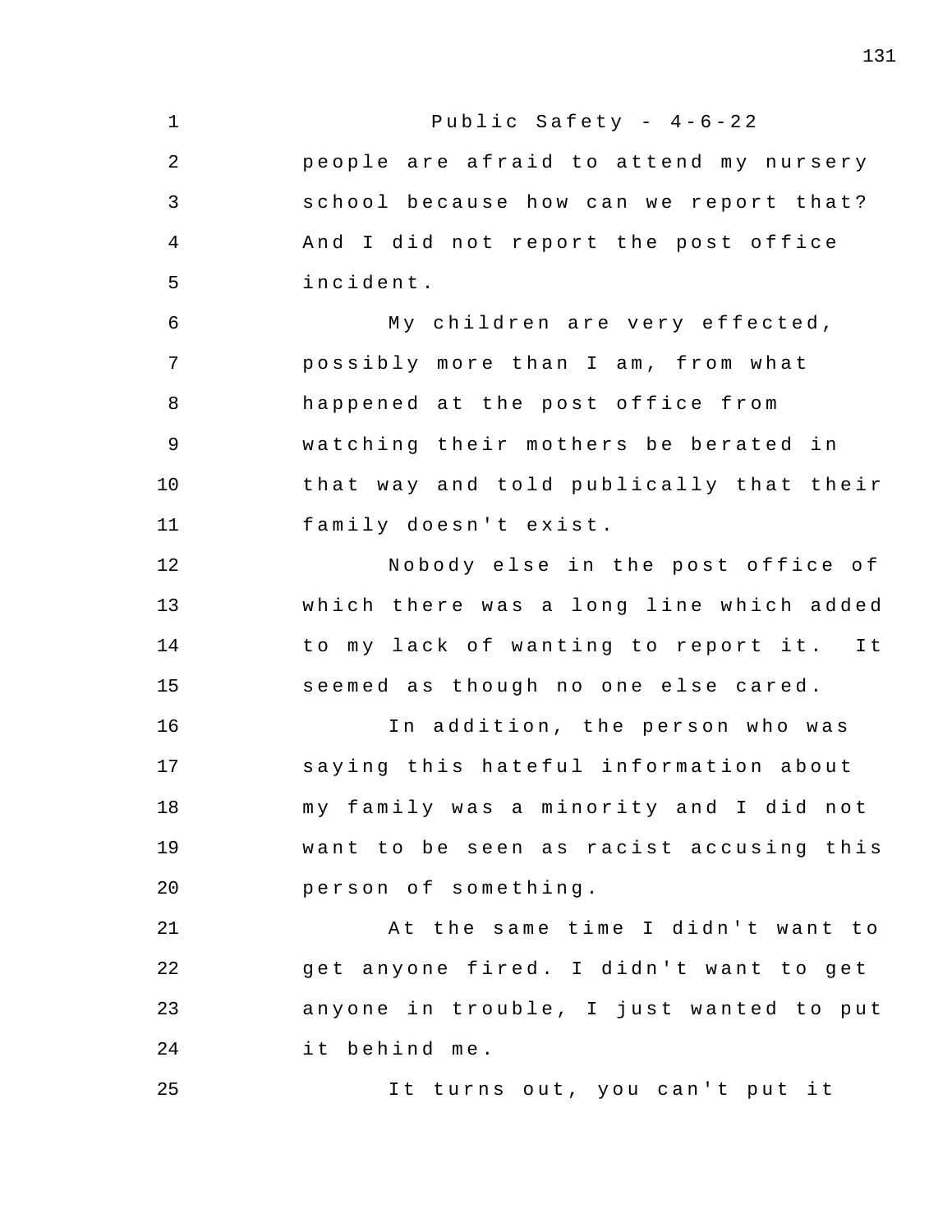1 2 3 4 5 6 7 8 9 10 11 12 13 14 15 16 17 18 19 20 21 22 23 24 25 Public Safety -  $4-6-22$ behind you, it is with you every day. As a white Jew, I have the privilege of being able to pass most of the time. I can choose when to hold hands with my wife, when to share with my family. Not every one is as lucky. Not every one can pass in the way that I can. So I've made the decision to not pass because it's my privilege and no one else's then it's not rightfully anyone ' s . So, what do we need to do about all of these things? How do I speak to my people? I agree, Commissioner, we need to step up our game absolutely. We need to educate. Schools need to bring us in as well. We need to expand what counts as a crime or at least what can be reported and then educated about and we need to make it known what is something that is reportable. What is something that we can speak about. Then we need to change the consequences I think, not just of punishment, but of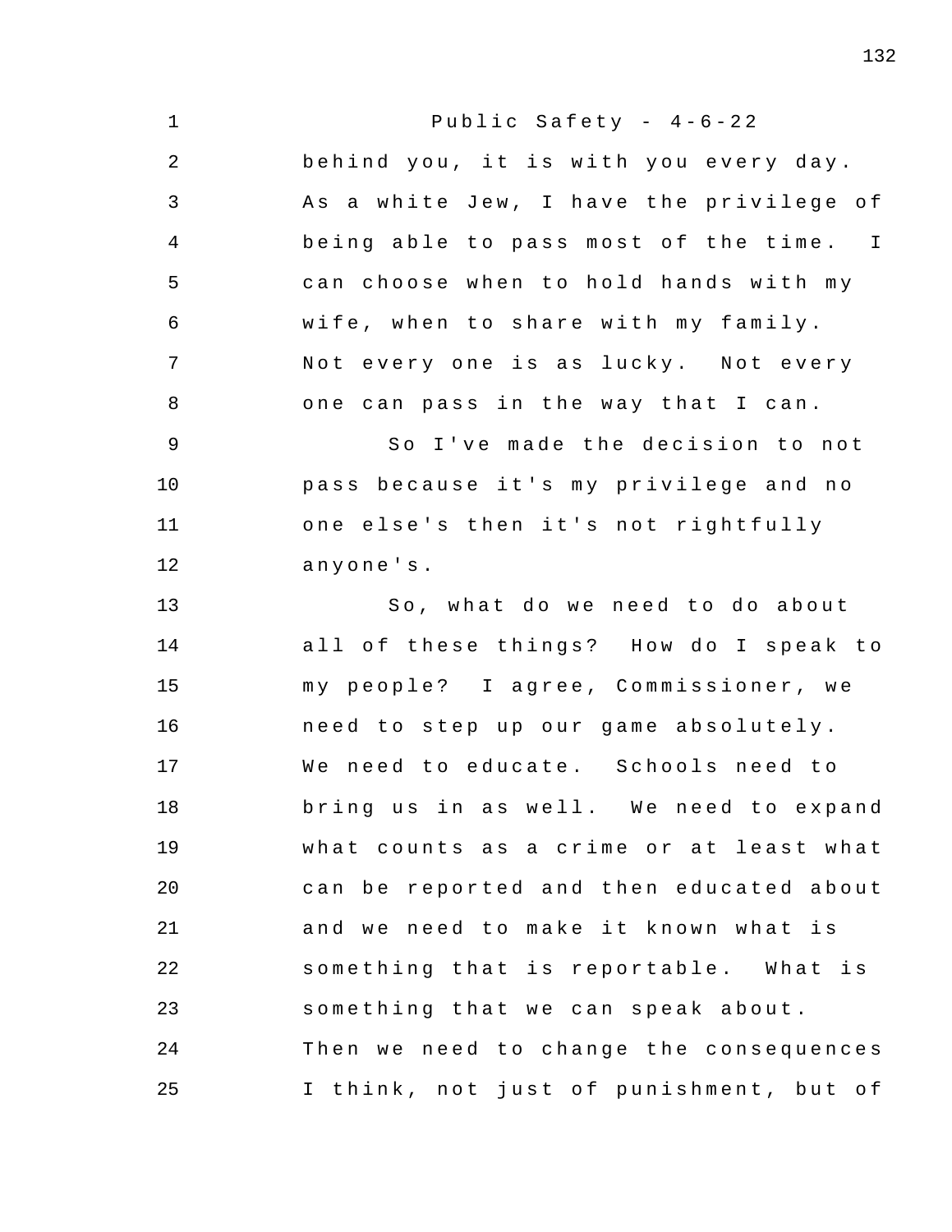1 2 3 4 5 6 7 8 9 10 11 12 13 14 15 16 17 18 19 20 21 22 23 24 25 Public Safety -  $4-6-22$ education, and not just the person committing that offense, but where that child where that teenager learned it from. Let's go up and find the source and let's help each other to be able to figure out where it starts. Let's not just band aid the symptom and the problem but let's go to the source and really eradicate it. I want to thank all of you for giving us the time today, for taking the time out of your busy and very rigorous schedules to hear us and hear our stories and share with us your stories and for your passion and for your drive . Thank you and I hope we can work together in the future. CHAIRWOMAN FORD: I thank all the speakers that shared their personal occurrences in regard with this topic. It is very enlightening and sobering and sad to a certain degree. Thank you very much. I think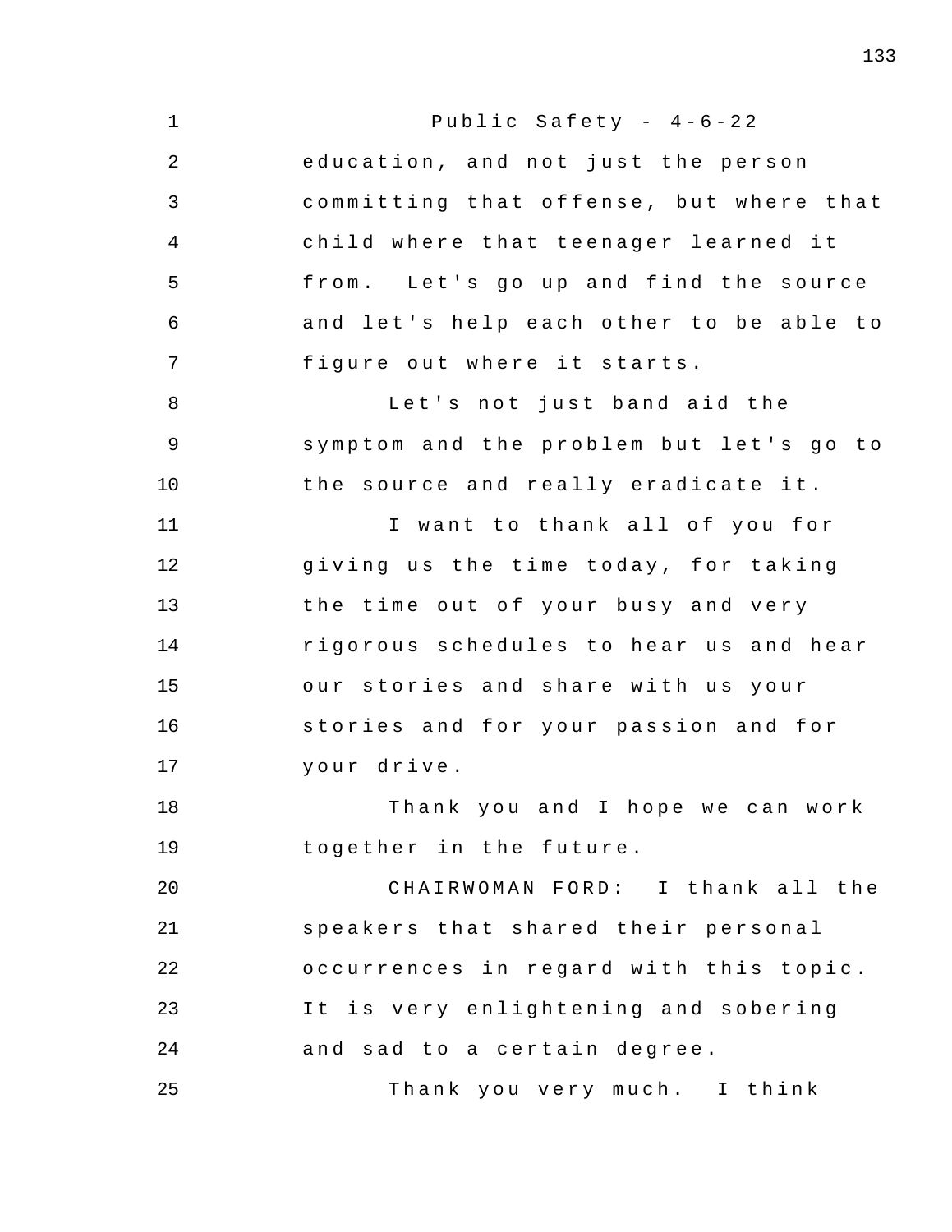1 2 3 4 5 6 7 8 9 10 11 12 13 14 15 16 17 18 19 20 21 22 23 24 25 Public Safety -  $4-6-22$ that gives us all the more reason to continue with these types of hearings and constantly do this outreach. And , I guess , Commissioner Ryder , it does fall to a certain degree to your police officers because you are actually the first people that the officers in our communities, pop officers , those that are patrolling the streets, the cars, the bicycles, they're walking, they are the ones that people see right away . So I guess it is important for the officers to be trained and work with the communities and I just have to say that it is very difficult to interrupt a fellow legislator. I do apologize about that, but I really did want to hear from the speakers that were invited . So, Legislator Bynoe, I don't know if you would like to resume your questioning or whatever you want to do and follow up with Legislator Mazi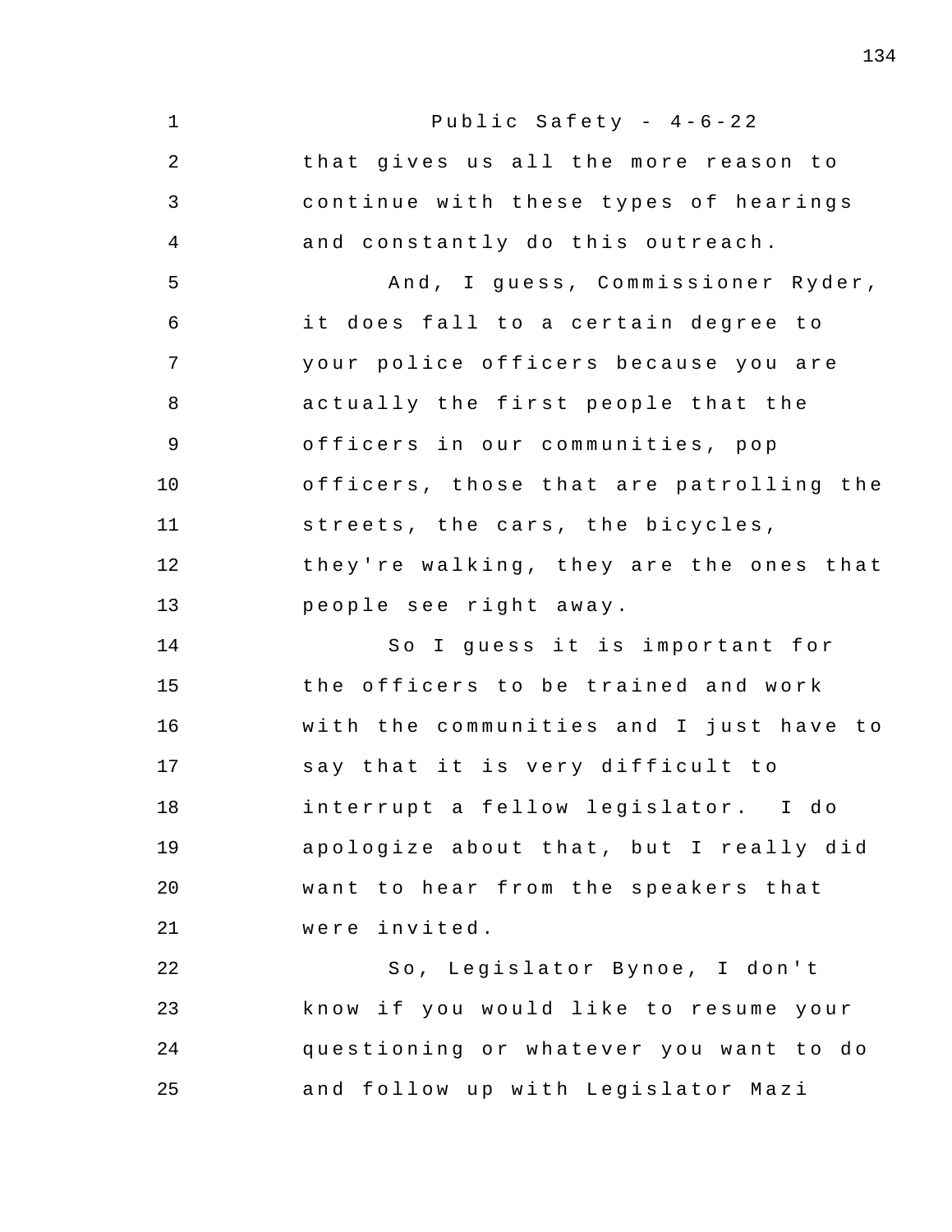1 2 3 4 5 6 7 8 9 10 11 12 13 14 15 16 17 18 19 20 21 22 23 24 25 Public Safety -  $4-6-22$ Pilip . LEGISLATOR BYNOE: Thank you, Chairwoman, but you really don't need to apologize to me. We definitely wanted to turn the floor over and hear those personal stories and I thank everyone for sharing . I just feel they're interdependent, diversifying the force, and the like, and I drove the point home that I wanted to with the Commissioner and I appreciate you turning the floor back over to me. Thank you . CHAIRWOMAN FORD: We'll have the dialogue on all of this anyway and I know even working with the police department we will have a hearing and we will definitely work with you, Commissioner Ryder, because we like working with you and the sergeant . COMMISSIONER RYDER : I love coming here . CHAIRWOMAN FORD: Come on. Say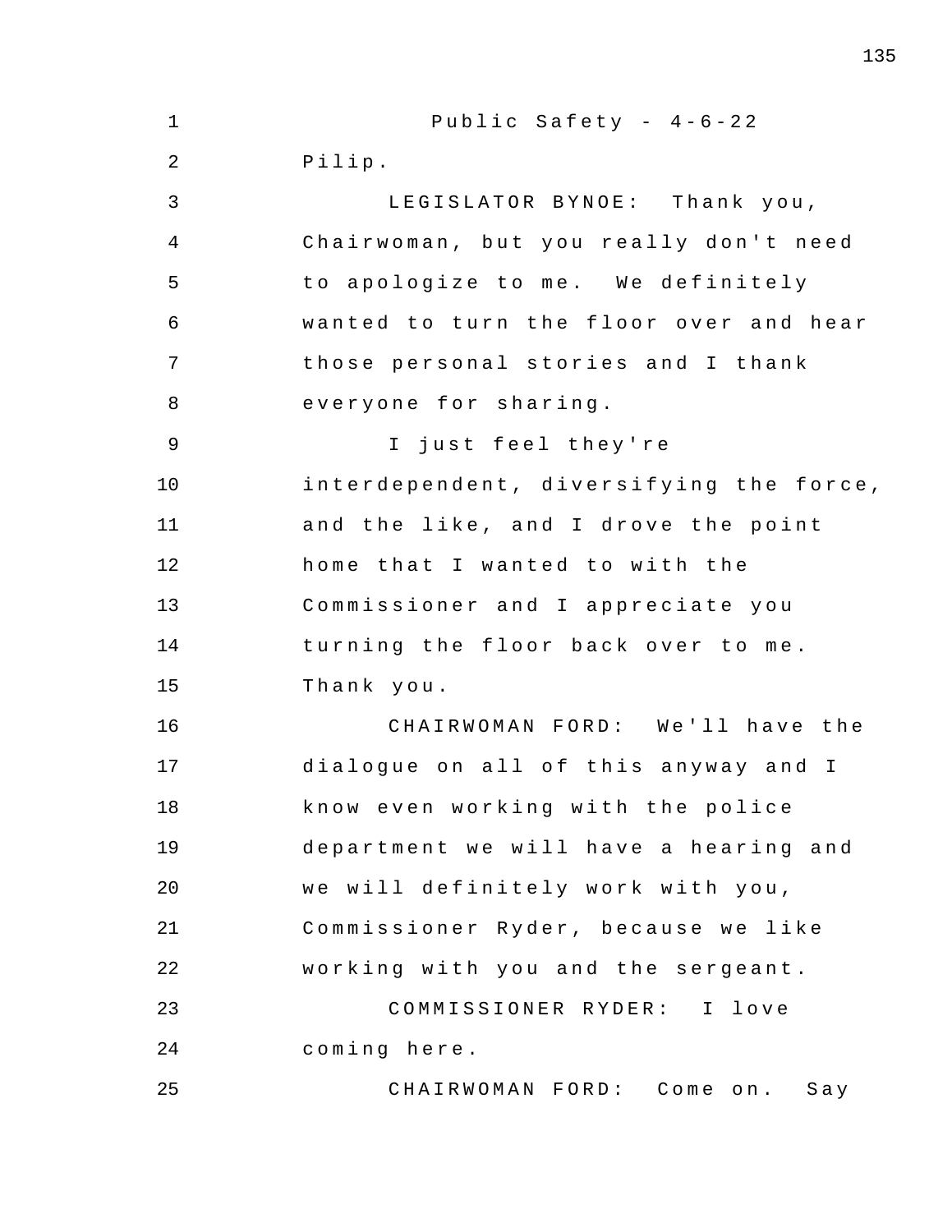1 2 3 4 5 6 7 8 9 10 11 12 13 14 15 16 17 18 19 20 21 22 23 24 25 Public Safety -  $4-6-22$ it with more enthusiasm, please. Legislator Pilip, did you have a question or a comment? LEGISLATOR PILIP: I just want to say thank you so much for this. This is very important that we as a community come together to discuss, to open up and to talk. I think we should have a lot of  $-$ - maybe we should work how we, as leaders, we can really talk about how to respect and love each other regardless of our differences. We can include the pastors, rabbis, religious leaders, and let's compare. Let's compare love. That's really what is needed in our community and, by doing so, I think we can overcome a lot of issues we are having. My question is to Commissioner regarding how to include more minority to police. You said about 3 , 000 register out of that about 1,100 taking the test and I was wondering how many of them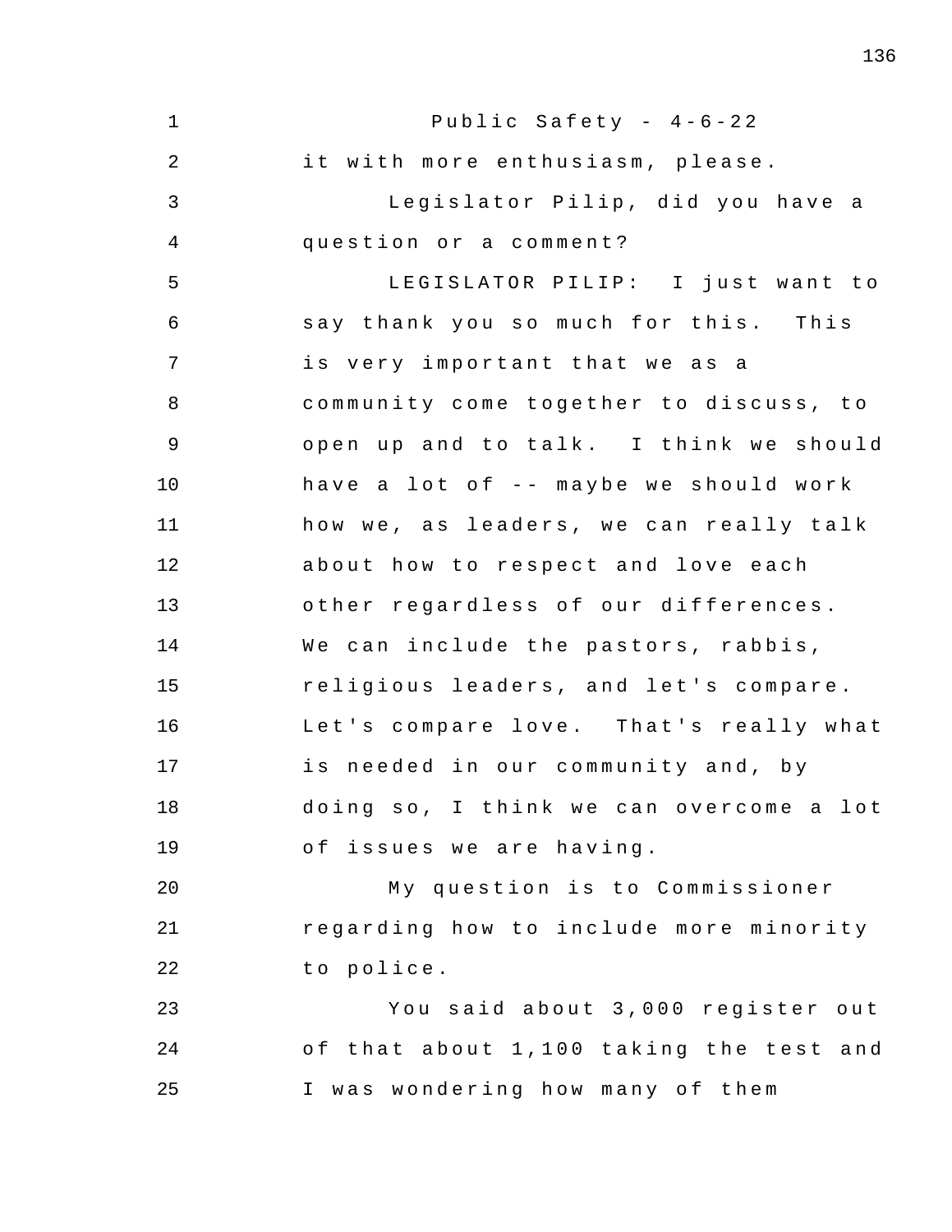| $\mathbf 1$    | Public Safety - $4-6-22$                |
|----------------|-----------------------------------------|
| 2              | passing the test from the 1,100?        |
| 3              | COMMISSIONER RYDER: So, if I use        |
| 4              | round numbers, 16,000 signed up to take |
| 5              | the test. 3,000 African-American,       |
| 6              | 3,000 Hispanic, 10,000 White, 96        |
| 7              | percent White showed up, 95 percent     |
| 8              | Hispanic showed up, 40 percent          |
| $\overline{9}$ | African-American showed up.             |
| 10             | Of those, all three races across        |
| 11             | the board all failed by 50 percent. So  |
| 12             | the test obviously was balanced. My     |
| 13             | job is to increase the volume of our    |
| 14             | minorities that take the test. But      |
| 15             | that should answer your question, and   |
| 16             | I'm turning my head looking at the      |
| 17             | screen.                                 |
| 18             | LEGISLATOR PILIP: Commissioner,         |
| 19             | you say 50 percent of them pass the     |
| 20             | test?                                   |
| 21             | COMMISSIONER RYDER: 50 percent          |
| 22             | White, 50 percent Black, 50 percent     |
| 23             | Hispanic pass the test of those that    |
| 24             | took the test. The job was getting      |
| 25             | them to take the test.                  |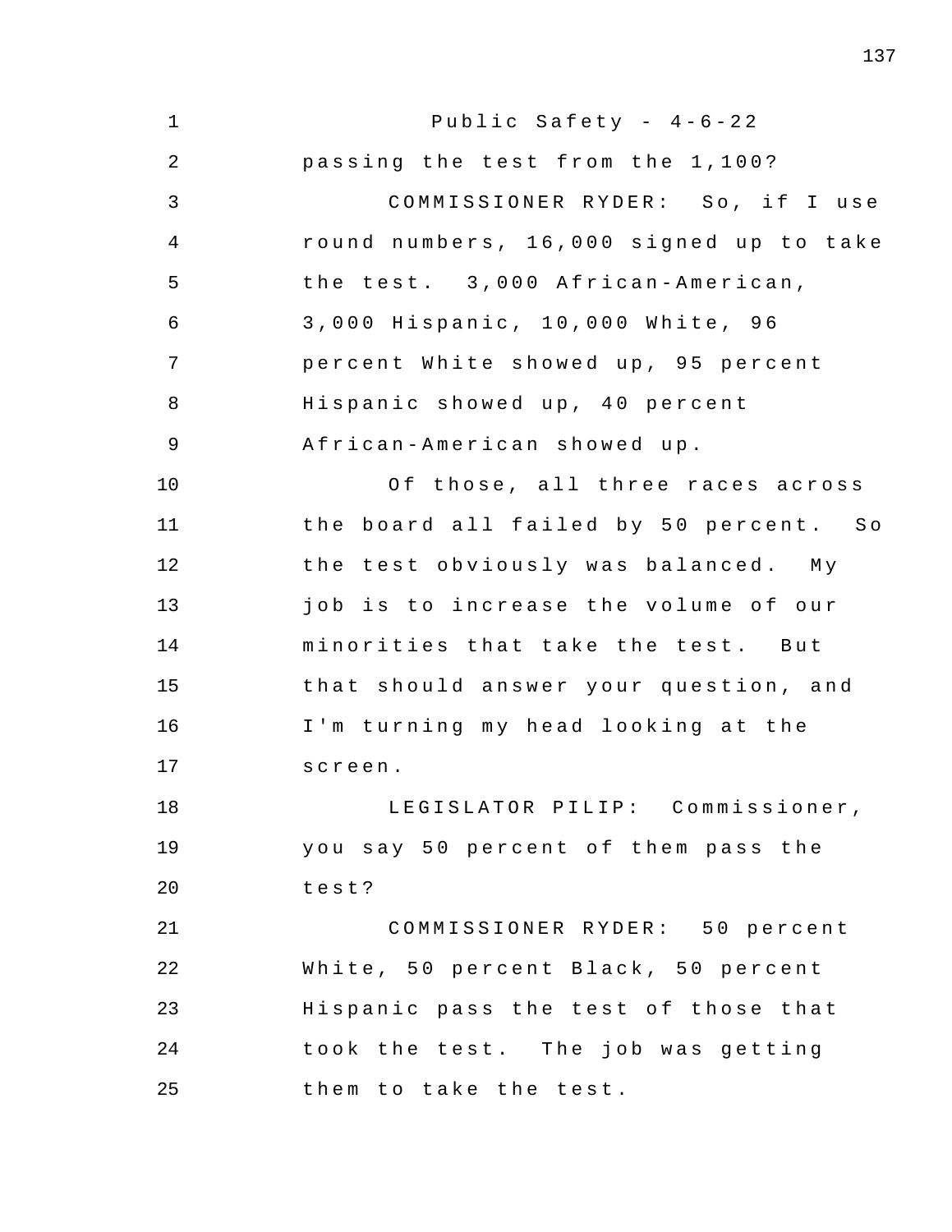| $\mathbf{1}$   | Public Safety - 4-6-22                 |
|----------------|----------------------------------------|
| $\overline{2}$ | LEGISLATOR PILIP: I see. It's          |
| 3              | clearly something is not working well  |
| $\overline{4}$ | with this. We can do better. For me    |
| 5              | it doesn't make sense. I think it's    |
| 6              | time for question ourselves. I don't   |
| 7              | know. Something has to be done. We     |
| 8              | have to have more of them joining the  |
| 9              | police department and I always say, if |
| 10             | something not working well, I think    |
| 11             | it's time to change the issue and see  |
| 12             | or come up with ways how to improve it |
| 13             | for the future, but thank you.         |
| 14             | CHAIRWOMAN FORD: Thank you very        |
| 15             | much. Now we have two slips. Meta      |
| 16             | Mereday.                               |
| 17             | MS. MEREDAY: Meta J. Mereday,          |
| 18             | thank you very much. First, this       |
| 19             | hearing is vital that we can all agree |
| 20             | to that but, sadly, I only found out   |
| 21             | about it myself about 12:30 this       |
| 22             | afternoon when I was trying to get     |
| 23             | information, actually the contact      |
| 24             | information for two legislators to     |
| 25             | pursue and issue that many of you are  |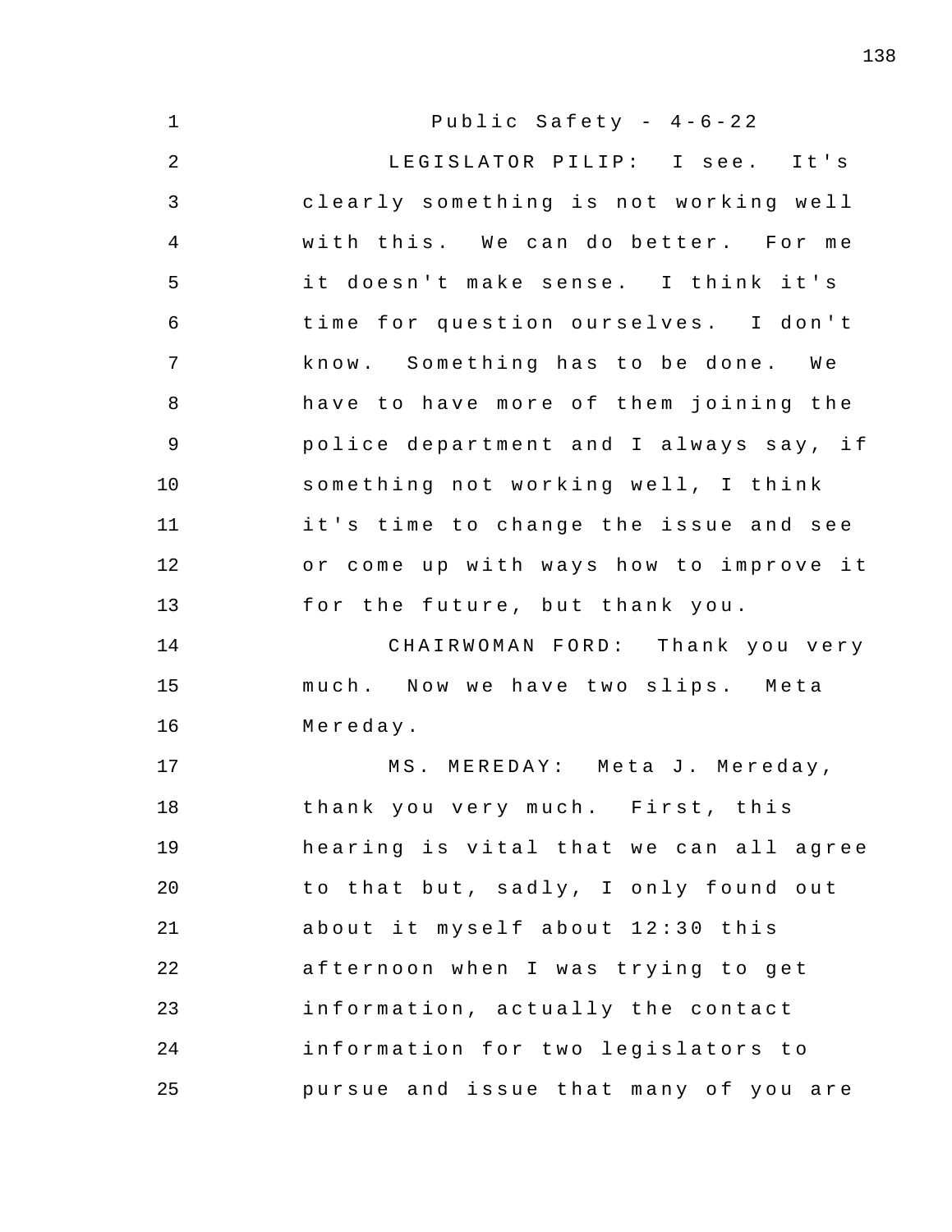1 2 3 4 5 6 7 8 9 10 11 12 13 14 15 16 17 18 19 20 21 22 23 24 25 Public Safety -  $4-6-22$ very aware that I am focused on, and I was happy that we were led by the Pledge by a veteran because my concern and my initial reason for coming to this body those years ago had to do with a veteran who had been living in a train station in West Hempstead and was unceremoniously just dumped at the Northport VA and I came to this body to address that concern and that issue with the number of veterans that we have here . I just find it amazing that public comment gets limited when it's still tied to a hearing. I figure that if I was listed as somebody to speak as it pertains to the hearing and the issue I would be given more time, but now the time is on so I just kind of resent that somewhat . In any case, when I presented to this body I received a letter that was not pretty. It was grammatically inaccurate but it was threatening to my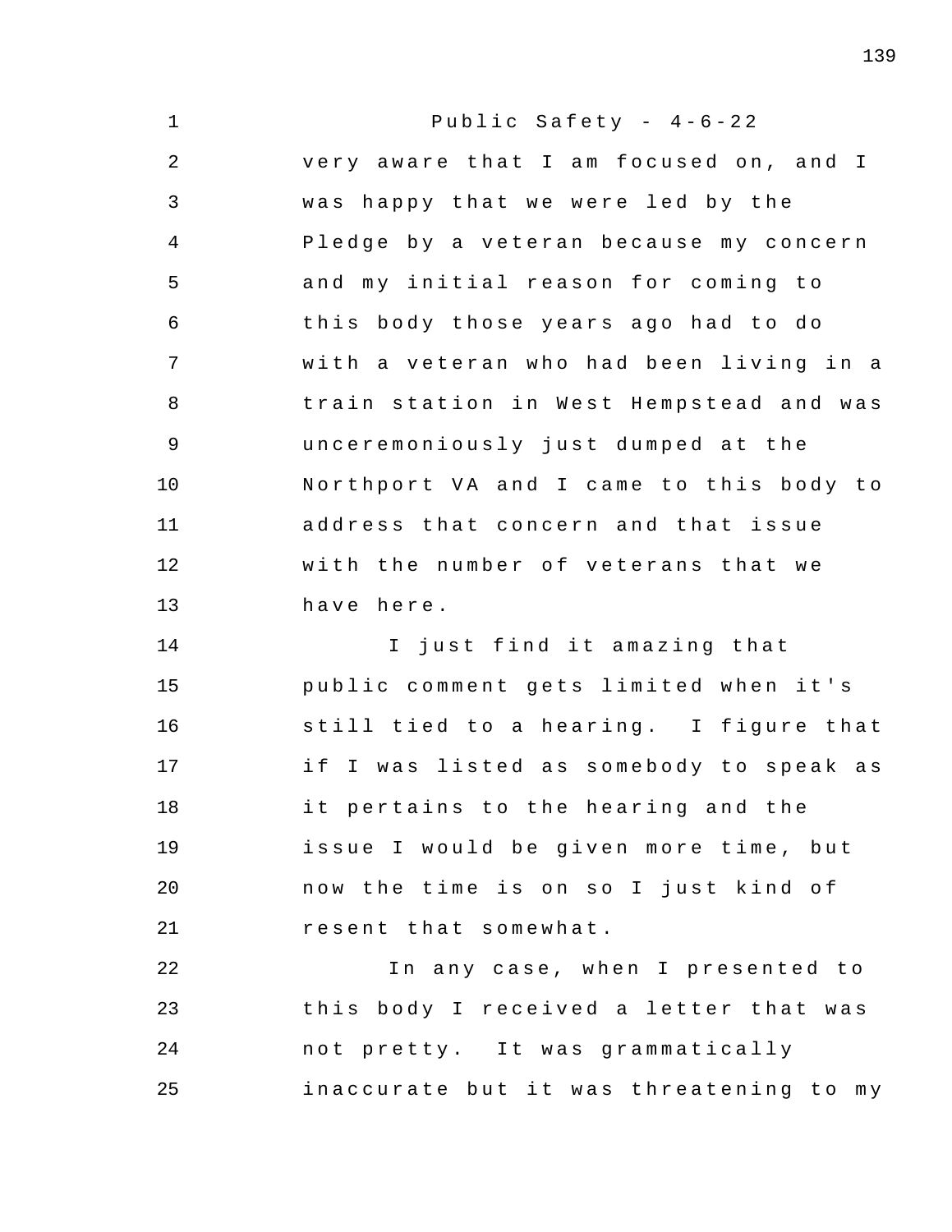| $\mathbf 1$     | Public Safety - $4-6-22$                |
|-----------------|-----------------------------------------|
| 2               | life, and as someone said earlier, they |
| 3               | had wished that Commissioner Ryder was  |
| 4               | the Commissioner at that time because I |
| 5               | brought the letter in a plastic bag to  |
| 6               | the then commissioner, I don't want to  |
| $7\phantom{.0}$ | say his name, but I presented it to him |
| 8               | and I felt it was a threat to myself    |
| 9               | and family and he basically looked at   |
| 10              | me and said, did anything happen to you |
| 11              | and I said not yet. But the threat is   |
| 12              | clear and I'm looking to you as my      |
| 13              | leading official for the police         |
| 14              | department to do something about it and |
| 15              | he basically blew it off.               |
| 16              | I presented to this body because        |
| 17              | basically my life was threatened for    |
| 18              | presenting to this body about an issue  |
| 19              | that had to do with our veterans. So    |
| 20              | our veterans are also being threatened. |
| 21              | We haven't discussed that. We haven't   |
| 22              | discussed that the Department of        |
| 23              | Justice says that 55 percent of the     |
| 24              | perpetrators of hate incidents are      |
| 25              | Whites, predominantly male. So what     |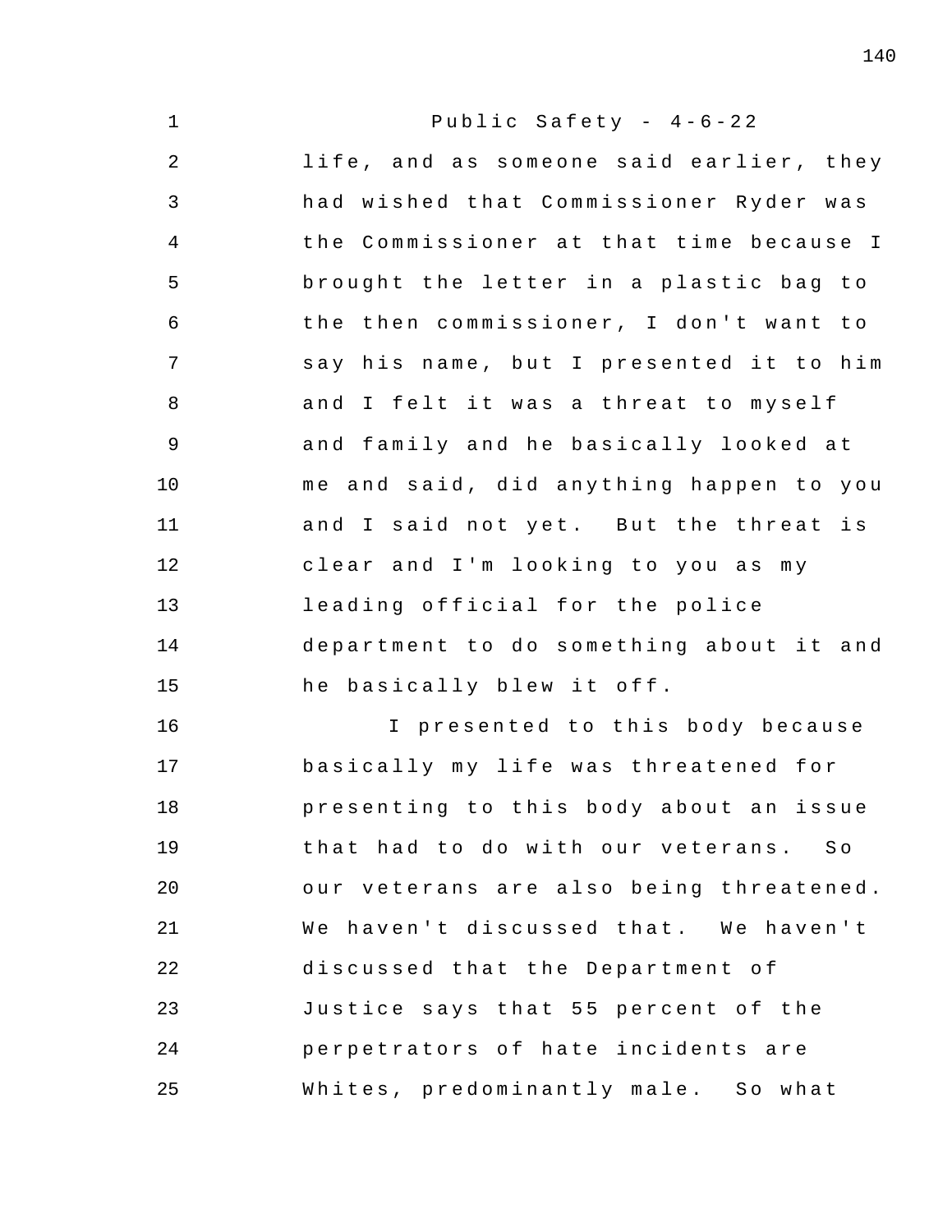1 2 3 4 5 6 7 8 9 10 11 12 13 14 15 16 17 18 19 20 21 22 23 24 25 Public Safety -  $4-6-22$ are we doing about that? If we are not addressing that in this body just about a week ago, had a debate about a discussion on a term about good racism. Racism is never good at all, ever. So it should never even be connected in that genre in this body . We don't realize that the things that we say here that's speaking to, we need to do something, we need to address something, we need to stand up and then you may be the one in front of a press conference in front of a picture that generally, nine times out of 10, has a Black woman under the quise that's a welfare mother, that she's trying to take resources, you don't realize what you are doing to perpetuate these same stereotypes that create the same types of situations. I, again, came before this body when there was an issue that pertained to the designation of the Officers of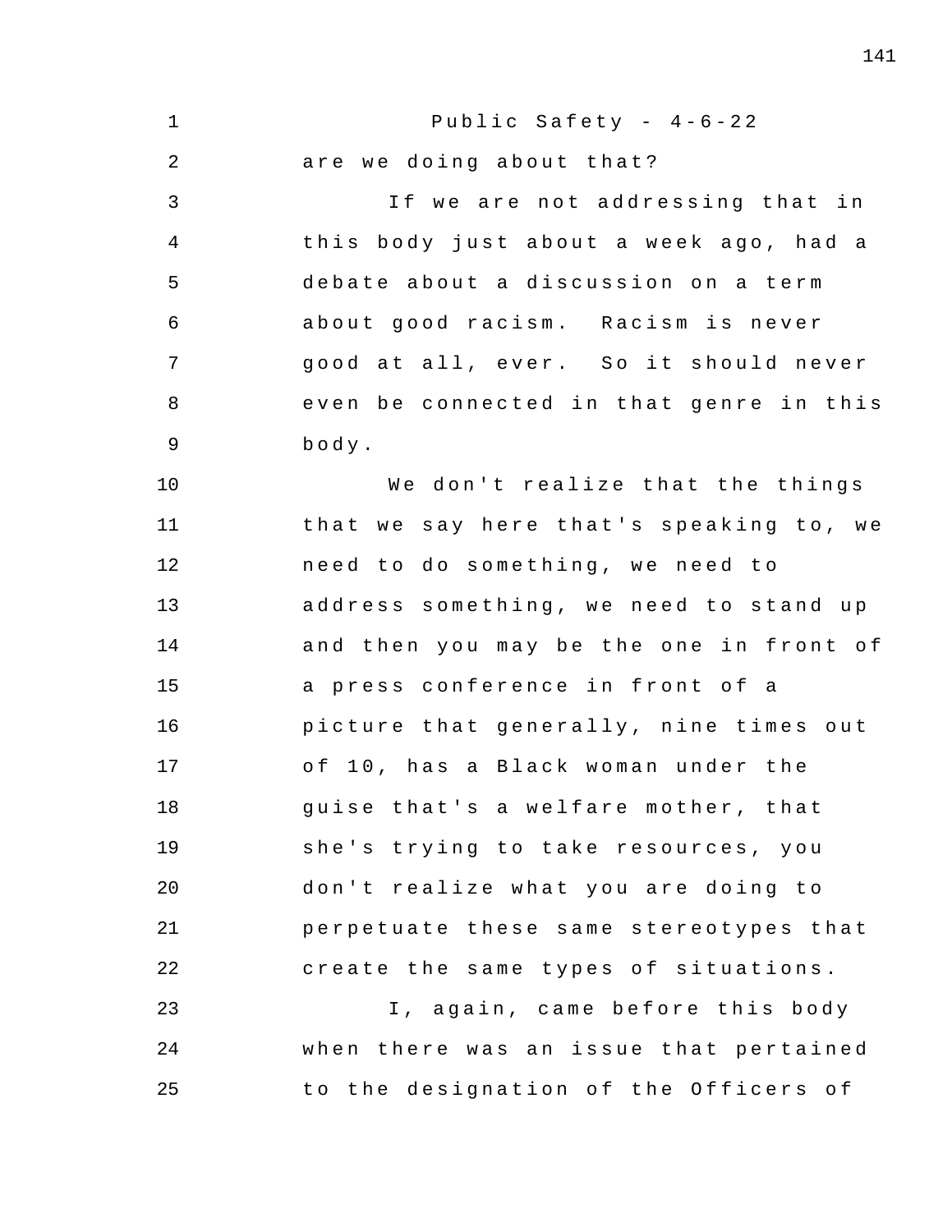| $\mathbf{1}$   | Public Safety - $4-6-22$                |
|----------------|-----------------------------------------|
| $\overline{2}$ | Minority Affairs and the other truly    |
| 3              | valid reasons to have an Office of      |
| $\overline{4}$ | Hispanic Affairs, and Office of Asian   |
| 5              | Affairs, and this room was packed.      |
| 6              | There was a large ethnic                |
| 7              | community that was in this room and     |
| 8              | when I spoke I was hissed at. What is   |
| 9              | that considered?                        |
| 10             | That is not a Kumbaya, let's have       |
| 11             | a good moment and let's all work        |
| 12             | together type of statement. I felt      |
| 13             | threatened and intimidated. I wasn't    |
| 14             | scared, but, again, these are the types |
| 15             | of things we have to work out within    |
| 16             | the ethnic community but in the         |
| 17             | majority community.                     |
| 18             | So if you are saying 55 percent         |
| 19             | of perpetrators of hateful incidents    |
| 20             | are White males and we are still are in |
| 21             | a country that's dominated by White     |
| 22             | male leadership, we have to address     |
| 23             | that. We have to address the fact that  |
| 24             | you do have communities of color across |
| 25             | the board, whether it's a language      |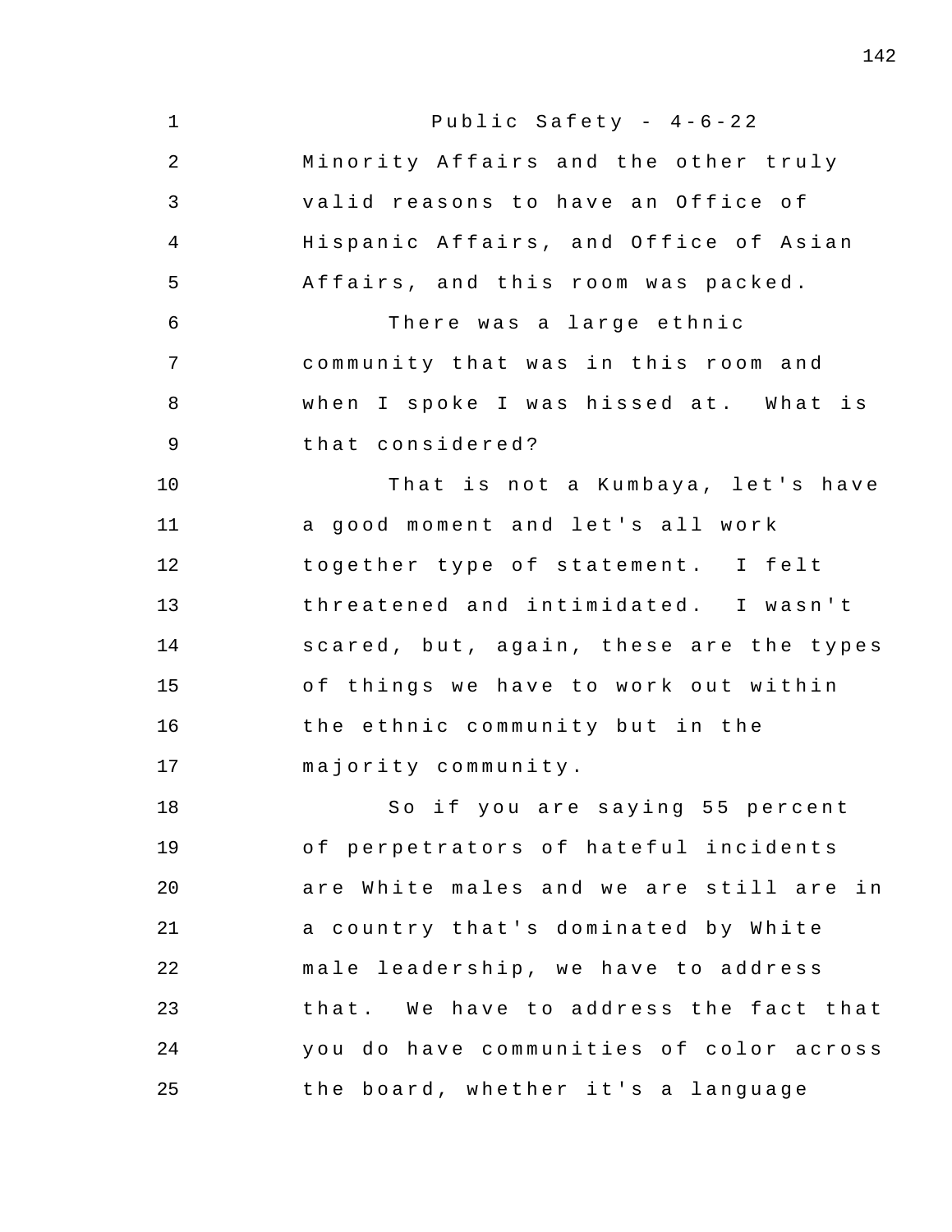| $\mathbf 1$ | Public Safety - $4-6-22$                |
|-------------|-----------------------------------------|
| 2           | issue, a cultural difference, or just   |
| 3           | the fact that we don't feel we are      |
| 4           | heard, valued, or appreciated to come   |
| 5           | to the table.                           |
| 6           | If we, in a county, where we have       |
| 7           | close to 80,000 veterans and we have    |
| 8           | yet to provide a resource and support   |
| 9           | center for our veterans with laws that  |
| 10          | are on the books, how are we going to   |
| 11          | effectively address the challenges that |
| 12          | are impacting racial discourse.         |
| 13          | People of color, particularly           |
| 14          | African Americans are the largest       |
| 15          | percentage of those who have racial     |
| 16          | incidents against them.                 |
| 17          | African-Americans lead. It's in the     |
| 18          | Bureau of Statistics. Those are their   |
| 19          | facts as of 2020.                       |
| 20          | It's close to 3,000 reported            |
| 21          | incidents and we can all agree that the |
| 22          | majority are not reported, but 2,800    |
| 23          | incidents are reported just within the  |
| 24          | African community. That encompasses     |
| 25          | every other group. That is something    |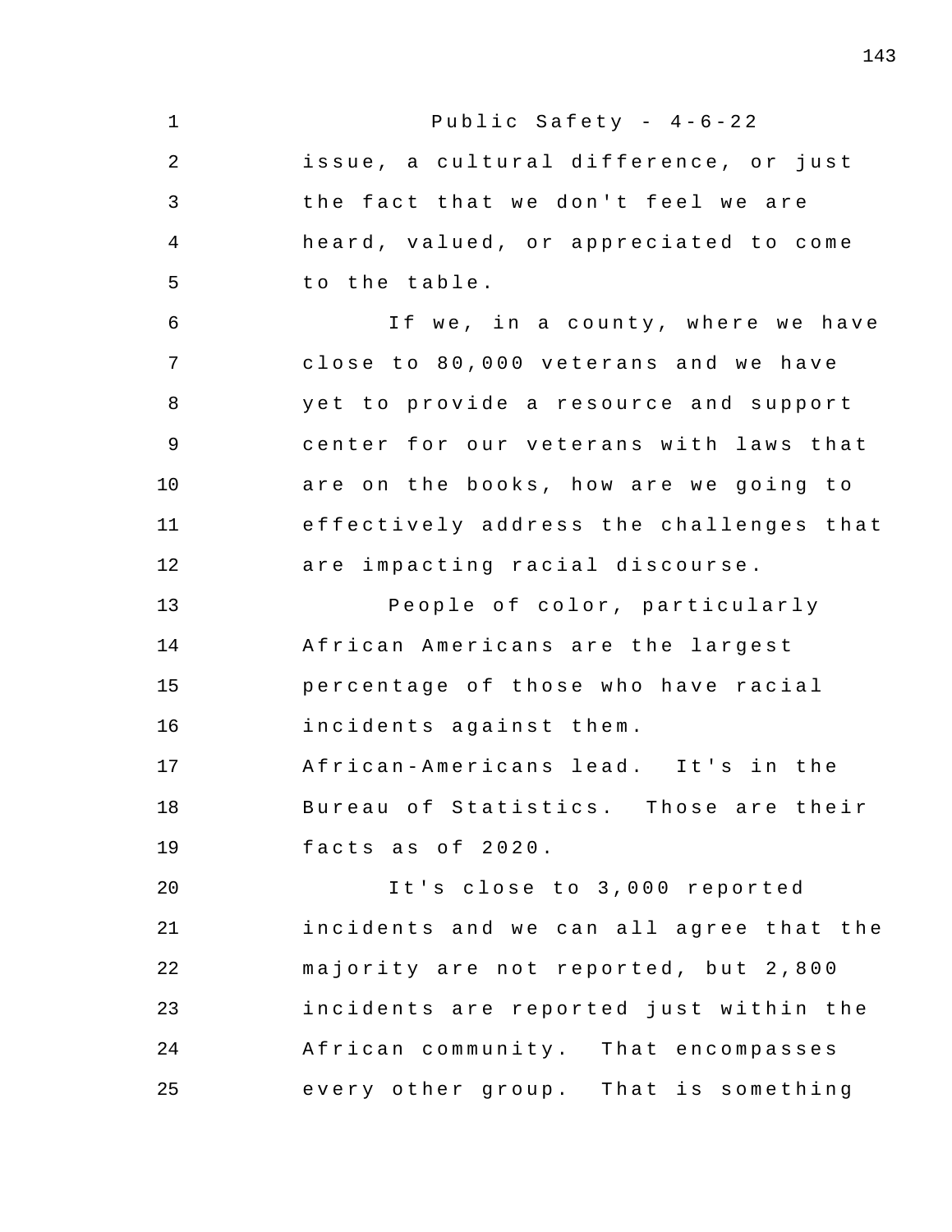1 2 3 4 5 6 7 8 9 10 11 12 13 14 15 16 17 18 19 20 21 22 23 24 25 Public Safety -  $4-6-22$ that we have to address. It starts with the education. We can't keep saying we need more police officers. This Commissioner here is passionate, he is committed, he is engaged, he is involved. The pop officers, and, again, I stood in front of this body when this body was trying to cut the resource for the pop officers, fought against that. We have to do what we need to do collectively but we also have to do what we need to do when you leave from here and go to your respective communities, and I've been with this Commissioner in communities where we had large incidents of drugs and the families were asked, how many people in this community have a drug problem? Four people raised their hands and these were communities that were hot beds of the drug crisis. So we have the ignorance, we have the complacency, and we have those that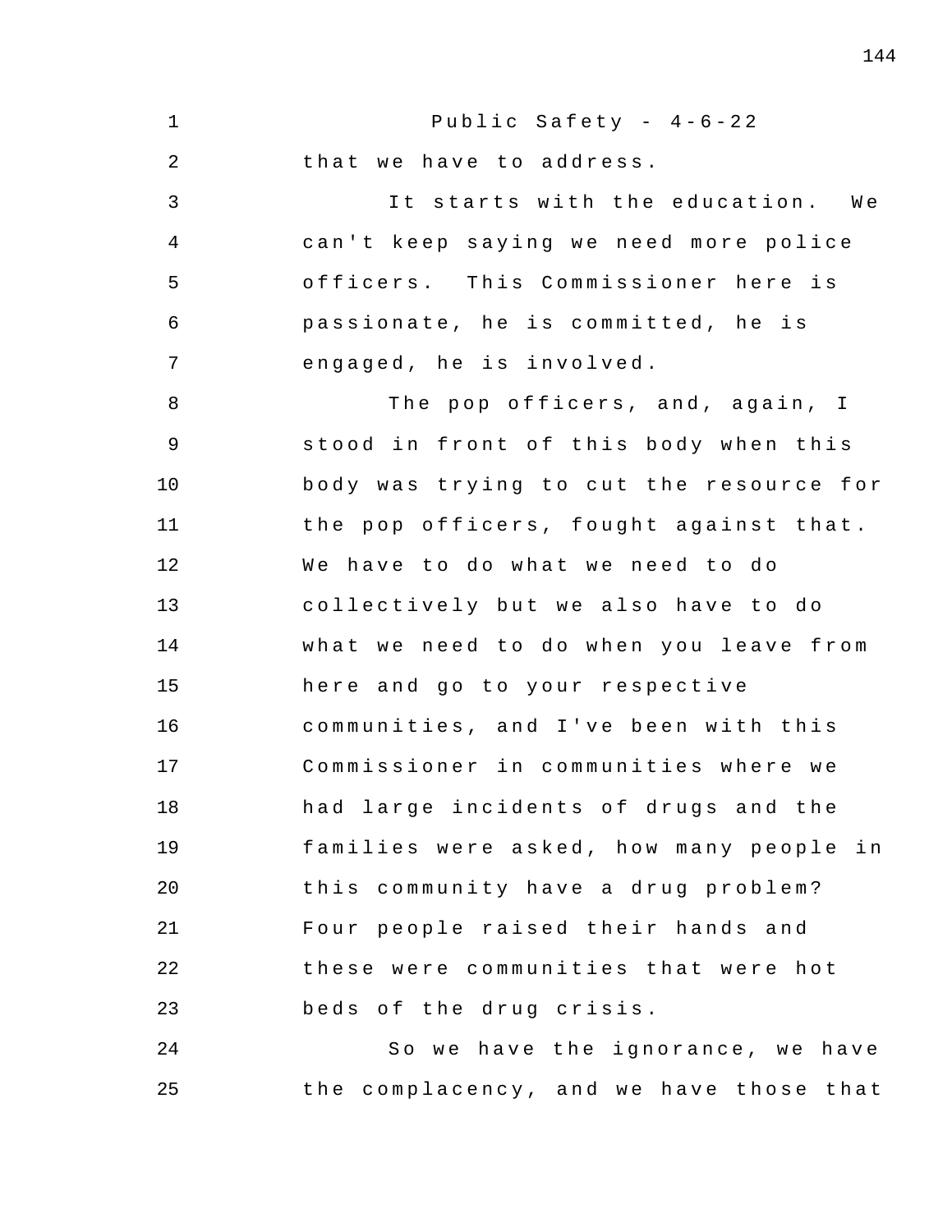1 2 3 4 5 6 7 8 9 10 11 12 13 14 15 16 17 18 19 20 21 22 23 24 25 Public Safety -  $4-6-22$ don't want to own up to what they don't know, don't say, and don't do when it comes to their own children. So when are we going to rise up all of that and bring about what we need to have in this county? And, first and foremost, you have to start somewhere. We have a facility . Nassau University Medical Center, new health facility --CHAIRWOMAN FORD: Meta, that's something. And I know with the veterans that - - MS. MEREDAY: That's something, and what I'm saying, legislator, that could be a facility that could start to initiate change, that we can get state funding to address that issue, federal funding to bring that together. Those are the types of areas that we can  $-$ you are talking about, let's do something. You can't keep having the Kumbaya , the parade , and a sensitivity workshop and think that's going to do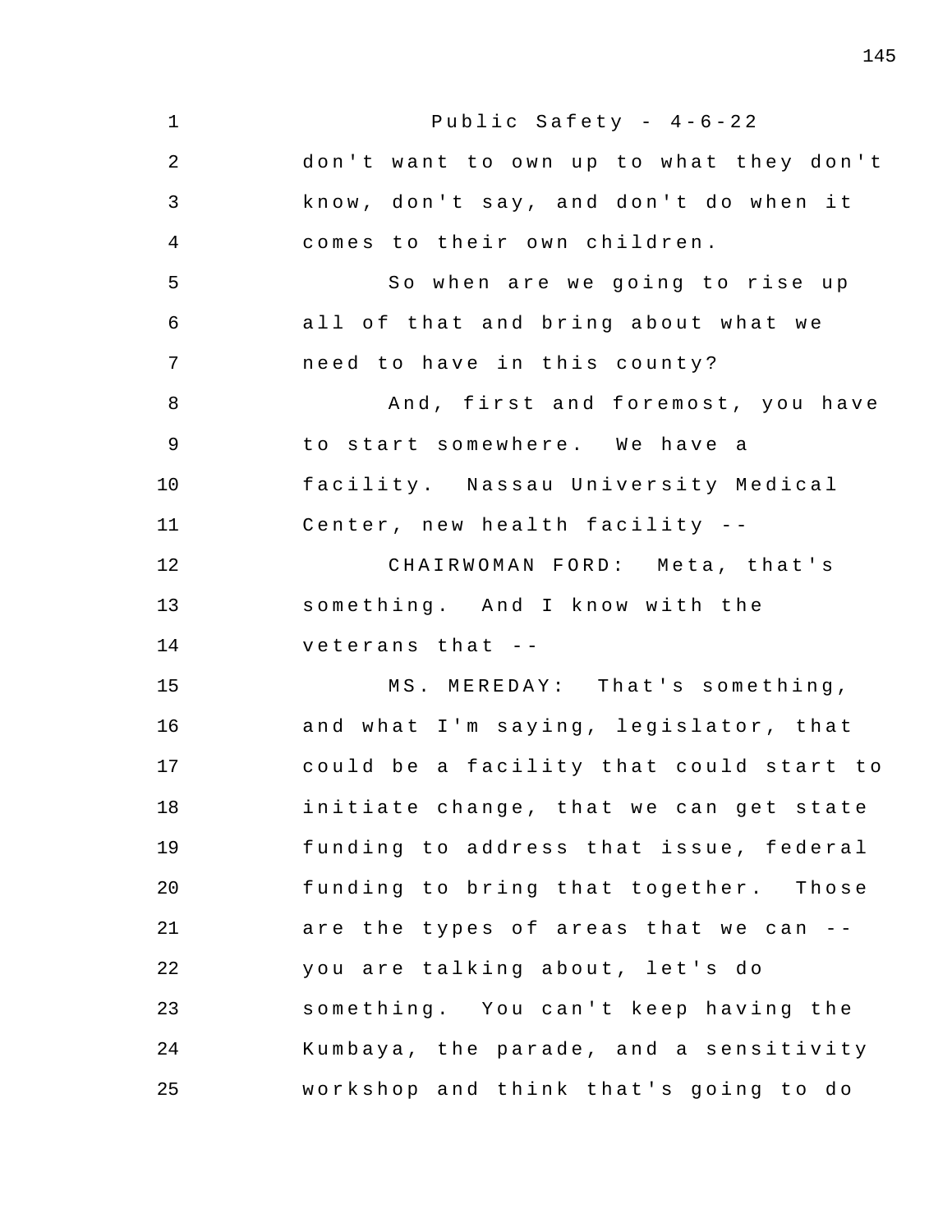| $\mathbf 1$    | Public Safety - $4-6-22$                |
|----------------|-----------------------------------------|
| 2              | it.                                     |
| 3              | We need to step outside of the          |
| $\overline{4}$ | box, as someone said earlier with       |
| 5              | children and youth, there is money in   |
| 6              | the state coffers that this county      |
| 7              | could get access to that will take the  |
| 8              | strain off the taxpayers.               |
| $\overline{9}$ | CHAIRWOMAN FORD: We will work on        |
| 10             | that. Your time is up. Thank you for    |
| 11             | coming down.                            |
| 12             | MS. MEREDAY: We need to come            |
| 13             | together. This room should have been    |
| 14             | filled.                                 |
| 15             | CHAIRWOMAN FORD: We did that as         |
| 16             | a result of a meeting that we had and   |
| 17             | we wanted to start the process. So      |
| 18             | rather than waiting till after all the  |
| 19             | holidays were over, Ramadan, and        |
| 20             | Easter, we felt that it would be better |
| 21             | to start now, to open this discussion   |
| 22             | now. Let's start so we know at this     |
| 23             | point where do we go from here, to      |
| 24             | start working on it.                    |
| 25             | I didn't want to delay it because       |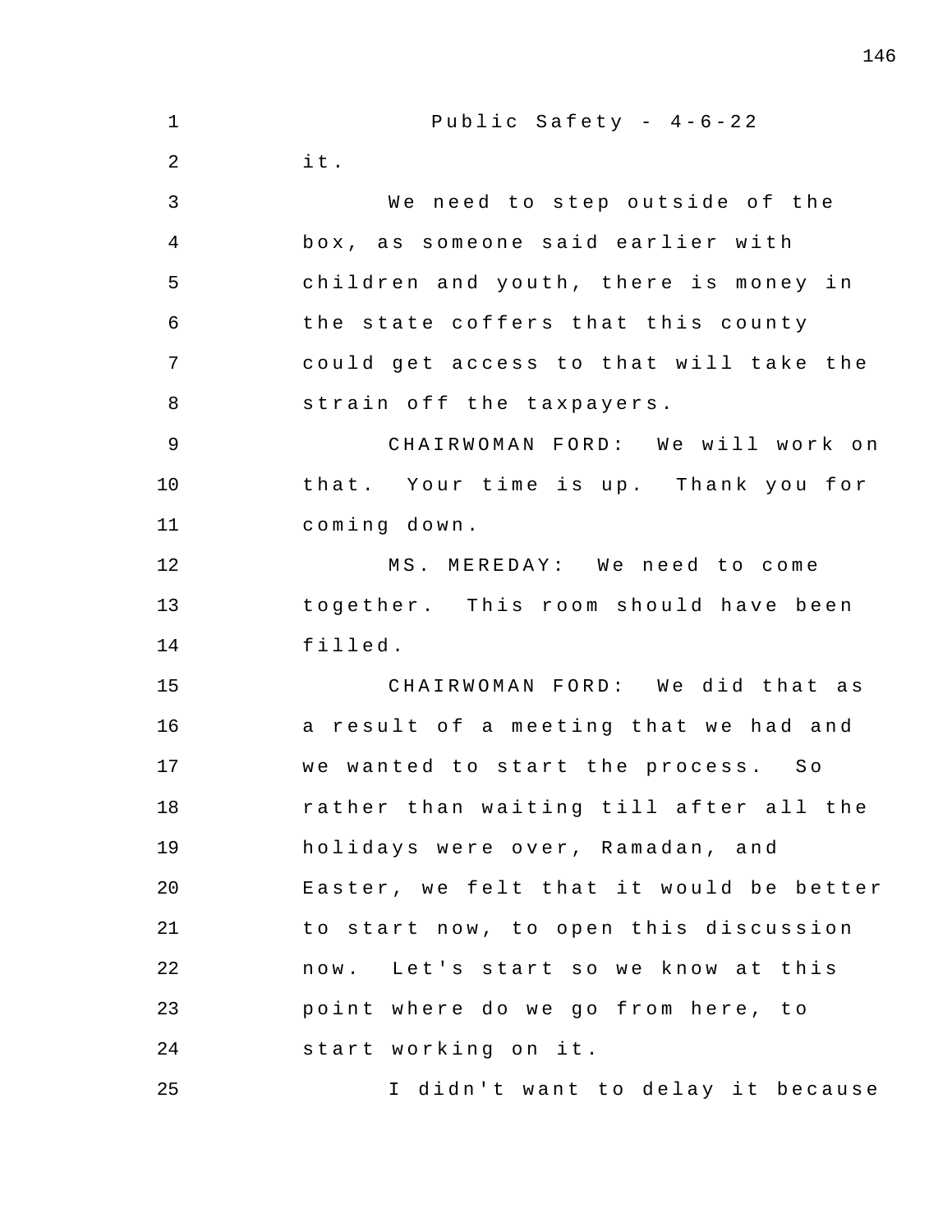| $\mathbf 1$    | Public Safety - $4-6-22$                |
|----------------|-----------------------------------------|
| $\overline{2}$ | I was afraid that things would happen   |
| $\mathsf{3}$   | and we would never have this hearing.   |
| $\overline{4}$ | It was more important to hear from the  |
| 5              | presenters, from those that are         |
| 6              | organizing and to hear from our county  |
| 7              | agencies that deal with this. That's    |
| 8              | why we did this.                        |
| $\mathsf 9$    | MS. MEREDAY: Black churches have        |
| 10             | been organizing through the 1619        |
| 11             | project so I'm just saying again, if    |
| 12             | you are going to be divisive even<br>in |
| 13             | this, you are not going to be           |
| 14             | successful. That's the point I needed   |
| 15             | to make. Thank you.                     |
| 16             | CHAIRWOMAN FORD: Thank you.             |
| 17             | Wendy Levitt.                           |
| 18             | MS. LEVITT: Wow. This has been          |
| 19             | a great session and thank you to        |
| 20             | everybody who's taken the time to be    |
| 21             | here. I have learned a lot. I just      |
| 22             | wanted to add my own experience with    |
| 23             | hate crime, hate experience to the      |
| 24             | pile.                                   |
| 25             | My kids are a little bit older          |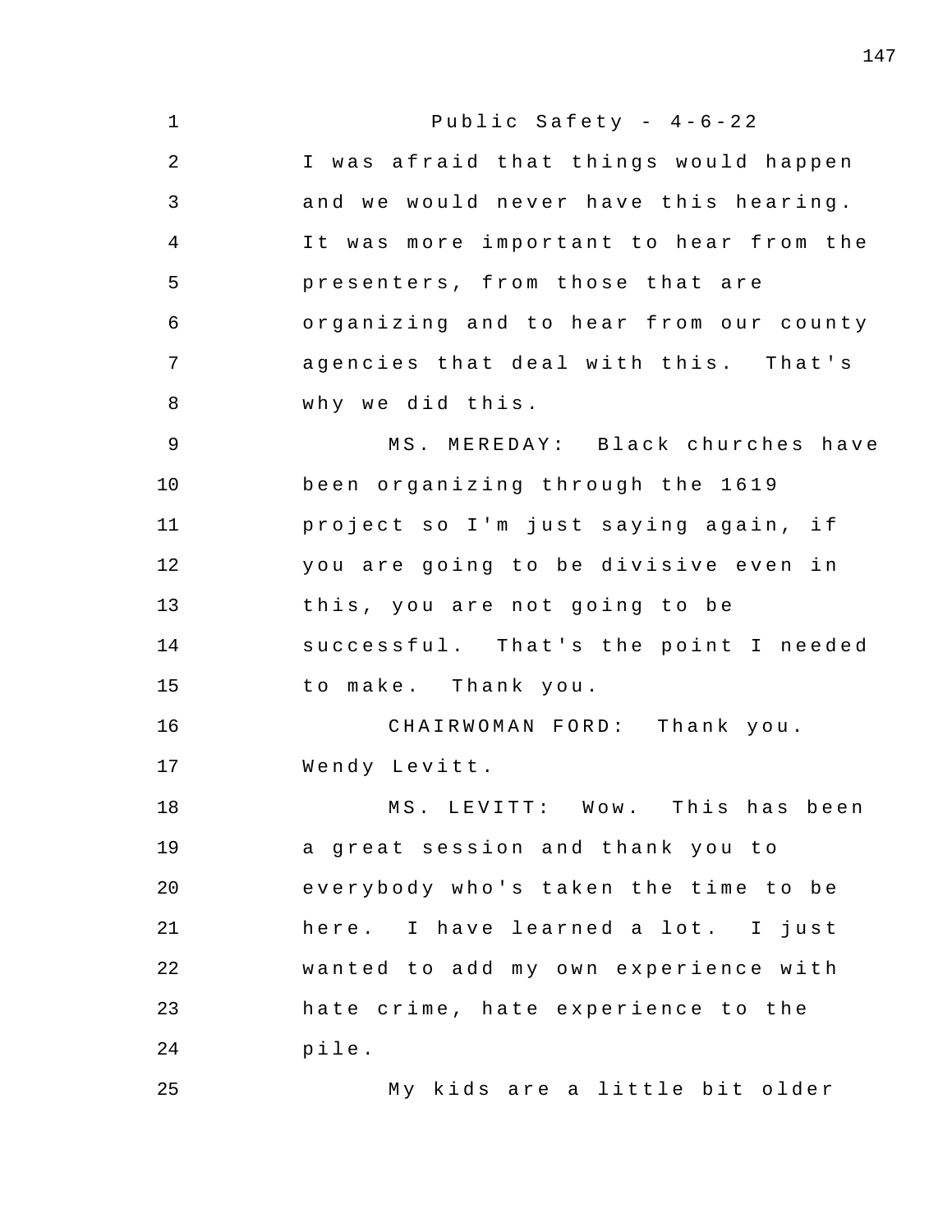1 2 3 4 5 6 7 8 9 10 11 12 13 14 15 16 17 18 19 20 21 22 23 24 25 Public Safety -  $4-6-22$ now and I'm no longer with the PTA but back in the day I was very active with the PTA and I was when Syosset High School was graffitied and a lot of the graffiti was anti Semitic in nature. I think what Commissioner Ryder did was standing forward with working through a very complicated process and seeing it to a good conclusion was fantastic . What I want to talk about was also happening on the community side because as a PTA representative I got to hear a lot about that. So as Commissioner Ryder knew firsthand, when it first happened, everybody was up -- the entire Jewish community was up in arms and our voices were heard and we felt validated and that was great . But it wasn't a week later that we started hearing from our neighbors in the community. It was just kids being kids. What is the big deal? A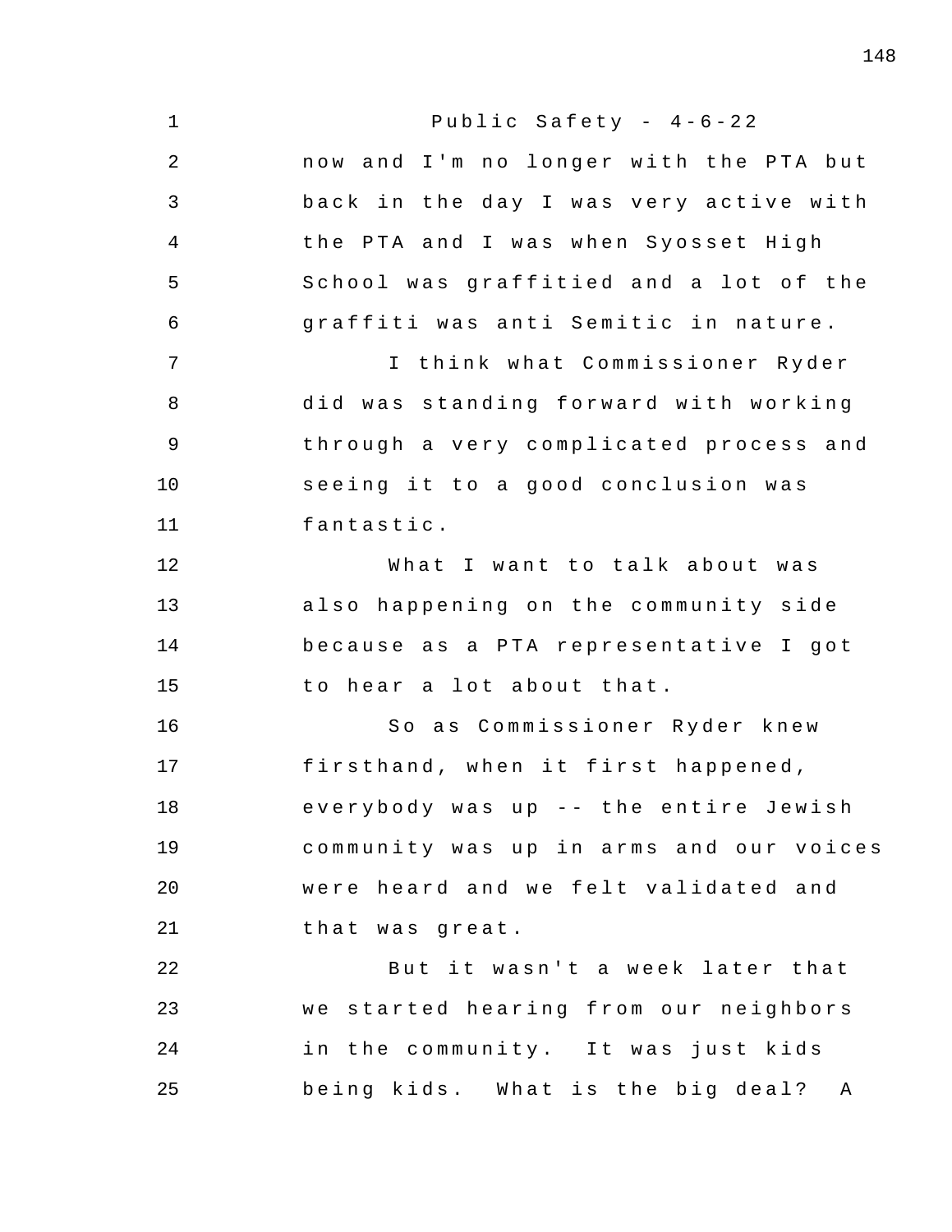| $\mathbf 1$ | Public Safety - $4-6-22$                |
|-------------|-----------------------------------------|
| 2           | swastika doesn't really mean anything.  |
| 3           | The process for a lot of reasons        |
| 4           | took a long time for it to come to its  |
| 5           | conclusion.                             |
| 6           | By the time it did, those               |
| 7           | families that had take the "what's the  |
| 8           | big deal attitude" had become so        |
| 9           | entrenched in their position that when  |
| 10          | things finally closed out, I had        |
| 11          | already been forward talking about not  |
| 12          | only what was happening with the        |
| 13          | graffiti but other instances around     |
| 14          | anti Semitic behaviors within the       |
| 15          | Syosset School District that were       |
| 16          | coming up and was talking about, hey,   |
| 17          | it's not about these kids, it's we have |
| 18          | a problem that we need to address.      |
| 19          | When these kids were ultimately         |
| 20          | charged, one of these parents was so    |
| 21          | enraged, so angry, that she went as far |
| 22          | as to forge a screen shot, put it out   |
| 23          | on social media, said Wendy Levitt's    |
| 24          | son is responsible let's all call the   |
| 25          | school and have him expelled.           |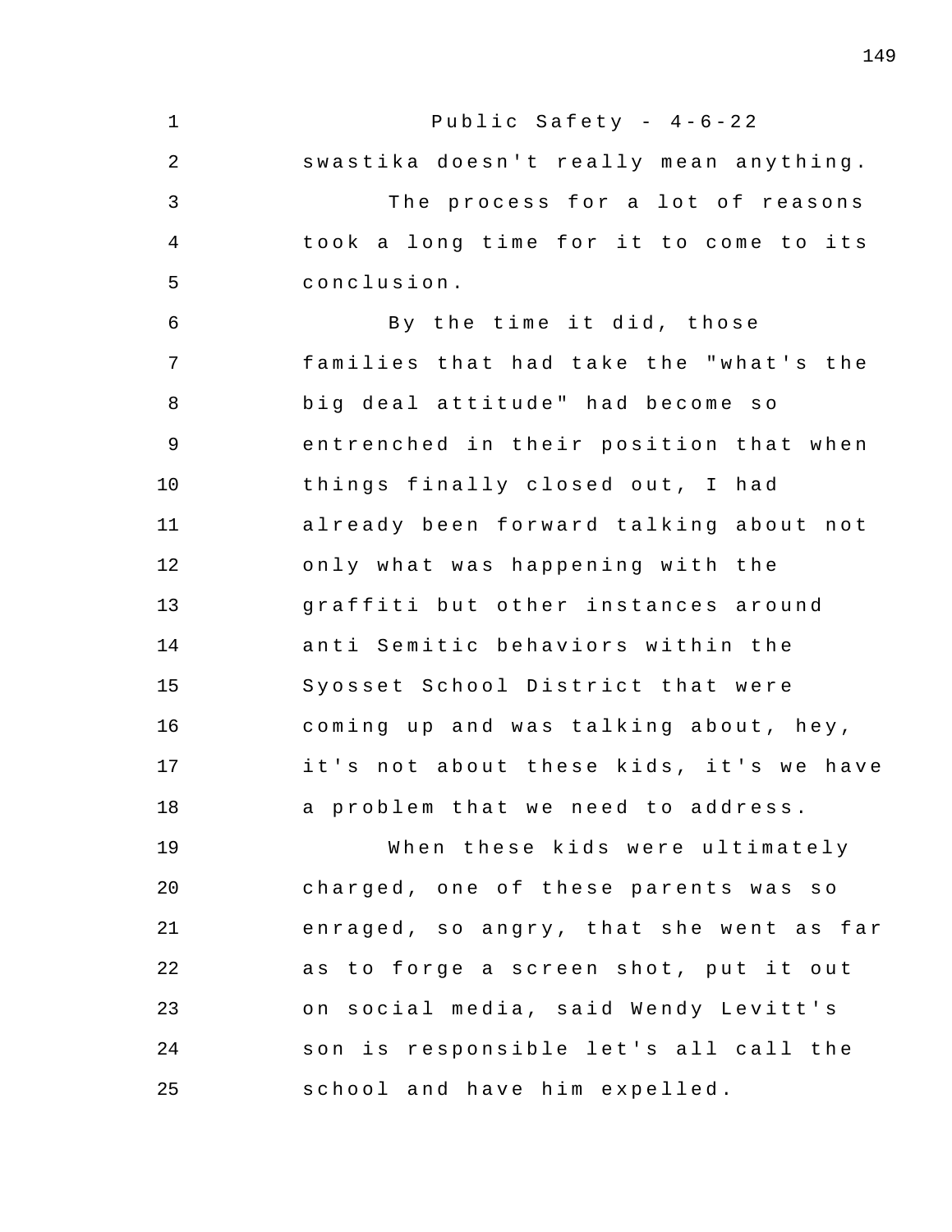| $\mathbf 1$    | Public Safety - $4-6-22$                |
|----------------|-----------------------------------------|
| 2              | Good news for me, for my son, is        |
| 3              | I had the original documents. So it     |
| $\overline{4}$ | took about five minutes with the        |
| 5              | principal, here's what she forged,      |
| 6              | here's the original, here's where she   |
| 7              | got it from, okay, fine, didn't mean    |
| 8              | that he didn't have pressure from his   |
| 9              | peers, didn't mean that it didn't cost  |
| 10             | him friendships, didn't cost me sleep   |
| 11             | and tears and ulcers and everything     |
| 12             | else.                                   |
| 13             | I did at that point go to the           |
| 14             | police and I went to a private attorney |
| 15             | and I said, listen, she was trying to   |
| 16             | do damage to my kid. There was no law   |
| 17             | on the books that let anybody move      |
| 18             | forward to demonstrate to one of the    |
| 19             | ring leaders in this community that     |
| 20             | perpetuating this kind of hate was not  |
| 21             | acceptable.                             |
| 22             | So there were two things that           |
| 23             | happened here; one was, and this isn't  |
| 24             | anybody's fault, it's the system, it is |
| 25             | the way it is, but the amount of time   |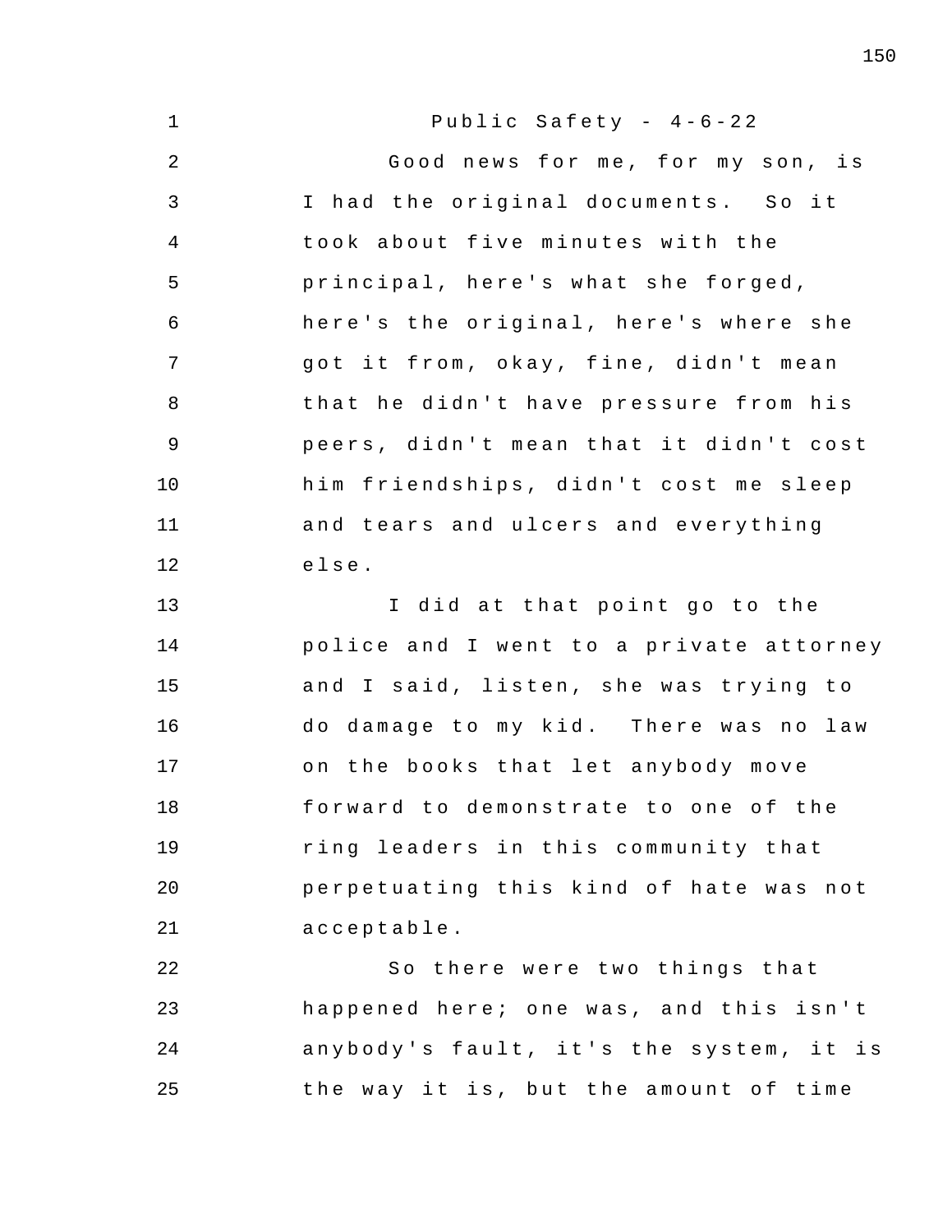| $\mathbf 1$ | Public Safety - $4-6-22$                |
|-------------|-----------------------------------------|
| 2           | that it took to work through the system |
| 3           | was so long and there was not an        |
| 4           | environment within the community for    |
| 5           | discussion so people became entrenched  |
| 6           | in polarizing views, and once we did    |
| 7           | come back together, there was no        |
| 8           | consequence for any of the              |
| 9           | inappropriate behaviors that were the   |
| 10          | followed ones to the initial act.       |
| 11          | So I just wanted to share that.         |
| 12          | I don't know if it gives anybody a new  |
| 13          | idea of where we can go. I think the    |
| 14          | discussion is about building            |
| 15          | relationships with the community,       |
| 16          | houses of worship, with schools, is     |
| 17          | fantastic. Just a little insight of     |
| 18          | what was happening behind my curtain.   |
| 19          | Thank you.                              |
| 20          | CHAIRWOMAN FORD: It's amazing.          |
| 21          | Thoughtfully you stayed with the PTA    |
| 22          | for a while but what a nightmare for a  |
| 23          | child to go through.                    |
| 24          | Thank you, Commissioner Ryder,          |
| 25          | for addressing that in the way that you |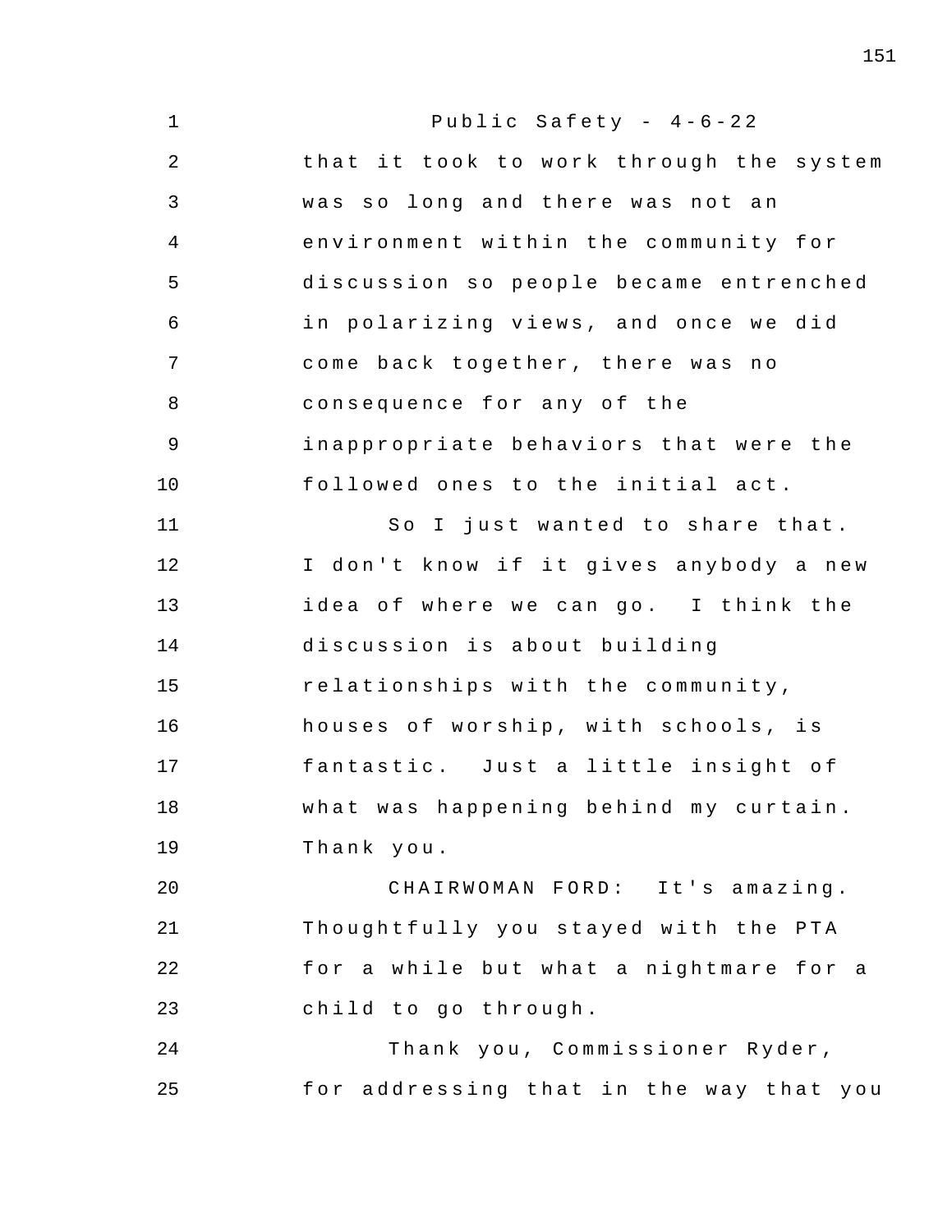1 2 3 4 5 6 7 8 9 10 11 12 13 14 15 16 17 18 19 20 21 22 23 24 25 Public Safety -  $4-6-22$ did. Legislator Rhoads. LEGISLATOR RHOADS: I appreciate it, Madam Chairwoman, no other questions for me just a comment and a thank you to all of our speakers and our presenters today for sharing your stories . I know Mr. Singh had made reference to some of his experience after 9-11 and I'm struck by the words of President Bush in his speech in the joint session of Congress in the immediate aftermath. He said we are in a fight for our principles and our first responsibility is to live by them, and no one should be singled out for unfair treatment or unkind words because of their ethnic background or religious faith, and that's not just true in the aftermath of 9-11, that's true every single day . We as a community have to be unafraid to call evil by name to recognize hate for what it is and be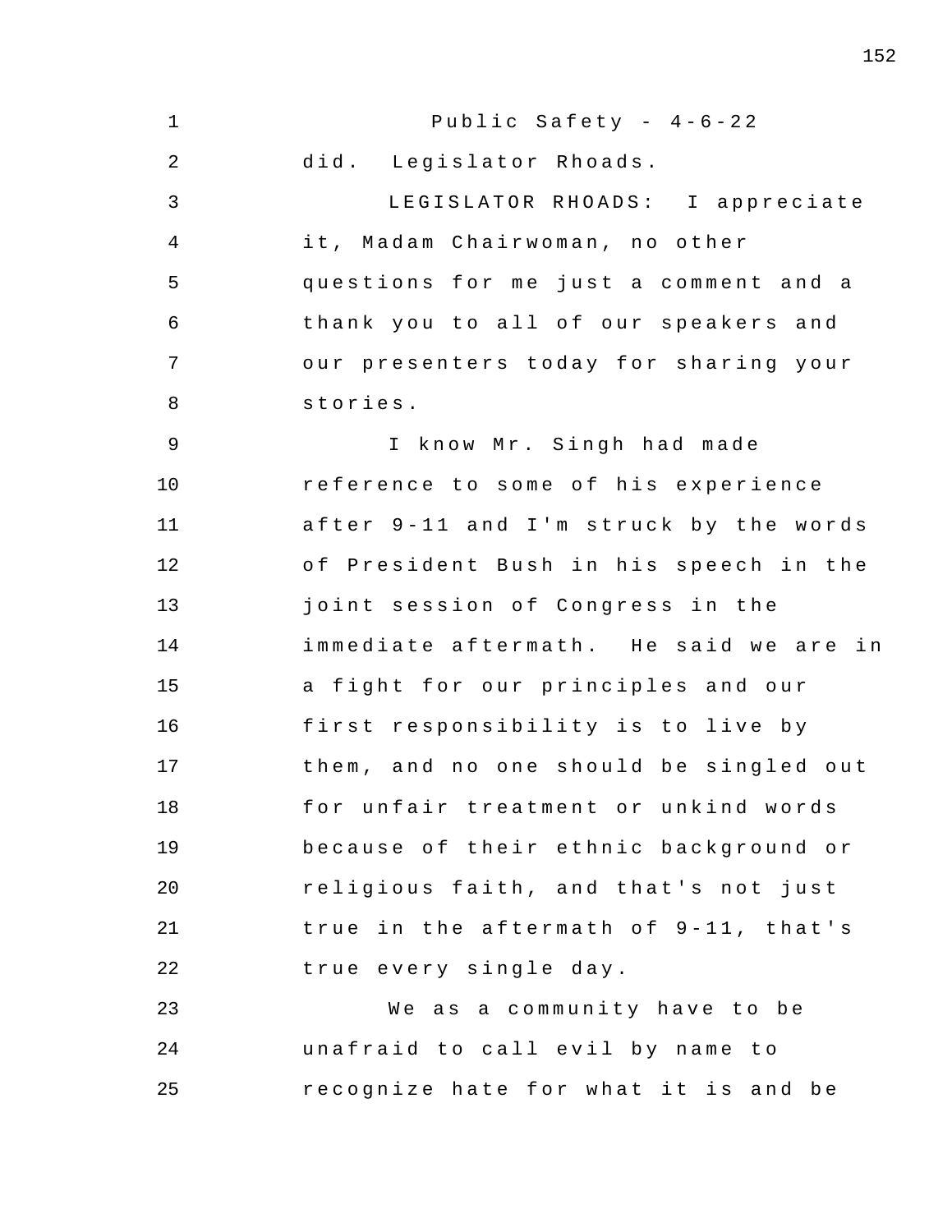1 2 3 4 5 6 7 8 9 10 11 12 13 14 15 16 17 18 19 20 21 22 23 24 25 Public Safety -  $4-6-22$ willing to speak out against it. I want to thank all of our speakers today for doing that and trying to be a part of the solution. I think eventually by all of us working together we're going to get there, but I want to thank each of you for helping us take an important, not a first step, but an important step towards that and so I appreciate your participation . Thank you so much. LEGISLATOR GIUFFRE: Thank you, Chairwoman. I'm not actually as eloquent and my colleagues here and I'm not actually on this committee, but I am a legislator and a new legislator at that so I want to thank everybody who spoke so compellingly about your experiences. It's not easy. I do try cases and I know when people testify they relive the experience including the pain that you experienced through the bias and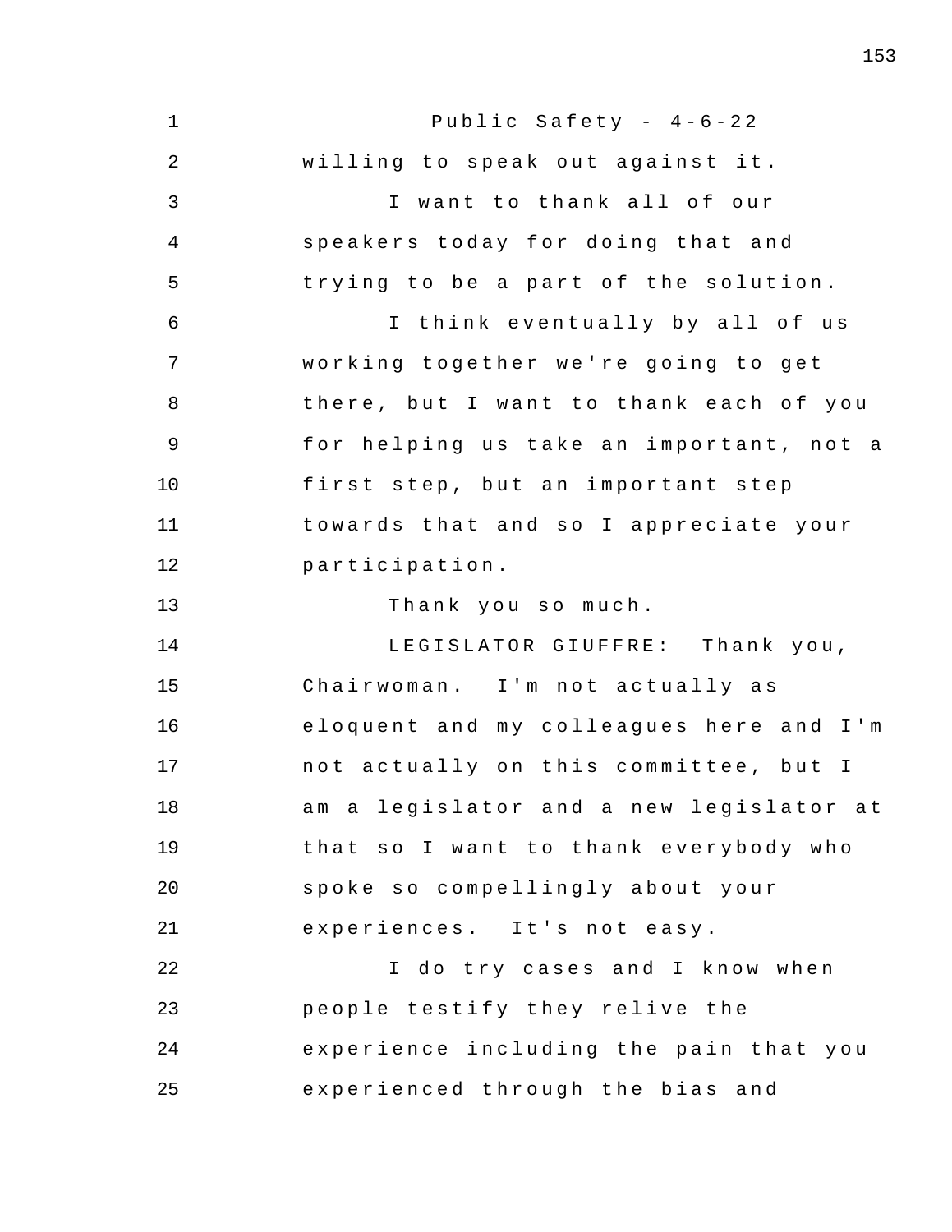1 2 3 4 5 6 7 8 9 10 11 12 13 14 15 16 17 18 19 20 21 22 23 24 25 Public Safety -  $4-6-22$ criminal activities based on race and hatred . My experience as a legislator in only the last couple of months have been eye-opening. Within 45 days of t aking office , I received a contact form from a constituent at a synagogue in my district who asked me to help with reaching out to both the police and to the District Attorney's Office. Mr. Meany from your office, Commissioner Ryder from your office , and the response from both the DA's office and the police department was outstanding . But they had to communicate the problem. You can't do anything about a problem that you don't know about. Then another very simple very short story. I will be mercifully brief . I got a request from another constituent. Also, it came from a synagogue if my district concerning a crosswalk. It had nothing to do with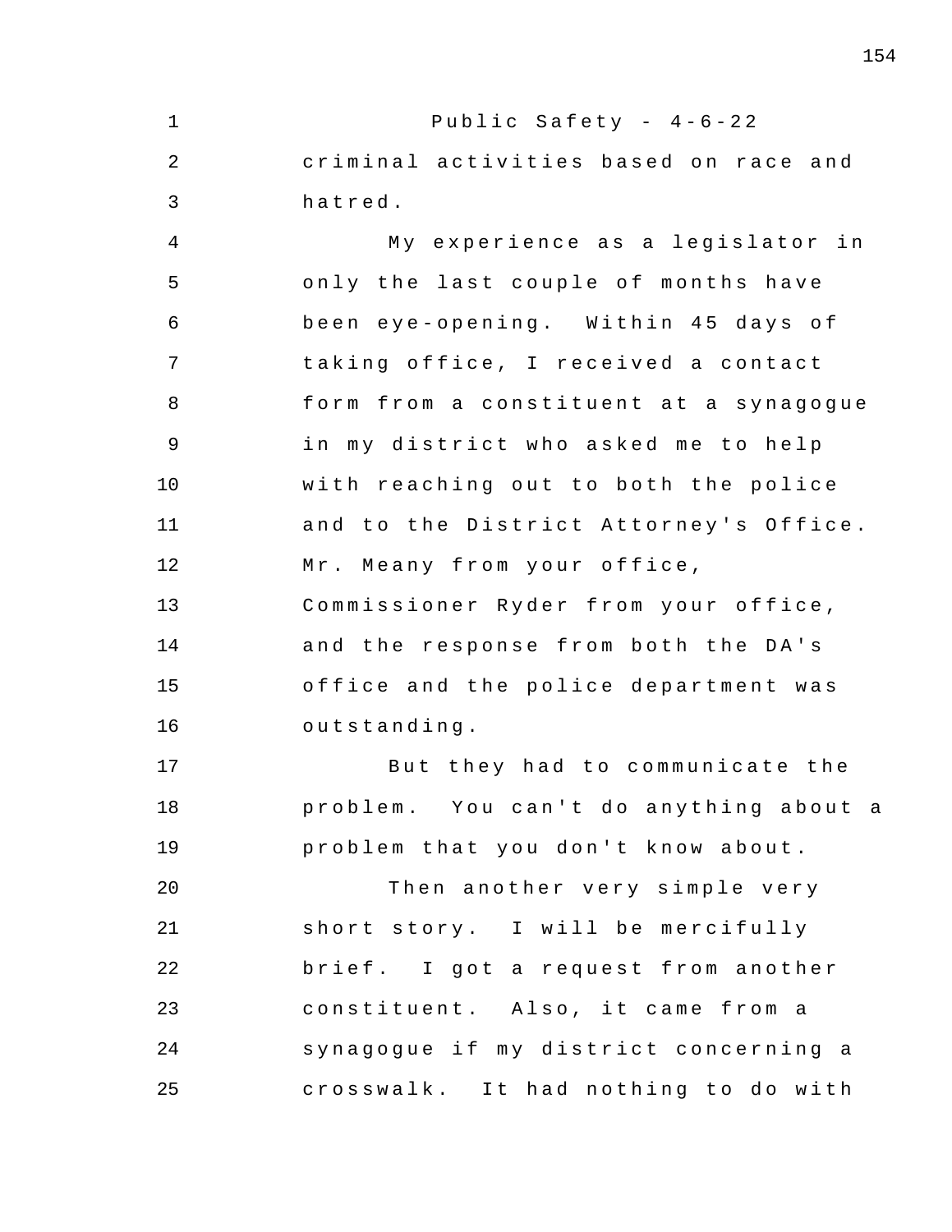| $\mathbf 1$    | Public Safety - $4-6-22$               |
|----------------|----------------------------------------|
| $\overline{2}$ | bias.                                  |
| 3              | I went on a Saturday morning to        |
| 4              | the crosswalk just so I could see what |
| 5              | it looked like and what needed to be   |
| 6              | done traffic wise. While there was a   |
| 7              | woman standing outside the synagogue   |
| 8              | and I said, do you know so and so? The |
| 9              | man who called me about crosswalk. She |
| 10             | said no, but he may be inside with my  |
| 11             | husband, my husband is always the last |
| 12             | to leave. I said, I know, my wife      |
| 13             | complains I'm the last to leave.       |
| 14             | I said, can I go in and speak to       |
| 15             | him? She said, you can, but I don't    |
| 16             | know the code. There was a keypad on   |
| 17             | the outside of the door that it was, I |
| 18             | got chills down my spine when she said |
| 19             | that. I've been going to the same      |
| 20             | church for 53 years and you just walk  |
| 21             | in on a Sunday morning.                |
| 22             | So it's been eye opening and           |
| 23             | thank you for sharing. I did want to   |
| 24             | be here. I did volunteer, push my way  |
| 25             | on to the anti-Semitism task force and |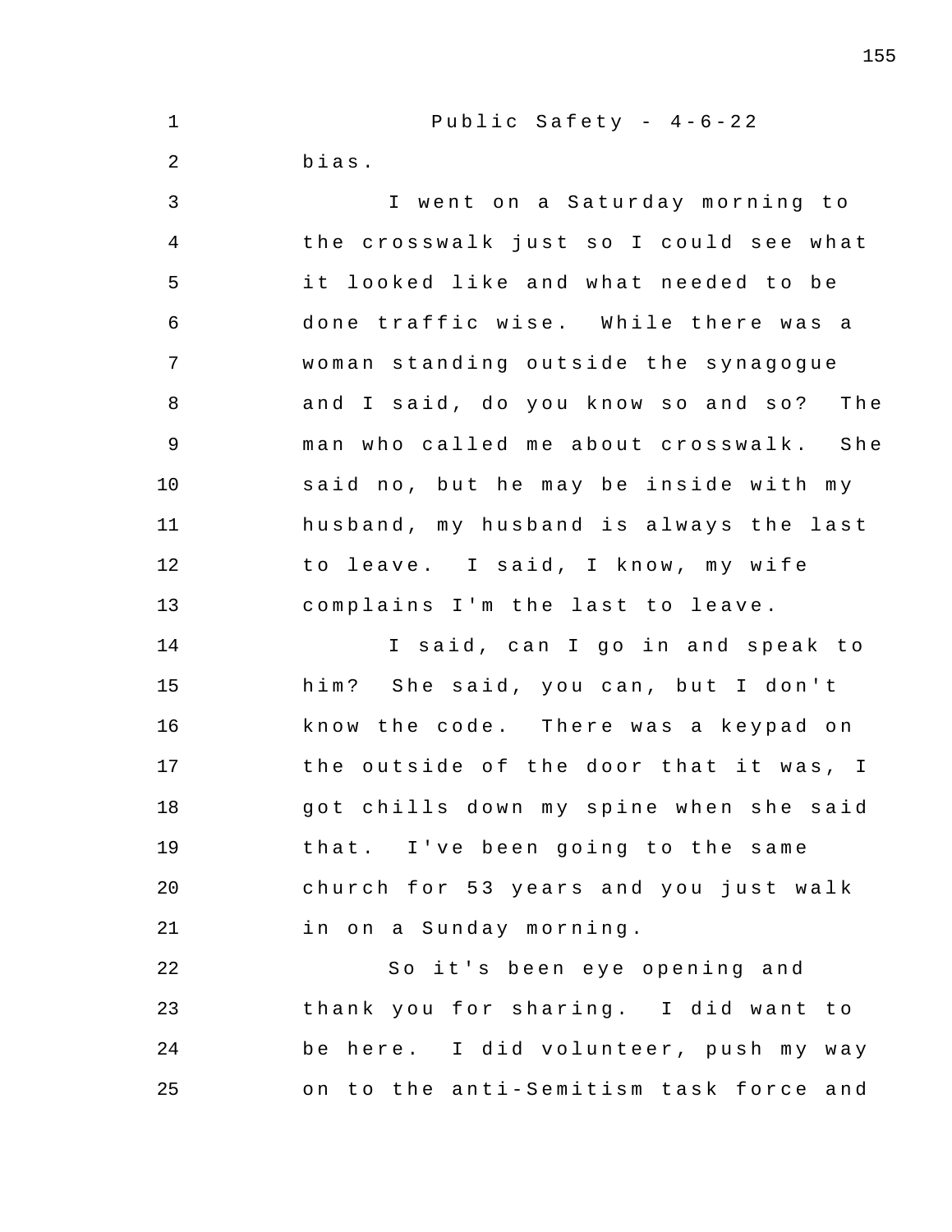| $\mathbf 1$    | Public Safety - 4-6-22                  |
|----------------|-----------------------------------------|
| $\overline{2}$ | I think this is so necessary and I want |
| 3              | to thank our Chairwoman and all of our  |
| $\overline{4}$ | legislators who spoke today for this.   |
| 5              | I hope we continue this and we continue |
| 6              | to process to root out this type of     |
| 7              | evil. So thank you.                     |
| 8              | CHAIRWOMAN FORD: Thank you all          |
| 9              | for coming and I thank you,             |
| 10             | Commissioner Ryder, and sergeant for    |
| 11             | testifying today, Jeanine Diehl, thank  |
| 12             | you very much, and, chief, thank you so |
| 13             | much for all of this.                   |
| 14             | We will be reaching out to the DA       |
| 15             | hopefully we can all continue working   |
| 16             | together because I think we now         |
| 17             | understand that there is a task that we |
| 18             | need to start working on and hopefully  |
| 19             | coming to a conclusion on it so we can  |
| 20             | get the message out to everybody that   |
| 21             | Nassau County should not be a county    |
| 22             | where we tolerate hate, especially      |
| 23             | these crimes that are committed against |
| 24             | many of the minorities. We are a        |
| 25             | blended community now and we have to    |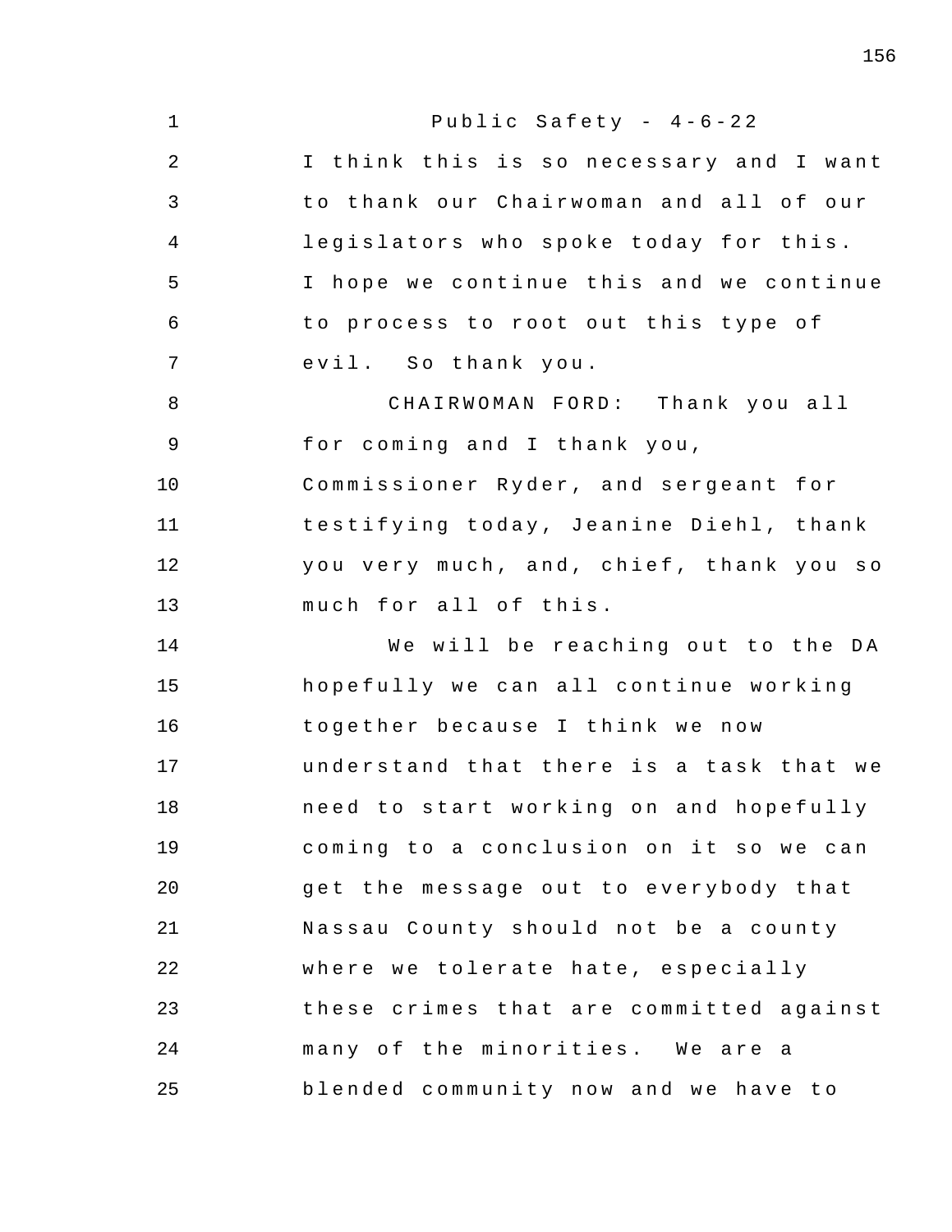1 2 3 4 5 6 7 8 9 10 11 12 13 14 15 16 17 18 19 20 21 22 23 24 25 Public Safety -  $4-6-22$ act like that. I always believe love a fellow man and we really have to send that message out so everybody knows. Eric , I thank you very much for your outreach and for all of you, I'm not sure I'm saying your names right, and I do apologize, because your testimony was very , very moving . It really has to instill in us that it's time that we can't standby silently and allowing a lot of this stuff to go on and we have to stop it and it has to stop with each and every single one of us. Thank you all and have a good afternoon . ( Whereupon , the Public Safety Committee on Hate Crimes adjourned at  $3:45 p.m.$